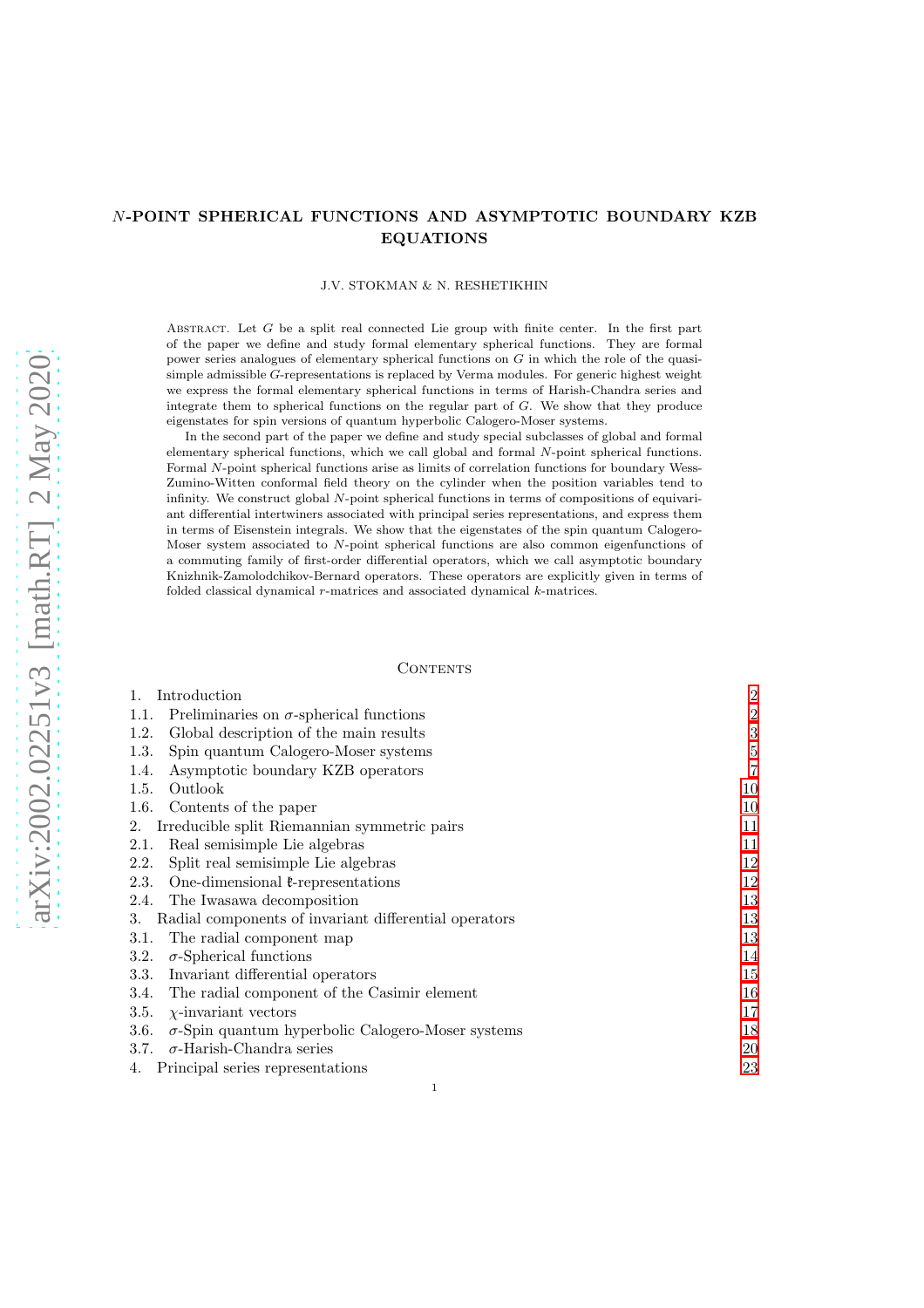#### 2 J.V. STOKMAN & N. RESHETIKHIN

| Admissible representations and associated spherical functions<br>4.1.     | 23 |
|---------------------------------------------------------------------------|----|
| Principal series representations and $K$ -intertwiners<br>4.2.            | 24 |
| Algebraic principal series representations<br>4.3.                        | 26 |
| Formal elementary $\sigma$ -spherical functions<br>5.                     | 28 |
| Verma modules<br>5.1.                                                     | 29 |
| Spaces of $\ell$ -intertwiners<br>5.2.                                    | 30 |
| The construction of the formal elementary spherical functions<br>5.3.     | 31 |
| Relation to $\sigma$ -Harish-Chandra series<br>5.4.                       | 32 |
| The rank one example<br>5.5.                                              | 34 |
| N-point spherical functions<br>6.                                         | 37 |
| Factorizations of the Casimir element<br>6.1.                             | 37 |
| 6.2.<br>Differential vertex operators                                     | 40 |
| N-point spherical functions and asymptotic boundary KZB equations<br>6.3. | 43 |
| Formal N-point spherical functions<br>6.4.                                | 47 |
| 6.5.<br>Boundary fusion operators                                         | 50 |
| Integrability of the asymptotic boundary KZB operators<br>6.6.            | 52 |
| Folded dynamical trigonometric $r$ -and $k$ -matrices<br>6.7.             | 53 |
| References                                                                | 56 |
|                                                                           |    |

#### 1. Introduction

<span id="page-1-1"></span><span id="page-1-0"></span>1.1. Preliminaries on  $\sigma$ -spherical functions. Let g be a complex semisimple Lie algebra,  $\theta \in Aut(\mathfrak{g})$  a Chevalley involution,  $\mathfrak{k} = \mathfrak{g}^{\theta}$  its fix-point subalgebra,  $\mathfrak{h}$  a Cartan subalgebra contained in the  $-1$ -eigenspace of  $\theta$ ,  $\mathfrak b$  a Borel subalgebra containing  $\mathfrak h$ , and  $\mathfrak n = [\mathfrak b, \mathfrak b]$ . Let R and  $R^+$  be the associated set of roots and positive roots respectively, and  $\mathfrak{g}_0$  a split real form of g compatible with h and  $\theta$ . Then  $\theta_0 := \theta|_{\mathfrak{g}_0}$  is a Cartan involution,  $\mathfrak{h}_0 := \mathfrak{h} \cap \mathfrak{g}_0$  is a split real form of h, and  $\mathfrak{k}_0 := \mathfrak{k} \cap \mathfrak{g}_0$ ,  $\mathfrak{n}_0 := \mathfrak{n} \cap \mathfrak{g}_0$  are real forms of  $\mathfrak{k}$  and  $\mathfrak{n}$  respectively. Let G be a connected Lie group with finite center and Lie algebra  $\mathfrak{g}_0$ , and  $K \subset G$  the connected Lie subgroup with Lie algebra  $\mathfrak{k}_0$ . Let  $N := \exp(\mathfrak{n}_0)$ ,  $A := \exp(\mathfrak{h}_0)$  and denote by  $A_+$  its positive Weyl chamber. By the Iwasawa decomposition, each  $g \in G$  admits a unique decomposition  $g = k(g)a(g)n(g)$  with the elements  $k(g) \in K$ ,  $a(g) \in A$  and  $n(g) \in N$  depending smoothly on  $g \in G$ .

Let  $(\sigma_\ell, V_\ell)$  and  $(\sigma_r, V_r)$  be finite dimensional **t**-representations and denote by  $\sigma := \sigma_\ell \otimes \sigma_r^*$ the representation map of the resulting  $\mathfrak{k} \oplus \mathfrak{k}$ -module  $V_{\ell} \otimes V_r^* \simeq \text{Hom}(V_r, V_{\ell})$ . If it integrates to a  $K \times K$ -representation, then the corresponding representation map will still be denoted by  $\sigma$ . If this is the case, denote by  $C^{\infty}_{\sigma}(G)$  the space of  $\sigma$ -spherical functions on G, which consists of the smooth functions  $f: G \to V_{\ell} \otimes V_r^*$  satisfying

(1.1) 
$$
f(k_{\ell}gk_{r}^{-1}) = \sigma(k_{\ell},k_{r})f(g) \qquad (k_{\ell},k_{r} \in K, g \in G).
$$

Then  $f \in C^{\infty}_{\sigma}(G)$  is called an *elementary*  $\sigma$ -*spherical function* if it is of the form

$$
f_{\mathcal{H}}^{\phi_{\ell},\phi_{r}}(g) := \phi_{\ell} \circ \pi(g) \circ \phi_{r}
$$

for some quasi-simple admissible representation  $(\pi, \mathcal{H})$  of G, where  $\phi_{\ell} \in \text{Hom}_K(\mathcal{H}, V_{\ell})$  and  $\phi_r \in$ Hom<sub>K</sub> $(V_r, \mathcal{H})$  are two K-intertwiners. The elementary  $\sigma$ -spherical functions  $f_{\mathcal{H}}^{\phi_{\ell}, \phi_r}$  are common eigenfunctions for the action of the center  $Z(\mathfrak{g})$  of  $U(\mathfrak{g})$  as biinvariant differential operators on  $G$ , with the eigenvalues given by the central character of  $H$  (see, e.g., [\[26,](#page-55-1) [5,](#page-55-2) [61\]](#page-57-0), as well as Section [3\)](#page-12-1).

For  $\lambda \in \mathfrak{h}^*$  let  $\pi_\lambda : G \to GL(\mathcal{H}_\lambda)$  be the quasi-simple, admissible representation of G obtained by normalised induction from the multiplicative character  $\eta_{\lambda}: AN \to \mathbb{C}^*, \eta_{\lambda}(an) := e^{\lambda(\log(a))}$  of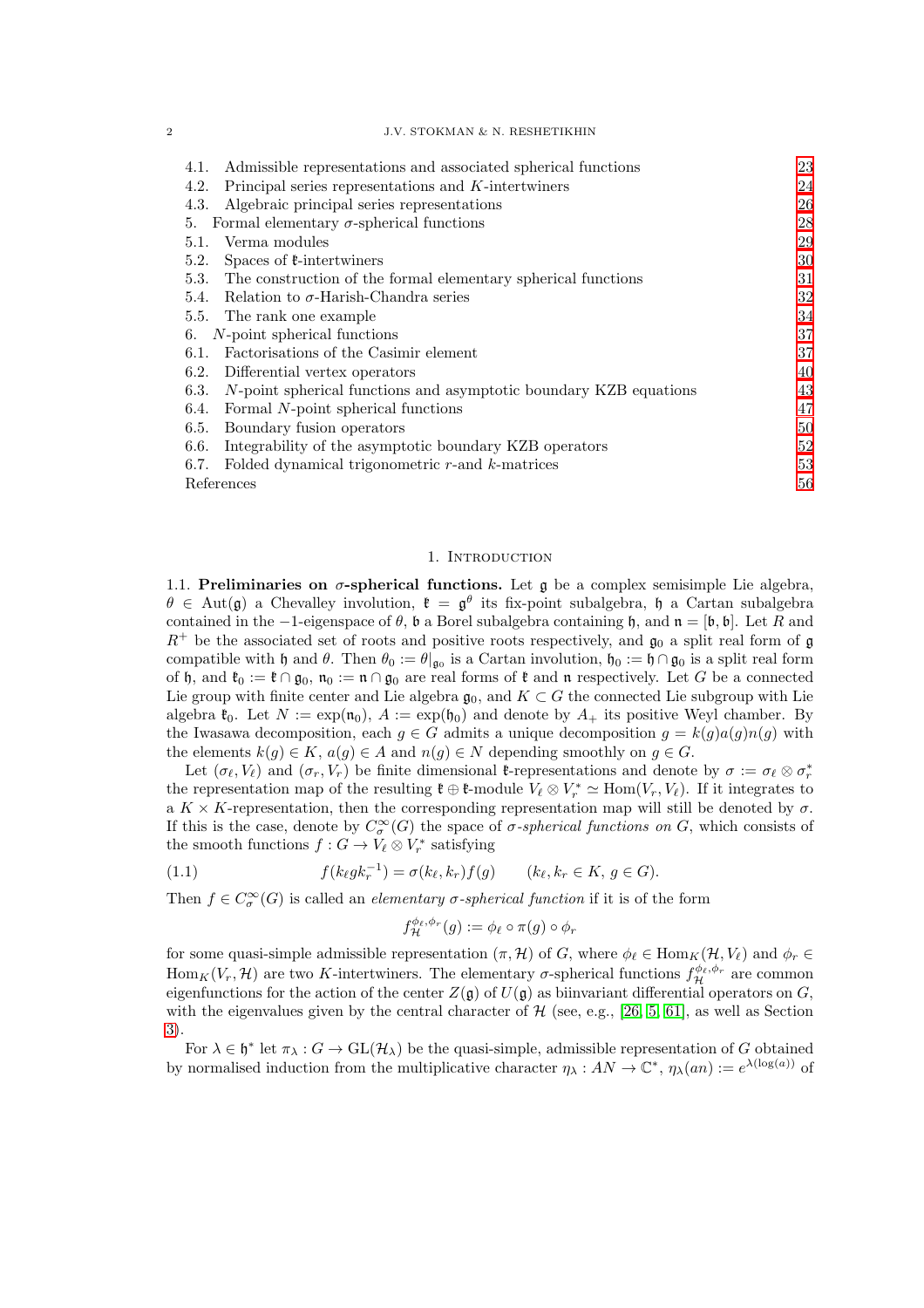the closed subgroup  $AN \subset G$  ( $a \in A$ ,  $n \in N$ ). It is isomorphic to a finite direct sum of principal series representations. The associated elementary  $\sigma$ -spherical functions  $f_{\mathcal{H}}^{\phi_{\ell},\phi_{r}}$  $\mathcal{H}_{\lambda}^{\varphi_{\ell},\varphi_{r}}$  admits an integral representation

(1.2) 
$$
f_{\mathcal{H}_{\lambda}}^{\phi_{\ell},\phi_{r}}(g) = E_{\lambda}^{\sigma}(g) T_{\lambda}^{\phi_{\ell},\phi_{r}}
$$

with  $T_{\lambda}^{\phi_{\ell},\phi_{r}} \in \text{Hom}(V_{r},V_{\ell})$  an explicit rank one operator and  $E_{\lambda}^{\sigma}(g)$  the Eisenstein integral

$$
E_{\lambda}^{\sigma}(g) = \int_{K} a(g^{-1}x)^{-\lambda-\rho} \sigma(x, k(g^{-1}x))dx,
$$

where dx is the normalised Haar measure on K,  $\rho = \frac{1}{2} \sum_{\alpha \in R^+} \alpha$ , and  $a^{\mu} := e^{\mu(\log a)}$  for  $\mu \in \mathfrak{h}^*$ and  $a \in A$  (see Proposition [4.1\)](#page-23-1). Eisenstein integrals play an important role in Harish-Chandra's theory of harmonic analysis on  $G$  (see, e.g.,  $[27, 28, 29, 61]$  $[27, 28, 29, 61]$  $[27, 28, 29, 61]$  $[27, 28, 29, 61]$ ).

<span id="page-2-0"></span>1.2. Global description of the main results. In the first part of the paper we study formal elementary  $\sigma$ -spherical functions, which are formal analogues of  $f_{\mathcal{H}_{\lambda}}^{\phi_{\ell},\phi_{r}}|_{A_{+}}$  in which the role of  $\mathcal{H}_{\lambda}$  is taken over by the Verma module  $M_{\lambda}$  of highest weight  $\lambda \in \mathfrak{h}^*$  with respect to the Borel subalgebra b (or better yet, by  $M_{\lambda-\rho}$ , in order to have matching central characters). Their construction is as follows.

For  $\mu \in \mathfrak{h}^*$  let  $\xi_\mu$  be the multiplicative character  $\xi_\mu(a) := a^\mu$  on A. For a weight  $\mu$  of  $M_\lambda$  (i.e.,  $\mu \leq \lambda$  with respect to the dominance order  $\leq$  on  $\mathfrak{h}^*$ ), write  $M_{\lambda}[\mu]$  for the corresponding weight space in  $M_{\lambda}$ . Write  $M_{\lambda}$  for the  $\mathfrak{n}^-$ -completion of  $M_{\lambda}$ , with  $\mathfrak{n}^- := \theta(\mathfrak{n})$  the nilpotent subalgebra of g opposite to b. Fix  $\mathfrak{k}$ -intertwiners  $\phi_{\ell} \in \text{Hom}_{\mathfrak{k}}(M_{\lambda}, V_{\ell})$  and  $\phi_r \in \text{Hom}_{\mathfrak{k}}(V_r, M_{\lambda})$ . For  $\mu \in \mathfrak{h}^*$  a weight of  $M_\lambda$  let  $\phi_\ell^\mu \in \text{Hom}(M_\lambda[\mu], V_\ell)$  and  $\phi_r^\mu \in \text{Hom}(V_r, M_\lambda[\mu])$  be the weight components of  $\phi_{\ell}$  and  $\phi_{r}$ . The corresponding formal elementary  $\sigma$ -spherical function associated with  $M_{\lambda}$  is the formal series

$$
F_{M_{\lambda}}^{\phi_{\ell},\phi_{r}} := \sum_{\mu \leq \lambda} (\phi_{\ell}^{\mu} \circ \phi_{r}^{\mu}) \xi_{\mu}
$$

on  $A_+$ .

We show that formal elementary  $\sigma$ -spherical functions are common (formal) eigenfunctions of commuting differential operators on  $A_{+}$ . These differential operators are Harish-Chandra's σ-radial components  $\hat{\Pi}^{\sigma}(z)$  of  $z \in Z(\mathfrak{g})$ , viewed as biinvariant differential operators on G. The eigenvalues are given by the values  $\zeta_\lambda(z)$  of the central character  $\zeta_\lambda$  of  $M_\lambda$  at  $z \in Z(\mathfrak{g})$ . As a consequence, for generic highest weight  $\lambda \in \mathfrak{h}^*_{HC}$  [\(3.16\)](#page-19-1), the formal elementary  $\sigma$ -spherical function  $F_{M_{\lambda}}^{\phi_{\ell},\phi_r}$  can be related to the  $\sigma$ -Harish-Chandra series, which is the unique asymptotically free End( $\text{Hom}(V_r, V_\ell)$ )-valued formal eigenfunction

<span id="page-2-1"></span>
$$
\Phi_\lambda^\sigma = \sum_{\mu \leq \lambda} \Gamma_{\lambda - \mu}^\sigma(\lambda) \xi_\mu
$$

of the radial component  $\hat{\Pi}^{\sigma}(\Omega)$  of the action of the quadratic Casimir  $\Omega \in Z(\mathfrak{g})$  with eigenvalue  $\zeta_{\lambda}(\Omega)$  and with leading coefficient  $\Gamma_0^{\sigma}(\lambda) = id_{V_{\ell} \otimes V_r^*}$  (see Subsection [3.7\)](#page-19-0):

(1.3) 
$$
F_{M_{\lambda}}^{\phi_{\ell},\phi_{r}} = \Phi_{\lambda}^{\sigma}(\cdot)(\phi_{\ell}^{\lambda} \circ \phi_{r}^{\lambda})
$$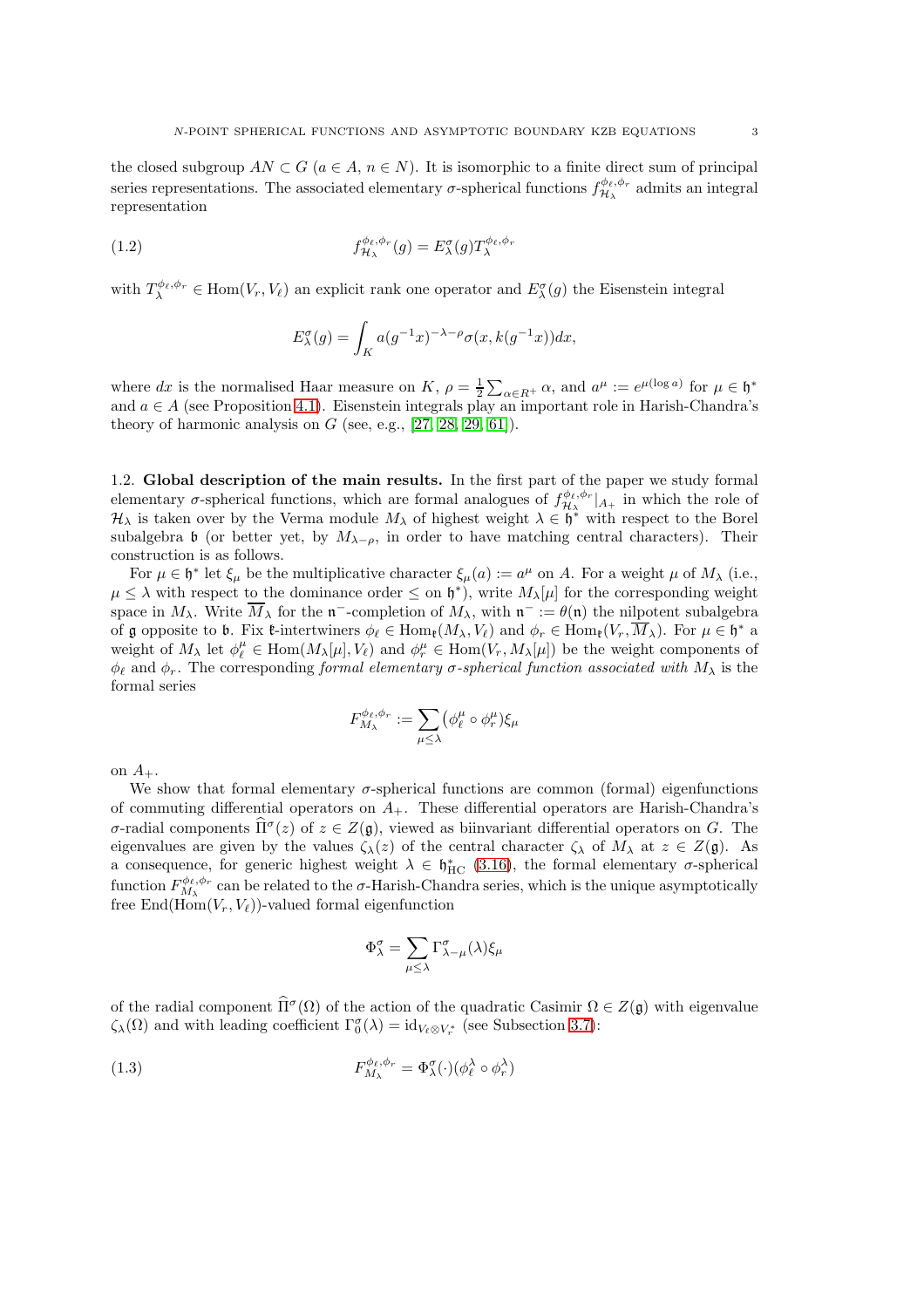(see Theorem  $5.8c$ )<sup>[1](#page-3-0)</sup>. Formula [\(1.3\)](#page-2-1) allows one to control the analytic properties of the formal elementary  $\sigma$ -spherical functions. In particular it implies that  $F_{M_{\lambda}}^{\phi_{\ell},\phi_{r}}$  for  $\lambda \in \mathfrak{h}_{HC}^{*}$  defines a Hom(V<sub>r</sub>, V<sub>l</sub>)-valued analytic function on  $A_+$  that extends to a  $\sigma$ -spherical function on the dense open subset  $G_{\text{reg}} := KA_+K$  of regular elements in G if  $\sigma$  integrates to a  $K \times K$ -representation and  $\phi_{\ell}^{\lambda} \circ \phi_{r}^{\lambda} \in \text{Hom}_{M}(V_{r}, V_{\ell}),$  with  $M := Z_{K}(A)$  the centraliser of A in K.

The  $\sigma$ -Harish-Chandra series plays an important role in the asymptotic analysis of  $\sigma$ -spherical functions through the explicit expansion of the Eisenstein integral in Harish-Chandra series, see, e.g., [\[26,](#page-55-1) [28,](#page-56-1) [29,](#page-56-2) [61\]](#page-57-0). Another interesting recent application of  $\sigma$ -Harish-Chandra series is in the description of four-point spin conformal blocks in Euclidean conformal field theories within the conformal bootstrap program (see [\[58,](#page-57-1) [38,](#page-56-3) [37\]](#page-56-4) and references therein).

For  $\mathfrak{g} = \mathfrak{sl}_2(\mathbb{C})$  the weight components of  $\mathfrak{k}$ -intertwiners  $\phi_\ell$  and  $\phi_r$  are Meixner-Pollaczek polynomials, and the  $\sigma$ -Harish-Chandra series can be expressed in terms of Gauss' hypergeometric series  ${}_2F_1$ . Formula [\(1.3\)](#page-2-1) then provides a representation theoretic derivation of the formula expressing the Poisson kernel of Meixner-Pollaczek polynomials as a  $_2F_1$  (see Subsection [5.5\)](#page-33-0).

Gauged versions of the  $\sigma$ -radial components of the biinvariant differential operators on G give rise to quantum Hamiltonians of spin[2](#page-3-1) . versions of quantum hyperbolic Calogero-Moser systems. Formula [\(1.3\)](#page-2-1) then gives the representation theoretic interpretation of the corresponding asymptotically free eigenstates. The theory for the compact symmetric space associated to  $G/K$  yields spin versions of the quantum *trigonometric* Calogero-Moser system, with eigenstates described by vector-valued multivariable orthogonal polynomials. We will discuss this case in a separate paper.

In the second part of the paper we define and study N-point spherical functions and their formal analogues. The construction of N-point spherical functions is as follows. Let  $(\tau_i, U_i)$  be finite dimensional G-representations  $(1 \leq i \leq N)$  and write  $\mathbf{U} := U_1 \otimes \cdots \otimes U_N$  for the associated tensor product G-representation with diagonal G-action. Let  $V_{\ell}$  and  $V_r$  be finite dimensional K-representations and denote the representation map of the  $K \times K$ -representation  $(V_\ell \otimes \mathbf{U}) \otimes V_r^*$ by  $\sigma^{(N)}$ , where  $V_{\ell} \otimes U$  is regarded as K-representation with respect to the diagonal K-action.

*N*-point spherical functions are elementary  $\sigma^{(N)}$ -spherical functions on G of the form

$$
f_{\mathcal{H}_{\underline{\lambda}}}^{\phi_{\ell},\mathbf{D},\phi_{r}}:=f_{\mathcal{H}_{\lambda_{N}}}^{(\phi_{\ell}\otimes\mathrm{id}_{\mathbf{U}})\mathbf{D},\phi_{r}}
$$

with

$$
(1) \ \mathcal{H}_{\underline{\lambda}} := (\mathcal{H}_{\lambda_0}, \ldots, \mathcal{H}_{\lambda_N}),
$$

(2)  $\mathbf{D}: \mathcal{H}_{\lambda_N}^{\infty} \to \mathcal{H}_{\lambda_0}^{\infty} \otimes \mathbf{U}$  a G-equivariant differential operator given as the composition

$$
\mathbf{D}=(D_1\otimes \mathrm{id}_{U_2\otimes\cdots\otimes U_N})\cdots (D_{N-1}\otimes \mathrm{id}_{U_N})D_N
$$

- of G-equivariant differential operators  $D_i: \mathcal{H}_{\lambda_i}^{\infty} \to \mathcal{H}_{\lambda_{i-1}}^{\infty} \otimes U_i$   $(i = 1, ..., N)$ ,
- (3) K-intertwiners  $\phi_{\ell} \in \text{Hom}_K(\mathcal{H}_{\lambda_0}, V_{\ell})$  and  $\phi_r \in \text{Hom}_K(V_r, \mathcal{H}_{\lambda_N})$ .

The Eisenstein integral representation of  $f_{\mathcal{H}_{\lambda}}^{\phi_{\ell},\mathbf{D},\phi_{r}}$  $\frac{\partial \varphi_{\ell}, \mathbf{D}, \varphi_{r}}{\partial \mathcal{H}_{\underline{\lambda}}}$  is

$$
f_{\mathcal{H}_{\underline{\lambda}}}^{\phi_{\ell},\mathbf{D},\phi_{r}}(g) = \int_{K} dx \, a(g^{-1}x)^{-\lambda_{N}-\rho} \Big( \sigma_{\ell}(x) \otimes \tau_{1}(x) \otimes \cdots \otimes \tau_{N}(x) \otimes \sigma_{r}^{*}(k(g^{-1}x)) \Big) T_{\lambda}^{(\phi_{\ell} \otimes id_{\mathbf{U}})\mathbf{D},\phi_{r}}.
$$

<span id="page-3-0"></span><sup>&</sup>lt;sup>1</sup>Note here the remarkable fact, well known to specialists in harmonic analysis, that for generic  $z \in Z(\mathfrak{g})$  and  $\lambda \in \mathfrak{h}^*$  the differential equation  $\widehat{\Pi}^{\sigma}(z)f = \zeta_{\lambda}(z)f$  for formal End $(V_{\ell} \otimes V_r^*)$ -valued power series  $f = \sum_{\mu \leq \lambda} \widehat{f}_{\lambda-\mu} \xi_{\mu}$ will uniquely define the coefficients  $f_{\gamma} \in \text{End}(V_{\ell} \otimes V_r^*)$  in terms of  $f_0 \in \text{End}(V_{\ell} \otimes V_r^*)$ . This in particular holds true for  $z = \Omega$  and  $\lambda \in \mathfrak{h}_{HC}^*$  [\(3.16\)](#page-19-1). The quadratic Casimir  $\Omega$  is a natural choice since  $\widehat{\Pi}^{\sigma}(\Omega)$  is an explicit second-order differential operator that produces the Schrödinger operator for a spin quantum Calogero-Moser system, solvable by asymptotic Bethe ansatz.

<span id="page-3-1"></span> $2$ Throughout this paper we use "spin" in the sense how this term is used in physics as the description of internal degrees of freedom of one-dimensional quantum particles with their relative positions defined by the  $\xi_{\alpha}$  ( $\alpha \in R$ ) and their spin degrees of freedom given by vectors in  $V_l\otimes V_r^*$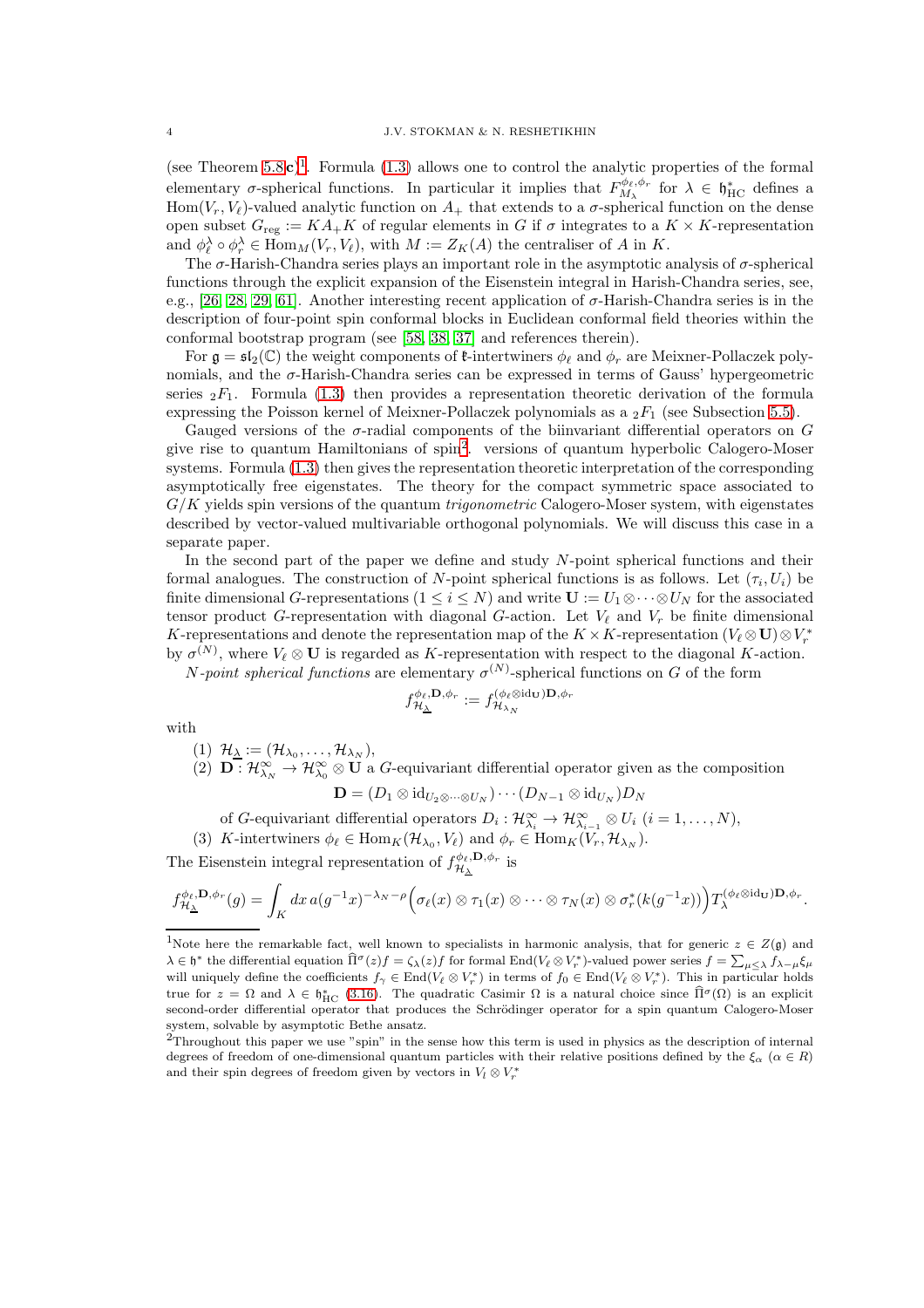Similarly, formal N-point spherical functions  $F_{M_{\Delta}}^{\phi_{\ell}, \Psi, \phi_r}$  are formal elementary  $\sigma^{(N)}$ -spherical functions of the form

$$
F_{M_{\underline{\lambda}}}^{\phi_{\ell},\Psi,\phi_{r}}:=F_{M_{\lambda_{N}}}^{(\phi_{\ell}\otimes\mathrm{id}_{\mathbf{U}})\Psi,\phi_{r}}
$$

with

$$
(1) M_{\underline{\lambda}} = (M_{\lambda_0}, \dots, M_{\lambda_N}),
$$

(2)  $\Psi : M_{\lambda_N} \to M_{\lambda_0} \otimes U$  a g-intertwiner given as the composition

$$
\boldsymbol{\Psi}=(\Psi_1\otimes\operatorname{id}_{U_2\otimes\cdots\otimes U_N})\cdots(\Psi_{N-1}\otimes\operatorname{id}_{U_N})\Psi_N
$$

of N g-intertwiners  $\Psi_i: M_{\lambda_i} \to M_{\lambda_{i-1}} \otimes U_i$ ,

(3) **t**-intertwiners  $\phi_{\ell} \in \text{Hom}_{\ell}(M_{\lambda_0}, V_{\ell})$  and  $\phi_r \in \text{Hom}_{\ell}(V_r, M_{\lambda_N}).$ 

In the formal setup,  $(\sigma_{\ell}, V_{\ell})$  and  $(\sigma_r, V_r)$  can be taken to be finite dimensional  $\ell$ -modules, and  $(\tau_i, U_i)$  finite dimensional g-modules  $(1 \leq i \leq N)$ . For generic  $\lambda_N$ , the formal N-point spherical function admits an expression in terms of the  $\sigma^{(N)}$ -Harish-Chandra series  $\Phi_{\lambda_N}^{\sigma^{(N)}}$  $\frac{\sigma^{(1)}}{\lambda_N}$  and the highest weight components of the **t**-intertwiners  $(\phi_{\ell} \otimes id_{\mathbf{U}}) \mathbf{\Psi}$  and  $\phi_{r}$  by [\(1.3\)](#page-2-1).

The analogous construction of formal N-point spherical functions in the affine setup is expected to give correlation functions for boundary Wess-Zumino-Witten (WZW) conformal field theory on an elliptic curve with conformally invariant boundary conditions. From this perspective, the g-intertwiners  $\Psi_i$  are the analogues of vertex operators, and the *t*-intertwiners  $\phi_\ell$  and  $\phi_r$  the analogues of boundary vertex operators.

This analogy with WZW conformal field theory predicts that the N-point spherical functions satisfy additional first order differential equations, obtained from trigonometric Knizhnik-Zamolodchikov-Bernard (KZB) type equations in the limit when the points are escaping to infinity and only the differential equations in the dynamical variables remain. We will derive such first order differential equations for the  $N$ -point spherical functions directly, and call them asymptotic boundary Knizhnik-Zamolodchikov-Bernard (KZB) equations. They are explicitly given in terms of θ-folded classical dynamical trigonometric r-matrices and associated classical dynamical trigonometric k-matrices. Boundary KZB equations with spectral parameters will be discussed in a separate paper (for affine  $\mathfrak{sl}_2$  Kolb [\[43\]](#page-56-5) has already derived the associated KZB-heat equation).

Gauging to the context of the spin versions of quantum Calogero-Moser systems, the first order differential equations will be rewritten as eigenvalue equations for commuting first order differential operators  $\mathcal{D}_1, \ldots, \mathcal{D}_N$  called *asymptotic boundary KZB operators*. We show that the asymptotic boundary KZB operators also commute with the quantum Hamiltonians of the spin quantum Calogero-Moser system, leading to the interpretation of the quantum Calogero-Moser system as a quantum spin Calogero-Moser chain with  $N+1$  quadratic quantum Hamiltonians.<sup>[3](#page-4-1)</sup> We describe the second-and first-order differential operators explicitly in the following subsection.

<span id="page-4-0"></span>1.3. Spin quantum Calogero-Moser systems. The construction of the spin quantum Calogero-Moser systems can be done "universally", with  $U(\mathfrak{k})^{\otimes 2}$  taking over the role of the internal spin space  $V_{\ell} \otimes V_r^*$ . The key point is the fact that Harish-Chandra's radial component map is

<span id="page-4-1"></span><sup>3</sup>Define for a 
$$
\sigma
$$
<sup>(N)</sup>-spherical functions  $f$ ,

$$
\widetilde{f}(g_0,\ldots,g_N):=\big(\tau_1(g_0^{-1})\otimes \tau_2(g_1^{-1}g_0^{-1})\otimes \cdots \otimes \tau_N(g_{N-1}^{-1}\cdots g_1^{-1}g_0^{-1})\big) f(g_0\cdots g_N).
$$

It satisfies  $\widetilde{f}(k_\ell g_0 h_1^{-1}, h_1 g_1 g_2^{-1}, \ldots, h_N g_N k_r^{-1}) = (\sigma_\ell(k_\ell) \otimes \tau_1(h_1) \otimes \cdots \otimes \tau_N(h_N) \otimes \sigma_r^*(k_r)) \widetilde{f}(g_0, \ldots, g_N)$  for  $(k_{\ell}, h_1, \ldots, h_N, k_r) \in K \times G^{\times N} \times K$ . The action of  $Z(\mathfrak{g})$  by biinvariant differential operators on the jth argument of  $\tilde{f}$  gives, through the restriction map  $\tilde{f} \mapsto f|_A$ , commuting differential operators  $\hat{\Pi}_j(z)$  ( $z \in Z(\mathfrak{g})$ ,  $0 \leq j \leq N$ ) on A. Up to an appropriate gauge, the quadratic quantum Hamiltonians then are  $-\frac{1}{2}\widehat{\Pi}_j(\Omega)$  ( $0 \le j \le N$ ), and the asymptotic boundary KZB operators  $\mathcal{D}_i$  are  $\frac{1}{2}(\hat{\Pi}_i(\Omega) - \hat{\Pi}_{i-1}(\Omega))$   $(1 \leq i \leq N)$ . We will show this in a separate paper.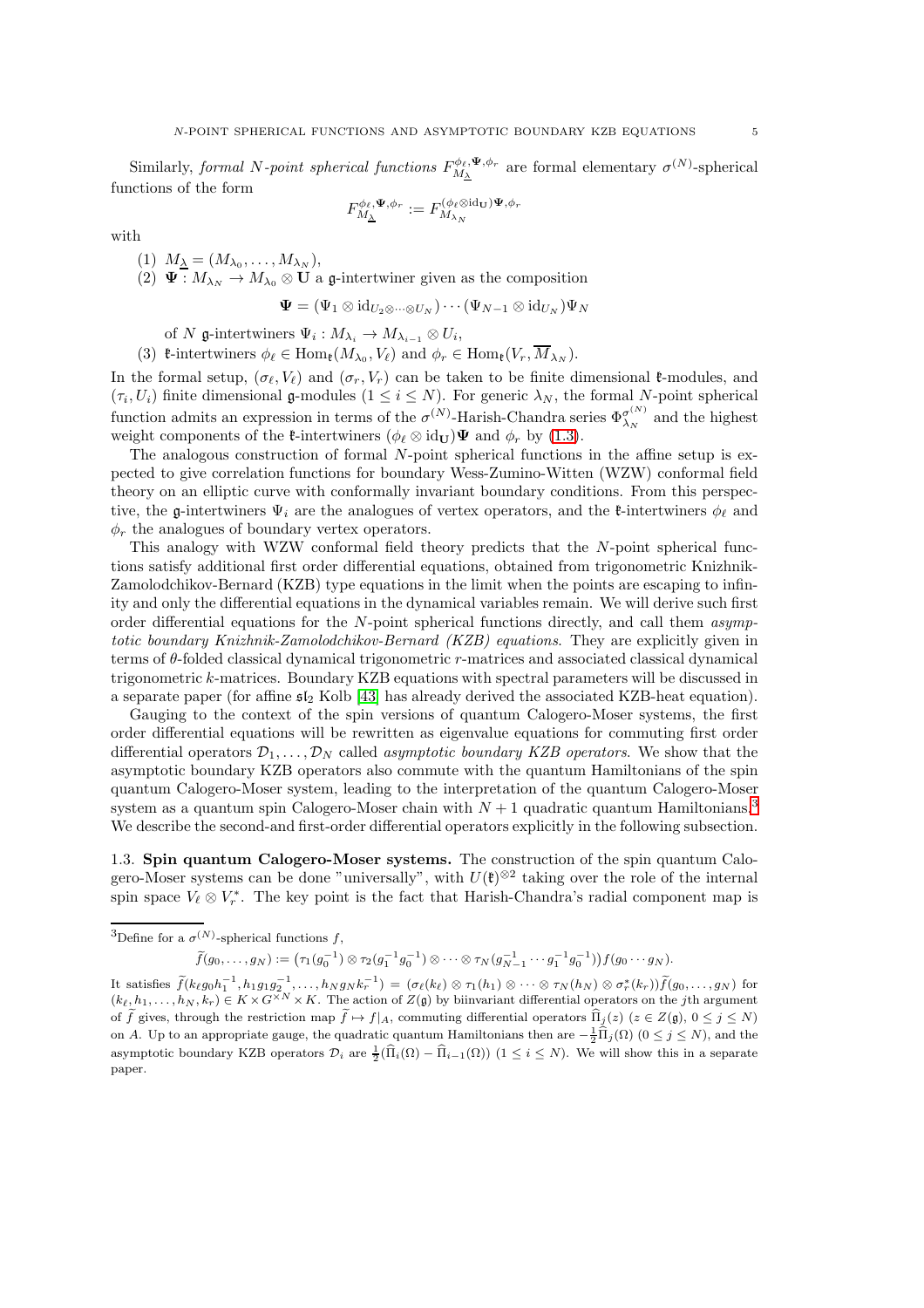universal, i.e., it produces for  $z \in Z(\mathfrak{g})$  mutually commuting  $U(\mathfrak{k})^{\otimes 2}$ -valued commuting differential operators  $\Pi(z)$  on A such that  $\sigma(\Pi(z)) = \Pi^{\sigma}(z)$  for all  $\mathfrak{k} \oplus \mathfrak{k}$ -representations  $\sigma$ . In order to describe the resulting universal Schrödinger operator explicitly we need a bit more notations.

The Killing form  $K_{\mathfrak{q}_0}$  on  $\mathfrak{g}_0$  restricts to a scalar product on  $\mathfrak{h}_0$ , giving  $A = \exp(\mathfrak{h}_0)$  the structure of a Riemannian manifold. Let  $\Delta$  be the corresponding Laplace-Beltrami operator on A. Denote by  $\mathfrak{g}_{0,\alpha}$  the root space in  $\mathfrak{g}_0$  associated to the root  $\alpha \in R$ . Let  $e_\alpha \in \mathfrak{g}_{0,\alpha}$   $(\alpha \in R)$ such that  $\theta_0(e_\alpha) = -e_{-\alpha}$  and  $[e_\alpha, e_{-\alpha}] = t_\alpha$ , where  $t_\alpha \in \mathfrak{h}_0$  is the unique element such that  $K_{\mathfrak{g}_0}(t_\alpha, h) = \alpha(h)$  for all  $h \in \mathfrak{h}_0$ . The dual space  $\mathfrak{h}_0^*$  inherits the scalar product of  $\mathfrak{h}_0$  via the Killing form. We extend it to a complex bilinear form  $(\cdot, \cdot)$  on  $\mathfrak{h}$ . Consider the elements  $y_{\alpha} := e_{\alpha} - e_{-\alpha} \in \mathfrak{k}_0$  for  $\alpha \in R$ . Note that  $\{y_{\alpha}\}_{{\alpha} \in R^+}$  is a linear basis of  $\mathfrak{k}_0$ , and  $y_{-\alpha} = -y_{\alpha}$ .

Set  $\delta := \xi_{\rho} \prod_{\alpha \in R^+} (1 - \xi_{-2\alpha})^{\frac{1}{2}}$ , considered as analytic function on  $A_+$ , and consider the gauged commuting differential operators

$$
H_z := \delta \circ \widehat{\Pi}(z) \circ \delta^{-1} \qquad (z \in Z(\mathfrak{g})),
$$

which provide the quantum Hamiltonians of the spin quantum hyperbolic Calogero-Moser system. The universal Schrödinger operator is defined to be

$$
\mathbf{H} := -\frac{1}{2}(H_{\Omega} + ||\rho||^2).
$$

We show in Proposition [3.10](#page-17-1) that  $H$  is explicitly given by

$$
\mathbf{H} = -\frac{1}{2}\Delta + V
$$

with the  $U(\mathfrak{k})^{\otimes 2}$ -valued potential V given by

$$
V = -\frac{1}{2} \sum_{\alpha \in R} \frac{1}{(\xi_{\alpha} - \xi_{-\alpha})^2} \left( \frac{\|\alpha\|^2}{2} + \prod_{\epsilon \in \{\pm 1\}} (y_{\alpha} \otimes 1 + \xi_{\epsilon \alpha} (1 \otimes y_{\alpha})) \right).
$$

The results from the previous subsections now lead to the following eigenstates. Suppose that  $\sigma_{\ell}$  and  $\sigma_r$  integrate to K-representations. Define the  $(V_{\ell} \otimes V_r^*)^M$ -valued smooth function  $\mathbf{f}_{\lambda}^{\phi_{\ell},\phi_r}$ on  $A_+$  by

$$
\mathbf{f}_{\lambda}^{\phi_{\ell},\phi_{r}}(a) := \delta(a) f_{\mathcal{H}_{\lambda}}^{\phi_{\ell},\phi_{r}}(a) \qquad (a \in A_{+}),
$$

where  $(V_{\ell} \otimes V_r^*)^M \simeq \text{Hom}_K(V_r, V_{\ell})$  is the space of M-invariant vectors in  $V_{\ell} \otimes V_r^*$  with respect to the diagonal M-action.

For arbitrary finite dimensional  $\mathfrak{k}$ -representations  $\sigma_{\ell}$  and  $\sigma_r$ , define the formal  $V_{\ell} \otimes V_r^*$ -valued power series  $\mathbf{F}_{\lambda}^{\phi_{\ell},\phi_{r}}$  on  $A_{+}$  by

<span id="page-5-0"></span>
$$
\mathbf{F}_{\lambda}^{\phi_{\ell},\phi_{r}}:=\delta F_{M_{\lambda-\rho}}^{\phi_{\ell},\phi_{r}},
$$

where  $\delta$  is expanded as scalar valued power series on  $A_+$  with leading exponent  $\rho$  (in particular,  $\mathbf{F}_{\lambda}^{\phi_{\ell},\phi_{r}}$  has leading exponent  $\lambda$ ). It defines a  $V_{\ell} \otimes V_r^*$ -valued analytic function on  $A_+$  if  $\lambda + \rho \in \mathfrak{h}_{\mathrm{HC}}^*$ . If  $V_{\ell}$  and  $V_r$  integrate to K-representations, then  $\mathbf{F}_{\lambda}^{\phi_{\ell},\phi_r}$  is  $(V_{\ell} \otimes V_r^*)^M$ -valued iff  $\phi_{\ell}^{\lambda-\rho} \circ \phi_r^{\lambda-\rho} \in$ Hom<sub>M</sub> ( $V_r$ ,  $V_\ell$ ). The normalised global and formal elementary  $\sigma$ -spherical functions  $\mathbf{f}_{\lambda}^{\phi_{\ell},\phi_r}$  and  $\mathbf{F}_{\lambda}^{\phi_{\ell},\phi_{r}}$  are eigenfunctions of the quantum Hamiltonians of the quantum  $\sigma$ -spin Calogero-Moser system,

(1.4) 
$$
H_z(f_\lambda) = \zeta_{\lambda-\rho}(z) f_\lambda \qquad \forall z \in Z(\mathfrak{g}),
$$

where  $f_{\lambda} = \mathbf{f}_{\lambda}^{\phi_{\ell}, \phi_{r}}$  and  $f_{\lambda} = \mathbf{F}_{\lambda}^{\phi_{\ell}, \phi_{r}}$ . In particular,  $\mathbf{H}(f_{\lambda}) = -\frac{(\lambda, \lambda)}{2}$  $\frac{1}{2}$   $f_{\lambda}$ .

The equations [\(1.4\)](#page-5-0) for  $f_{\lambda} = \mathbf{F}_{\lambda}^{\phi_{\ell}, \phi_{r}}$  should initially be viewed as eigenvalue equations for formal  $V_\ell \otimes V_r^*$ -valued power series on  $A_+$  with leading exponent  $\lambda$ . If  $\lambda + \rho \in \mathfrak{h}_{\text{HC}}^*$  then the formal eigenfunction  $\mathbf{F}_{\lambda}^{\phi_{\ell},\phi_{r}}$  is a normalised  $\sigma$ -Harish-Chandra series, and the eigenvalue equations are valid as  $V_{\ell} \otimes V_r^*$ -valued analytic functions on  $A_+$ .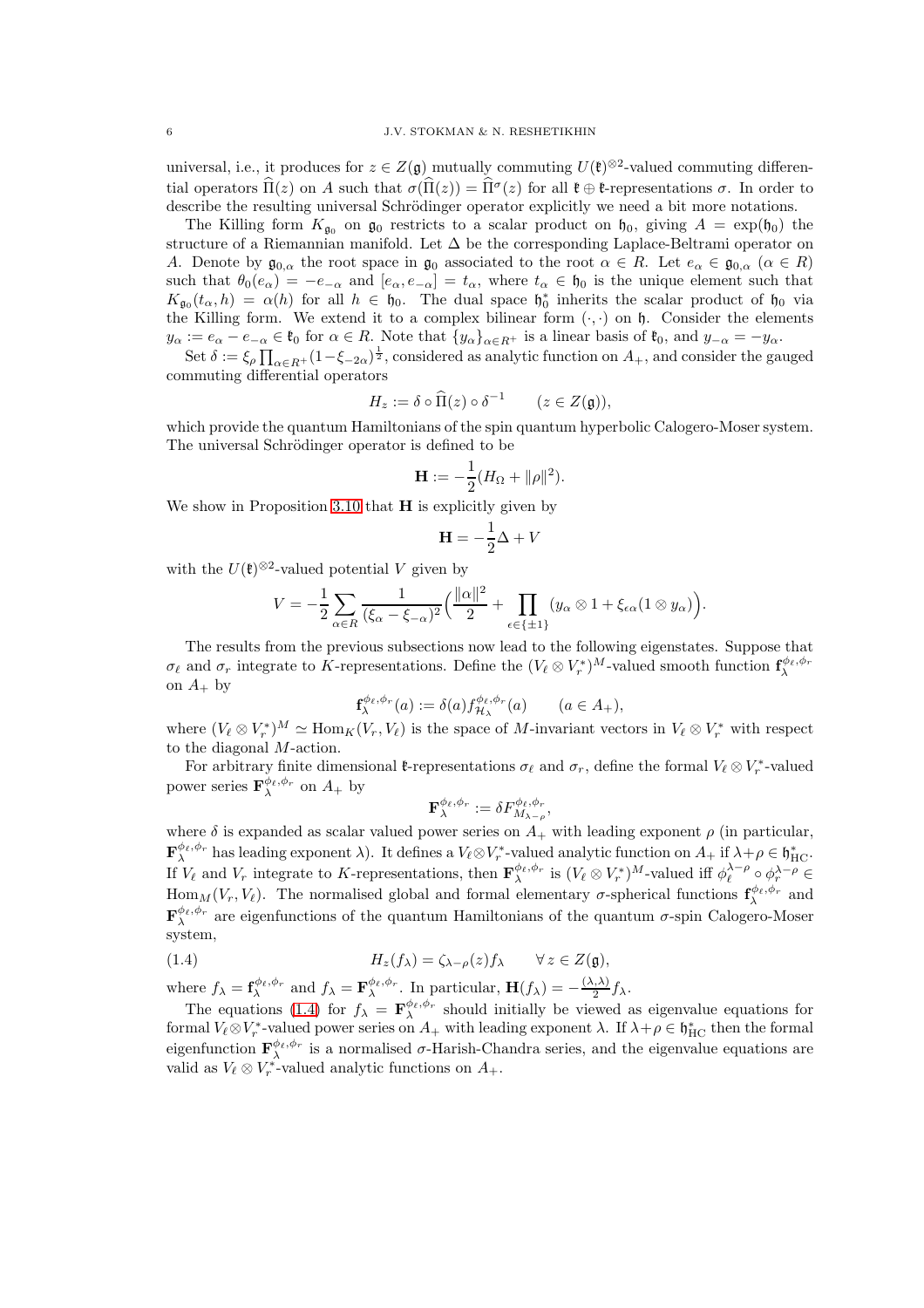The eigenstates  $f_{\lambda}^{\phi_{\ell},\phi_{r}}$  serve as wave functions for the  $\sigma$ -spin quantum Calogero-Moser system, while  $\mathbf{F}_{w\lambda}^{\phi_{\ell},\phi_{r}}$  ( $w \in W$ ), with W the Weyl group of R, play the role of the asymptotically free wave functions with respect to the fundamental Weyl chamber  $A_{+}$ . The celebrated Harish-Chandra c-function expansion of  $f^{\phi_\ell,\phi_r}_\lambda$  in  $\sigma$ -Harish-Chandra series provides the solution of the associated asymptotic Bethe ansatz.

Some special cases of this representation theoretic construction of spin quantum Calogero-Moser systems have been described before; see [\[54\]](#page-56-6) for the case when  $\sigma_{\ell}$  and  $\sigma_{r}$  are the trivial representation, see [\[32,](#page-56-7) Chpt. 5] for the case when  $\mathfrak{g} = \mathfrak{sp}_r(\mathbb{C})$  and  $\sigma_\ell = \sigma_r$  is one-dimensional (other natural special cases will be discussed in Subsection [3.6\)](#page-17-0). For certain non-split symmetric pairs, the theory of Etingof, Kirillov Jr. and Schiffmann [\[14,](#page-55-3) [15\]](#page-55-4) on generalised weighted trace functions and Oblomkov's [\[52\]](#page-56-8) version for Grassmannians fit into this framework. In these cases one of the two boundary representations  $\sigma_{\ell}$  or  $\sigma_r$  is one-dimensional. The classical integrable systems underlying the  $\sigma$ -spin quantum trigonometric Calogero-Moser systems were considered in [\[17,](#page-55-5) [18,](#page-55-6) [19,](#page-55-7) [57\]](#page-56-9).

<span id="page-6-0"></span>1.4. Asymptotic boundary KZB operators. Set  $\lambda - \rho := (\lambda_0 - \rho, \dots, \lambda_N - \rho)$ . By the previous subsection, the normalised global and formal N-point spherical functions

$$
\mathbf{f}^{\phi_\ell,\mathbf{D},\phi_r}_{\underline{\lambda}}:=\delta f^{\phi_\ell,\mathbf{D},\phi_r}_{\mathcal{H}_{\underline{\lambda}}},\qquad \mathbf{F}^{\phi_\ell,\Psi,\phi_r}_{\underline{\lambda}}:=\delta F^{\phi_\ell,\Psi,\phi_r}_{M_{\underline{\lambda}-\rho}}
$$

on  $A_+$  of weight  $\underline{\lambda}$  are common eigenfunctions of the quantum Hamiltonians of the  $\sigma^{(N)}$ -spin quantum hyperbolic Calogero-Moser system. In particular we have for both  $f_{\underline{\lambda}} := f_{\underline{\lambda}}^{\phi_{\ell}, \mathbf{D}, \phi_r}$  and  $\mathbf{f}_{\underline{\lambda}} := \mathbf{F}_{\underline{\lambda}}^{\phi_{\ell}, \mathbf{\Psi}, \phi_{r}},$ 

(1.5) 
$$
\mathbf{H}^{(N)}(\mathbf{f}_{\underline{\lambda}}) = -\frac{(\lambda_N, \lambda_N)}{2} \mathbf{f}_{\underline{\lambda}}
$$

on  $A_+$ , where

$$
\mathbf{H}^{(N)} = -\frac{1}{2}\Delta + V^{(N)}
$$

and  $V^{(N)}$  is the  $U(\mathfrak{k}) \otimes U(\mathfrak{k})^{\otimes (N)} \otimes U(\mathfrak{k})$ -valued potential

$$
V^{(N)} = -\frac{1}{2} \sum_{\alpha \in R} \frac{1}{(\xi_{\alpha} - \xi_{-\alpha})^2} \Big( \frac{\|\alpha\|^2}{2} + \prod_{\epsilon \in \{\pm 1\}} \big( y_{\alpha} \otimes 1^{\otimes N} \otimes 1 + 1 \otimes \Delta^{(N-1)}(y_{\alpha}) \otimes 1 + \xi_{\epsilon \alpha} (1 \otimes 1^{\otimes N} \otimes y_{\alpha}) \Big)
$$

with  $\Delta^{(N-1)} : U(\mathfrak{k}) \to U(\mathfrak{k})^{\otimes N}$  the  $(N-1)$ -fold iterated comultiplication of  $U(\mathfrak{k})$  (concretely,  $\Delta^{(N-1)}(y_\alpha) = \sum_{i=1}^N (y_\alpha)_i$  with  $(y_\alpha)_i$  the tensor  $1 \otimes \cdots \otimes 1 \otimes y_\alpha \otimes 1 \otimes \cdots \otimes 1$  with  $y_\alpha$  placed in the ith tensor component). We now explicitly describe the additional first order differential equations satisfied by  $f_{\lambda}$ .

Let  ${x_s}_{s=1}^r$  be an orthonormal basis of  $b_0$  and  $\partial_{x_s}$  the associated first order differential operator on A (then  $\Delta = \sum_{s=1}^{r} \partial_{x_s}^2$ ). Write E for the  $U(\mathfrak{g})$ -valued first order differential operator

$$
E:=\sum_{s=1}^r\partial_{x_s}\otimes x_s
$$

on A. Write  $A_{reg} := G_{reg} \cap A$  for the dense open set of regular elements in A. Define  $\mathfrak{g}^{\otimes 2}$ -valued functions  $r^{\pm}$  on  $A_{\text{reg}}$  by

<span id="page-6-1"></span>(1.6) 
$$
r^{+} = \sum_{\alpha \in R} \frac{y_{\alpha} \otimes e_{\alpha}}{1 - \xi_{-2\alpha}},
$$

$$
r^{-} = \sum_{s=1}^{r} x_{s} \otimes x_{s} + \sum_{\alpha \in R} \frac{(e_{\alpha} + e_{-\alpha}) \otimes e_{\alpha}}{1 - \xi_{-2\alpha}}
$$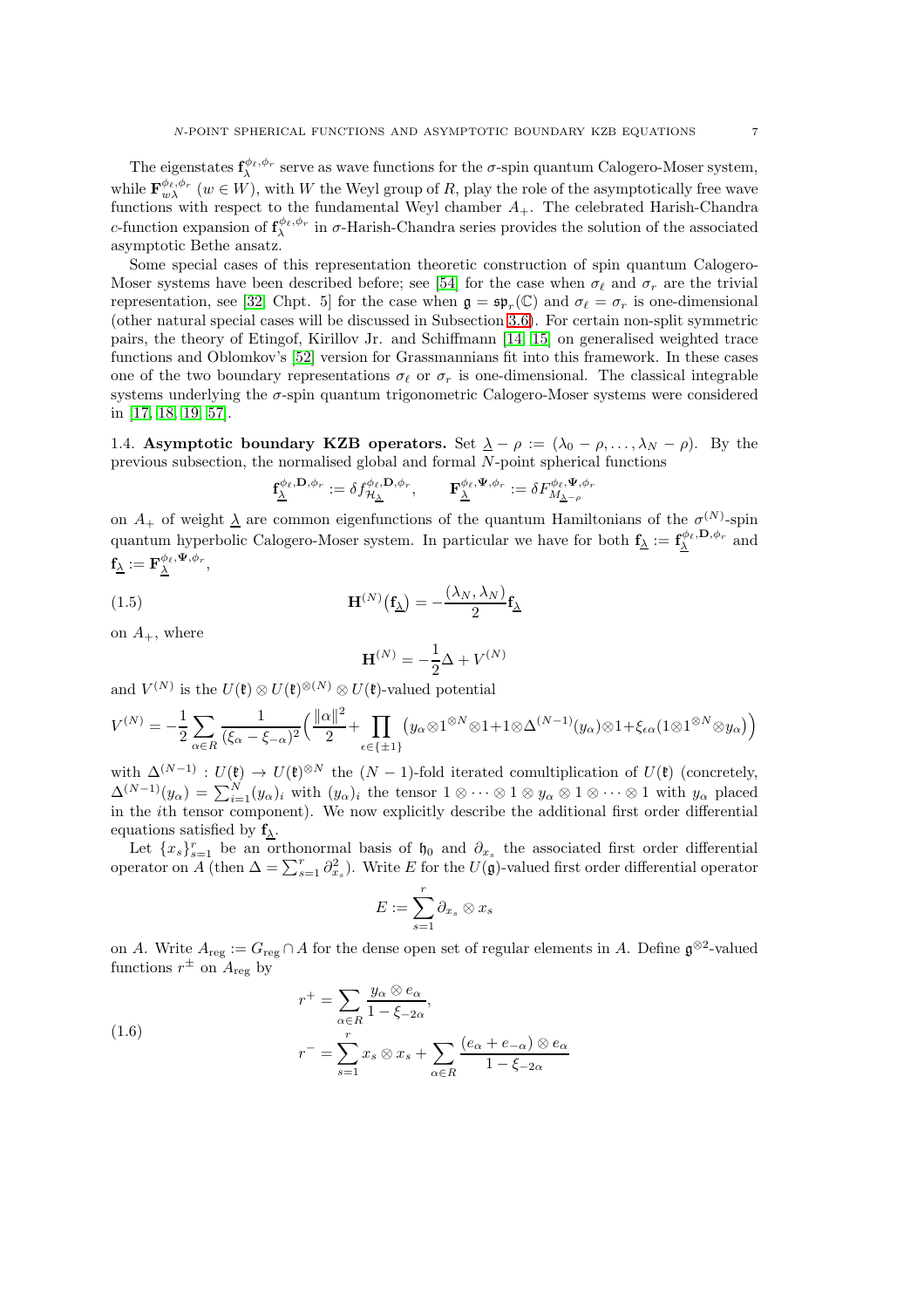(in fact, r<sup>+</sup> takes values in  $\mathfrak{k} \otimes \mathfrak{g}$ ). Define the  $U(\mathfrak{k}) \otimes U(\mathfrak{g}) \otimes U(\mathfrak{k})$ -valued function  $\kappa$  on  $A_{reg}$  by

$$
\kappa := \sum_{\alpha \in R} \frac{y_{\alpha} \otimes e_{\alpha} \otimes 1}{1 - \xi_{-2\alpha}} + 1 \otimes \kappa^{\text{core}} \otimes 1 + \sum_{\alpha \in R} \frac{1 \otimes e_{\alpha} \otimes y_{\alpha}}{\xi_{\alpha} - \xi_{-\alpha}},
$$

with the core  $\kappa^{\text{core}}$  the  $U(\mathfrak{g})$ -valued function

<span id="page-7-0"></span>
$$
\kappa^{\text{core}} := \frac{1}{2} \sum_{s=1}^{r} x_s^2 + \sum_{\alpha \in R} \frac{e_\alpha^2}{1 - \xi_{-2\alpha}}.
$$

We will call the first-order  $U(\mathfrak{k}) \otimes U(\mathfrak{g})^{\otimes N} \otimes U(\mathfrak{k})$ -valued differential operators

(1.7) 
$$
\mathcal{D}_i := E_i - \sum_{j=1}^{i-1} r_{ji}^+ - \kappa_i - \sum_{j=i+1}^N r_{ij}^- \qquad (i = 1, ..., N)
$$

on  $A_{\text{reg}}$  the asymptotic boundary Knizhnik-Zamolodchikov-Bernard (KZB) operators.

Here the indices  $i, j$  on the right hand side of [\(1.7\)](#page-7-0) indicate in which tensor components of  $U(\mathfrak{g})^{\otimes N}$  the  $U(\mathfrak{g})$ -components of E,  $r^{\pm}$  and  $\kappa$  are placed (note that the only nontrivial contributions to the left and right  $U(\mathfrak{k})$ -tensor components arise from  $\kappa_i - \kappa_i^{\text{core}}$ ).

Note that  $r^{\pm}$  and  $\kappa^{\text{core}}$  can be also written as

(1.8) 
$$
r^{\pm} = \pm r + (1 \otimes \theta) r_{21}, \qquad \kappa^{\text{core}} = m((1 \otimes \theta) r_{21}),
$$

with m being the multiplication map of  $U(\mathfrak{g})$ , and

<span id="page-7-2"></span>
$$
r := -\frac{1}{2} \sum_{s=1}^{r} x_s \otimes x_s - \sum_{\alpha \in R} \frac{e_{-\alpha} \otimes e_{\alpha}}{1 - \xi_{-2\alpha}}.
$$

being the Felder's [\[20\]](#page-55-8), [\[15,](#page-55-4) §2] trigonometric dynamical r-matrix. More generally, for  $a \in A_{reg}$ ,

<span id="page-7-1"></span>
$$
\kappa(a) = r^+(a) \otimes 1 + 1 \otimes \kappa^{\text{core}}(a) \otimes 1 + 1 \otimes ((\text{Ad}_{a^{-1}} \otimes \text{id})r_{21}^+(a)).
$$

In this paper we prove that the normalised N-point spherical functions  $f^{\phi_{\ell},D,\phi_{r}}_{\Delta}$  satisfy the first order differential equations

(1.9) 
$$
\mathcal{D}_i(\mathbf{f}_{\underline{\lambda}}^{\phi_{\ell},\mathbf{D},\phi_r}) = \left(\frac{(\lambda_i,\lambda_i)}{2} - \frac{(\lambda_{i-1},\lambda_{i-1})}{2}\right) \mathbf{f}_{\underline{\lambda}}^{\phi_{\ell},\mathbf{D},\phi_r}, \qquad i = 1,\ldots,N
$$

on  $A_{+}$  (Theorem [6.19\)](#page-47-0). We will present two proofs (a third proof follows from generalised radial component considerations, see footnote 3, and will appear elsewhere). The starting point for both proofs is writing  $(\lambda_i, \lambda_i) - (\lambda_{i-1}, \lambda_{i-1}) = \zeta_{\lambda_i}(\Omega) - \zeta_{\lambda_{i-1}}(\Omega)$  and replacing  $\zeta_{\lambda_i}(\Omega)$  and  $\zeta_{\lambda_{i-1}}(\Omega)$ in the right hand side of [\(1.9\)](#page-7-1) with the actions of the Casimir  $\Omega$  on  $\mathcal{H}_{\lambda_i}^{\infty}$  and  $\mathcal{H}_{\lambda_{i-1}}^{\infty}$ , placed to the left and right of the *i*th intertwiner  $D_i$  in the expression of the normalised N-point spherical function  $f_{\underline{\lambda}}^{\phi_{\ell}, \mathbf{D}, \phi_{r}}$ .

For the first proof we then substitute an explicit Cartan-type factorisation of the Casimir  $\Omega$ (see [\(3.6\)](#page-16-1)), which is in essence equivalent to Harish-Chandra's explicit formula for the differential operator  $\Pi(\Omega)$  obtained as the radial component of the action of  $\Omega$  as biinvariant differential operator on spherical functions. Pushing the left-and right factors from this factorisation through the intertwiners  $D_j$  to the far left and right, is creating the  $r^{\pm}$  contributions to the asymptotic boundary KZB equations  $(1.9)$ . The remaining factors are then absorbed by the K-intertwiners  $\phi_{\ell}$  and  $\phi_r$ , producing the contribution  $\kappa_i - \kappa_i^{\text{core}}$  to  $\mathcal{D}_i$ . In this proof the core  $\kappa_i^{\text{core}}$  of  $\kappa_i$  is already part of the initial factorisation of the Casimir element and stays put at its initial spot throughout this procedure. The terms  $r_{ji}^{+}$   $(j < i)$  and  $r_{ij}^{-}$   $(j > i)$  appear in this proof as the expressions  $(1.6)$ , not as combinations of dynamical r-matrices.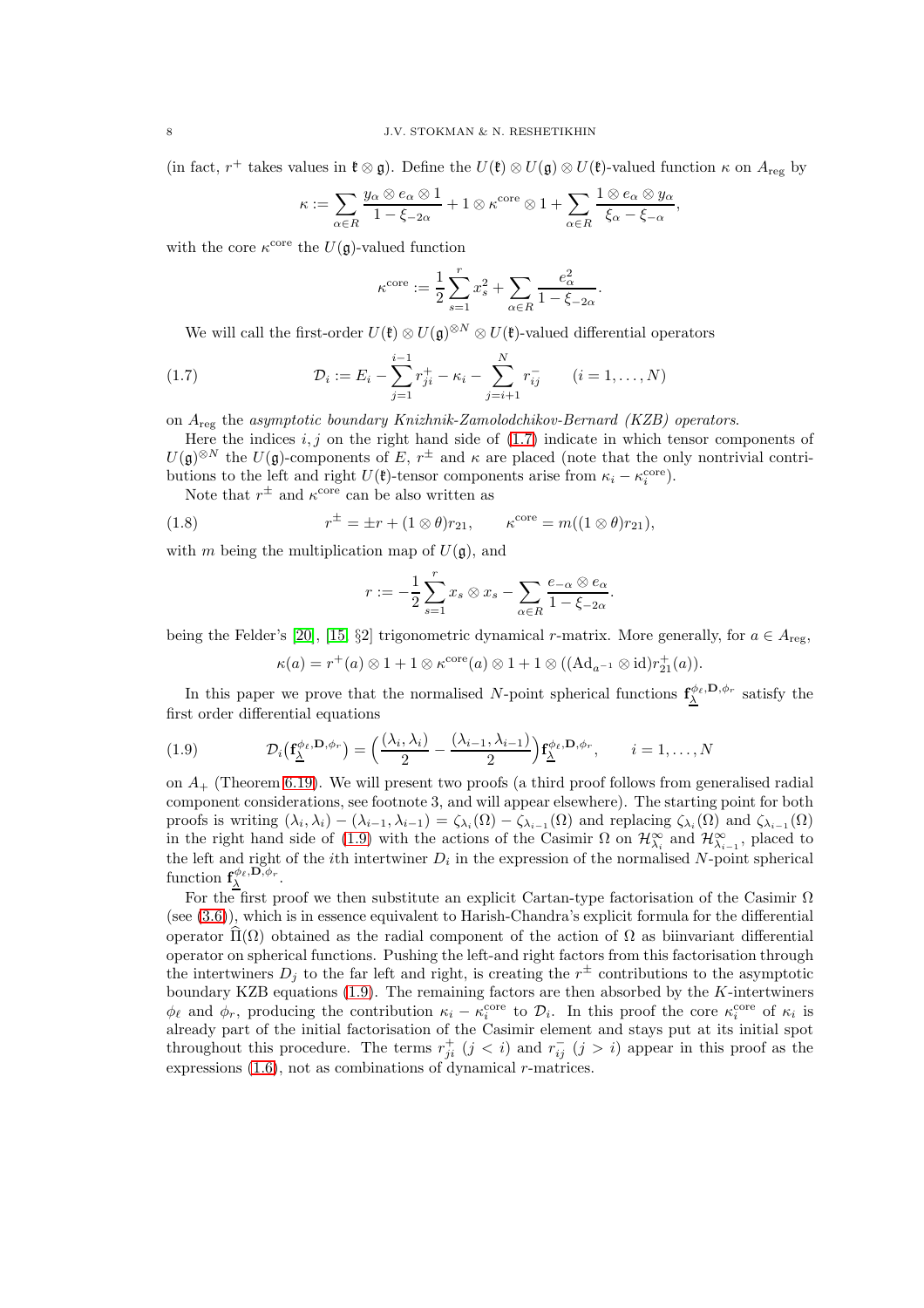In the second proof we substitute the factorisation

(1.10) 
$$
\Omega = \sum_{k=1}^{r} x_k^2 + \frac{1}{2} \sum_{\alpha \in R} \left( \frac{1 + a^{-2\alpha}}{1 - a^{-2\alpha}} \right) t_\alpha + 2 \sum_{\alpha \in R} \frac{e_{-\alpha} e_{\alpha}}{1 - a^{-2\alpha}}
$$

of the quadratic Casimir element  $\Omega$  for  $a \in A_{reg}^4$  $a \in A_{reg}^4$ , push the left and right root vectors through the intertwiners  $D_i$  to the far left and right, reflect against the K-intertwiners  $\phi_\ell$  and  $\phi_r$ , and push the reflected factors back to their original position, where they merge and create the core  $\kappa_i^{\text{core}}$  of  $\kappa_i$ . When we move components of  $\Omega$  to the boundaries (to the left and to the right) the terms  $r_{ji}$  or  $r_{ij}$  are created by commuting with the intertwiners  $D_j$ . On the way back they are producing similar terms, but now involving the  $\theta$ -twisted r-matrix  $(1 \otimes \theta)r_{21}$ . This proof naturally leads to the expressions [\(1.8\)](#page-7-2) for  $r^{\pm}$  and  $\kappa^{\text{core}}$  in terms of Felder's r-matrix. We also prove that the normalised formal N-point spherical functions  $\mathbf{F}_{\underline{\lambda}}^{\phi_{\ell},\Psi,\phi_{r}}$  are formal power series eigenfunctions of the asymptotic boundary KZB operators,

$$
(1.11) \t\t \mathcal{D}_i(\mathbf{F}_{\underline{\lambda}}^{\phi_{\ell},\Psi,\phi_r}) = \left(\frac{(\lambda_i,\lambda_i)}{2} - \frac{(\lambda_{i-1},\lambda_{i-1})}{2}\right)\mathbf{F}_{\underline{\lambda}}^{\phi_{\ell},\Psi,\phi_r} \t i = 1,\ldots,N.
$$

Some additional care is needed here, since it involves manipulations with formal power series.

The asymptotic boundary KZB equations [\(1.9\)](#page-7-1) can be viewed as an analogue of the asymptotic KZB equations for generalised weighted trace functions [\[15,](#page-55-4) Thm. 3.1]. The underlying symmetric space in [\[15\]](#page-55-4) is  $G \times G/\text{diag}(G)$ , while in our case it is  $G/K$ .

Fix  $\underline{\lambda} = (\lambda_0, \dots, \lambda_N)$  with  $\lambda_N \in \mathfrak{h}_{HC}^* + \rho$ . We show in Subsection [6.5](#page-49-0) that the set of normalised formal N-point spherical functions  $\mathbf{F}_{\Delta}^{\phi_{\ell}}, \Psi, \phi_r$  of weight  $\Delta$  can be natural parametrised by vectors  $v \otimes \mathbf{u} \otimes f$  with  $v \in V_{\ell}, f \in V_r^*$  and  $\mathbf{u} = u_1 \otimes \cdots \otimes u_N \in \mathbf{U}$  consisting of weight vectors  $u_i \in U_i$ of weight  $\lambda_i - \lambda_{i-1}$ . The corresponding normalised formal N-point spherical function of weight  $\underline{\lambda}$  then has leading coefficient  $\mathbf{J}_{\ell}(\lambda_N - \rho)(v \otimes \mathbf{u}) \otimes f \in V_{\ell} \otimes \mathbf{U} \otimes V_r^*$ , where  $\mathbf{J}_{\ell}(\lambda_N - \rho)$  is a linear automorphism of  $V_{\ell} \otimes U$  that can be regarded as a left boundary version of the fusion operator for g-intertwiners([\[12,](#page-55-9) [16\]](#page-55-10)). As a consequence we obtain sufficiently many common eigenfunctions of the spin quantum Calogero-Moser Hamiltonians and the asymptotic boundary KZB operators to ensure their commutativity (see Theorem [6.26\)](#page-52-1). In particular,

$$
[\mathcal{D}_i, \mathcal{D}_j] = 0 \qquad (i, j = 1, \dots, N),
$$
  

$$
[\mathcal{D}_i, \mathbf{H}^{(N)}] = 0 \qquad (i = 1, \dots, N)
$$

as  $U(\mathfrak{k})\otimes U(\mathfrak{g})^{\otimes N}\otimes U(\mathfrak{k})$ -valued differential operators on  $A_{\text{reg}}$ . A different reasoning leading to the commutativity of the operators uses component-wise radial component maps (see footnote 3). As a consequence of the commutativity of the asymptotic boundary KZB operators we will conclude that the  $r^{\pm}$  satisfy the mixed classical dynamical Yang-Baxter equations

$$
\sum_{k=1}^{r} ((x_k)_1 \partial_{x_k}(r_{23}^-) - (x_k)_2 \partial_{x_k}(r_{13}^-)) = [r_{13}^-, r_{12}^+] + [r_{12}^-, r_{23}^-] + [r_{13}^-, r_{23}^-],
$$
  

$$
\sum_{k=1}^{r} ((x_k)_1 \partial_{x_k}(r_{23}^+) - (x_k)_3 \partial_{x_k}(r_{12}^-)) = [r_{12}^-, r_{13}^+] + [r_{12}^-, r_{23}^+] + [r_{13}^-, r_{23}^+],
$$
  

$$
\sum_{k=1}^{r} ((x_k)_2 \partial_{x_k}(r_{13}^+) - (x_k)_3 \partial_{x_k}(r_{12}^+)) = [r_{12}^+, r_{13}^+] + [r_{12}^+, r_{23}^+] + [r_{23}^-, r_{13}^+]
$$

<span id="page-8-0"></span><sup>4</sup>This factorisation can be used to derive the asymptotic KZB equations for Etingof's and Schiffmann's generalised weighted trace functions (see [\[15\]](#page-55-4)) in a manner similar to the one as described above for N-point spherical functions (weighted traces are naturally associated to the symmetric space  $G \times G/\text{diag}(G)$ , with  $\text{diag}(G)$  the group G diagonally embedded into  $G \times G$ ).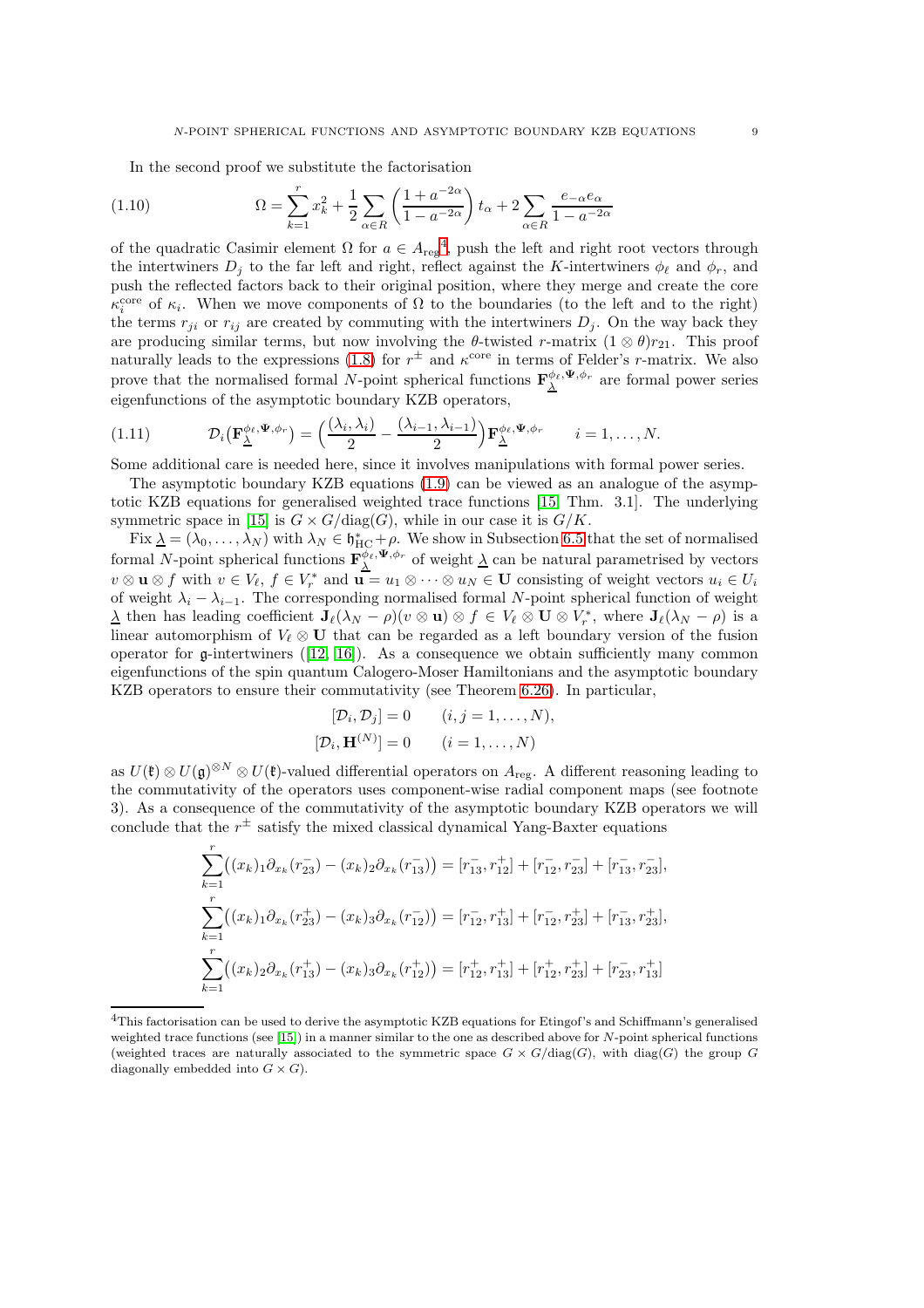as  $U(\mathfrak{g})^{\otimes 3}$ -valued functions on  $A_{\text{reg}}$ , and  $\kappa$  is a solution of the associated classical dynamical reflection type equation

$$
\sum_{k=1}^{r} ((x_k)_1 \partial_{x_k} (\kappa_2 + r^+) - (x_k)_2 \partial_{x_k} (\kappa_1 + r^-)) = [\kappa_1 + r^-, \kappa_2 + r^+]
$$

as  $U(\mathfrak{k}) \otimes U(\mathfrak{g})^{\otimes 2} \otimes U(\mathfrak{k})$ -valued functions on  $A_{\text{reg}}$ . In the latter equation,  $r^{\pm}(a)$  for  $a \in A_{\text{reg}}$  is viewed as the element  $1 \otimes r^{\pm}(a) \otimes 1$  in  $U(\mathfrak{k}) \otimes U(\mathfrak{g})^{\otimes 2} \otimes U(\mathfrak{k})$ .

<span id="page-9-0"></span>1.5. **Outlook.** Harish-Chandra's theory of harmonic analysis on  $G$  has been developed for arbitrary real connected semisimple Lie groups  $G$  with finite center (more generally, for reductive G in Harish-Chandra's class). We expect that the theory of global and formal N-point spherical functions and associated asymptotic boundary KZB equations extend to this more general setup. The role of the Cartan subalgebra  $\mathfrak{h}_0$  will then be taken over by a maximal abelian subalgebra  $a_0$  of the −1-eigenspace of the Cartan involution  $\theta_0$  of the Lie algebra  $\mathfrak{g}_0$  of G, and the role of the root system R is taken over by the associated reduced root system in  $\mathfrak{a}_0^*$ .

Besides the earlier mentioned extension of the theory to the affine setting, which will appear in a separate paper, it is natural to generalise the theory to the context of quantum groups using the Letzter-Kolb [\[51,](#page-56-10) [44\]](#page-56-11) theory of quantum (affine) symmetric pairs. An intriguing question is how the resulting K-matrices will relate with the Balagovic-Kolb [\[1\]](#page-55-11) and Kolb-Yakimov [\[45\]](#page-56-12) type universal K-matrices. This direction has many interesting applications in integrable models in statistical mechanics and quantum field theory with integrable boundary conditions, see, e.g., [\[8,](#page-55-12) [24,](#page-55-13) [39\]](#page-56-13) and references therein.

<span id="page-9-1"></span>1.6. Contents of the paper. In Section [2](#page-10-0) we recall basic facts on irreducible split Riemannian pairs and establish the relevant notations. In Section [3](#page-12-1) we recall, following [\[5,](#page-55-2) [61\]](#page-57-0), Harish-Chandra's radial component map and the explicit expression of the radial component of the quadratic Casimir element. We furthermore establish the link to spin quantum hyperbolic Calogero-Moser systems (Subsection [3.6\)](#page-17-0) and highlight various important special cases, such as the case that  $\sigma_{\ell}$  and  $\sigma_r$  are one-dimensional and the case that  $\sigma_{\ell} = \sigma_r$ . The latter case is naturally related to the theory of matrix-valued orthogonal polynomials in the compact picture, see, e.g., [\[25,](#page-55-14) [31\]](#page-56-14). We recall the construction of the Harish-Chandra series in Subsection [3.7,](#page-19-0) and discuss how they give rise to eigenstates for the spin quantum hyperbolic Calogero-Moser systems. In the first two subsections of Section [4](#page-22-0) we recall fundamental results of Harish-Chandra [\[27,](#page-56-0) [28,](#page-56-1) [29\]](#page-56-2) on the principal series representations of  $G$  and its associated matrix coefficients. In Subsection [4.3](#page-25-0) we discuss the algebraic principal series representations, and the description of the associated spaces of  $\ell$ -intertwiners. Section [5](#page-27-0) first discusses how the algebraic principal series representations can be identified with  $\ell$ -finite parts of weight completions of Verma modules, which leads to a detailed description of the  $\ell$ -intertwining spaces  $\text{Hom}_{\ell}(M_{\lambda}, V_{\ell})$  and  $\text{Hom}_{\ell}(V_r, \overline{M}_{\lambda})$ . In the second half of the section we introduce formal elementary  $\sigma$ -spherical functions and prove their key properties (differential equations and relation to  $\sigma$ -Harish-Chandra series). In Section [6](#page-36-0) we first derive asymptotic operator KZB equations for g-intertwiners and relate them to factorisations of the quadratic Casimir element  $\Omega$ . In Subsections [6.2](#page-39-0) & [6.3](#page-42-0) we describe the spaces of G-equivariant differential operators  $\mathcal{H}_\lambda^\infty \to \mathcal{H}_\mu^\infty \otimes U$  for a finite dimensional G-representation U, and derive the asymptotic boundary KZB equations for the associated N-point spherical functions. In Subsection [6.4](#page-46-0) we derive the asymptotic boundary KZB equations for the formal N-point spherical functions. Subsection [6.5](#page-49-0) and subsection [6.6](#page-51-0) introduce the boundary fusion operator and establishes the integrability of the asymptotic boundary KZB operators. Finally, in Subsection [6.7](#page-52-0) we establish the resulting classical mixed dynamical Yang-Baxter and reflection equations for the terms  $r^{\pm}$  and  $\kappa$  in the asymptotic boundary KZB operators.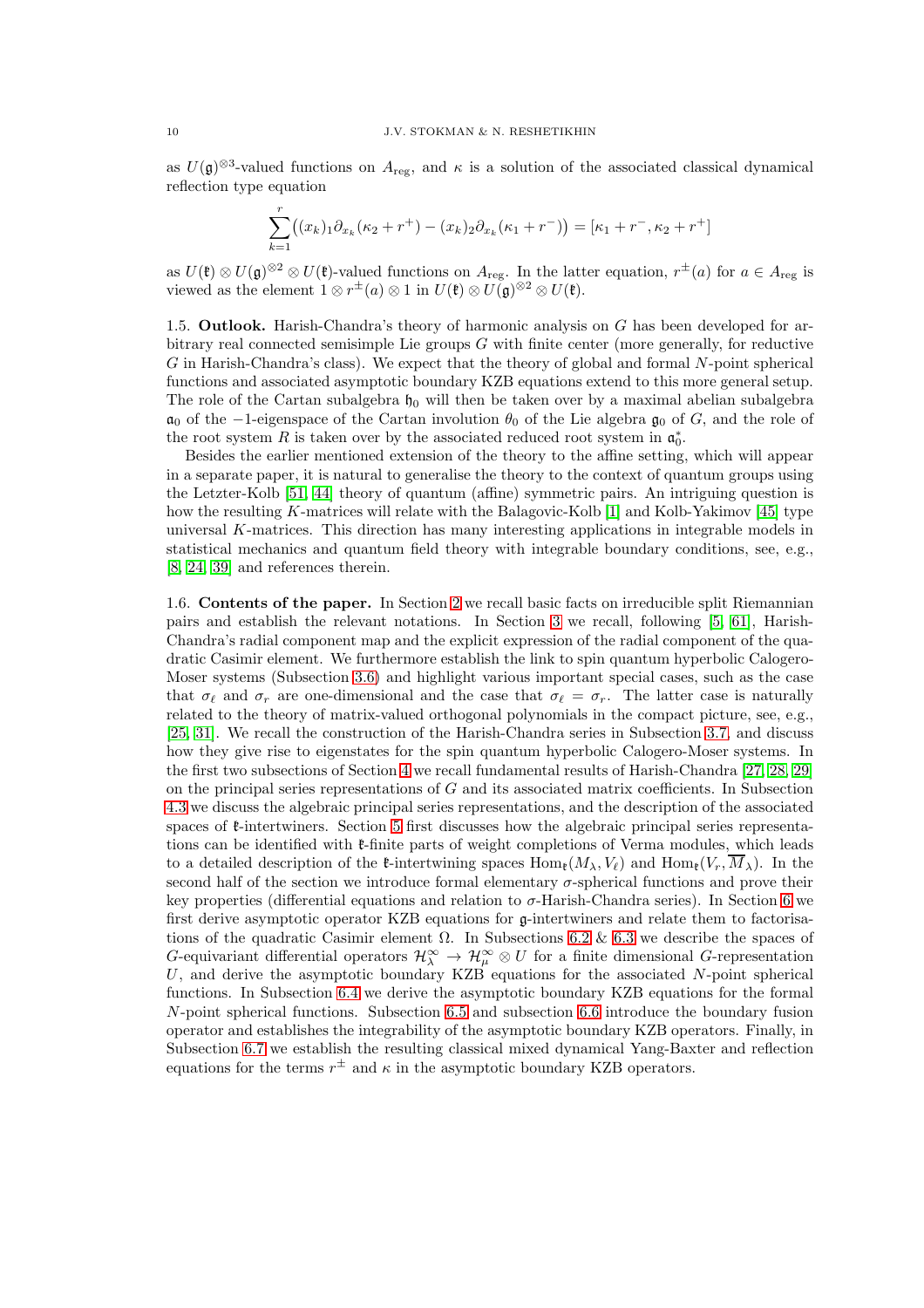Acknowledgments. We thank Ivan Cherednik, Pavel Etingof, Giovanni Felder, Gert Heckman, Erik Koelink, Christian Korff, Tom Koornwinder, Eric Opdam, Maarten van Pruijssen, Taras Skrypnyk and Bart Vlaar for discussions and comments. We thank Sam van den Brink for carefully reading the first part of the paper and pointing out a number of typos. The work of N.R. was partially supported by NSF DMS-1601947. He also would like to thank ETH-ITS for the hospitality during the final stages of the work.

**Notations and conventions.** We write  $ad_L : L \to \mathfrak{gl}(L)$  for the adjoint representation of a Lie algebra L, and  $K_L(\cdot, \cdot)$  for its Killing form. Real Lie algebras will be denoted with a subscript zero; The complexification of a real Lie algebra  $\mathfrak{g}_0$  with be denoted by  $\mathfrak{g} := \mathfrak{g}_0 \otimes_{\mathbb{R}} \mathbb{C}$ . The tensor product  $\otimes_F$  of F-vector spaces is denoted by  $\otimes$  in case  $F = \mathbb{C}$ . For complex vector spaces U and V we write  $\text{Hom}(U, V)$  for the vector space of complex linear maps  $U \to V$ . Representations of Lie groups are complex, strongly continuous Hilbert space representations. If U and V are the representation spaces of two representations of a Lie group G, then  $\text{Hom}_G(U, V)$  denotes the subspace of bounded linear G-intertwiners  $U \to V$ . If U and V are two g-modules for a complex Lie algebra g, then  $\text{Hom}_{\mathfrak{a}}(U, V)$  denotes the subspace of g-intertwiners  $U \to V$ . The representation map of the infinitesimal g-representation associated to a smooth G-representation  $(\tau, U)$  will be denoted by  $\tau$  again, if no confusion can arise.

## 2. Irreducible split Riemannian symmetric pairs

<span id="page-10-0"></span>This short section is to fix the basic notations for (split) real semisimple Lie algebras. For further reading consult, e.g., [\[42\]](#page-56-15).

<span id="page-10-1"></span>2.1. Real semisimple Lie algebras. Let  $\mathfrak{g}_0$  be a real semisimple Lie algebra with Cartan subalgebra  $\mathfrak{h}_0 \subset \mathfrak{g}_0$ . Let

(2.1) 
$$
\mathfrak{g} = \mathfrak{h} \oplus \bigoplus_{\alpha \in R} \mathfrak{g}_{\alpha}
$$

be the root space decomposition of the associated complex semisimple Lie algebra g with root system  $R = R(\mathfrak{g}, \mathfrak{h}) \subset \mathfrak{h}^*$  and associated root spaces

<span id="page-10-2"></span>
$$
\mathfrak{g}_{\alpha} := \{ x \in \mathfrak{g} \mid \mathrm{ad}_{\mathfrak{g}}(h)x = \alpha(h)x \quad \forall \, h \in \mathfrak{h} \}.
$$

We write  $t_{\lambda} \in \mathfrak{h}$  for the unique element satisfying

$$
K_{\mathfrak{g}}(h,t_{\lambda}) = \lambda(h) \qquad \forall h \in \mathfrak{h}.
$$

Then  $[x, y] = K_{\mathfrak{a}}(x, y)t_{\alpha}$  for  $x \in \mathfrak{g}_{\alpha}$  and  $y \in \mathfrak{g}_{-\alpha}$ , see [\[36,](#page-56-16) Prop. 8.3].

Returning to the real semisimple Lie algebra  $g_0$ , recall that an involutive automorphism  $\theta_0$  of the real semisimple Lie algebra  $\mathfrak{g}_0$  is a Cartan involution if the bilinear form  $(x, y) \mapsto$  $-K_{\mathfrak{g}_0}(x,\theta_0(y))$  on  $\mathfrak{g}_0$  is positive definite. Cartan involutions exist and are unique up to conjugation by an inner automorphism of  $g_0$ . The Cartan decomposition is the decomposition

$$
\mathfrak{g}_0=\mathfrak{k}_0\oplus\mathfrak{p}_0
$$

of  $\mathfrak{g}_0$  in  $\pm 1$ -eigenspaces for the action of  $\theta_0$ . The +1-eigenspace  $\mathfrak{k}_0 \subset \mathfrak{g}_0$  is a Lie subalgebra of  $\mathfrak{g}_0$ , and the -1-eigenspace  $\mathfrak{p}_0$  is an  $\mathrm{ad}_{\mathfrak{g}_0}(\mathfrak{k}_0)$ -submodule of  $\mathfrak{g}_0$ .

Let G be a connected real Lie group with Lie algebra  $\mathfrak{g}_0$  and finite center. Denote  $K \subset G$  for the connected Lie subgroup with Lie algebra  $\mathfrak{k}_0$ , which is maximal compact in G. The Cartan involution  $\theta_0$  integrates to a global Cartan involution  $\Theta_0 \in Aut(G)$ , and K is the subgroup of elements  $g \in G$  fixed by  $\Theta_0$ . Hence  $(G, K)$  is a Riemannian symmetric pair. The map  $K \times \mathfrak{p}_0 \to G$ , given by  $(k, x) \mapsto k \exp(x)$ , is a diffeomorphism, called the global Cartan decomposition of G.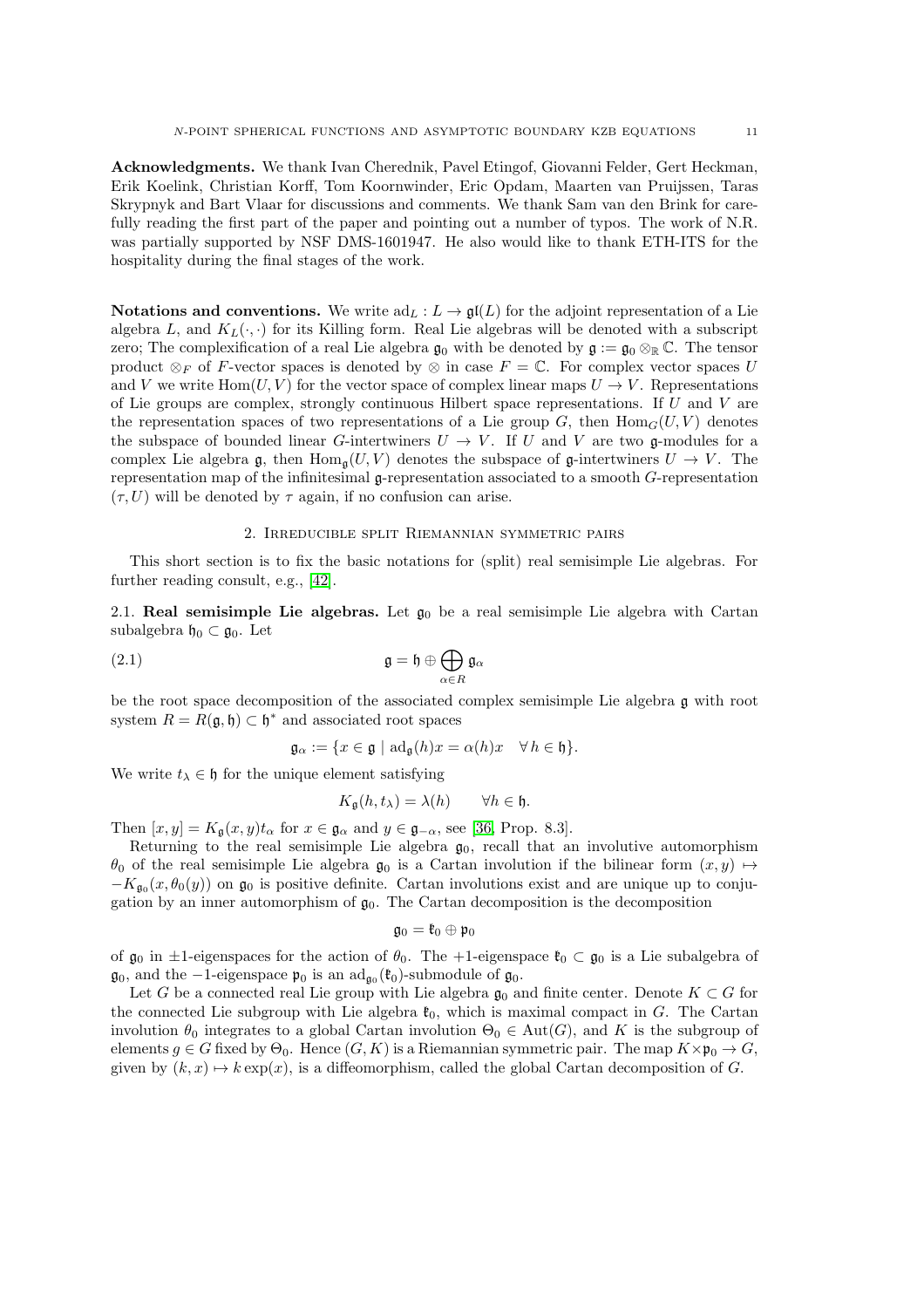Choose a maximally split Cartan subalgebra  $\mathfrak{h}_0 \subset \mathfrak{g}_0$  with respect to the Cartan involution  $\theta_0$ , i.e., a  $\theta_0$ -stable Cartan subalgebra  $\mathfrak{h}_0$  such that  $\mathfrak{a}_0 := \mathfrak{h}_0 \cap \mathfrak{p}_0$  is maximally abelian in  $\mathfrak{p}_0$ . Then  $\mathfrak{h}_0 = \mathfrak{t}_0 \oplus \mathfrak{a}_0$  with  $\mathfrak{t}_0 = \mathfrak{h}_0 \cap \mathfrak{k}_0$ . With respect to the scalar product  $(x, y) \mapsto -K_{\mathfrak{g}_0}(x, \theta_0(y))$  on  $\mathfrak{g}_0$ , the linear operator  $\mathrm{ad}_{\mathfrak{g}_0}(h) \in \mathrm{End}(\mathfrak{g}_0)$  is skew-symmetric for  $h \in \mathfrak{t}_0$  and symmetric for  $h \in \mathfrak{a}_0$ .

Note that the restriction of  $K_{\mathfrak{g}_0}(\cdot, \cdot)$  to  $\mathfrak{a}_0$  is positive definite, turning  $\mathfrak{a}_0$  in a Euclidean space. We write  $(\cdot, \cdot) = K_{\mathfrak{g}_0}(\cdot, \cdot)|_{\mathfrak{a}_0 \times \mathfrak{a}_0}$ , and  $\|\cdot\|$  for the resulting norm on  $\mathfrak{a}_0$ . We use the same notations for the induced scalar product and norm on  $\mathfrak{a}_0^*$ . Furthermore, the complex bilinear extensions of  $(\cdot, \cdot)$  to bilinear forms on **a** and **a**<sup>\*</sup> will also be denoted by  $(\cdot, \cdot)$ .

Let  $A \subset G$  be the connected Lie subgroup with Lie algebra  $\mathfrak{a}_0$ . It is a closed commutative Lie subgroup of G, isomorphic to  $\mathfrak{a}_0$  through the restriction of the exponential map exp :  $\mathfrak{g} \to G$  to  $\mathfrak{a}_0$ . We write  $\log : A \to \mathfrak{a}_0$  for its inverse. We furthermore write  $\mathfrak{m}_0$  for the centralizer  $Z_{\mathfrak{k}_0}(\mathfrak{a}_0)$  of  $a_0$  in  $\mathfrak{k}_0$ .

# <span id="page-11-0"></span>2.2. Split real semisimple Lie algebras. In this paper we restrict attention to split real semisimple Lie algebras.

**Definition 2.1.** A Cartan subalgebra  $\mathfrak{h}_0 \subset \mathfrak{g}_0$  of a real semisimple Lie algebra  $\mathfrak{g}_0$  is said to be split if  $ad_{\mathfrak{g}_0}(h) \in \text{End}(\mathfrak{g}_0)$  is diagonalizable for all  $h \in \mathfrak{h}_0$ . If  $\mathfrak{g}_0$  admits a split Cartan subalgebra, thenl  $\mathfrak{g}_0$  is called a split real semisimple Lie algebra.

Let  $\mathfrak{g}_0$  be a split real semisimple Lie algebra with split Cartan subalgebra  $\mathfrak{h}_0$ . The root space decomposition [\(2.1\)](#page-10-2) refines to

(2.2) 
$$
\mathfrak{g}_0 = \mathfrak{h}_0 \oplus \bigoplus_{\alpha \in R} \mathfrak{g}_{0,\alpha}
$$

with  $\mathfrak{g}_{0,\alpha} := \mathfrak{g}_0 \cap \mathfrak{g}_\alpha$  a one-dimensional real vector space for all  $\alpha \in R$ . In particular, all roots  $\alpha \in R$  are real-valued on  $\mathfrak{h}_0$  (conversely, a Cartan subalgebra  $\mathfrak{h}_0$  of  $\mathfrak{g}_0$  with the property that all the roots  $\alpha \in R$  are real-valued on  $\mathfrak{h}_0$ , is split). Let  $\{\alpha_1, \ldots, \alpha_r\}$  be a set of simple roots of R and write  $R^+$  for the associated set of positive roots. For any choice of root vectors  $e_i \in \mathfrak{g}_{0,\alpha_i}$  and  $f_j \in \mathfrak{g}_{0,-\alpha_j}$  satisfying  $[e_j, f_j] = t_{\alpha_j}$   $(1 \leq j \leq r)$ , there exists a unique involution  $\theta_0 \in \text{Aut}(\mathfrak{g}_0)$ such that

$$
\theta_0(e_j) = -f_j, \qquad 1 \le j \le r
$$

and  $\theta_0|_{\mathfrak{h}_0} = -id_{\mathfrak{h}_0}$ , cf., e.g., [\[36,](#page-56-16) Prop. 14.3]. Furthermore,  $\theta_0 \in Aut(\mathfrak{g}_0)$  is a Cartan involution and  $\mathfrak{a}_0 = \mathfrak{h}_0$ . Consequently  $\mathfrak{h}_0 \subset \mathfrak{g}_0$  is a maximally split Cartan subalgebra with respect to  $\theta_0$ , and  $\mathfrak{m}_0 = \{0\}$ . The complex linear extension  $\theta \in \text{Aut}(\mathfrak{g})$  of  $\theta_0$  is a Chevalley involution of  $\mathfrak{g}$ .

Conversely, let  $\mathfrak{g}_0$  be a split real semisimple Lie algebra and  $\theta_0 \in \text{Aut}(\mathfrak{g}_0)$  a Cartan involution. Choose a maximally split Cartan subalgebra  $\mathfrak{h}_0 \subset \mathfrak{g}_0$  with respect to  $\theta_0$ . Then  $\mathfrak{h}_0 \subset \mathfrak{g}_0$  is a split Cartan subalgebra, and  $\mathfrak{h}_0 \subset \mathfrak{p}_0$ . Furthermore, there exists a choice of root vectors  $e_j \in \mathfrak{g}_{0,\alpha_j}$ and  $f_j \in \mathfrak{g}_{0,-\alpha_j}$  satisfying  $[e_j, f_j] = t_{\alpha_j}$  and  $\theta_0(e_j) = -f_j$  for  $j = 1, \ldots, r$ .

Complexification  $\mathfrak{g}_0 \mapsto \mathfrak{g}$  defines a surjective map from the set of isomorphism classes of real semisimple Lie algebras to the set of isomorphism classes of complex semisimple Lie algebras. It restricts to a bijection from the set of isomorphism classes of split real semisimple Lie algebras onto the set of isomorphism classes of complex semisimple Lie algebras.

<span id="page-11-1"></span>2.3. One-dimensional  $\ell$ -representations. We fix from now on a triple  $(g_0, \mathfrak{h}_0, \theta_0)$  with  $g_0$  a split real semisimple Lie algebra,  $\mathfrak{h}_0$  a split Cartan subalgebra and  $\theta_0$  a Cartan involution such that  $\theta_0|_{\mathfrak{h}_0} = -id_{\mathfrak{h}_0}$ . The associated pair  $(G, K)$  is an irreducible split Riemannian symmetric pair. We fix from now on  $e_{\alpha} \in \mathfrak{g}_{0,\alpha}$   $(\alpha \in R)$  such that  $[e_{\alpha},e_{-\alpha}] = t_{\alpha}$  and  $\theta_0(e_{\alpha}) = -e_{-\alpha}$  for all  $\alpha \in R$  (the fact that this is possible follows from, e.g., [\[36,](#page-56-16) §25.2]). Note that  $K_{\mathfrak{g}_0}(e_\alpha, e_{-\alpha}) = 1$ for  $\alpha \in R$ . Set

$$
y_{\alpha} := e_{\alpha} - e_{-\alpha} \in \mathfrak{k}_0, \qquad \alpha \in R,
$$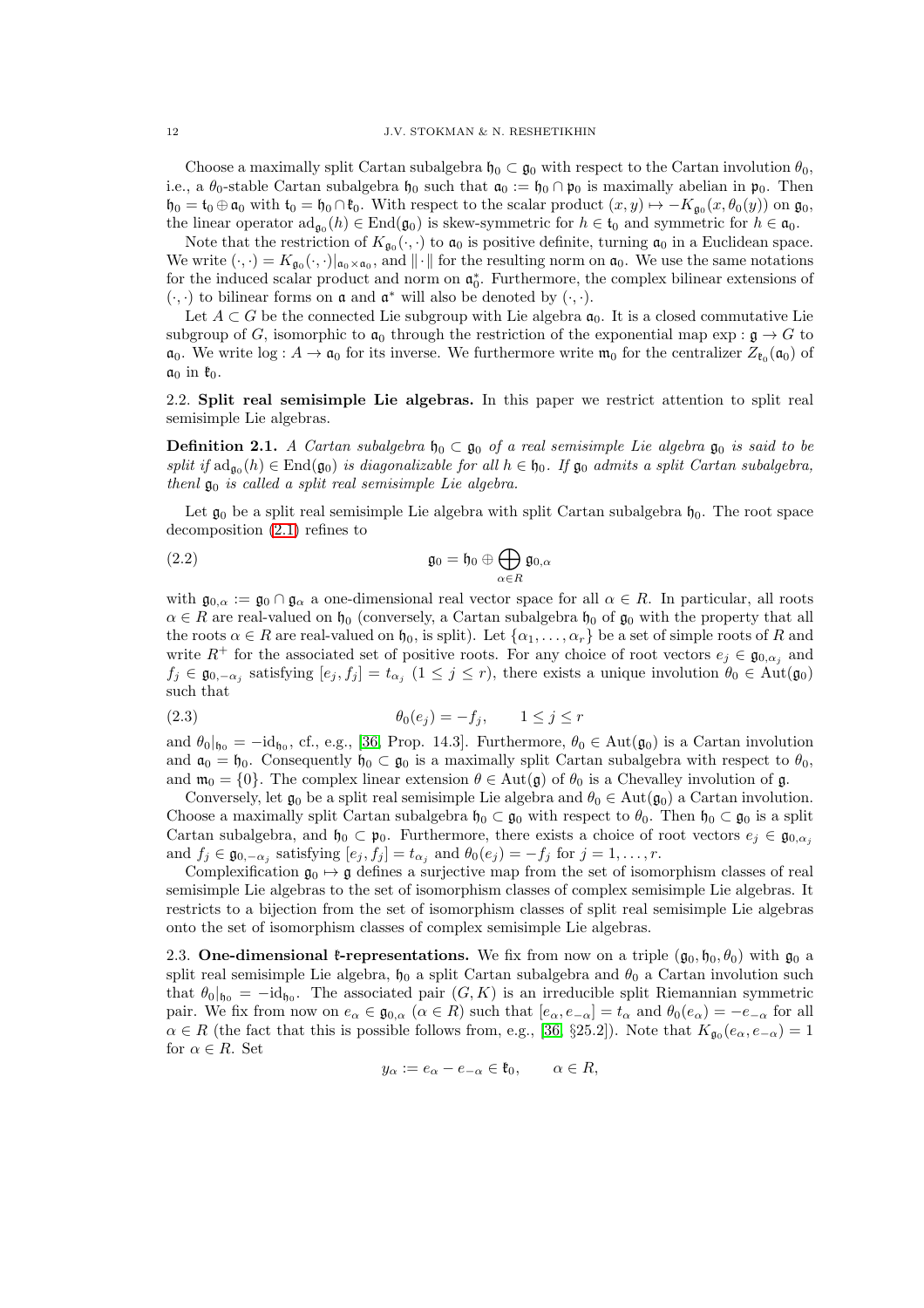then  $y_{-\alpha} = -y_{\alpha} \ (\alpha \in R)$  and

$$
\mathfrak{k}_0 = \bigoplus_{\alpha \in R^+} \mathbb{R} y_\alpha,
$$
  

$$
\mathfrak{p}_0 = \mathfrak{h}_0 \oplus \bigoplus_{\alpha \in R^+} \mathbb{R}(e_\alpha + e_{-\alpha}).
$$

Let ch( $\mathfrak{k}_0$ ) be the space of one-dimensional real representations of  $\mathfrak{k}_0$ . If g is simple but not of type  $C_r$   $(r \ge 1)$  then  $\mathfrak{k}_0$  is semisimple (see, for instance, [\[60,](#page-57-2) §3.1]), hence  $\text{ch}(\mathfrak{k}_0) = {\chi_0}$  with  $\chi_0$  the trivial representation. If  $\mathfrak{g}_0 \simeq \mathfrak{sp}(r;\mathbb{R})$   $(r \geq 1)$  then  $\mathfrak{k}_0 \simeq \mathfrak{gl}_r(\mathbb{R})$ , hence  $\mathrm{ch}(\mathfrak{k}_0) = \mathbb{R}\chi$  is one-dimensional. Write in this case  $R_s$  and  $R_\ell$  for the set of short and long roots in R with respect to the norm  $\|\cdot\|$  (by convention,  $R_s = \emptyset$  and  $R_\ell = R$  for  $r = 1$ ), and set  $R_s^+ := R_s \cap R^+$ and  $R_l^+ := R_l \cap R^+$ . Let  $\chi_{\mathfrak{sp}} \in \mathfrak{k}_0^*$  be the linear functional satisfying  $\chi_{\mathfrak{sp}}(y_\alpha) = 0$  for  $\alpha \in R_s^+$  and  $\chi_{\mathfrak{sp}}(y_\alpha) = 1$  for  $\alpha \in R_\ell^+$ . Then

$$
\mathrm{ch}(\mathfrak{k}_0)=\mathbb{R}\chi_{\mathfrak{sp}}
$$

<span id="page-12-0"></span>by [\[60,](#page-57-2) Lemma 4.3].

2.4. The Iwasawa decomposition. Consider the nilpotent Lie subalgebra

$$
\mathfrak{n}_0:=\bigoplus_{\alpha\in R^+}\mathfrak{g}_{0,\alpha}
$$

of  $\mathfrak{g}_0$ . The decomposition

$$
\mathfrak{g}_0=\mathfrak{k}_0\oplus\mathfrak{h}_0\oplus\mathfrak{n}_0
$$

as vector spaces is the Iwasawa decomposition of  $\mathfrak{g}_0$ . Let  $N \subset G$  be the connected Lie subgroup with Lie algebra  $\mathfrak{n}_0$ . Then N is simply connected and closed in G, and the exponential map  $\exp: \mathfrak{n}_0 \to N$  is a diffeomorphism. The multiplication map

(2.4) 
$$
K \times A \times N \to G, \qquad (k, a, n) \mapsto kan
$$

is a diffeomorphism onto  $G$  (the global Iwasawa decomposition). We write

$$
g = k(g)a(g)n(g)
$$

for the Iwasawa decomposition of  $g \in G$ , with  $k(g) \in K$ ,  $a(g) \in A$  and  $n(g) \in N$ .

Since  $\mathfrak{m}_0 = \{0\}$ , the centralizer  $M := Z_K(\mathfrak{a}_0)$  of  $\mathfrak{a}_0$  in K is a finite group. The minimal parabolic subgroup  $P = MAN$  of G is a closed Lie subgroup of G with Lie algebra  $\mathfrak{p}_0 := \mathfrak{h}_0 \oplus \mathfrak{n}_0$ . Note that the complexification  $\mathfrak b$  of  $\mathfrak b_0$  is the Borel subalgebra of g containing  $\mathfrak h$ .

#### 3. Radial components of invariant differential operators

<span id="page-12-1"></span>Throughout this section we fix a triple  $(\mathfrak{g}_0, \mathfrak{h}_0, \theta_0)$  with  $\mathfrak{g}_0$  a split real semisimple Lie algebra,  $\mathfrak{h}_0$  a split Cartan subalgebra and  $\theta_0$  a Cartan involution such that  $\theta_0|_{\mathfrak{h}_0} = -id_{\mathfrak{h}_0}$ . We write  $\mathfrak{h}_0^* \subset \mathfrak{h}^*$  for the real span of the roots, G for a connected Lie group with Lie algebra  $\mathfrak{g}_0$  and finite center,  $K \subset G$  for the connected Lie subgroup with Lie algebra  $\mathfrak{k}_0$ , and  $A \subset G$  for the connected Lie subgroup with Lie algebra  $\mathfrak{h}_0$ .

<span id="page-12-2"></span>3.1. The radial component map. The radial component map describes the factorisation of elements  $x \in U(\mathfrak{g})$  along algebraic counterparts of the Cartan decomposition  $G = KAK$ . We first introduce some preliminary notations.

For  $\lambda \in \mathfrak{h}^*$  the map

$$
\xi_{\lambda}: A \to \mathbb{C}^*, \quad a \mapsto a^{\lambda} := e^{\lambda(\log(a))}
$$

defines a complex-valued multiplicative character of A, which is real-valued for  $\lambda \in \mathfrak{h}_0^*$ . It satisfies  $\xi_{\lambda} \xi_{\mu} = \xi_{\lambda + \mu} \ (\lambda, \mu \in \mathfrak{h}^*) \text{ and } \xi_0 \equiv 1.$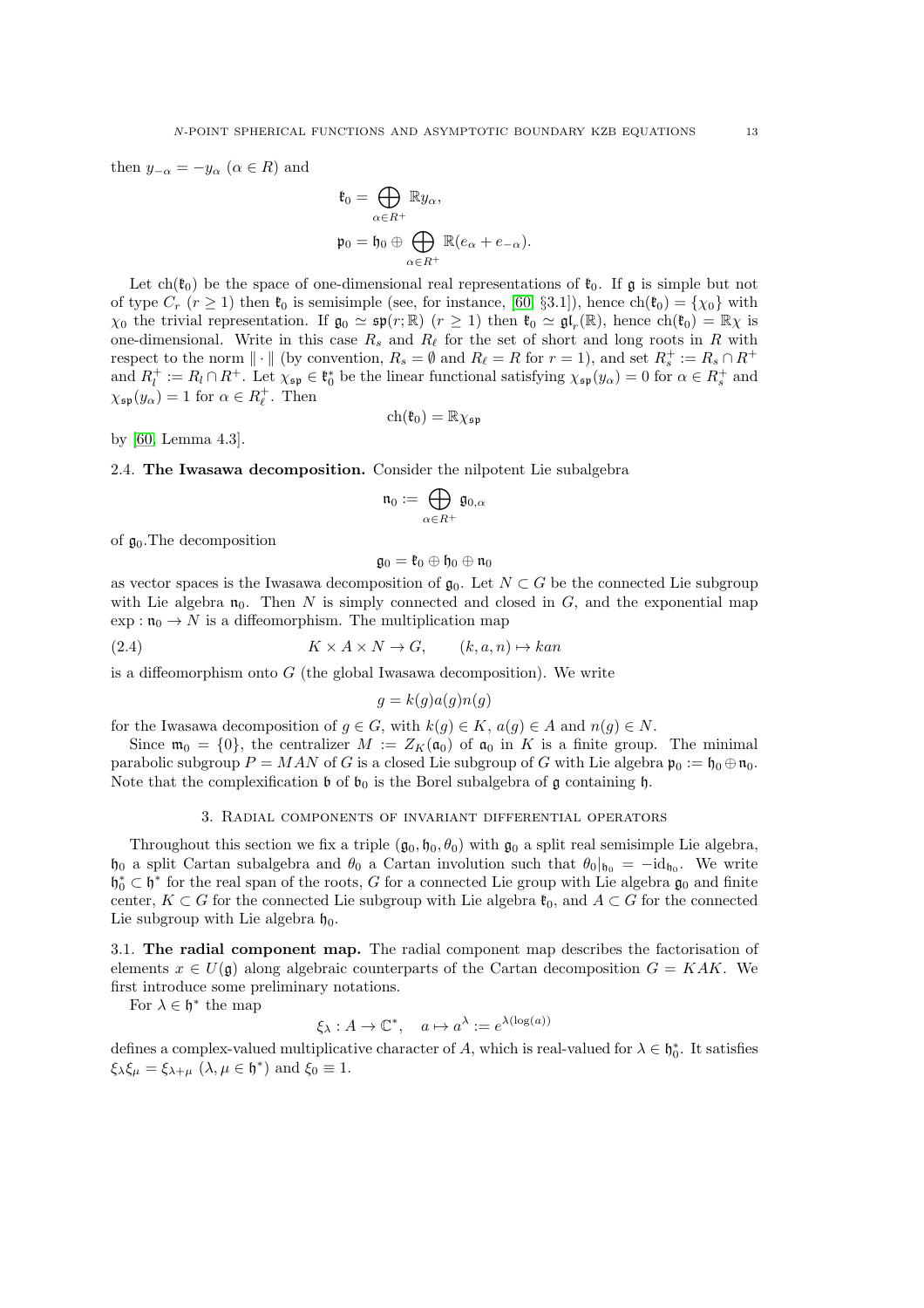The adjoint representation Ad :  $G \to \text{Aut}(\mathfrak{g}_0)$  extends naturally to an action of G on the universal enveloping algebra  $U(\mathfrak{g})$  of  $\mathfrak{g}$  by complex linear algebra automorphisms. We write  $\text{Ad}_q(x)$  for the adjoint action of  $q \in G$  on  $x \in U(\mathfrak{g})$ . Note that for  $a \in A$ ,

$$
Ad_a(e_\alpha) = a^\alpha e_\alpha \qquad \forall \alpha \in R
$$

and  $\text{Ad}_a$  fixes h pointwise.

Each  $g \in G$  admits a decomposition  $g = kak'$  with  $k, k' \in K$  and  $a \in A$ . The double cosets  $KaK$  and  $Ka'K$   $(a, a' \in A)$  coincide iff  $a' \in Wa$  with  $W := N_K(\mathfrak{h}_0)/M$  the analytic Weyl group of G, acting on A by conjugation. Note that W is isomorphic to the Weyl group of R since G is split. Set

<span id="page-13-1"></span>
$$
A_{\text{reg}} := \{ a \in A \mid a^{\alpha} \neq 1 \quad \forall \alpha \in R \}.
$$

Then  $\exp: \mathfrak{h}_{0, \text{reg}} \stackrel{\sim}{\longrightarrow} A_{\text{reg}}$ , with  $\mathfrak{h}_{0, \text{reg}} := \{h \in \mathfrak{h}_{0} \mid \alpha(h) \neq 0 \ \forall \alpha \in R\}$  the set of regular elements in  $\mathfrak{h}_0$ . The Weyl group W acts freely on  $A_{\text{reg}}$ .

Infinitesimal analogues of the Cartan decomposition of G are realized through the vector space decompositions

(3.1) 
$$
\mathfrak{g}_0 = \mathfrak{h}_0 \oplus \mathrm{Ad}_{a^{-1}}\mathfrak{k}_0 \oplus \mathfrak{k}_0
$$

of  $\mathfrak{g}_0$  for  $a \in A_{\text{reg}}$ . The decomposition [\(3.1\)](#page-13-1) follows from the identity

(3.2) 
$$
e_{\alpha} = \frac{a^{-\alpha} (\text{Ad}_{a^{-1}} y_{\alpha}) - y_{\alpha}}{a^{-2\alpha} - 1},
$$

which shows that  ${Ad}_{a^{-1}} y_\alpha, y_\alpha$  is a linear basis of  $\mathfrak{g}_{0,\alpha} \oplus \mathfrak{g}_{0,-\alpha}$  for  $a \in A_{reg}$ . Set

<span id="page-13-2"></span>
$$
\mathcal{V} := U(\mathfrak{h}) \otimes U(\mathfrak{k}) \otimes U(\mathfrak{k}).
$$

By the Poincaré-Birkhoff-Witt-Theorem, for each  $a \in A_{reg}$  the linear map

$$
\Gamma_a: \mathcal{V} \to U(\mathfrak{g}), \qquad \Gamma_a(h \otimes x \otimes y) := \mathrm{Ad}_{a^{-1}}(x)hy
$$

is a linear isomorphism.

Extending the scalars of the complex vector space V to the ring  $C^{\infty}(A_{reg})$  of complex valued smooth functions on  $A_{reg}$  allows one to give the factorisation  $\Gamma_a^{-1}(x)$  for  $x \in U(\mathfrak{g})$  uniformly in  $a \in A_{reg}$ . It suffices to extend the scalars to the unital subring R of  $C^{\infty}(A_{reg})$  generated by  $\xi_{-\alpha}$ and  $(1 - \xi_{-2\alpha})^{-1}$  for all  $\alpha \in R^+$ . For  $a \in A_{reg}$  the extension of  $\Gamma_a$  is then the complex linear map  $\widetilde{\Gamma}_a : \mathcal{R} \otimes \mathcal{V} \to U(\mathfrak{g})$  defined by

$$
\widetilde{\Gamma}_a(f \otimes Z) := f(a)\Gamma_a(Z), \qquad f \in \mathcal{R}, \ Z \in \mathcal{V}.
$$

<span id="page-13-3"></span>**Theorem 3.1** ([\[5\]](#page-55-2)). For  $x \in U(\mathfrak{g})$  there exists a unique  $\Pi(x) \in \mathcal{R} \otimes \mathcal{V}$  such that

$$
\widetilde{\Gamma}_a\big(\Pi(x)\big) = x \qquad \forall \, a \in A_{\text{reg}}.
$$

For example, by [\(3.2\)](#page-13-2),

$$
\Pi(e_{\alpha})=(\xi_{-\alpha}-\xi_{\alpha})^{-1}\otimes 1\otimes y_{\alpha}\otimes 1-(\xi_{-2\alpha}-1)^{-1}\otimes 1\otimes 1\otimes y_{\alpha}.
$$

The resulting linear map  $\Pi: U(\mathfrak{g}) \to \mathcal{R} \otimes \mathcal{V}$  is called the radial component map.

<span id="page-13-0"></span>3.2.  $\sigma$ -Spherical functions. The radial component map plays an important role in the study of spherical functions. Fix a finite dimensional representation  $\sigma : K \times K \to GL(V_{\sigma})$ . Denote by  $C^{\infty}(G; V_{\sigma})$  the space of smooth  $V_{\sigma}$ -valued functions on G.

**Definition 3.2.** We say that  $f \in C^{\infty}(G; V_{\sigma})$  is a  $\sigma$ -spherical function on G if

$$
f(k_1 g k_2^{-1}) = \sigma(k_1, k_2) f(g)
$$
  $\forall g \in G, \forall k_1, k_2 \in K.$ 

We denote by  $C^{\infty}_{\sigma}(G)$  the subspace of  $C^{\infty}(G; V_{\sigma})$  consisting of  $\sigma$ -spherical functions on  $G$ .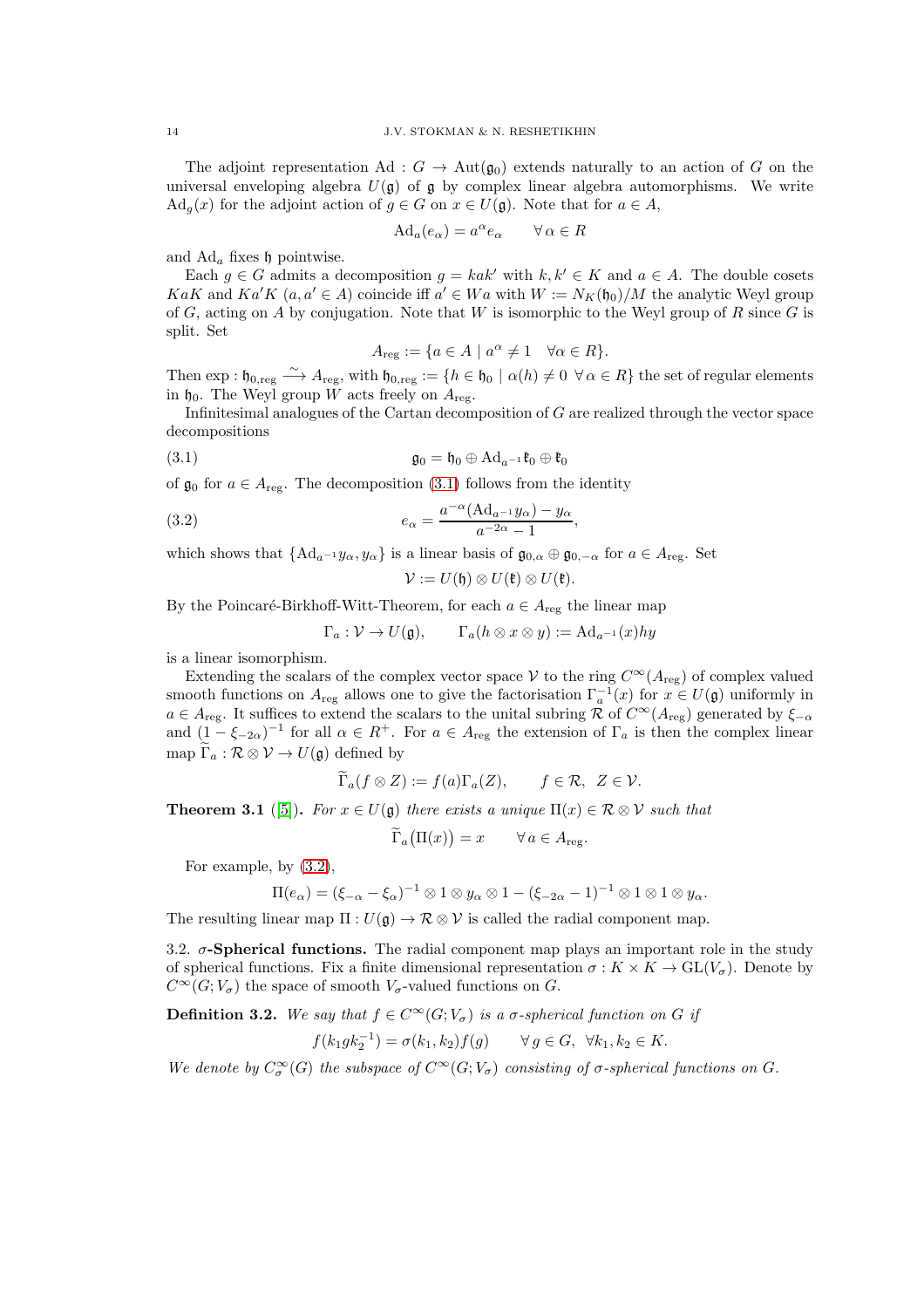Let  $V^M_{\sigma}$  be the subspace of M-invariant elements in  $V_{\sigma}$ , with M acting diagonally on  $V_{\sigma}$ . Examples of  $\sigma$ -spherical functions on G are

<span id="page-14-2"></span>
$$
E_{\lambda}^{\sigma}(\cdot)v \in C_{\sigma}^{\infty}(G), \qquad v \in V_{\sigma}
$$

with  $E^{\sigma}_{\lambda}: G \to \text{End}(V_{\sigma})$   $(\lambda \in \mathfrak{h}^*)$  the Eisenstein integral

(3.3) 
$$
E_{\lambda}^{\sigma}(g) := \int_{K} dx \, \xi_{-\lambda-\rho}(a(g^{-1}x)) \sigma(x, k(g^{-1}x)).
$$

Here  $\rho := \frac{1}{2} \sum_{\alpha \in R^+} \alpha \in \mathfrak{h}^*$  and dx is the normalised Haar measure on K. The representation theoretic construction of  $\sigma$ -spherical functions (see, e.g., [\[5,](#page-55-2) §8]) will be discussed in Section [4.](#page-22-0)

The function space  $C^{\infty}(A; V_{\sigma}^{M})$  is a W-module with  $w = kM$   $(k \in N_{K}(\mathfrak{h}_{0}))$  acting by

$$
(w \cdot f)(a) := \sigma(k,k)f(k^{-1}ak)
$$

for  $a \in A$  and  $f \in C^{\infty}(A; V_{\sigma}^M)$ . We write  $C^{\infty}(A; V_{\sigma}^M)^W$  for the subspace of W-invariant  $V_{\sigma}^M$ valued smooth functions on  $A$ . By the Cartan decomposition of  $G$ , we have the following well known result

**Corollary 3.3.** The restriction map  $|_A : C^{\infty}(G; V_{\sigma}) \to C^{\infty}(A; V_{\sigma}),$   $f \mapsto f|_A$  restricts to an injective linear map from  $C^{\infty}_{\sigma}(G)$  into  $C^{\infty}(A; V_{\sigma}^M)^W$ . Similarly, restriction to  $A_{reg}$  gives an injective linear map  $|_{A_{\text{reg}}} : C^{\infty}_{\sigma}(G) \hookrightarrow C^{\infty}(A_{\text{reg}}; V_{\sigma}^{M})^{W}$ .

The action of left *G*-invariant differential operators on  $C^{\infty}_{\sigma}(G)$ , pushed through the restriction map  $|_{A_{\text{reg}}}$ , gives rise to differential operators on  $A_{\text{reg}}$  that can be described explicitly in terms of the radial component map Π. We describe them in the following subsection.

<span id="page-14-0"></span>3.3. Invariant differential operators. Denote by  $\ell$  and r the left-regular and right-regular representations of G on  $C^{\infty}(G)$  respectively,

$$
(\ell(g)f)(g') := f(g^{-1}g'), \qquad (r(g)f)(g') := f(g'g),
$$

with  $g, g' \in G$  and  $f \in C^{\infty}(G)$ . Let  $\mathbb{D}(G)$  be the ring of differential operators on G, and  $\mathbb{D}(G)^G \subseteq \mathbb{D}(G)$  its subalgebra of left G-invariant differential operators. Differentiating r gives an an isomorphism

$$
r_*: U(\mathfrak{g}) \xrightarrow{\sim} \mathbb{D}(G)^G
$$

of algebras.

Let  $U(\mathfrak{g})^M \subseteq U(\mathfrak{g})$  be the subalgebra of  $\text{Ad}(M)$ -invariant elements in  $U(\mathfrak{g})$ . Embed  $\mathbb{D}(G)$  into  $\mathbb{D}(G) \otimes \text{End}(V_{\sigma})$  by  $D \mapsto D \otimes \text{id}_{V_{\sigma}} (D \in \mathbb{D}(G))$ . With respect to the resulting action  $r_*$  of  $U(\mathfrak{g})$ on  $C^{\infty}(G; V_{\sigma})$ , the subspace  $C^{\infty}_{\sigma}(G)$  of  $\sigma$ -spherical functions is a  $U(\mathfrak{g})^K$ -invariant subspace of  $C^{\infty}(G; V_{\sigma}).$ 

Let  $\mathbb{D}(A)$  be the ring of differential operators on A and  $\mathbb{D}(A)^A$  the subalgebra of A-invariant differential operators. Let  $r^A$  be the right-regular action of A on  $C^{\infty}(A)$ . Its differential gives rise to an algebra isomorphism

(3.4) 
$$
r_*^A: U(\mathfrak{h}) \stackrel{\sim}{\longrightarrow} \mathbb{D}(A)^A.
$$

We will write  $\partial_h := r_*^A$  $A^A$ (h)  $\in \mathbb{D}(A)^A$  for  $h \in \mathfrak{h}_0$ , which are the derivations

<span id="page-14-1"></span>
$$
(\partial_h f)(a) = \frac{d}{dt}\bigg|_{t=0} f(a \exp_A(th))
$$

for  $f \in C^{\infty}(A)$  and  $a \in A$ . We also consider  $\mathbb{D}(A)^A$  as the subring of  $\mathbb{D}(A_{reg})$  consisting of constant coefficient differential operators and write

$$
\mathbb{D}_{\mathcal{R}}\subset \mathbb{D}(A_{\mathrm{reg}})
$$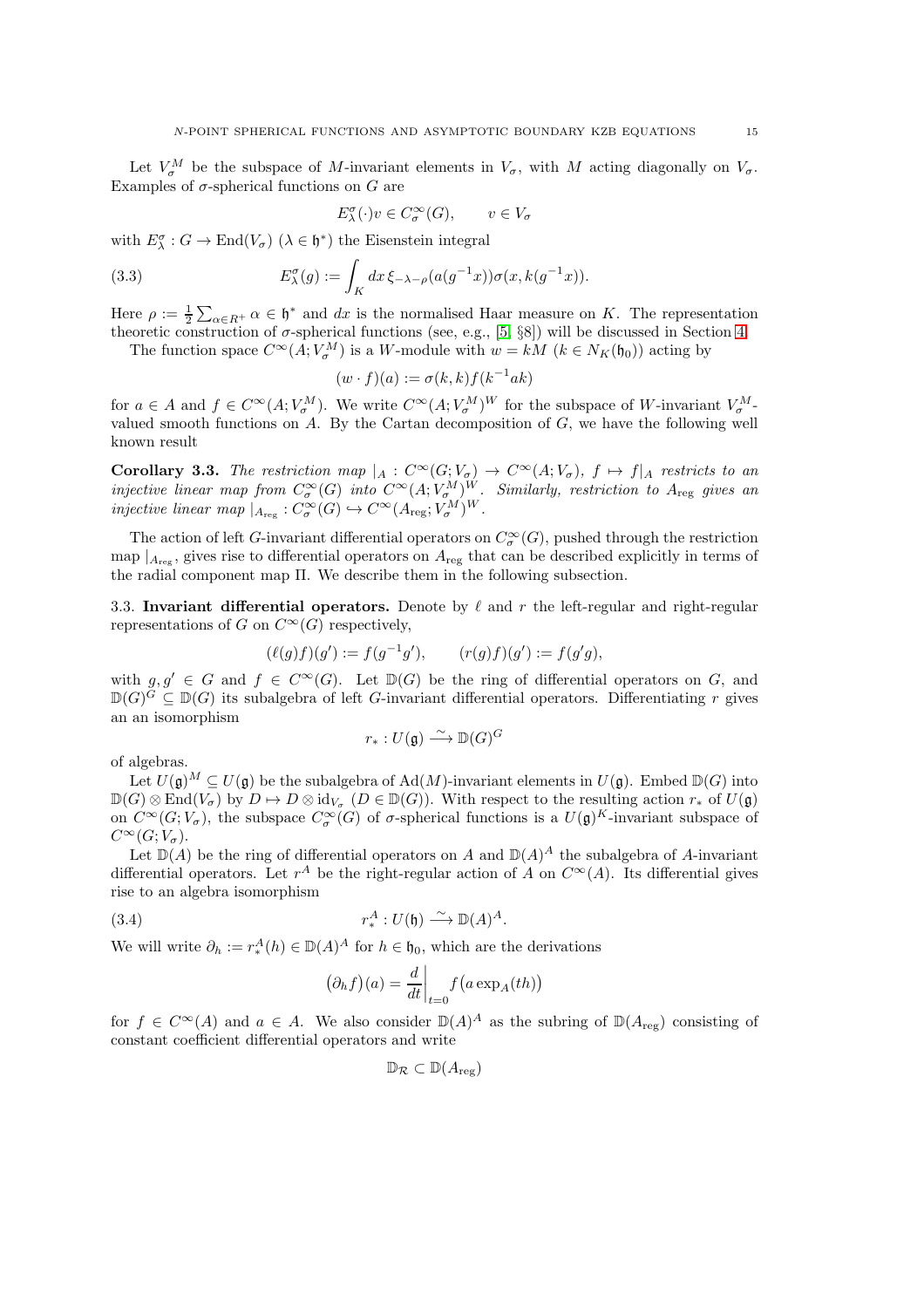for the algebra of differential operators

$$
D = \sum_{m_1,\dots,m_r} c_{m_1,\dots,m_r} \partial_{x_1}^{m_1} \cdots \partial_{x_r}^{m_r} \in \mathbb{D}(A_{\text{reg}})
$$

with coefficients  $c_{m_1,...,m_r} \in \mathcal{R}$ , where  $\{x_1,...,x_r\}$  is an orthonormal basis of  $\mathfrak{h}_0$  with respect to  $(\cdot, \cdot)$ . The algebra isomorphism  $(3.4)$  now extends to a complex linear isomorphism

$$
\widetilde{r}_{*}^{A}:\mathcal{R}\otimes U(\mathfrak{h})\stackrel{\sim}{\longrightarrow} \mathbb{D}_{\mathcal{R}}, \quad f\otimes h\mapsto fr_{*}^{A}(h)
$$

 $\widetilde{r}_{*}^{A}: \mathcal{R} \otimes U(\mathfrak{h}) \stackrel{\sim}{\longrightarrow} \mathbb{D}_{\mathcal{R}}, \quad f \otimes h \mapsto fr_{*}^{A}(h)$ <br>for  $f \in \mathcal{R}$  and  $h \in U(\mathfrak{h})$ . Finally,  $\mathbb{D}_{\mathcal{R}} \otimes U(\mathfrak{k})^{\otimes 2}$  will denote the algebra of differential operators  $D = \sum_{m_1,\dots,m_r} c_{m_1,\dots,m_r} \partial_{x_1}^{m_1} \cdots \partial_{x_r}^{m_r}$  on  $A_{\text{reg}}$  with coefficients  $c_{m_1,\dots,m_r}$  in  $\mathcal{R} \otimes U(\mathfrak{k})^{\otimes 2}$ . It acts naturally on  $C^{\infty}(A_{\text{reg}}; V_{\sigma}).$ 

By the proof of [\[5,](#page-55-2) Thm. 3.1] we have for  $f \in C^{\infty}_{\sigma}(G)$ ,  $h \in U(\mathfrak{h})$  and  $x, y \in U(\mathfrak{k})$ ,

$$
(r_*(\mathrm{Ad}_{a^{-1}}(x)hy)f)(a) = \sigma(x \otimes S(y))(r_*(h)f)(a) \qquad \forall a \in A_{\mathrm{reg}},
$$

with S the antipode of  $U(\mathfrak{k})$ , defined as the anti-algebra homomorphism of  $U(\mathfrak{k})$  such that  $S(x)$  =  $-x$  for all  $x \in \mathfrak{k}$ . Combined with Theorem [3.1](#page-13-3) this leads to the following result.

<span id="page-15-2"></span>Theorem 3.4. With the above conventions, define the linear map

$$
\widehat{\Pi}: U(\mathfrak{g}) \to \mathbb{D}_{\mathcal{R}} \otimes U(\mathfrak{k})^{\otimes 2}
$$

by  $\widehat{\Pi} := (\widetilde{r}_*^A \otimes \mathrm{id}_{U(\mathfrak{k})} \otimes S)\Pi$ , and set

$$
\widehat{\Pi}^{\sigma} := (\mathrm{id}_{\mathbb{D}_{\mathcal{R}}} \otimes \sigma) \widehat{\Pi} : U(\mathfrak{g}) \to \mathbb{D}_{\mathcal{R}} \otimes \mathrm{End}(V_{\sigma}).
$$

a. For  $z \in U(\mathfrak{g})$ ,

$$
\big(r_*(z)f\big)|_{A_{\mathrm{reg}}} = \widehat{\Pi}^{\sigma}(z)\big(f|_{A_{\mathrm{reg}}}\big) \qquad \forall\, f \in C^{\infty}_{\sigma}(G).
$$

**b.** The restrictions of  $\widehat{\Pi}$  and  $\widehat{\Pi}^{\sigma}$  to  $Z(\mathfrak{g})$  are algebra homomorphisms.

Proof. **a.** This is a well-known result of Harish-Chandra, see, e.g., [\[5,](#page-55-2) Thm. 3.1].

**b.** It is well-known that the differential operators  $\Pi(z)$  ( $z \in Z(\mathfrak{g})$ ) pairwise commute when acting on  $C^{\infty}(A_{\text{reg}}; V_{\sigma}^{M})$ , see [\[5,](#page-55-2) Thm. 3.3]. The theory of formal spherical functions which we develop in Section [5,](#page-27-0) implies that they also commute as  $U(\mathfrak{k})^{\otimes 2}$ -valued differential operators. The key point is that all formal spherical functions are formal power series eigenfunctions of  $\Pi(z)$   $(z \in Z(\mathfrak{g}))$  by Theorem [5.8](#page-31-1) a, which forces the differential operators  $\Pi(z)$   $(z \in Z(\mathfrak{g}))$  to commute as  $U(\mathfrak{k})^{\otimes 2}$ -valued differential operators by the results in Section [6.6](#page-51-0) for the special case  $N = 0$ .

<span id="page-15-3"></span>**Remark 3.5.** By [\[5,](#page-55-2) Prop. 2.5] we have  $\widehat{\Pi}(z) \in \mathbb{D}_{\mathcal{R}} \otimes U(\mathfrak{k} \oplus \mathfrak{k})^M$  for  $z \in U(\mathfrak{g})^M$ , where  $U(\mathfrak{k} \oplus \mathfrak{k})^M$ is the space of M-invariance in  $U(\mathfrak{k} \oplus \mathfrak{k}) \simeq U(\mathfrak{k})^{\otimes 2}$  with respect to the diagonal adjoint action of M on  $U(\mathfrak{k} \oplus \mathfrak{k})$ . In particular,  $\widehat{\Pi}^{\sigma}(z) \in \mathbb{D}_{\mathcal{R}} \otimes \text{End}_M(V_{\sigma})$  for  $z \in U(\mathfrak{g})^M$ , with M acting diagonally on  $V_{\sigma}$ .

<span id="page-15-0"></span>3.4. The radial component of the Casimir element. In this subsection we recall the computation of the radial component of the Casimir element. As before, let  $e_{\alpha} \in \mathfrak{g}_{0,\alpha}$  ( $\alpha \in R$ ) such that  $[e_{\alpha}, e_{-\alpha}] = t_{\alpha}$  and  $\theta_0(e_{\alpha}) = -e_{-\alpha}$   $(\alpha \in R)$ , and  $\{x_1, \ldots, x_r\}$  an orthonormal basis of  $\mathfrak{h}_0$ with respect to  $(\cdot, \cdot)$ . The Casimir element  $\Omega \in Z(\mathfrak{g})$  is given by

<span id="page-15-1"></span>(3.5)  
\n
$$
\Omega = \sum_{j=1}^{r} x_j^2 + \sum_{\alpha \in R} e_{\alpha} e_{-\alpha}
$$
\n
$$
= \sum_{j=1}^{r} x_j^2 + 2t_{\rho} + 2 \sum_{\alpha \in R^+} e_{-\alpha} e_{\alpha}.
$$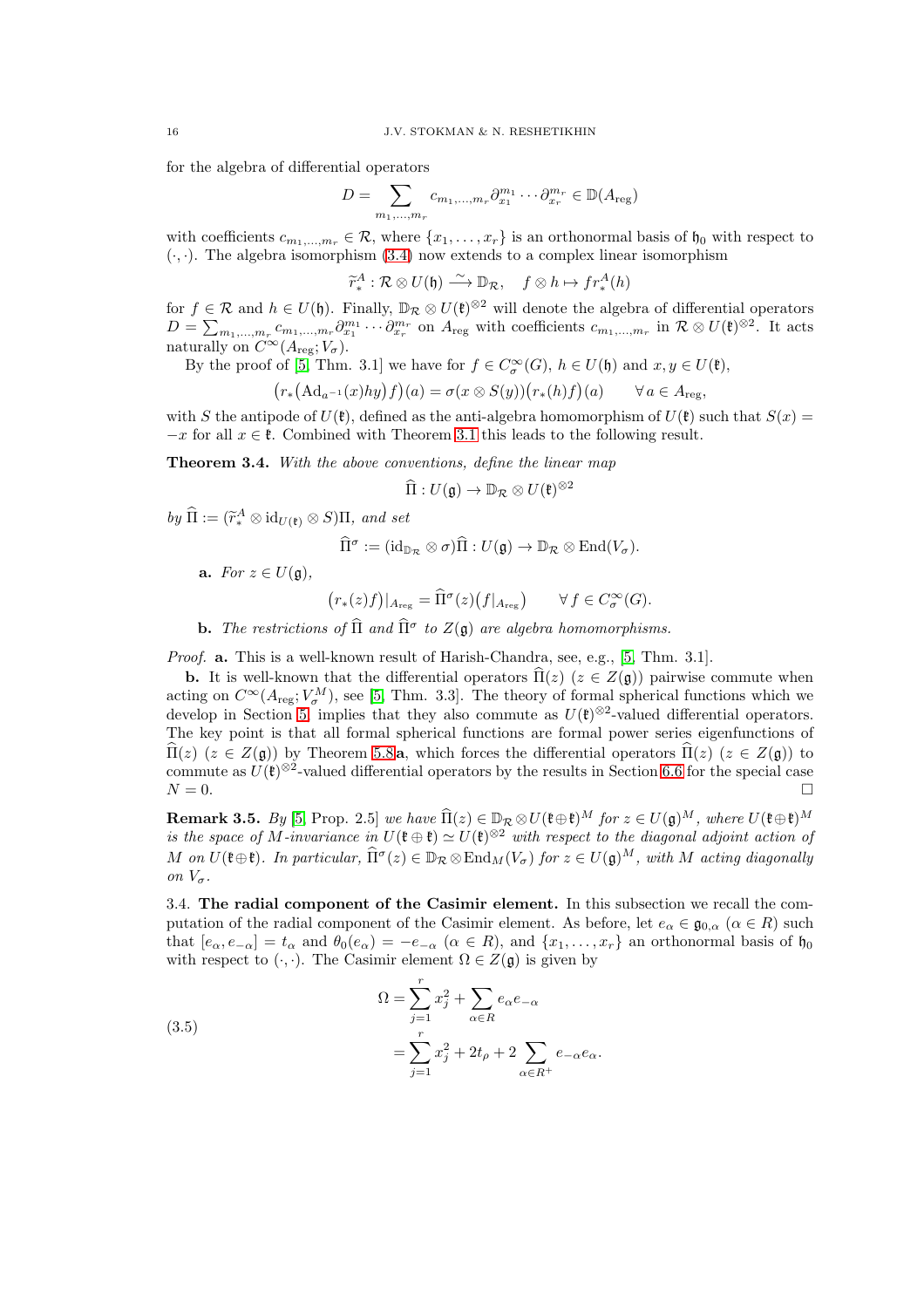By  $(3.2)$ , the second line of  $(3.5)$ , and by

$$
[y_{\alpha}, \mathrm{Ad}_{a^{-1}} y_{\alpha}] = (a^{-\alpha} - a^{\alpha}) t_{\alpha} \qquad \forall a \in A,
$$

we obtain the following Cartan factorisation of  $\Omega$ ,

<span id="page-16-1"></span>
$$
(3.6)\ \Omega = \sum_{j=1}^{r} x_j^2 + \frac{1}{2} \sum_{\alpha \in R} \left( \frac{a^{\alpha} + a^{-\alpha}}{a^{\alpha} - a^{-\alpha}} \right) t_{\alpha} + \sum_{\alpha \in R} \left( \frac{\text{Ad}_{a^{-1}}(y_{\alpha}^2) - (a^{\alpha} + a^{-\alpha}) \text{Ad}_{a^{-1}}(y_{\alpha}) y_{\alpha} + y_{\alpha}^2}{(a^{\alpha} - a^{-\alpha})^2} \right)
$$

for arbitrary  $a \in A_{\text{reg}}$ . It follows that

(3.7) 
$$
\Pi(\Omega) = \sum_{j=1}^{r} 1 \otimes x_j^2 \otimes 1 \otimes 1 + \frac{1}{2} \sum_{\alpha \in R} \left( \frac{\xi_{\alpha} + \xi_{-\alpha}}{\xi_{\alpha} - \xi_{-\alpha}} \right) \otimes t_{\alpha} \otimes 1 \otimes 1 + \sum_{\alpha \in R} \left\{ \frac{1}{(\xi_{\alpha} - \xi_{-\alpha})^2} \otimes 1 \otimes (y_{\alpha}^2 \otimes 1 + 1 \otimes y_{\alpha}^2) - \frac{(\xi_{\alpha} + \xi_{-\alpha})}{(\xi_{\alpha} - \xi_{-\alpha})^2} \otimes 1 \otimes y_{\alpha} \otimes y_{\alpha} \right\}.
$$

This gives the following result, cf., e.g., [\[61,](#page-57-0) Prop. 9.1.2.11].

<span id="page-16-4"></span>**Corollary 3.6.** The differential operator  $\widehat{\Pi}(\Omega) \in \mathbb{D}_{\mathcal{R}} \otimes U(\mathfrak{k})^{\otimes 2}$  is given by

$$
(3.8) \qquad \widehat{\Pi}(\Omega) = \Delta + \frac{1}{2} \sum_{\alpha \in R} \left( \frac{\xi_{\alpha} + \xi_{-\alpha}}{\xi_{\alpha} - \xi_{-\alpha}} \right) \partial_{t_{\alpha}} + \sum_{\alpha \in R} \frac{1}{(\xi_{\alpha} - \xi_{-\alpha})^2} \prod_{\epsilon \in \{\pm 1\}} (y_{\alpha} \otimes 1 + \xi_{\epsilon \alpha} (1 \otimes y_{\alpha}))
$$

with  $\Delta := \sum_{j=1}^r \partial_{x_j}^2$  the Laplace-Beltrami operator on A.

**Remark 3.7.** Note that the infinitesimal Cartan factorisations [\(3.6\)](#page-16-1) of  $\Omega$  are parametrised by elements  $a \in A_{\text{reg}}$ . In the context of boundary Knizhnik-Zamolodchikov equations (see Section [6\)](#page-36-0) these will provide the dynamical parameters.

There are various ways to factorise  $\Omega$ , of which [\(3.5\)](#page-15-1) and the infinitesimal Cartan decomposition [\(3.6\)](#page-16-1) are two natural ones. Another factorisation is

<span id="page-16-2"></span>(3.9) 
$$
\Omega = \sum_{j=1}^{r} x_j^2 + \frac{1}{2} \sum_{\alpha \in R} \left( \frac{1 + a^{-2\alpha}}{1 - a^{-2\alpha}} \right) t_\alpha + 2 \sum_{\alpha \in R} \frac{e_{-\alpha} e_{\alpha}}{1 - a^{-2\alpha}}
$$

for  $a \in A_{reg}$ , which is a dynamical version of [\(3.5\)](#page-15-1). This formula can be easily proved by moving in [\(3.9\)](#page-16-2) positive root vectors  $e_{\alpha}$  ( $\alpha \in R^+$ ) to the left and using  $[e_{\alpha}, e_{-\alpha}] = t_{\alpha}$ , which causes the "dynamical" dependence to drop out and reduces [\(3.9\)](#page-16-2) to the second formula of [\(3.5\)](#page-15-1). The decomposition [\(3.9\)](#page-16-2) is the natural factorisation of  $\Omega$  in the context of Etingof's and Schiffmann's [\[15\]](#page-55-4) generalised weighted trace functions and associated asymptotic KZB equations, as we shall explain in Section [6.](#page-36-0)

<span id="page-16-0"></span>3.5.  $\chi$ -invariant vectors. Let V be a  $\mathfrak{g}_0$ -module and fix  $\chi \in ch(\mathfrak{k}_0)$ . We say that a vector  $v \in V$ is  $\chi$ -invariant if  $xv = \chi(x)v$  for all  $x \in \mathfrak{k}_0$ . We write  $V^{\chi}$  for the subspace of  $\chi$ -invariant vectors in  $V$ ,

$$
V^{\chi} = \{ v \in V \mid e_{\alpha}v - e_{-\alpha}v = \chi(y_{\alpha})v \quad \forall \alpha \in R^+ \}.
$$

In case of the trivial one-dimensional representation  $\chi_0 \equiv 0$ , we write  $V^{\chi_0} = V^{\mathfrak{k}_0}$ , which is the space of  $\mathfrak{k}_0$ -fixed vectors in V. From the computation of the radial component of the Casimir  $\Omega$ in the previous subsection, we obtain the following corollary.

<span id="page-16-3"></span>**Corollary 3.8.** Let V be a  $\mathfrak{g}_0$ -module such that  $\Omega|_V = c \operatorname{id}_V$  for some  $c \in \mathbb{R}$ . Fix  $\chi \in ch(\mathfrak{k}_0)$ and  $v \in V^{\chi}$ . Then

$$
\Bigl(\sum_{j=1}^r x_j^2 + \frac{1}{2}\sum_{\alpha \in R} \Bigl(\frac{1 + a^{-2\alpha}}{1 - a^{-2\alpha}}\Bigr)t_{\alpha} + \sum_{\alpha \in R} \frac{1}{(a^{-\alpha} - a^{\alpha})^2} \prod_{\epsilon \in \{\pm 1\}} ( \mathrm{Ad}_{a^{-1}}(y_{\alpha}) - a^{-\epsilon \alpha} \chi(y_{\alpha})) \Bigr) v = c v
$$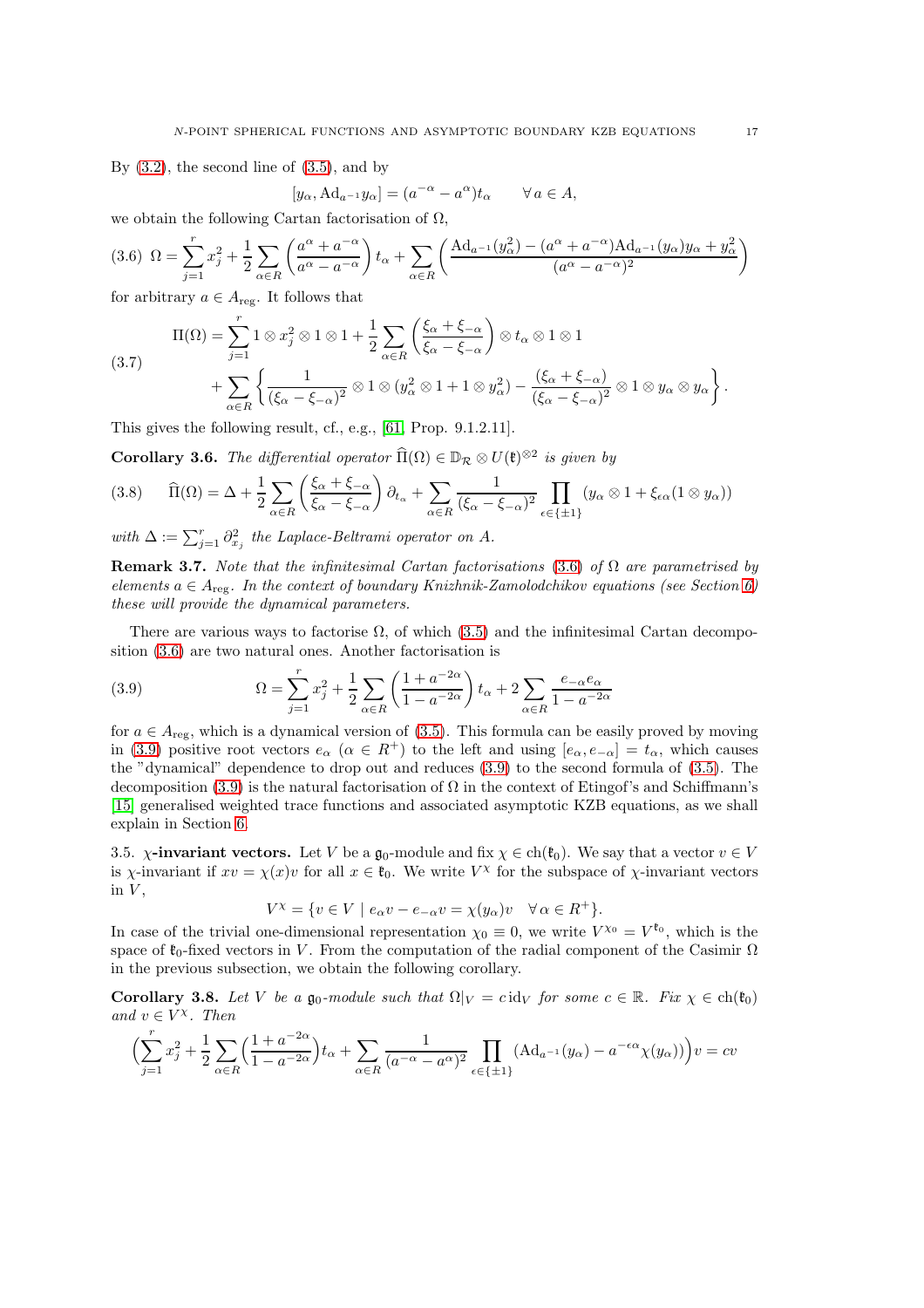for all  $a \in A_{\text{reg}}$ .

If V is  $\mathfrak{h}_0$ -diagonalisable then Corollary [3.8](#page-16-3) reduces to explicit recursion relations for the weight components of  $v \in V^{\chi}$ .

**Remark 3.9.** In the setup of the corollary, a vector  $u \in V$  is a Whittaker vector of weight  $a \in A_{\text{reg}}$  if  $e_{\alpha}u = a^{\alpha}u$  for all  $\alpha \in R^+$ . Recursion relations for the weight components of Whittaker vectors are used in  $[9, §3.2]$  $[9, §3.2]$  to derive a path model for Whittaker vectors  $[9, Thm]$ . 3.7]), as well as for the associated Whittaker functions ([\[9,](#page-55-15) Thm. 3.9]). It would be interesting to see what this approach entails for  $\sigma$ -spherical functions with  $\sigma$  a one-dimensional representation of  $K \times K$ , when the role of the Whittaker vectors is taken over by  $\chi$ -invariant vectors.

<span id="page-17-0"></span>3.6.  $\sigma$ -Spin quantum hyperbolic Calogero-Moser systems. We gauge the commuting differential operators  $\hat{\Pi}(z)$  ( $z \in Z(\mathfrak{g})$ ) to give them the interpretation as quantum Hamiltonians for spin generalisations (in the physical sense) of the quantum hyperbolic Calogero-Moser system. This extends results from [\[23,](#page-55-16) [54,](#page-56-6) [30\]](#page-56-17) and [\[32,](#page-56-7) Part I, Chpt. 5], which deal with the "spinless" cases.

Write

<span id="page-17-4"></span><span id="page-17-3"></span>
$$
A_+ := \{ a \in A \: \mid \: a^{\alpha} > 1 \quad \forall \, \alpha \in R^+ \}
$$

for the positive chamber of  $A_{reg}$ . Note that  $\mathcal R$  is contained in the ring  $C^{\omega}(A_+)$  of analytic functions on  $A_+$ .

Let  $\delta$  be the analytic function on  $A_+$  given by

(3.10) 
$$
\delta(a) := a^{\rho} \prod_{\alpha \in R^+} (1 - a^{-2\alpha})^{\frac{1}{2}}.
$$

Conjugation by  $\delta$  defines an outer automorphism of  $\mathbb{D}_{\mathcal{R}}$ . For  $z \in U(\mathfrak{g})$  we denote by

(3.11) 
$$
H_z := \delta \circ \widehat{\Pi}(z) \circ \delta^{-1} \in \mathbb{D}_{\mathcal{R}} \otimes U(\mathfrak{k})^{\otimes 2}
$$

the corresponding gauged differential operator. We furthermore write

(3.12) 
$$
\mathbf{H} := -\frac{1}{2}\delta \circ \left(\widehat{\Pi}(\Omega) + \|\rho\|^2\right) \circ \delta^{-1}.
$$

<span id="page-17-1"></span>**Proposition 3.10.** The assignment  $z \mapsto H_z$  defines an algebra map  $Z(\mathfrak{g}) \to \mathbb{D}_{\mathcal{R}} \otimes U(\mathfrak{k} \oplus \mathfrak{k})^M$ . Furthermore,

<span id="page-17-2"></span>
$$
(3.13) \qquad \mathbf{H} = -\frac{1}{2}\Delta - \frac{1}{2}\sum_{\alpha \in R} \frac{1}{(\xi_{\alpha} - \xi_{-\alpha})^2} \Big( \frac{\|\alpha\|^2}{2} + \prod_{\epsilon \in \{\pm 1\}} (y_{\alpha} \otimes 1 + \xi_{\epsilon \alpha} (1 \otimes y_{\alpha})) \Big).
$$

Proof. The first statement is immediate from Theorem [3.4.](#page-15-2) The proof of  $(3.13)$  follows from the well known fact that

$$
\delta \circ \left(\Delta + \frac{1}{2} \sum_{\alpha \in R} \left(\frac{\xi_{\alpha} + \xi_{-\alpha}}{\xi_{\alpha} - \xi_{-\alpha}}\right) \partial_{t_{\alpha}}\right) \circ \delta^{-1} = \Delta - \|\rho\|^{2} + \sum_{\alpha \in R} \frac{\|\alpha\|^{2}}{2} \frac{1}{(\xi_{\alpha} - \xi_{-\alpha})^{2}},
$$

see, e.g., the proof of [\[32,](#page-56-7) Part I, Thm. 2.1.1].

For  $\sigma: U(\mathfrak{k})^{\otimes 2} \to \text{End}(V_{\sigma})$  a finite dimensional representation we write

 $H_z^{\sigma} := (\mathrm{id}_{\mathbb{D}_{\mathcal{R}}} \otimes \sigma) H_z \in \mathbb{D}_{\mathcal{R}} \otimes \mathrm{End}(V_{\sigma}) \qquad (z \in U(\mathfrak{g})).$ 

Then  $H_z^{\sigma}$  ( $z \in Z(\mathfrak{g})$ ) are commuting End( $V_{\sigma}$ )-valued differential operators on A which, by Proposition [3.10,](#page-17-1) serve as quantum Hamiltonnians for the  $\sigma$ -spin generalisation of the quantum hyperbolic Calogero-Moser system with Schrödinger operator

$$
\mathbf{H}^{\sigma} := (\mathrm{id}_{\mathbb{D}_{\mathcal{R}}} \otimes \sigma)(\mathbf{H}).
$$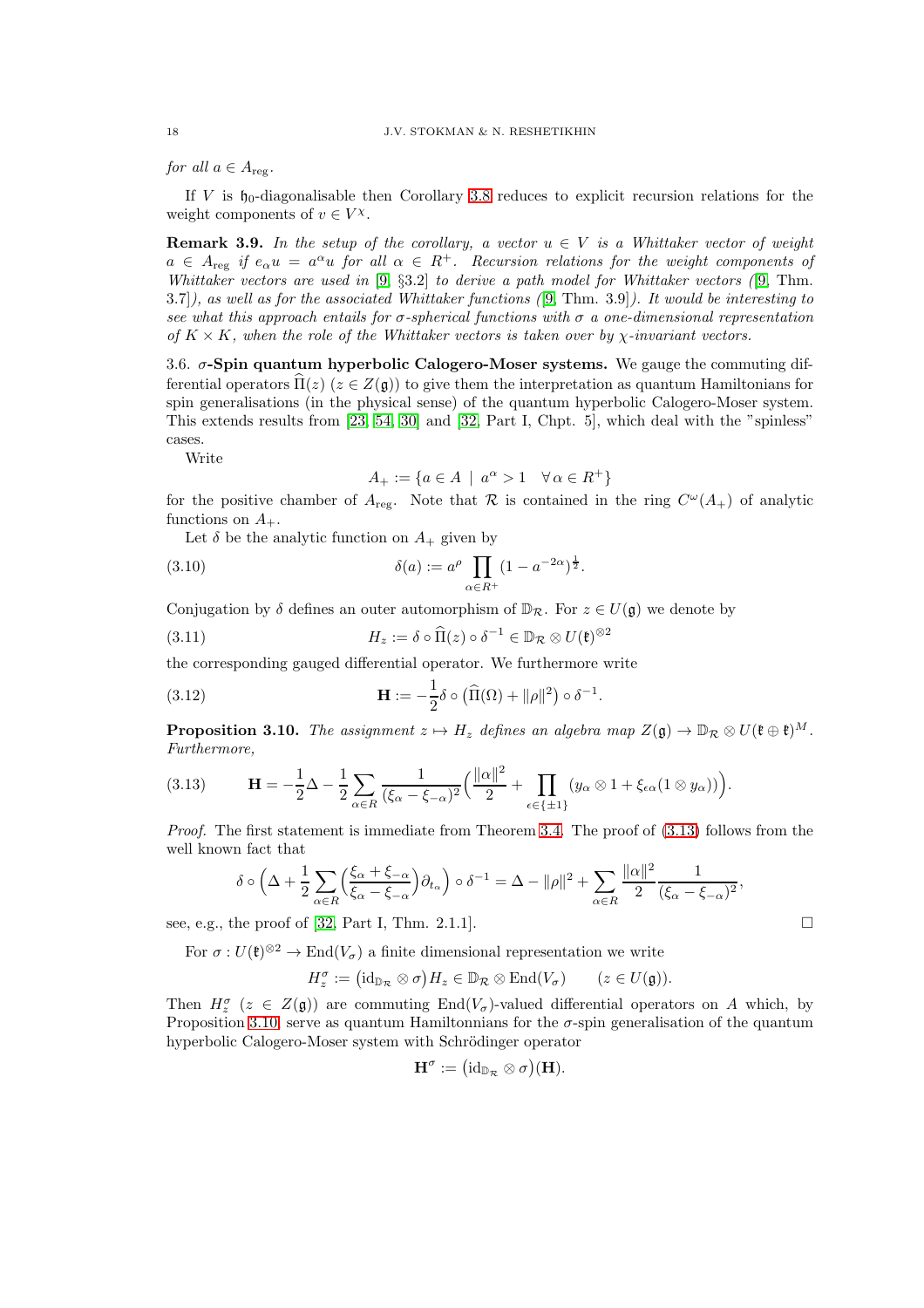We now list a couple of interesting special cases of the  $\sigma$ -spin quantum hyperbolic Calogero-Moser systems.

The spinless case: Take  $\chi^{\ell}, \chi^r \in ch(\mathfrak{k}_0)$ . Their extension to complex linear algebra morphisms  $U(\mathfrak{k}) \to \mathbb{C}$  are again denoted by  $\chi^{\ell}$  and  $\chi^{r}$ . Define  $\chi_{\alpha}^{\ell,r} \in C^{\omega}(A)$   $(\alpha \in R)$  by

(3.14) 
$$
\chi_{\alpha}^{\ell,r}(a) := \chi^{\ell}(y_{\alpha}) + a^{\alpha} \chi^{r}(y_{\alpha}), \qquad a \in A_{+}.
$$

Note that  $\chi_{-\alpha}^{\ell,r}(a) = -(\chi^{\ell}(y_{\alpha}) + a^{-\alpha}\chi^{r}(y_{\alpha}))$  for  $\alpha \in R$ . The Schrödinger operator  $\mathbf{H}^{\chi^{\ell} \otimes \chi^{r}}$  then becomes

$$
\mathbf{H}^{\chi^{\ell} \otimes \chi^{r}} = -\frac{1}{2}\Delta - \frac{1}{2} \sum_{\alpha \in R} \frac{1}{(\xi_{\alpha} - \xi_{-\alpha})^{2}} \left( \frac{\|\alpha\|^{2}}{2} - \chi^{\ell, r}_{\alpha} \chi^{\ell, r}_{-\alpha} \right).
$$

The special case

$$
\mathbf{H}^{\chi_0 \otimes \chi_0} = -\frac{1}{2}\Delta - \frac{1}{2}\sum_{\alpha \in R} \frac{\|\alpha\|^2}{2} \frac{1}{(\xi_\alpha - \xi_{-\alpha})^2}
$$

with  $\chi_0 \in ch(\mathfrak{k}_0)$  the trivial representation is the quantum Hamiltonian of the quantum hyperbolic Calogero-Moser system associated to the Riemannian symmetric space  $G/K$ . If g is simple and of type  $C_r$   $(r \ge 1)$  then  $\chi^{\ell} = c_{\ell} \chi_{\mathfrak{sp}}$  and  $\chi^r = c_r \chi_{\mathfrak{sp}}$  for some  $c_{\ell}, c_r \in \mathbb{C}$ , see Subsection [2.3.](#page-11-1) Using the explicit description of  $\chi_{\mathfrak{sp}}$  from Subsection [2.3,](#page-11-1) we then obtain

$$
\mathbf{H}^{\chi^{\ell} \otimes \chi^{r}} = -\frac{1}{2} \Delta - \frac{1}{2} \sum_{\alpha \in R_{s}^{+}} \frac{\|\alpha\|^{2}}{(\xi_{\alpha} - \xi_{-\alpha})^{2}} + \frac{1}{4} \sum_{\beta \in R_{\ell}^{+}} \frac{\frac{1}{2} \|\beta\|^{2} + (c_{\ell} - c_{r})^{2}}{(\xi_{\beta/2} + \xi_{-\beta/2})^{2}} - \frac{1}{4} \sum_{\beta \in R_{\ell}^{+}} \frac{\frac{1}{2} \|\beta\|^{2} + (c_{\ell} + c_{r})^{2}}{(\xi_{\beta/2} - \xi_{-\beta/2})^{2}},
$$

hence we recover a two-parameter subfamily of the  $BC_r$  quantum hyperbolic Calogero-Moser system. This extends [\[32,](#page-56-7) Part I, Thm. 5.1.7], which deals with the special case that  $\chi^{\ell} = -\chi^r$ with  $\chi^{\ell} \in \text{ch}(\mathfrak{k}_0)$  integrating to a multiplicative character of K.

The one-sided spin case: Let  $\chi \in ch(\mathfrak{k}_0)$  and  $\sigma_{\ell} : U(\mathfrak{k}) \to \text{End}(V_{\ell})$  a finite dimensional representation. Then

$$
\mathbf{H}^{\sigma_{\ell}\otimes\chi} = -\frac{1}{2}\Delta - \frac{1}{2}\sum_{\alpha\in R} \frac{1}{(\xi_{\alpha}-\xi_{-\alpha})^2} \Big(\frac{\|\alpha\|^2}{2} + \prod_{\epsilon\in\{\pm 1\}} (\sigma_{\ell}(y_{\alpha}) + \xi_{\epsilon\alpha}\chi(y_{\alpha}))\Big).
$$

In the special case that  $\chi = \chi_0 \in ch(\mathfrak{k}_0)$  is the trivial representation the Schrödinger operator reduces to

$$
\mathbf{H}^{\sigma_{\ell}\otimes\chi_{0}} = -\frac{1}{2}\Delta - \frac{1}{2}\sum_{\alpha\in R}\frac{1}{(\xi_{\alpha}-\xi_{-\alpha})^{2}}\Big(\frac{\|\alpha\|^{2}}{2} + \sigma_{\ell}(y_{\alpha}^{2})\Big).
$$

Finally, if  $\mathfrak g$  is simple and of type  $C_r$   $(r \ge 1)$  and  $\chi = c \chi_{\mathfrak{sp}}$  with  $c \in \mathbb C$ , then

$$
\mathbf{H}^{\sigma_{\ell}\otimes\chi} = -\frac{1}{2}\Delta - \frac{1}{2}\sum_{\alpha \in R_{s}^{+}} \frac{\|\alpha\|^{2} + 2\sigma_{\ell}(y_{\alpha}^{2})}{(\xi_{\alpha} - \xi_{-\alpha})^{2}} + \frac{1}{4}\sum_{\beta \in R_{\ell}^{+}} \frac{\frac{1}{2}\|\beta\|^{2} + (\sigma_{\ell}(y_{\beta}) - c)^{2}}{(\xi_{\beta/2} + \xi_{-\beta/2})^{2}} - \frac{1}{4}\sum_{\beta \in R_{\ell}^{+}} \frac{\frac{1}{2}\|\beta\|^{2} + (\sigma_{\ell}(y_{\beta}) + c)^{2}}{(\xi_{\beta/2} - \xi_{-\beta/2})^{2}}.
$$

**Remark 3.11.** Fehér and Pusztai [\[18,](#page-55-6) [19\]](#page-55-7) obtained the classical analog of the one-sided spin quantum Calogero-Moser system by Hamiltonian reduction. This is extended to double-sided spin Calogero-Moser systems in [\[57\]](#page-56-9).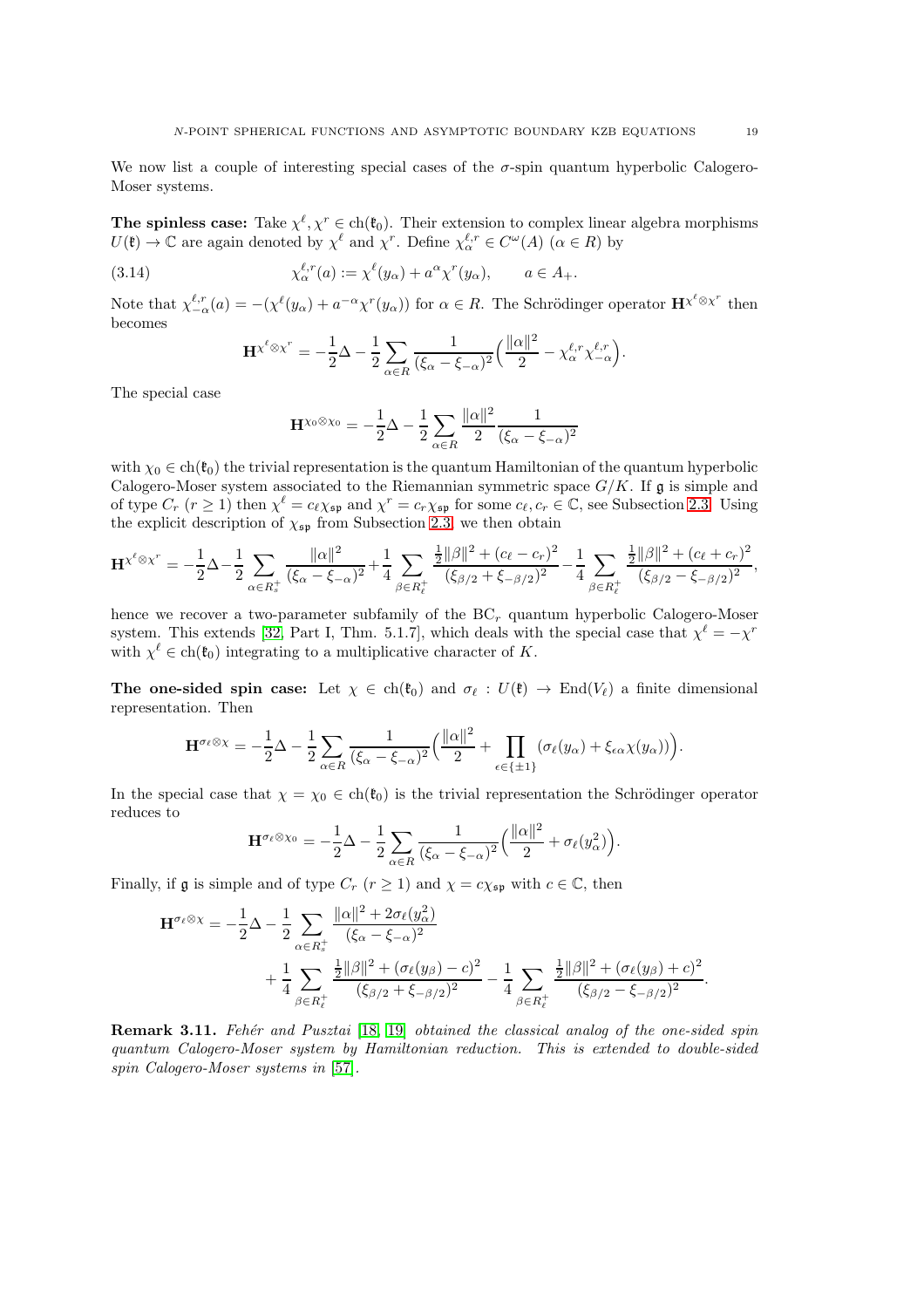The matrix case: The following special case is relevant for the theory of matrix-valued spherical functions [\[25\]](#page-55-14), [\[31,](#page-56-14) §7]. Let  $\tau : \mathfrak{k} \to \mathfrak{gl}(V_\tau)$  be a finite dimensional representation. Consider  $\text{End}(V_\tau)$  as left  $U(\mathfrak{k})^{\otimes 2}$ -module by

(3.15) 
$$
\sigma_{\tau}(x \otimes y)T := \tau(x)T\tau(S(y))
$$

for  $x, y \in U(\mathfrak{k})$  and  $T \in \text{End}(V_\tau)$ . Note that  $\text{End}(V_\tau) \simeq V_\tau \otimes V_\tau^*$  as  $U(\mathfrak{k})^{\otimes 2}$ -modules. The associated Schrödinger operator  $\mathbf{H}^{\sigma_{\tau}}$  acts on  $T \in C^{\infty}(A_{\text{reg}}; \text{End}(V_{\tau}))$  by

$$
\begin{aligned} \left(\mathbf{H}^{\sigma_{\tau}}T\right)(a) &= -\frac{1}{2}(\Delta T)(a) \\ &- \frac{1}{2} \sum_{\alpha \in R} \frac{\frac{\|a\|^2}{2}T(a) + \tau(y_\alpha^2)T(a) - (a^\alpha + a^{-\alpha})\tau(y_\alpha)T(a)\tau(y_\alpha) + T(a)\tau(y_\alpha^2)}{(a^\alpha - a^{-\alpha})^2} \end{aligned}
$$

for  $a \in A_{\text{reg}}$ .

<span id="page-19-0"></span>3.7.  $\sigma$ -Harish-Chandra series. In this subsection we recall the construction of the Harish-Chandra series following [\[61,](#page-57-0) Chpt. 9]. They were defined by Harish-Chandra to analyse the asymptotic behaviour of matrix coefficients of admissible G-representations and of the associated spherical functions (see, e.g., [\[2,](#page-55-17) [5,](#page-55-2) [32\]](#page-56-7) and references therein).

Consider the ring  $\mathbb{C}[[\xi_{-\alpha_1},\ldots,\xi_{-\alpha_r}]]$  of formal power series at infinity in  $A_+$ . We express elements  $f \in \mathbb{C}[[\xi_{-\alpha_1}, \ldots, \xi_{-\alpha_r}]]$  as  $f = \sum_{\gamma \in Q_-} c_{\gamma} \xi_{\gamma}$  with  $c_{\gamma} \in \mathbb{C}$  and

$$
Q_-:=\bigoplus_{j=1}^r\mathbb{Z}_{\leq 0}\,\alpha_j\subseteq Q:=\mathbb{Z} R.
$$

We consider R as subring of  $\mathbb{C}[[\xi_{-\alpha_1},\ldots,\xi_{-\alpha_r}]]$  using power series expansion at infinity in  $A_+$  (e.g.,  $(1 - \xi_{-2\alpha})^{-1} = \sum_{m=0}^{\infty} \xi_{-2m\alpha}$  for  $\alpha \in R^+$ ). Similarly, we view  $\xi_{-\rho}\delta$  as element in  $\mathbb{C}[[\xi_{-\alpha_1},\ldots,\xi_{-\alpha_r}]]$  through its power series expansion at infinity, where  $\delta$  is given by [\(3.10\)](#page-17-3).

For A a complex associative algebra we write  $A[[\xi_{-\alpha_1},\ldots,\xi_{-\alpha_r}]]\xi_\lambda$  for the  $\mathbb{C}[[\xi_{-\alpha_1},\ldots,\xi_{-\alpha_r}]]$ module of formal series  $g = \sum_{\gamma \in Q_-} d_{\gamma} \xi_{\lambda + \gamma}$  with coefficients  $d_{\gamma} \in A$ . If  $A = U(\mathfrak{k})^{\otimes 2}$  or  $A =$ End( $V_{\sigma}$ ) for some  $\mathfrak{k} \oplus \mathfrak{k}$ -module  $V_{\sigma}$  then  $A[[\xi_{-\alpha_1}, \ldots, \xi_{-\alpha_r}]]\xi_{\lambda}$  becomes a  $\mathbb{D}_{\mathcal{R}} \otimes U(\mathfrak{k})^{\otimes 2}$ -module. Set

<span id="page-19-1"></span>(3.16) 
$$
\mathfrak{h}_{\mathrm{HC}}^* := \{ \lambda \in \mathfrak{h}^* \mid (2(\lambda + \rho) + \gamma, \gamma) \neq 0 \quad \forall \gamma \in Q_- \setminus \{0\} \}.
$$

The Harish-Chandra series associated to the triple  $(\mathfrak{g}_0, \mathfrak{h}_0, \theta_0)$  is the following formal  $U(\mathfrak{k})^{\otimes 2}$ valued eigenfunction of the  $U(\mathfrak{k})^{\otimes 2}$ -valued differential operator  $\Pi(\Omega)$ .

<span id="page-19-4"></span>**Proposition 3.12.** Let  $\lambda \in \mathfrak{h}_{HC}^*$ . There exists a unique  $U(\mathfrak{k})^{\otimes 2}$ -valued formal series

<span id="page-19-3"></span>(3.17) 
$$
\Phi_{\lambda} := \sum_{\gamma \in Q_{-}} \Gamma_{\gamma}(\lambda) \xi_{\lambda + \gamma} \in U(\mathfrak{k})^{\otimes 2}[[\xi_{-\alpha_{1}}, \ldots, \xi_{-\alpha_{r}}]] \xi_{\lambda}
$$

with coefficients  $\Gamma_{\gamma}(\lambda) \in U(\mathfrak{k})^{\otimes 2}$  and  $\Gamma_0(\lambda) = 1$ , satisfying

<span id="page-19-2"></span>(3.18) 
$$
\Pi(\Omega)\Phi_{\lambda} = (\lambda, \lambda + 2\rho)\Phi_{\lambda}.
$$

In fact, if  $\lambda \in \mathfrak{h}_{HC}^*$  then the eigenvalue equation [\(3.18\)](#page-19-2) for a formal series of the form [\(3.17\)](#page-19-3) gives recursion relations for its coefficients  $\Gamma_{\lambda}(\gamma)$  ( $\gamma \in Q_{-}$ ) which, together with the condition  $\Gamma_0(\lambda) = 1$ , determine the coefficients  $\Gamma_\gamma(\lambda)$  uniquely. We call the  $\Gamma_\gamma(\lambda) \in U(\mathfrak{k})^{\otimes 2}$   $(\gamma \in Q_-)$  the Harish-Chandra coefficients.

The sum  $U(\mathfrak{h}) + \theta(\mathfrak{n})U(\mathfrak{g})$  in  $U(\mathfrak{g})$  is an internal direct sum containing  $Z(\mathfrak{g})$ . Denote by pr :  $Z(\mathfrak{g}) \to U(\mathfrak{h})$  the restriction to  $Z(\mathfrak{g})$  of the projection  $U(\mathfrak{h}) \oplus \theta(\mathfrak{n})U(\mathfrak{g}) \to U(\mathfrak{h})$  on the first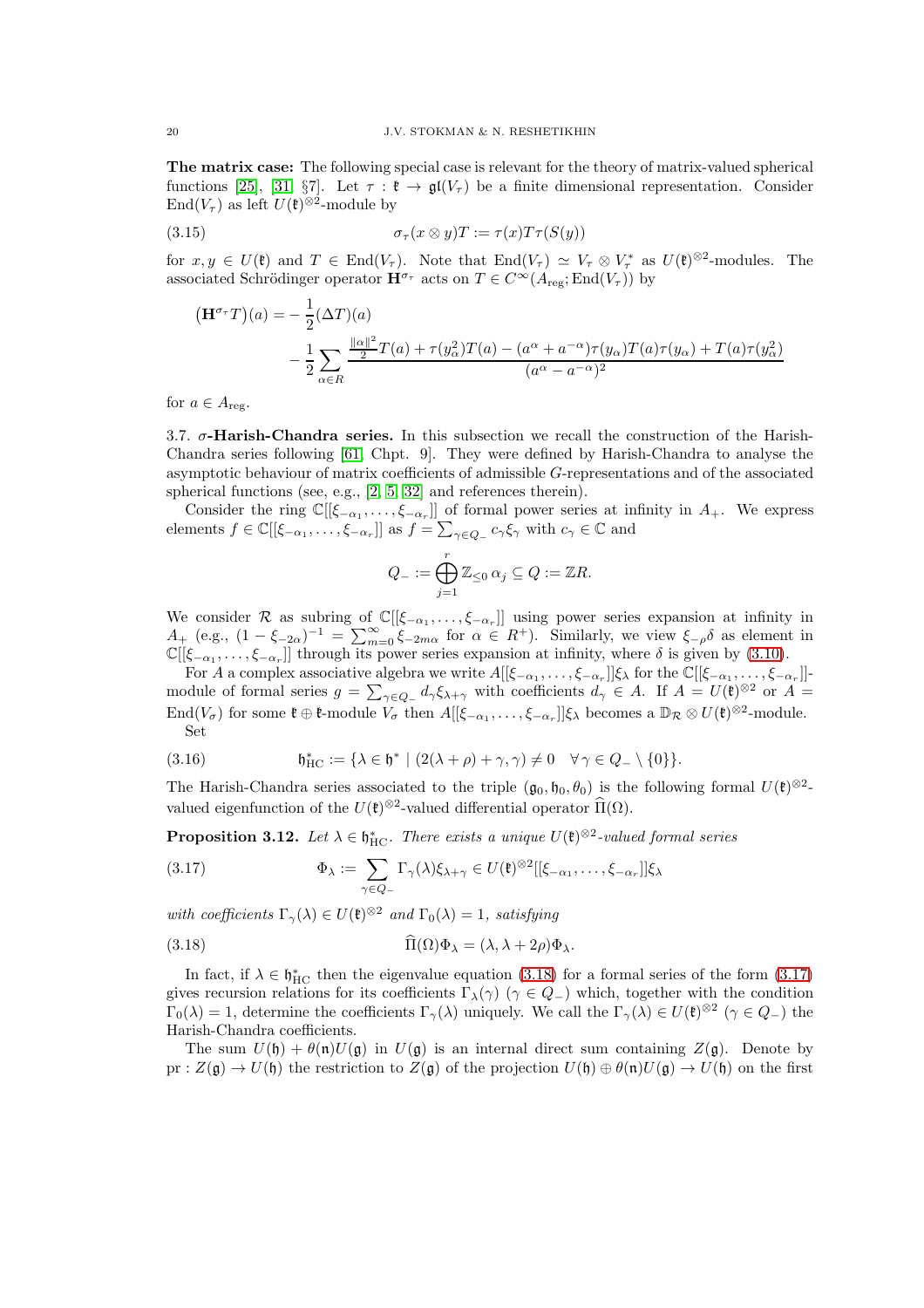direct summand. Then pr is an algebra homomorphism (see, e.g., [\[5,](#page-55-2) §1]). The central character at  $\lambda \in \mathfrak{h}^*$  is the algebra homomorphism

$$
\zeta_{\lambda}: Z(\mathfrak{g}) \to \mathbb{C}, \qquad z \mapsto \lambda(\mathrm{pr}(z))
$$

with  $\lambda(\text{pr}(z))$  the evaluation of  $\text{pr}(z) \in U(\mathfrak{h}) \simeq S(\mathfrak{h})$  at  $\lambda$ . By the second expression of the Casimir element  $\Omega$  in [\(3.5\)](#page-15-1) we have  $\zeta_{\lambda}(\Omega) = (\lambda, \lambda + 2\rho)$ . Furthermore, by [\[10,](#page-55-18) Prop. 7.4.7],  $\zeta_{\lambda-\rho} = \zeta_{\mu-\rho}$  for  $\lambda, \mu \in \mathfrak{h}^*$  if and only if  $\lambda \in W\mu$ .

<span id="page-20-0"></span>Proposition 3.13. Let  $\lambda \in \mathfrak{h}^*_\mathrm{HC}$ . Then

$$
\Pi(z)\Phi_{\lambda} = \zeta_{\lambda}(z)\Phi_{\lambda} \qquad \forall z \in Z(\mathfrak{g})
$$

in  $U(\mathfrak{k})^{\otimes 2}[[\xi_{-\alpha_1},\ldots,\xi_{-\alpha_r}]]\xi_{\lambda}.$ 

Proof. Write  $x^{\eta} := x_1^{\eta_1} \cdots x_r^{\eta_r} \in S(\mathfrak{h})$  and  $\partial^{\eta} := \partial_{x_1}^{\eta_1} \cdots \partial_{x_r}^{\eta_r} \in \mathbb{D}_{\mathcal{R}}$  for  $\eta \in \mathbb{Z}_{\geq 0}^r$ . The leading symbol of  $D = \sum_{\eta \in \mathbb{Z}_{\geq 0}^r} \left( \sum_{\gamma \in Q_-} c_{\eta, \gamma} \xi_{\gamma} \right) \partial^{\eta} \in \mathbb{D}_{\mathcal{R}} \otimes U(\mathfrak{k})^{\otimes 2}$  is defined to be

$$
\mathfrak{s}_{\infty}(D) := \sum_{\eta \in \mathbb{Z}_{\geq 0}^r} c_{\eta,0} x^{\eta} \in S(\mathfrak{h}) \otimes U(\mathfrak{k})^{\otimes 2}.
$$

Fix  $z \in Z(\mathfrak{g})$ . Let  $z_\lambda^{\infty} \in U(\mathfrak{k})^{\otimes 2}$  be the evaluation of the leading symbol  $\mathfrak{s}_{\infty}(\Pi(z))$  at  $\lambda$ . Note that the  $\xi_{\lambda}$ -component of the formal power series  $\Pi(z)\Phi_{\lambda}$  is  $z_{\lambda}^{\infty}$ . Furthermore,  $\Pi(z)\Phi_{\lambda} \in$  $U(\mathfrak{k})^{\otimes 2}[[\xi_{-\alpha_1},\ldots,\xi_{-\alpha_r}]]\xi_\lambda$  is an eigenfunction of  $\Pi(\Omega)$  with eigenvalue  $(\lambda, \lambda + 2\rho)$  by Theorem [3.4](#page-15-2) b.

For any  $y \in U(\mathfrak{k})^{\otimes 2}$ , the formal power series

$$
\Phi_{\lambda} y := \sum_{\gamma \in Q_{-}} (\Gamma_{\gamma}(\lambda) y) \xi_{\lambda + \gamma}
$$

is the unique eigenfunction of  $\widehat{\Pi}(\Omega)$  of the form  $\sum_{\gamma \in Q_-} \widetilde{\Gamma}_{\gamma}(\lambda)\xi_{\lambda+\gamma}$   $(\widetilde{\Gamma}_{\gamma}(\lambda) \in U(\mathfrak{k})^{\otimes 2})$  with eigenvalue  $(\lambda, \lambda + 2\rho)$  and leading coefficient  $\tilde{\Gamma}_0(\lambda)$  equal to y (cf. Proposition [3.12\)](#page-19-4). It thus follows that

$$
\Pi(z)\Phi_{\lambda}=\Phi_{\lambda}z_{\lambda}^{\infty}.
$$

By  $[5, Prop. 2.6(ii)]$  we have

$$
\mathfrak{s}_{\infty}\big(\widehat{\Pi}(z)\big) = \mathfrak{s}_{\infty}\big(\widehat{\Pi}(\mathrm{pr}(z))\big),
$$

hence  $z^{\infty} = \lambda (\mathrm{pr}(z)) 1_{U(\mathfrak{k})^{\otimes 2}} = \zeta_{\lambda}(z) 1_{U(\mathfrak{k})^{\otimes 2}}$ . This concludes the proof of the proposition.  $\square$ 

<span id="page-20-1"></span>Remark 3.14. By Remark [3.5](#page-15-3) and by an argument similar to the proof of Proposition [3.13,](#page-20-0) it follows that  $\Gamma_{\gamma}(\lambda) \in U(\mathfrak{k} \oplus \mathfrak{k})^M$  for  $\lambda \in \mathfrak{h}_{\mathrm{HC}}^*$  and  $\gamma \in Q_-$ .

Fix a finite dimensional representation  $\sigma: U(\mathfrak{k})^{\otimes 2} \to \text{End}(V_{\sigma})$ . For  $\lambda \in \mathfrak{h}_{\text{HC}}^*$  set

(3.19) 
$$
\Phi_{\lambda}^{\sigma} := \sum_{\gamma \in Q_{-}} \sigma(\Gamma_{\gamma}(\lambda)) \xi_{\lambda + \gamma} \in \text{End}(V_{\sigma})[[\xi_{-\alpha_{1}}, \ldots, \xi_{-\alpha_{r}}]] \xi_{\lambda},
$$

We call  $\Phi_\lambda^\sigma$  the  $\sigma\text{-Harish-Chandra series, and}$ 

$$
\Gamma_\gamma^\sigma(\lambda):=\sigma(\Gamma_\gamma(\lambda))\in{\rm End}(V_\sigma),\qquad \gamma\in Q_-
$$

the associated Harish-Chandra coefficients.

**Remark 3.15.** Suppose that  $V_{\sigma}$  integrates to a  $K \times K$ -representation. Let  $\text{End}_{M}(V_{\sigma})$  be the space of M-intertwiners  $V_{\sigma} \to V_{\sigma}$  with respect to the diagonal action of M on  $V_{\sigma}$ . Then  $\Gamma_{\gamma}^{\sigma}(\lambda) \in$  $\text{End}_M(V_\sigma)$  for all  $\gamma \in Q_-$  by Remark [3.14.](#page-20-1)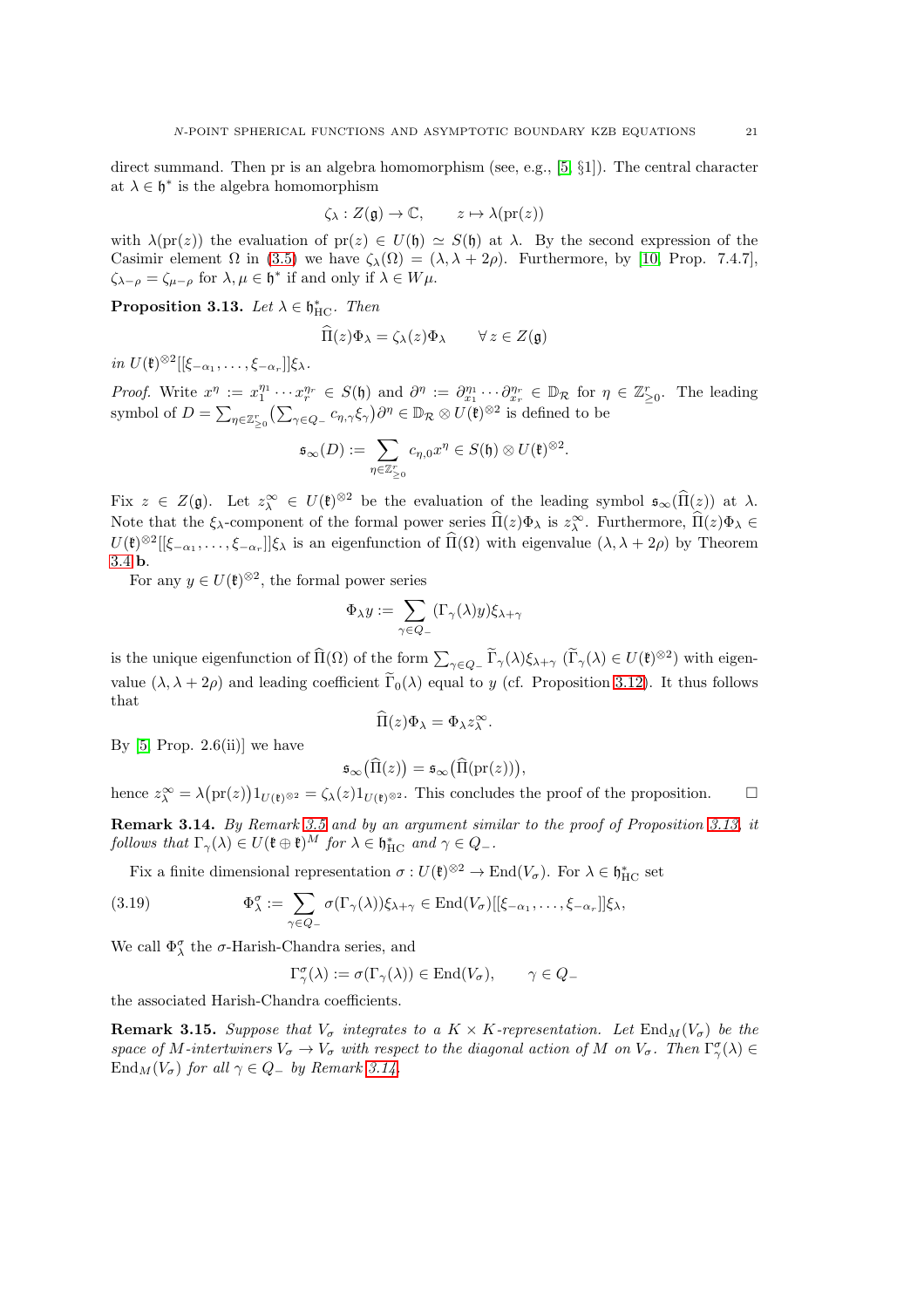Note that  $\Phi_{\lambda}^{\sigma}$  is the unique formal power series  $\sum_{\gamma \in Q_{-}} \Gamma_{\gamma}^{\sigma}(\lambda) \xi_{\lambda+\gamma}$  with  $\Gamma_{\gamma}^{\sigma}(\lambda) \in \text{End}(V_{\sigma})$ and  $\Gamma^{\sigma}_{\gamma}(\lambda) = id_{V_{\sigma}}$  satisfying  $\hat{\Pi}(\Omega)\Phi^{\sigma}_{\lambda} = (\lambda, \lambda + 2\rho)\Phi^{\sigma}_{\lambda}$ . The  $\sigma$ -Harish-Chandra series in addition satisfies the eigenvalue equations  $\widehat{\Pi}(z)\Phi_{\lambda}^{\sigma} = \zeta_{\lambda}(z)\Phi_{\lambda}^{\sigma}$  for all  $z \in Z(\mathfrak{g})$ .

Endow End $(V_{\sigma})$  with the norm topology. The recursion relations arising from the eigenvalue equation  $\Pi(\Omega)\Phi_{\lambda}^{\sigma} = \zeta_{\lambda}(\Omega)\Phi_{\lambda}^{\sigma}$  imply growth estimates for the Harish-Chandra coefficients  $\Gamma_{\gamma}^{\sigma}(\lambda)$ . It leads to the following result (cf. [\[61\]](#page-57-0) and references therein).

<span id="page-21-0"></span>**Proposition 3.16.** Let  $\lambda \in \mathfrak{h}_{\mathrm{HC}}^*$ . Then

$$
\Phi_\lambda^\sigma(a):=\sum_{\gamma\in Q_-}\Gamma_\gamma^\sigma(\lambda)a^{\lambda+\gamma},\qquad a\in A_+
$$

defines an End $(V_{\sigma})$ -valued analytic function on  $A_{+}$ .

<span id="page-21-2"></span>**Remark 3.17.** Set  $G_{reg} := KA_+K \subset G$ , which is an open dense subset of G. We have  $k_{\ell}ak_r^{-1} =$  $k'_\ell a' k'_r{}^{-1}$  for  $k_\ell, k'_\ell, k_r, k'_r \in K$  and  $a, a' \in A_+$  iff  $a' = a$  and  $k_\ell^{-1} k'_\ell = k_r^{-1} k'_r \in M$ . If  $\sigma : K \times K \to$  $GL(V_{\sigma})$  is a finite dimensional  $K \times K$ -representation, then a smooth function  $f: G_{reg} \to V_{\sigma}$  is called a  $\sigma$ -spherical function on  $G_{\text{reg}}$  if

$$
f(k_1 g k_2^{-1}) = \sigma(k_1, k_2) f(g) \qquad \forall g \in G_{\text{reg}}, \ \forall k_1, k_2 \in K.
$$

Then for  $\lambda \in \mathfrak{h}_{\mathrm{HC}}^*$  and  $v \in V_{\sigma}^M$ ,

$$
H_{\lambda}^{v}(k_{1}ak_{2}^{-1}) := \sigma(k_{1}, k_{2})\Phi_{\lambda}^{\sigma}(a)v \qquad (a \in A_{+}, k_{1}, k_{2} \in K)
$$

defines a  $\sigma$ -spherical function on  $G_{\text{reg}}$ . It in general does not extend to a  $\sigma$ -spherical function on G.

The Harish-Chandra series immediately provide "asymptotically free" common eigenfunctions for the quantum Hamiltonians  $H_z^{\sigma}$  ( $z \in Z(\mathfrak{g})$ ) of the  $\sigma$ -spin quantum hyperbolic Calogero-Moser system.

<span id="page-21-1"></span>**Theorem 3.18.** Fix  $\lambda \in \mathfrak{h}_{HC}^* + \rho$ . The End $(V_{\sigma})$ -valued analytic function

(3.20) 
$$
\mathbf{\Phi}_{\lambda}^{\sigma}(a) := \delta(a)\Phi_{\lambda-\rho}^{\sigma}(a), \qquad a \in A_{+}
$$

has a series expansion of the form

$$
\mathbf{\Phi}_{\lambda}^{\sigma} = \sum_{\gamma \in Q_{-}} \mathbf{\Gamma}_{\gamma}^{\sigma}(\lambda) \xi_{\lambda + \gamma} \in \text{End}(V_{\sigma})[[\xi_{-\alpha_{1}}, \ldots, \xi_{-\alpha_{r}}]] \xi_{\lambda}
$$

with  $\Gamma^{\sigma}_{\gamma}(\lambda) \in \text{End}(V_{\sigma})$  and  $\Gamma^{\sigma}_{0}(\lambda) = id_{V_{\sigma}}$ . It satisfies the Schrödinger equation

$$
\mathbf{H}^{\sigma}(\mathbf{\Phi}_{\lambda}^{\sigma}) = -\frac{(\lambda, \lambda)}{2} \mathbf{\Phi}_{\lambda}^{\sigma}
$$

as well as the eigenvalue equations

$$
H_z^{\sigma} \pmb{\Phi}^{\sigma}_\lambda = \zeta_{\lambda - \rho}(z) \pmb{\Phi}^{\sigma}_\lambda \qquad \forall \, z \in Z(\mathfrak{g})
$$

as  $\text{End}(V_{\sigma})$ -analytic functions on  $A_{+}$ .

Proof. This is an immediate consequence of Proposition [3.13](#page-20-0) and the definitions of the differential operators  $\mathbf{H}^{\sigma}$  and  $H_z^{\sigma}$  ( $z \in Z(\mathfrak{g})$ ).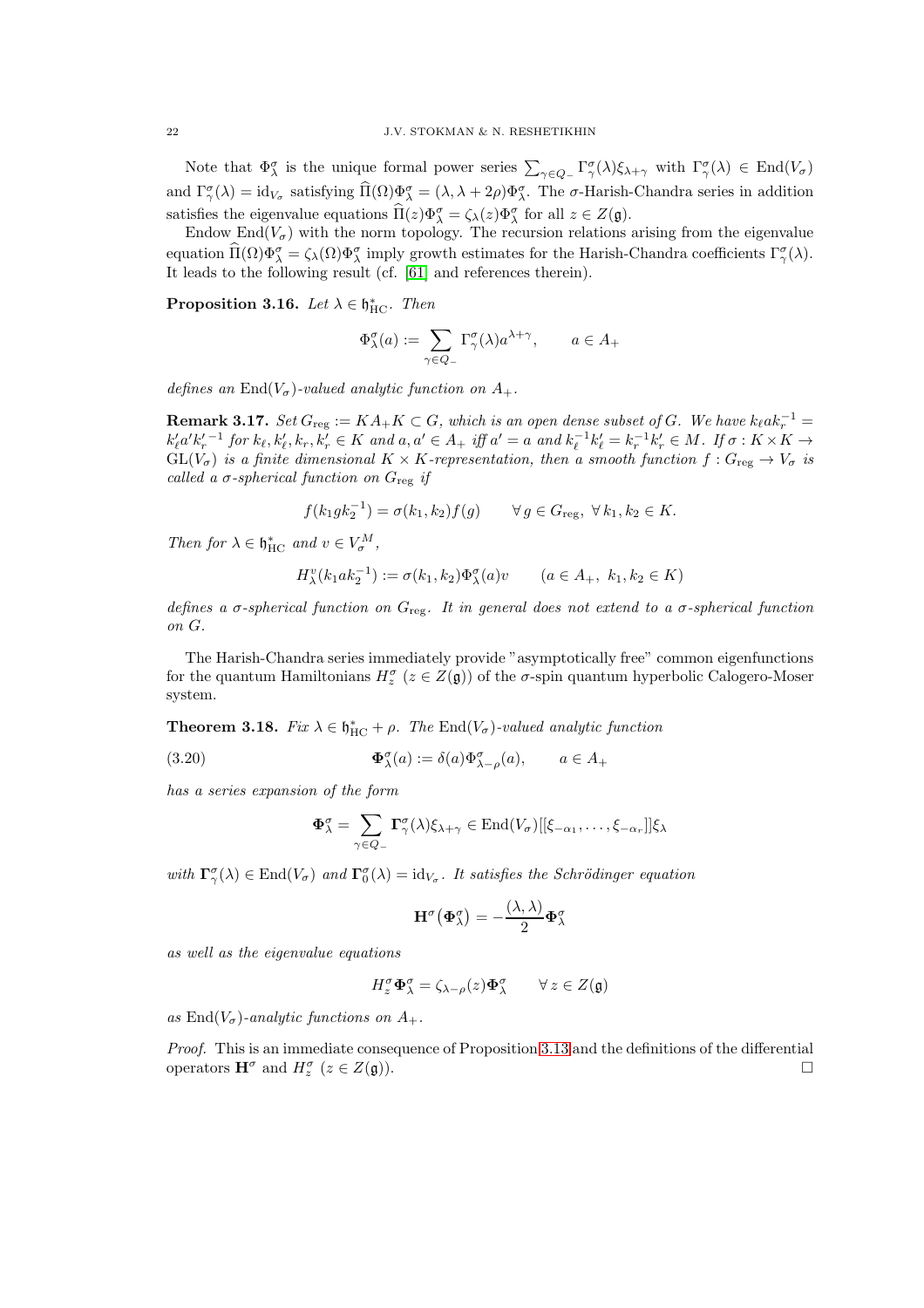#### 4. Principal series representations

<span id="page-22-0"></span>We keep the conventions of the previous section. In particular,  $(\mathfrak{g}_0, \mathfrak{h}_0, \theta_0)$  is a triple with  $\mathfrak{g}_0$  a split real semisimple Lie algebra,  $\mathfrak{h}_0$  a split Cartan subalgebra and  $\theta_0$  a Cartan involution such that  $\theta_0|_{\mathfrak{h}_0} = -id_{\mathfrak{h}_0}$ , and  $(G, K)$  is the associated non-compact split symmetric pair. We fix throughout this section two finite dimensional K-representations  $\sigma_{\ell}: K \to GL(V_{\ell})$  and  $\sigma_r: K \to GL(V_r)$ . We write  $(\cdot, \cdot)_{V_\ell}$  and  $(\cdot, \cdot)_{V_r}$  for scalar products on  $V_\ell$  and  $V_r$  turning  $\sigma_\ell$ and  $\sigma_r$  into unitary representations of K. We view Hom $(V_r, V_\ell)$  as finite dimensional  $K \times K$ representation with representation map  $\sigma : K \times K \to GL(Hom(V_r, V_\ell))$  given by

(4.1) 
$$
\sigma(k_{\ell}, k_r)T := \sigma_{\ell}(k_{\ell})T\sigma_r(k_r^{-1})
$$

for  $k_{\ell}, k_r \in K$  and  $T \in \text{Hom}(V_r, V_{\ell})$ . It is canonically isomorphic to the tensor product representation  $V_{\ell} \otimes V_r^*$ .

For further details on the first two subsections, see [\[41,](#page-56-18) Chpt. 8].

<span id="page-22-1"></span>4.1. Admissible representations and associated spherical functions. Let  $K^{\wedge}$  be the equivalence classes of the irreducible unitary representations of K. A representation  $\pi: G \rightarrow$  $GL(H)$  of G on a Hilbert space H is called admissible if the restriction  $\pi|_K$  of  $\pi$  to K is unitary and if the  $\tau$ -isotypical component  $\mathcal{H}(\tau)$  of  $\pi|_K$  is finite dimensional for all  $\tau \in K^{\wedge}$ .

Let  $\pi: G \to \text{GL}(\mathcal{H})$  be an admissible representation. The subspace

$$
\mathcal{H}^{\infty} := \{ v \in \mathcal{H} \mid G \to \mathcal{H}, g \mapsto \pi(g)v \text{ is } C^{\infty} \}
$$

of smooth vectors in H is a G-stable dense subspace of H. Differentiating the G-action on  $\mathcal{H}^{\infty}$ turns  $\mathcal{H}^{\infty}$  into a left  $U(\mathfrak{g})$ -module. We write  $x \mapsto x_{\mathcal{H}^{\infty}}$  for the corresponding action of  $x \in U(\mathfrak{g})$ .

The algebraic direct sum

$$
\mathcal{H}^{K-\text{fin}}:=\bigoplus_{\tau\in K^{\wedge}}\mathcal{H}(\tau)
$$

is the dense subspace of K-finite vectors in H. It is contained in  $\mathcal{H}^{\infty}$  since  $\pi$  is admissible. Furthermore, it inherits a  $(\mathfrak{g}, K)$ -module structure from  $\mathcal{H}^{\infty}$ . The  $(\mathfrak{g}, K)$ -module  $\mathcal{H}^{K-\text{fin}}$  is called the Harish-Chandra module of H.

For  $\phi_{\ell} \in \text{Hom}_K(\mathcal{H}, V_{\ell})$  and  $\phi_r \in \text{Hom}_K(V_r, \mathcal{H})$  we now obtain  $\sigma$ -spherical functions

$$
f_{\mathcal{H}}^{\phi_{\ell},\phi_{r}} \in C^{\infty}_{\sigma}(G)
$$

by

$$
f_{\mathcal{H}}^{\phi_{\ell},\phi_{r}}(g) := \phi_{\ell} \circ \pi(g) \circ \phi_{r}, \qquad g \in G.
$$

The  $\sigma$ -spherical functions  $f_{\mathcal{H}}^{\phi_{\ell},\phi_{r}}$  are actually Hom $(V_{r}, V_{\ell})$ -valued real analytic functions on  $G$ , see, e.g., [\[41,](#page-56-18) Thm. 8.7]. Furthermore,  $f_{\mathcal{H}}^{\phi_{\ell},\phi_{r}}|_{A}$  takes values in  $\text{Hom}_{M}(V_{r}, V_{\ell})$ .

Since  $V_{\ell}$  and  $V_r$  are finite dimensional, we have canonical isomorphisms

<span id="page-22-2"></span>(4.2) 
$$
\text{Hom}_K(\mathcal{H}, V_\ell) \simeq \text{Hom}_{\mathfrak{k}}(\mathcal{H}^{\infty}, V_\ell) \simeq \text{Hom}_{\mathfrak{k}}(\mathcal{H}^{K-\text{fin}}, V_\ell),
$$

$$
\text{Hom}_K(V_r, \mathcal{H}) \simeq \text{Hom}_{\mathfrak{k}}(V_r, \mathcal{H}^{\infty}) \simeq \text{Hom}_{\mathfrak{k}}(V_r, \mathcal{H}^{K-\text{fin}}).
$$

The  $\sigma$ -spherical function  $f_{\mathcal{H}}^{\phi_{\ell},\phi_{r}}$  can be expressed in terms of matrix coefficients of  $\pi$  as follows. Let  $\{v_i\}_i$  and  $\{w_j\}_j$  be linear bases of  $V_\ell$  and  $V_r$ , respectively. Expand  $\phi_\ell \in \text{Hom}_K(\mathcal{H}, V_\ell)$  and  $\phi_r \in \text{Hom}_K(V_r, \mathcal{H})$  as

$$
\phi_{\ell} = \sum_{i} \langle \cdot, f_i \rangle_{\mathcal{H}} v_i, \qquad \phi_r = \sum_{j} (\cdot, w_j)_{V_r} h_j
$$

with  $f_i, h_j \in \mathcal{H}^{K-\text{fin}}$ , where  $\langle \cdot, \cdot \rangle_{\mathcal{H}}$  is the scalar product of  $\mathcal{H}$ . The fact that  $\phi_{\ell}$  and  $\phi_r$  are Kintertwiners implies that  $\sum_i f_i \otimes v_i$  and  $\sum_j w_j \otimes h_j$  are K-fixed in  $\mathcal{H} \otimes V_\ell$  and  $V_r \otimes \mathcal{H}$ , respectively.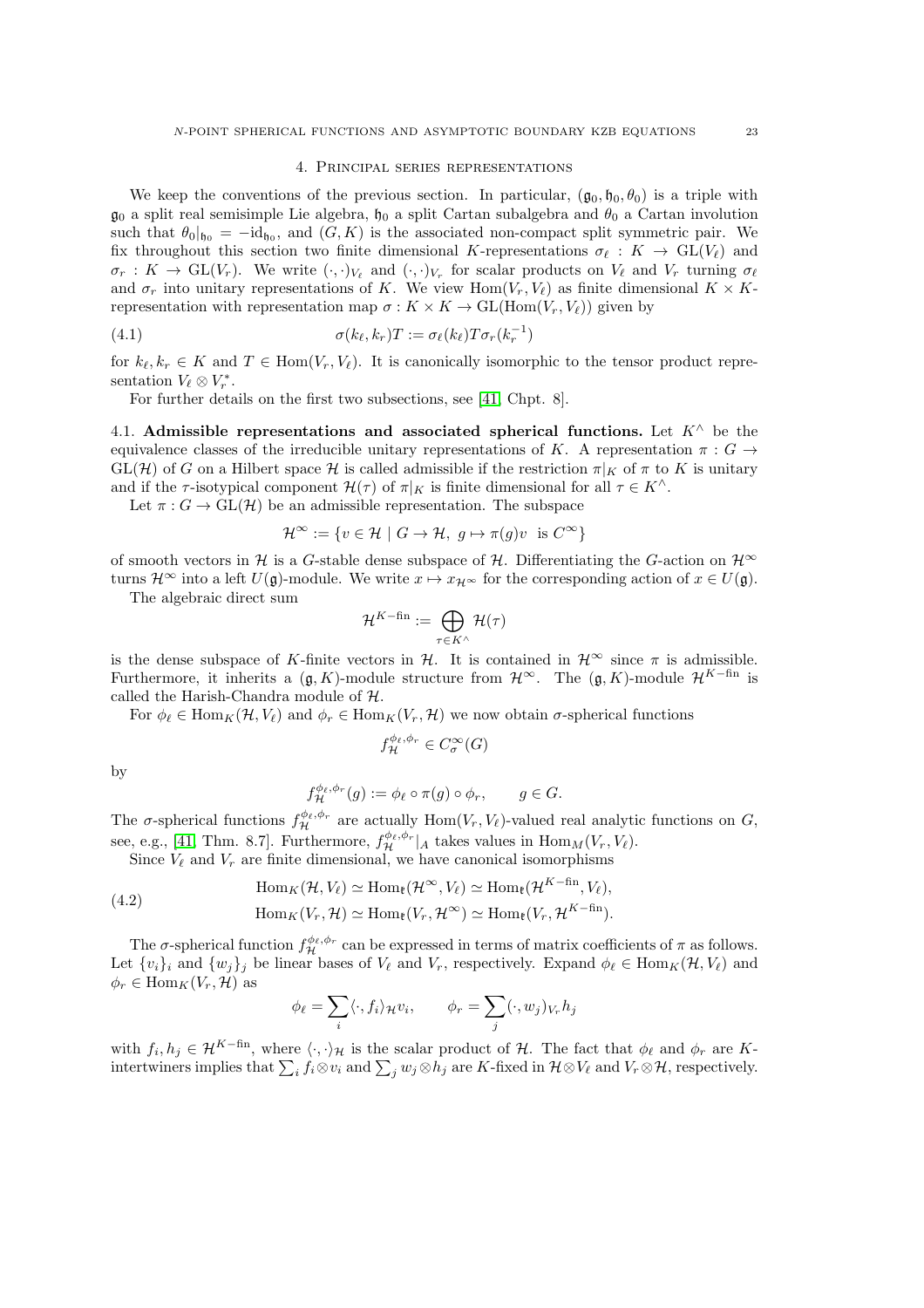The  $\sigma$ -spherical function  $f_{\mathcal{H}}^{\phi_{\ell},\phi_{r}} \in C_{\sigma}^{\infty}(G)$  is then given by

(4.3) 
$$
f_{\mathcal{H}}^{\phi_{\ell},\phi_{r}}(g) = \sum_{i,j} \langle \pi(g)h_{j}, f_{i} \rangle_{\mathcal{H}}(\cdot, w_{j})_{V_{r}} v_{i}.
$$

Clearly, for an admissible representation  $(\pi, \mathcal{H})$ , the subspace of  $\sigma$ -spherical functions spanned by  $f_{\mathcal{H}}^{\phi_{\ell},\phi_{r}}$  ( $\phi_{\ell} \in \text{Hom}_{K}(\mathcal{H}, V_{\ell}), \phi_{r} \in \text{Hom}_{K}(V_{r}, \mathcal{H}))$ , is finite dimensional.

<span id="page-23-0"></span>4.2. Principal series representations and K-intertwiners. Recall that  $M := Z_K(\mathfrak{h}_0) \subseteq K$ is a finite group, since  $\mathfrak{g}_0$  is split. Furthermore, if G has a complexification then M is abelian (see [\[42,](#page-56-15) Thm. 7.53]). We fix a finite dimensional irreducible representation  $\xi : M \to GL(L_{\xi})$ . Write  $\langle \cdot, \cdot \rangle_{\xi}$  for the scalar product on  $L_{\xi}$  turning it into a unitary representation. Fix a linear functional  $\lambda \in \mathfrak{h}^*$  and extend it to a representation  $\eta_{\lambda}^{(\xi)}$  $\chi^{(5)}$ :  $P \to GL(L_{\xi})$  of the minimal parabolic subgroup  $P = MAN$  of G by

$$
\eta_{\lambda}^{(\xi)}(man) := a^{\lambda} \xi(m) \qquad (m \in M, a \in A, n \in N).
$$

Consider the pre-Hilbert space  $U_{\lambda}^{(\xi)}$  $\lambda^{\left(\zeta\right)}$  consisting of continuous, compactly supported functions  $f: G \to L_{\xi}$  satisfying

$$
f(gp) = \eta_{\lambda+\rho}^{(\xi)}(p^{-1})f(g) \qquad (g \in G, p \in P)
$$

with scalar product

$$
\langle f_1, f_2 \rangle_{\lambda}^{(\xi)} := \int_K \langle f_1(x), f_2(x) \rangle_{\xi} dx \qquad (f_1, f_2 \in U_{\lambda}^{(\xi)}).
$$

Consider the action of G on  $U_{\lambda}^{(\xi)}$  $\lambda(\xi)$  by  $(\pi_{\lambda}(\xi))$  $\chi_{\lambda}^{(\xi)}(g)f)(g') := f(g^{-1}g')$  for  $g, g' \in G$  and  $f \in U_{\lambda}^{(\xi)}$  $\lambda^{\left(\varsigma\right)}$ . Its extension to an admissible representation  $\pi_{\lambda}^{(\xi)}$  $\chi^{(\xi)}$  :  $G \to \text{GL}(\mathcal{H}_\lambda^{(\xi)})$  $\mathcal{H}_{\lambda}^{(\xi)}$ ), with  $\mathcal{H}_{\lambda}^{(\xi)}$  $\lambda^{\left( \xi \right)}$  the Hilbert space completion of  $U_{\lambda}^{(\xi)}$ (ξ), is called the *principal series representation* of G. The representation  $\pi_{\lambda}^{(\xi)}$  $\lambda^{\left( \varsigma\right) }$  is unitary if  $\eta_{\lambda}^{(\xi)}$  $\lambda^{(\xi)}$  is unitary, i.e., if  $\lambda(\mathfrak{h}_0) \subset i\mathbb{R}$ .

Analogously, let  $\eta_\lambda: AN \to \mathbb{C}^*$  be the one-dimensional representation defined by  $\eta_\lambda(an) := a^\lambda$ for  $a \in A$  and  $n \in N$ , and consider the pre-Hilbert space  $U_{\lambda}$  consisting of continuous, compactly supported functions  $f: G \to \mathbb{C}$  satisfying

$$
f(gb) = \eta_{\lambda+\rho}(b^{-1})f(g) \qquad (g \in G, b \in AN)
$$

with scalar product

$$
\langle f_1, f_2 \rangle_{\lambda} := \int_K f_1(x) \overline{f_2(x)} \, dx \qquad (f_1, f_2 \in U_{\lambda}).
$$

Turning  $U_{\lambda}$  into a G-representation by  $(\pi_{\lambda}(g)f)(g') := f(g^{-1}g')$  for  $g, g' \in G$  and completing, gives an admissible representation  $\pi_{\lambda}: G \to GL(H_{\lambda})$ . Note that  $\pi_{\lambda}|_K: K \to GL(H_{\lambda})$  is isomorphic to the left regular representation of K on  $L^2(K)$ . In particular,  $\dim(\mathcal{H}_\lambda(\tau)) = \deg(\tau)^2$ for all  $\tau \in K^{\wedge}$ , where  $\deg(\tau)$  is the degree of  $\tau$ . Furthermore,  $\mathcal{H}_{\lambda} \simeq \bigoplus_{\xi \in M^{\wedge}} (\mathcal{H}_{\lambda}^{(\xi)})$  $\left(\xi\right)$   $\bigoplus$  deg( $\xi$ ).

Define for  $\phi_{\ell} \in \text{Hom}_K(\mathcal{H}_{\lambda}, V_{\ell})$  the adjoint map  $\phi_{\ell}^* : V_{\ell} \to \mathcal{H}_{\lambda}$  by

$$
(\phi_{\ell}(f), v)_{V_{\ell}} = \langle f, \phi_{\ell}^*(v) \rangle_{\lambda} \qquad \forall f \in \mathcal{H}_{\lambda}, \ \forall v \in V_{\ell}.
$$

Since  $\mathcal{H}_{\lambda}$  is unitary as K-representation for all  $\lambda \in \mathfrak{h}^*$ , the assignment  $\phi_{\ell} \mapsto \phi_{\ell}^*$  defines a conjugate linear isomorphism from  $\text{Hom}_K(\mathcal{H}_\lambda, V_\ell)$  onto  $\text{Hom}_K(V_\ell, \mathcal{H}_\lambda)$ .

The  $\sigma$ -spherical functions  $f_{\mathcal{H}}^{\phi_{\ell},\phi_{r}}$  $\mathcal{H}_{\lambda}$  obtained from the G-representation  $\mathcal{H}_{\lambda}$  using the K-intertwiners  $\phi_{\ell} \in \text{Hom}_K(\mathcal{H}_{\lambda}, V_{\ell})$  and  $\phi_r \in \text{Hom}_K(V_r, \mathcal{H}_{\lambda})$  now admit the following explicit description in terms of the Eisenstein integral.

<span id="page-23-1"></span>Proposition 4.1.  $Fix \lambda \in \mathfrak{h}^*$ .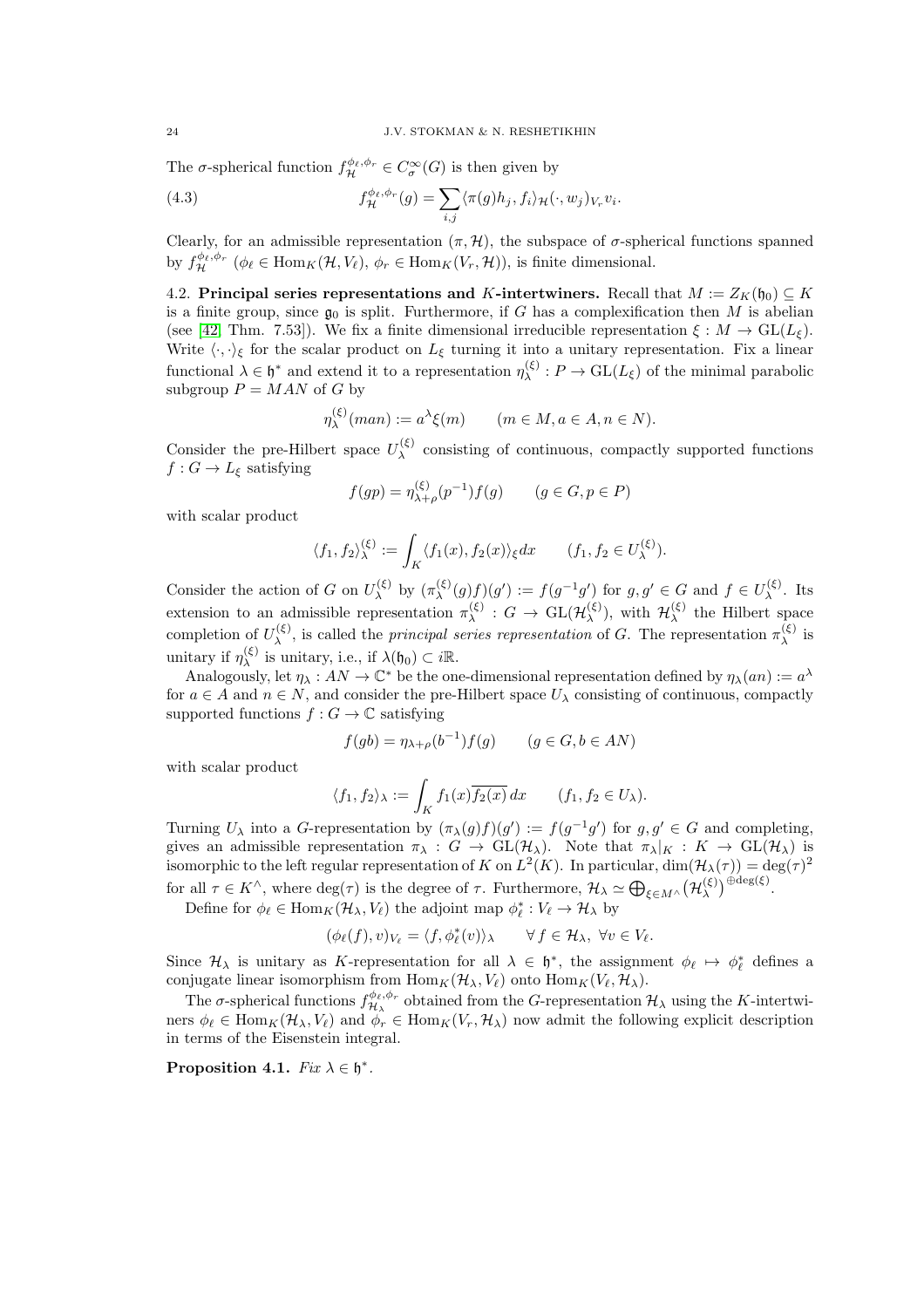**a.** The map  $j_{\lambda,V_r}$ :  $\text{Hom}_K(V_r, \mathcal{H}_{\lambda}) \to V_r^*$ ,

$$
J\lambda, V_r(\phi_r)(v) := \phi_r(v)(1) \qquad (v \in V_r),
$$

is a linear isomorphism.

**b.** For  $\phi_{\ell} \in \text{Hom}_K(\mathcal{H}_{\lambda}, V_{\ell})$  let  $\iota_{\lambda, V_{\ell}}(\phi_{\ell}) \in V_{\ell}$  be the unique vector such that

$$
(v,\iota_{\lambda,V_{\ell}}(\phi_{\ell}))_{V_{\ell}}=\phi_{\ell}^*(v)(1)\qquad\forall\,v\in V_{\ell}.
$$

- The resulting map  $\iota_{\lambda,V_{\ell}}: \text{Hom}_K(\mathcal{H}_{\lambda}, V_{\ell}) \to V_{\ell}$  is a linear isomorphism.
- **c.** The assignment  $\phi_{\ell} \otimes \phi_r \mapsto T_{\lambda}^{\phi_{\ell}, \phi_r} := \iota_{\lambda, V_{\ell}}(\phi_{\ell}) \otimes_{\Lambda, V_r}(\phi_r)$  defines a linear isomorphism

$$
\operatorname{Hom}_K(\mathcal{H}_\lambda,V_\ell)\otimes\operatorname{Hom}_K(V_r,\mathcal{H}_\lambda)\stackrel{\sim}{\longrightarrow}V_\ell\otimes V_r^*\simeq \operatorname{Hom}(V_r,V_\ell).
$$

Furthermore,

(4.4) 
$$
f_{\mathcal{H}_{\lambda}}^{\phi_{\ell},\phi_{r}}(g) = E_{\lambda}^{\sigma}(g) T_{\lambda}^{\phi_{\ell},\phi_{r}} \qquad (g \in G)
$$

for  $\phi_{\ell} \in \text{Hom}_K(\mathcal{H}_{\lambda}, V_{\ell})$  and  $\phi_r \in \text{Hom}_K(V_r, \mathcal{H}_{\lambda})$ , with  $E_{\lambda}^{\sigma}(g)$  the Eisenstein integral [\(3.3\)](#page-14-2).

*Proof.* Our choice of parametrisation of the  $\sigma$ -spherical functions associated to  $\pi_{\lambda}$ , which deviates from the standard choice (see, e.g., [\[41,](#page-56-18) §8.2]), plays an important in Section [6](#page-36-0) when discussing the applications to asymptotic boundary KZB equations. We provide here a proof directly in terms of our present conventions.

We will assume without loss of generality that  $\sigma_{\ell}, \sigma_r \in K^{\wedge}$ .

**a.** Since  $\dim(\text{Hom}_K(V_r, \mathcal{H}_\lambda)) = \deg(\sigma_r)$  it suffices to show that  $j_{\lambda, V_r}$  is injective. Fix an orthonormal basis  $\{v_i\}_i$  of  $V_r$ . Let  $\phi_r \in \text{Hom}_K(V_r, \mathcal{H}_\lambda)$  and consider its expansion  $\phi_r = \sum_j (\cdot, v_j)_{V_r} h_i$ with  $h_j \in \mathcal{H}_{\lambda}^{K-\text{fin}}$ . Then

(4.5) 
$$
J\lambda, V_r(\phi_r) = \sum_j h_j(1)(\cdot, v_j)_{V_r}.
$$

Furthermore, for each index  $j$  we have

(4.6) 
$$
h_j(x) = \sum_i h_i(1)(v_j, \sigma_r(x)v_i)_{V_r} \quad \forall x \in K
$$

since  $\phi_r$  is a K-intertwiner.

Suppose now that  $j_{\lambda,V_r}(\phi_r) = 0$ . Then  $h_j(1) = 0$  for all j by [\(4.5\)](#page-24-0). By [\(4.6\)](#page-24-1) we conclude that  $h_j(kan) = a^{-\lambda - \rho}h_j(k) = 0$  for  $k \in K$ ,  $a \in A$  and  $n \in N$ , so  $\phi_r = 0$ . b. This immediately follows from part a and the fact that

lately follows from part **a** and the fact that 
$$
a = \left(\frac{1}{2}\right)^{3} \cdot \left(\frac{1}{2}\right)^{3}
$$

<span id="page-24-1"></span><span id="page-24-0"></span>
$$
(v,\iota_{\lambda,V_{\ell}}(\phi_{\ell}))_{V_{\ell}}=\mathrm{J}_{\lambda,V_{\ell}}(\phi_{\ell}^{*})(v)
$$

for  $v \in V_\ell$  and  $\phi_\ell \in \text{Hom}_K(\mathcal{H}_\lambda, V_\ell)$ .

c. The first statement immediately follows from a and b. Let  $\{v_i\}_i$  be an orthonormal basis of  $V_{\ell}$  and  $\{w_j\}_j$  an orthonormal basis of  $V_r$ . For  $\phi_{\ell} = \sum_i \langle \cdot, f_i \rangle_{\lambda} v_i \in \text{Hom}_K(\mathcal{H}_{\lambda}, V_{\ell})$  and  $\phi_r =$  $\sum_j (\cdot, w_j)_{V_r} h_j \in \text{Hom}_K(V_r, \mathcal{H}_\lambda)$  with  $f_i, h_j \in \mathcal{H}_\lambda^{K-\text{fin}}$  a direct computation gives

$$
f_{\mathcal{H}_{\lambda}}^{\phi_{\ell},\phi_{r}}(g) = E_{\lambda}^{\sigma}(g)\widetilde{T}_{\lambda}^{\phi_{\ell},\phi_{r}}
$$

with  $\widetilde{T}_{\lambda}^{\phi_{\ell},\phi_{r}} \in \text{Hom}(V_r, V_{\ell})$  given by

$$
\widetilde{T}_{\lambda}^{\phi_{\ell},\phi_{r}}(w) = \sum_{i,j} h_{j}(1) \overline{f_{i}(1)}(w,w_{j})_{V_{r}} v_{i} \qquad (w \in V_{r}).
$$

By [\(4.5\)](#page-24-0) this can be rewritten as

$$
\widetilde{T}_{\lambda}^{\phi_{\ell},\phi_{r}}(w) = \mathbf{J}_{\lambda,V_{r}}(\phi_{r})(w) \sum_{i} \overline{f_{i}(1)} v_{i} \qquad w \in V_{r},
$$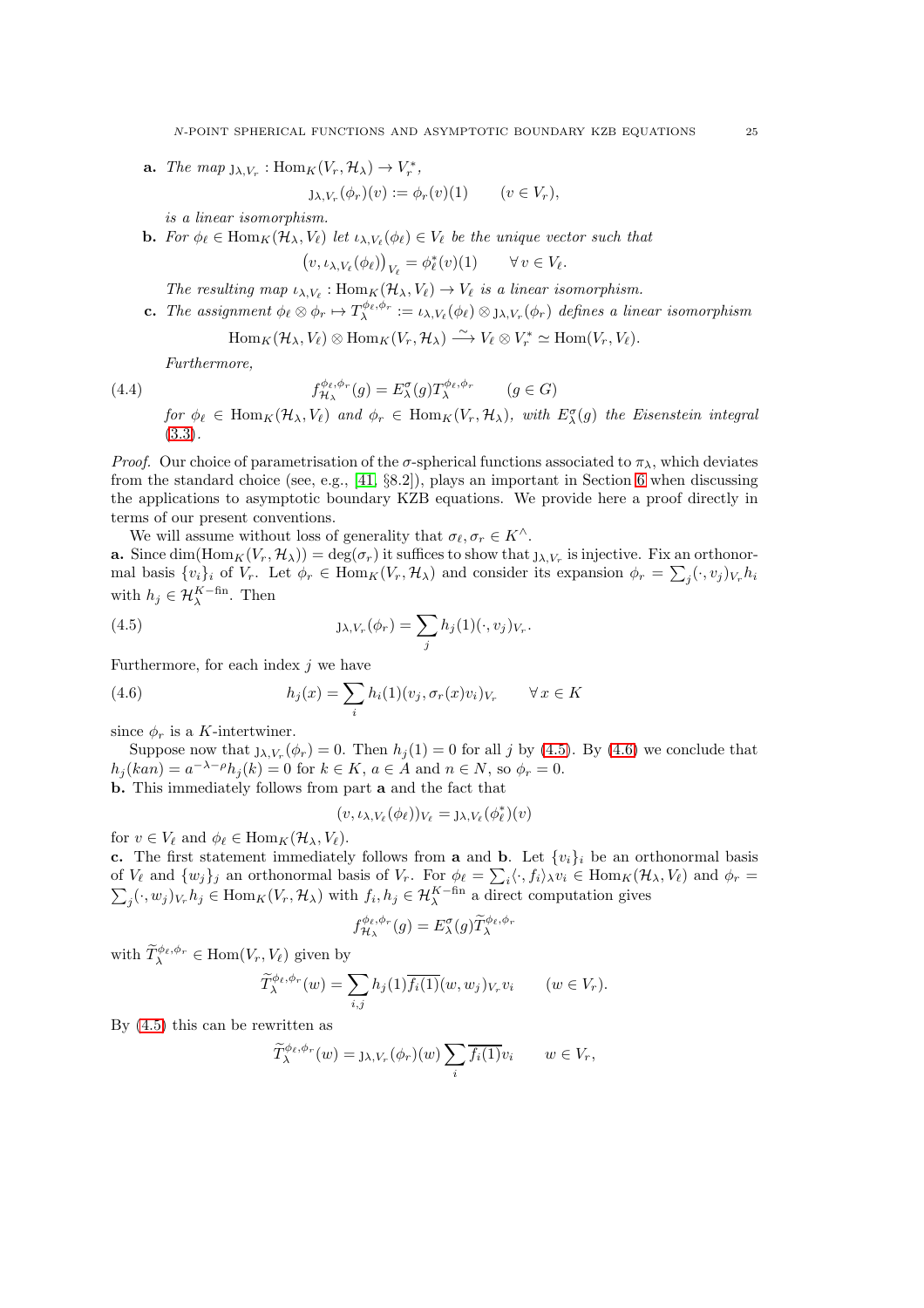hence it suffices to show that

(4.7) 
$$
\iota_{\lambda,V_{\ell}}(\phi_{\ell}) = \sum_{i} \overline{f_i(1)} v_i.
$$

Define  $\widetilde{\chi}_{\lambda,V_{\ell}} \in \mathcal{H}_{\lambda}^{K-\text{fin}}$  by

<span id="page-25-1"></span>
$$
\widetilde{\chi}_{\lambda,V_{\ell}}(kan) := \deg(\sigma_{\ell}) a^{-\lambda - \rho} \chi_{V_{\ell}}(k) \qquad (k \in K, a \in A, n \in N),
$$

with  $\chi_{V_\ell}$  the character of  $V_\ell$ . Fix  $v \in V_\ell$ . Since  $\phi_\ell^*(v) \in \mathcal{H}_\lambda(\sigma_\ell)$ , its restriction  $\phi_\ell^*(v)|_K$  to K lies in the  $\sigma_{\ell}$ -isotypical component of  $L^2(K)$  with respect to the left-regular K-action. By the Schur orthogonality relations we then have

$$
\phi_{\ell}^*(v)(1) = \deg(\sigma_{\ell}) \int_K dx \, \phi_{\ell}^*(v)(x) \overline{\chi_{V_{\ell}}(x)} = \langle \phi_{\ell}^*(v), \widetilde{\chi}_{\lambda, V_{\ell}} \rangle_{\lambda} = (v, \phi_{\ell}(\widetilde{\chi}_{\lambda, V_{\ell}}))_{V_{\ell}}.
$$

This show that

$$
\iota_{\lambda,V_{\ell}}(\phi_{\ell})=\phi_{\ell}(\widetilde{\chi}_{\lambda,V_{\ell}}).
$$

Now substitute  $\phi_{\ell} = \sum_i \langle \cdot, f_i \rangle_{\lambda} v_i$  and use that  $f_i \in \mathcal{H}_{\lambda}(\sigma_{\ell}^*)$  with  $\sigma_{\ell}^*$  the irreducible K-representation dual to  $\sigma_{\ell}$ , we get [\(4.7\)](#page-25-1) by another application of the Schur's orthogonality relations,

$$
\iota_{\mu,V_{\ell}}(\phi_{\ell}) = \phi_{\ell}(\widetilde{\chi}_{\lambda,V_{\ell}}) = \sum_{i} \deg(\sigma_{\ell}) \Bigl( \int_{K} dx \, \chi_{V_{\ell}}(x) \overline{f_{i}(x)} \Bigr) v_{i} = \sum_{i} \overline{f_{i}(1)} v_{i}.
$$

<span id="page-25-2"></span>**Remark 4.2. a.** For  $a \in A$  and  $m \in M$  one has

$$
\sigma(m, m) E_{\lambda}^{\sigma}(a) = E_{\lambda}^{\sigma}(a).
$$

In particular,  $E_{\lambda}^{\sigma}(a)$  maps  $\text{Hom}(V_r, V_{\ell})$  into  $\text{Hom}_M(V_r, V_{\ell})$ . **b.** For  $\xi \in M^{\wedge}$  and intertwiners  $\phi_{\ell} \in \text{Hom}_K(\mathcal{H}_{\lambda}^{(\xi)})$  $\phi_{\lambda}^{(\xi)}, V_{\ell}$  and  $\phi_{r} \in \text{Hom}_{K}(V_{r}, \mathcal{H}_{\lambda}^{(\xi)})$  $\chi^{(5)}$ ), write

<span id="page-25-3"></span>
$$
\phi_{\ell} = \sum_{i} \langle \cdot, f_i \rangle_{\lambda}^{(\xi)} v_i, \qquad \phi_r = \sum_{j} (\cdot, w_j)_{V_r} h_j
$$

with  $f_i, h_j \in \mathcal{H}_\lambda^{(\xi), K-\text{fin}}$ . Then

(4.8) 
$$
f_{\mathcal{H}_{\lambda}^{(\xi)}}^{\phi_{\ell},\phi_{r}}(g) = E_{\lambda}^{\sigma}(g) T_{\lambda}^{(\xi),\phi_{\ell},\phi_{r}} \qquad (g \in G)
$$

with  $T_{\lambda}^{(\xi),\phi_{\ell},\phi_{r}} \in \text{Hom}_{M}(V_r, V_{\ell})$  the M-intertwiner

$$
T_{\lambda}^{(\xi),\phi_{\ell},\phi_{r}}(w) := \sum_{i,j} \langle h_{j}(1), f_{i}(1) \rangle_{\lambda}^{(\xi)}(w, w_{j})_{V_{r}} v_{i} \qquad (w \in V_{r}).
$$

<span id="page-25-0"></span>4.3. Algebraic principal series representations. We first introduce some general facts and notations regarding  $\alpha$ -modules, following [\[10\]](#page-55-18).

Let V be a g-module with representation map  $\tau : \mathfrak{g} \to \mathfrak{gl}(V)$ . The representation map of V, viewed as  $U(\mathfrak{g})$ -module, will also be denoted by  $\tau$ . The dual of V is defined by

$$
(\tau^*(x)f)(v) = -f(\tau(X)v), \qquad x \in \mathfrak{g}, \ f \in V^*, \ v \in V.
$$

Fix a reductive Lie subalgebra  $\mathfrak{l} \subseteq \mathfrak{g}$  (in this paper  $\mathfrak{l}$  will either be the fix-point Lie subalgebra **t** of the Chevalley involution  $\theta$ , or the Cartan subalgebra h). Let  $\mathfrak{l}^{\wedge}$  be the isomorphism classes of the finite dimensional irreducible l-modules. For  $\tau \in \mathfrak{l}^{\wedge}$  we write  $\deg(\tau)$  for the degree of  $\tau$  and  $V(\tau)$  for the  $\tau$ -isotypical component of V. A g-module V is called a Harish-Chandra module with respect to l if  $V = \sum_{\tau \in \mathbb{N}} V(\tau)$  (it is automatically a direct sum). The isotypical component  $V(\tau)$  then decomposes in a direct sum of copies of  $\tau$ . The number of copies, denoted by  $mtp(\tau, V)$ , is called the multiplicity of  $\tau$  in V. The Harish-Chandra module V is called admissible if  $mtp(\tau, V) < \infty$  for all  $\tau \in \mathfrak{l}^{\wedge}$ .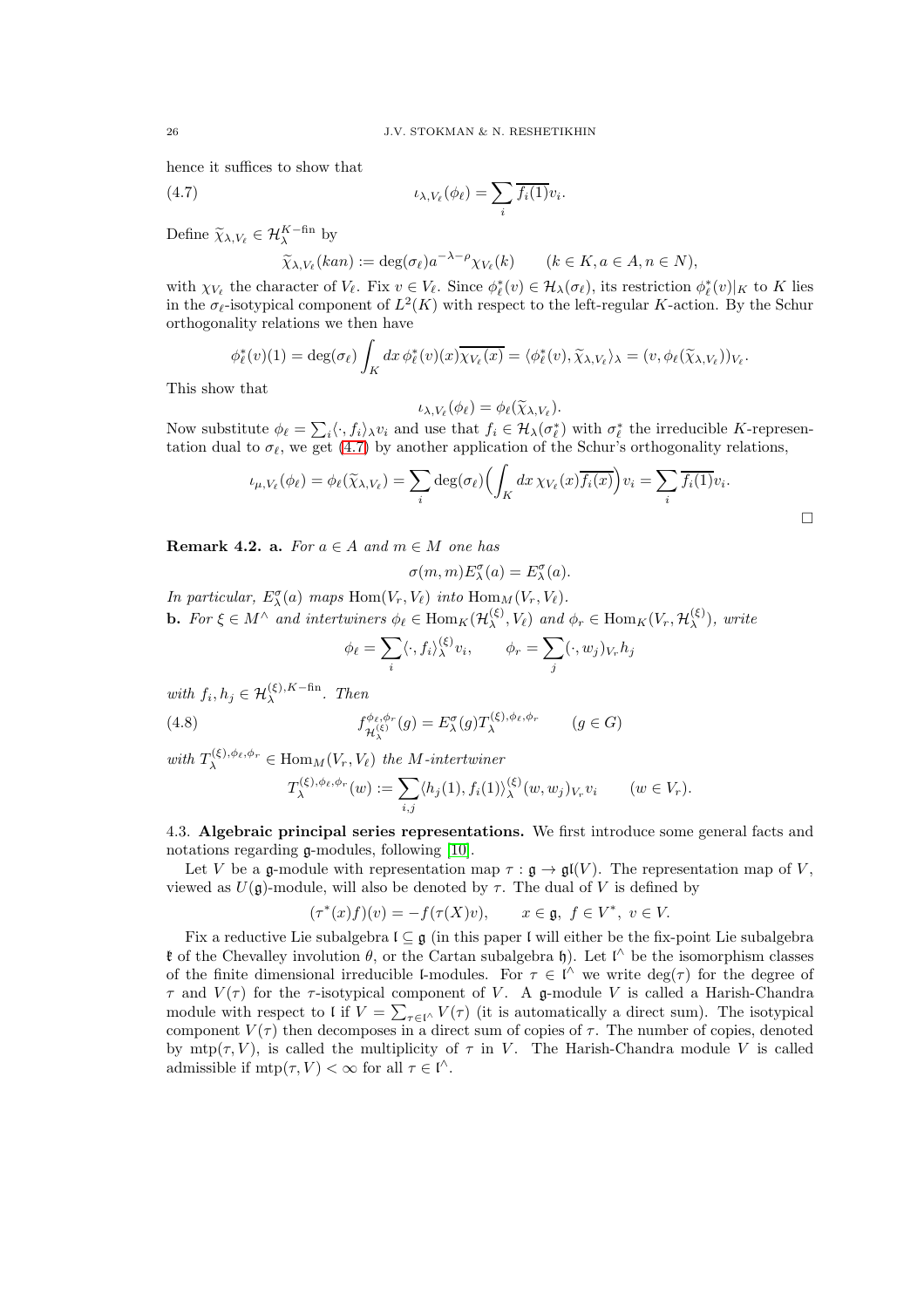For a g-module V let  $V^{1-fin}$  be the subspace of l-finite vectors,

$$
V^{1-\text{fin}} := \{ v \in V \mid \dim(U(\mathfrak{l})v) < \infty \}.
$$

Then  $V^{1-fin} \subseteq V$  is a g-submodule. In fact,  $V^{1-fin}$  is a Harish-Chandra module with respect to l satisfying  $V^{1-\text{fin}}(\tau) = V(\tau)$  for all  $\tau \in I^{\wedge}$  (see [\[10,](#page-55-18) 1.7.9]).

For l-modules  $U, V$  with  $U$  or  $V$  finite dimensional we identify

$$
(4.9) \t\t\t U \otimes V^* \simeq \text{Hom}(V, U)
$$

as vector spaces by  $u \otimes f \mapsto f(\cdot)u$ . With the  $U(f) \otimes U(f)$ -module structure on Hom $(V, U)$  defined by

$$
((x \otimes z)f)(u) := xf(S(z)u)
$$

for  $x, z \in U(1)$ ,  $u \in U$  and  $f \in \text{Hom}(V, U)$ , it is an isomorphism of  $U(1) \otimes U(1)$ -modules.

Differentiating the multiplicative character  $\eta_{\lambda}: AN \to \mathbb{C}^*$  of the previous subsection gives a one-dimensional b-module, whose representation map we also denote by  $\eta_{\lambda}$ . Then  $\eta_{\lambda} : \mathfrak{b} \to \mathbb{C}$  is concretely given by

$$
\eta_{\lambda}(h+u) := \lambda(h), \qquad h \in \mathfrak{h}, \ u \in \mathfrak{n}.
$$

We write  $\mathbb{C}_{\lambda}$  for the associated one-dimensional  $U(\mathfrak{b})$ -module.

Definition 4.3. Let  $\lambda \in \mathfrak{h}^*$ . Write

$$
Y_{\lambda} := \mathrm{Hom}_{U(\mathfrak{b})}\big(U(\mathfrak{g}), \mathbb{C}_{\lambda+\rho}\big)
$$

for the space of linear functionals  $f: U(\mathfrak{g}) \to \mathbb{C}$  satisfying  $f(xz) = \eta_{\lambda+\rho}(x)f(z)$  for  $x \in U(\mathfrak{b})$ and  $z \in U(\mathfrak{g})$ . We view  $Y_{\lambda}$  as  $\mathfrak{g}\text{-module by}$ 

$$
(yf)(z) := f(zy), \qquad y \in \mathfrak{g}, \ z \in U(\mathfrak{g}).
$$

By [\[10,](#page-55-18) Chpt. 9], the Harish-Chandra module  $Y_{\lambda}^{\ell-\text{fin}}$  is admissible with  $mtp(\tau, Y_{\lambda}^{\ell-\text{fin}})$  =  $deg(\tau)$  for all  $\tau \in \mathfrak{k}^{\wedge}$ . Consider  $K^{\wedge}$  as subset of  $\mathfrak{k}^{\wedge}$ . Note that the inclusion  $K^{\wedge} \hookrightarrow \mathfrak{k}^{\wedge}$  is strict unless  $K$  is simply connected and semisimple.

<span id="page-26-2"></span>**Proposition 4.4.** For  $\lambda \in \mathfrak{h}^*$  we have an injective morphism of  $\mathfrak{g}\text{-modules}$ 

(4.10) 
$$
\mathcal{H}_{\lambda}^{K-\text{fin}} \hookrightarrow Y_{\lambda}^{\text{t-fin}}, \qquad f \mapsto \widetilde{f}
$$

with

<span id="page-26-1"></span><span id="page-26-0"></span>
$$
\widetilde{f}(z):=\big(r_*(S(z))f\big)(1)
$$

for  $f \in \mathcal{H}_{\lambda}^{K-\text{fin}}$  and  $z \in U(\mathfrak{g})$ . For  $\tau \in K^{\wedge}$  the embedding restricts to an isomorphism  $\sim \sim \sim \frac{1}{2}$ 

$$
(4.11)\quad \mathcal{H}_{\lambda}(\tau) \stackrel{\sim}{\longrightarrow} Y_{\lambda}(\tau)
$$

of k-modules.

*Proof.* Let  $f \in \mathcal{H}_{\lambda}^{K-\text{fin}}$ . Then  $f: G \to \mathbb{C}$  is analytic and satisfies  $r_*(S(x))f = \eta_{\lambda+\rho}(x)f$  for all  $x \in U(\mathfrak{b})$ . Hence [\(4.10\)](#page-26-0) is a well defined injective linear map. A direct computation shows that  $(4.10)$  intertwines the  $\mathfrak{g}_0$ -action. This proves the first part of the proposition.

For  $\tau \in K^{\wedge}$  we have  $\dim(\mathcal{H}_{\lambda}(\tau)) = \deg(\tau)^{2} = \dim(V_{\lambda}(\tau))$ , hence [\(4.11\)](#page-26-1) follows from the first part of the proposition.  $\Box$ 

**Remark 4.5.** The embedding  $(4.10)$  is an isomorphism if K is simply connected and semisimple. In general, the algebraic description of the  $(\mathfrak{g}_0, K)$ -modules  $\mathcal{H}_{\lambda}^{K-\text{fin}}$  and  $\mathcal{H}_{\lambda}^{(\xi), K-\text{fin}}$  within  $Y_{\lambda}^{\mathfrak{k}-\text{fin}}$ amounts to taking the direct sum of isotypical components  $\hat{Y}_{\lambda}(\tau)$  for  $\tau$  running over suitable subsets of  $K^{\wedge}$  (see [\[10,](#page-55-18) §9.3]).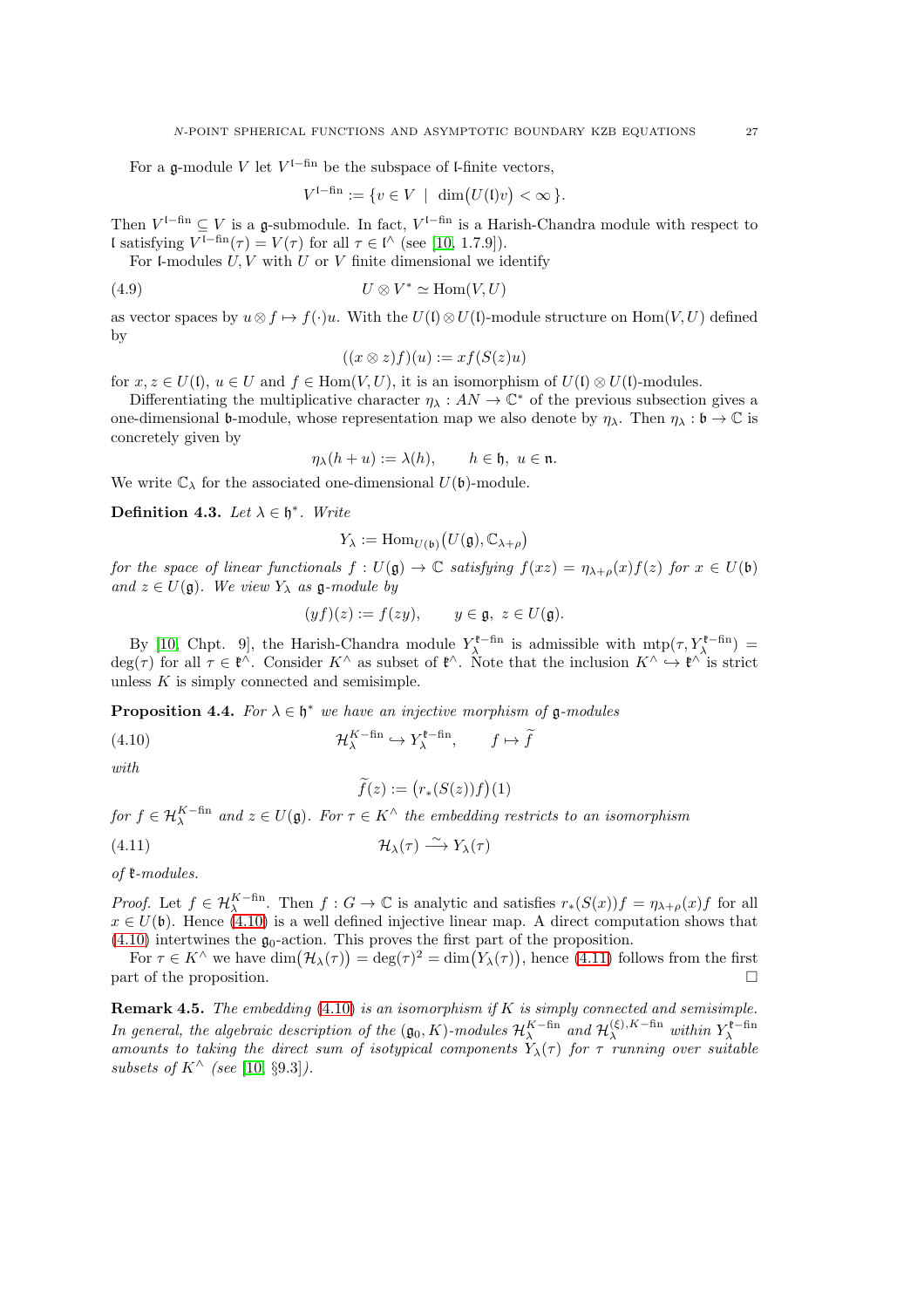#### 28 J.V. STOKMAN & N. RESHETIKHIN

Let  $\phi_{\ell} \in \text{Hom}_K(\mathcal{H}_{\lambda}, V_{\ell}), \ \phi_r \in \text{Hom}_K(V_r, \mathcal{H}_{\lambda}).$  The associated  $\sigma$ -spherical function  $f_{\mathcal{H}_{\lambda}}^{\phi_{\ell}, \phi_r}$  $\overset{\cdot \varphi_{\ell},\varphi_{r}}{\mathcal{H}_{\lambda}}\in$  $C^{\infty}_{\sigma}(G)$  is an elementary  $\sigma$ -spherical function, meaning that it a common eigenfunction of the biinvariant differential operators on G. Indeed, by Proposition [4.4](#page-26-2) it suffices to note that  $Y_\lambda$ admits a central character. This follows from [\[10,](#page-55-18) Thm. 9.3.3],

(4.12) 
$$
zf = \zeta_{\lambda - \rho}(z)f \qquad (z \in Z(\mathfrak{g}),\ f \in Y_{\lambda}).
$$

This also follows from the observation that  $Y_{\lambda}$  is isomorphic to  $M^*_{-\lambda-\rho}$  (see Lemma [5.2\)](#page-28-1) and the fact that  $\zeta_{\mu-\rho} = \zeta_{w\mu-\rho}$  for  $w \in W$ .

As a consequence, the restriction  $f_{\mathcal{H}_{\lambda}}^{\phi_{\ell},\phi_{r}}$  $\frac{\partial \phi_{\ell}, \phi_r}{\partial \mathcal{H}_{\lambda}}|_{A_{\mathrm{reg}}}$  of  $f^{\phi_{\ell}, \phi_r}_{\mathcal{H}_{\lambda}}$  $\mathcal{H}_{\lambda}^{\varphi_{\ell},\varphi_{r}} \in C^{\infty}_{\sigma}(G)$  to  $A_{reg}$  are common eigenfunctions of  $\widehat{\Pi}^{\sigma}(z)$   $(z \in Z(\mathfrak{g})),$ 

(4.13) 
$$
\widehat{\Pi}^{\sigma}(z) \left( f_{\mathcal{H}_{\lambda}}^{\phi_{\ell}, \phi_{r}} |_{A_{\text{reg}}} \right) = \zeta_{\lambda - \rho}(z) f_{\mathcal{H}_{\lambda}}^{\phi_{\ell}, \phi_{r}} |_{A_{\text{reg}}} \qquad \forall z \in Z(\mathfrak{g})
$$

(it is sometimes more natural to write the eigenvalue as  $\zeta_{w_0(\lambda+\rho)}(z)$  with  $w_0 \in W$  the longest Weyl group element). By Proposition [4.1](#page-23-1) it follows that the restriction  $E_{\lambda}^{\sigma}|_{A_{reg}}$  of the Eisenstein integral to  $A_{\text{reg}}$  is an End(Hom(V<sub>r</sub>, V<sub>l</sub>))-valued smooth function on  $A_{\text{reg}}$  satisfying the differential equations

(4.14) 
$$
\widehat{\Pi}^{\sigma}(z)(E^{\sigma}_{\lambda}|_{A_{\text{reg}}}) = \zeta_{\lambda-\rho}(z)E^{\sigma}_{\lambda}|_{A_{\text{reg}}} \qquad \forall z \in Z(\mathfrak{g}).
$$

**Corollary 4.6.** The normalised smooth End(Hom(V<sub>r</sub>, V<sub>e</sub>))-valued function on  $A_+$  defined by

<span id="page-27-1"></span>
$$
\mathbf{E}_{\lambda}^{\sigma}(a') := \delta(a')E_{\lambda}^{\sigma}(a') = \delta(a') \int_{K} dx \, \xi_{-\lambda-\rho}(a(a'^{-1}x))\sigma(x, k(a'^{-1}x))
$$

for  $a' \in A_+$  is a common  $\text{End}(\text{Hom}(V_r,V_\ell))$ -valued eigenfunction for the quantum Hamiltonians of the  $\sigma$ -spin quantum hyperbolic Calogero-Moser system,

$$
\mathbf{H}^{\sigma}(\mathbf{E}_{\lambda}^{\sigma}) = -\frac{(\lambda, \lambda)}{2} \mathbf{E}_{\lambda}^{\sigma}
$$

and

<span id="page-27-2"></span>
$$
H_z^{\sigma}(\mathbf{E}_{\lambda}^{\sigma}) = \zeta_{\lambda-\rho}(z)\mathbf{E}_{\lambda}^{\sigma} \qquad (z \in Z(\mathfrak{g})).
$$

**Remark 4.7.** For sufficiently generic  $\lambda \in \mathfrak{h}^*$ , the  $\sigma$ -Harish-Chandra series  $\Phi_{w\lambda-\rho}^{\sigma}$  ( $w \in W$ ) exist and satisfy the same differential equations [\(4.14\)](#page-27-1) on  $A_+$  as  $E_{\lambda}^{\sigma}|_{A_+}$ . Harish-Chandra's [\[27\]](#page-56-0) proved for generic  $\lambda \in \mathfrak{h}^*$ ,

(4.15) 
$$
E^{\sigma}_{\lambda}(a)T = \sum_{w \in W} c^{\sigma}(w; \lambda) \Phi^{\sigma}_{w\lambda - \rho}(a)T
$$

for  $a \in A_+$  and  $T \in \text{Hom}_M(V_r, V_\ell)$ , with leading coefficients  $c^{\sigma}(w; \lambda) \in \text{End}(\text{Hom}_M(V_r, V_\ell))$ called c-functions (see  $[27, Thm. 5]$  $[27, Thm. 5]$ ). The c-function expansion  $(4.15)$  plays an important role in the harmonic analysis on G.

For the left hand side of [\(4.15\)](#page-27-2), Remark [4.2](#page-25-2) b provides a representation theoretic interpretation in terms of the principal series representation of  $G$ . In the next section we obtain a similar representation theoretic interpretation for the  $\sigma$ -Harish-Chandra series  $\Phi^{\sigma}_{w\lambda-\rho}$  in terms of Verma modules.

# 5. FORMAL ELEMENTARY  $\sigma$ -SPHERICAL FUNCTIONS

<span id="page-27-0"></span>We fix in this section two finite dimensional representations  $\sigma_{\ell}: \mathfrak{k} \to \mathfrak{gl}(V_{\ell})$  and  $\sigma_r: \mathfrak{k} \to \mathfrak{gl}(V_r)$ . We write  $\sigma$  for the  $\mathfrak{k} \oplus \mathfrak{k}$ -representation map  $\sigma_\ell \otimes \sigma_r^*$  of the  $\mathfrak{k} \oplus \mathfrak{k}$ -module  $V_\ell \otimes V_r^*$ .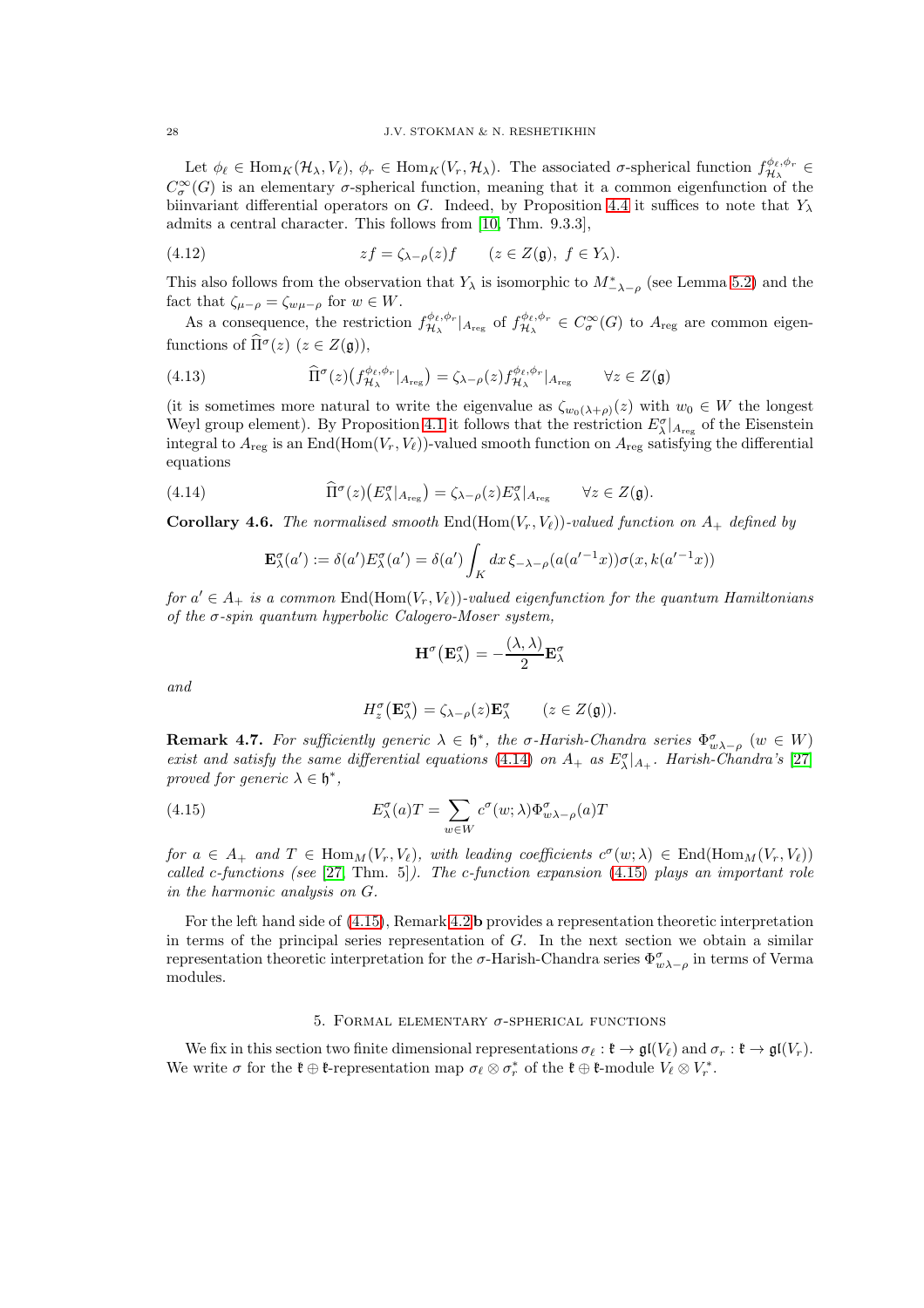<span id="page-28-0"></span>5.1. Verma modules. In this subsection we relate the algebraic principal series representations to Verma modules. Let  $V$  be a  $\mathfrak{g}\text{-module }V$ . Write

$$
V[\mu] := \{ v \in V \mid hv = \mu(h)v \quad \forall h \in \mathfrak{h} \}
$$

for the weight space of V of weight  $\mu \in \mathfrak{h}^*$ . Then

$$
\overline{V}:=\prod_{\mu\in \mathfrak{h}^*}V[\mu]
$$

inherits from V the structure of a g-module as follows. Let  $v = (v[\mu])_{\mu \in \mathfrak{h}^*} \in \overline{V}$  and  $z_\alpha \in \mathfrak{g}_\alpha$  $(\alpha \in R \cup \{0\})$ , where  $\mathfrak{g}_0 := \mathfrak{h}$ . Then  $z_{\alpha}v = ((z_{\alpha}v)[\mu])_{\mu \in \mathfrak{h}^*}$  with

$$
(z_{\alpha}v)[\mu]:=z_{\alpha}v[\mu-\alpha].
$$

Clearly  $V \subseteq \overline{V}$  as g-submodule. Note that  $\overline{V}^{h-\text{fin}} = V$  for  $h$ -semisimple g-modules V. For  $\mu \in \mathfrak{h}^*$  write

(5.1) 
$$
\text{proj}_{V}^{\mu} : \overline{V} \twoheadrightarrow V[\mu], \qquad v \mapsto v[\mu]
$$

for the canonical projection, and  $\text{incl}_V^{\mu}: V[\mu] \hookrightarrow V$  for the inclusion map. We omit the sublabel V from the notations  $proj_V^{\mu}$  and  $incl_V^{\mu'}$  if the representation V is clear from the context.

**Definition 5.1.** The Verma module  $M_{\lambda}$  with highest weight  $\lambda \in \mathfrak{h}^*$  is the induced  $\mathfrak{g}\text{-module}$ 

$$
M_{\lambda} := U(\mathfrak{g}) \otimes_{U(\mathfrak{b})} \mathbb{C}_{\lambda}.
$$

The Verma module  $M_{\lambda}$  and its irreducible quotient  $L_{\lambda}$  are highest weight modules of highest weight  $\lambda$ . In particular, they are h-diagonalizable with finite dimensional weight spaces. The weight decompositions are  $M_{\lambda} = \bigoplus_{\mu \leq \lambda} M_{\lambda}[\mu]$  and  $L_{\lambda} = \bigoplus_{\mu \leq \lambda} L_{\lambda}[\mu]$  with  $\leq$  the dominance order on  $\mathfrak{h}^*$  with respect to  $R^+$  and with one-dimensional highest weight spaces  $M_\lambda[\lambda]$  and  $L_{\lambda}[\lambda]$ . We fix once and for all a highest weight vector  $0 \neq m_{\lambda} \in M_{\lambda}[\lambda]$ , and write  $0 \neq \ell_{\lambda} \in L_{\lambda}[\lambda]$ for its projection onto  $L_{\lambda}$ . Note that  $M_{\lambda}$  and  $L_{\lambda}$  admit the central character  $\zeta_{\lambda}$ .

The set  $\mathfrak{h}_{irr}^*$  of highest weights  $\lambda$  for which  $M_\lambda$  is irreducible is given by

$$
\mathfrak{h}_{\text{irr}}^* = \{ \lambda \in \mathfrak{h}^* \: \mid \: (\lambda + \rho, \alpha^\vee) \notin \mathbb{Z}_{>0} \quad \forall \, \alpha \in R^+ \},
$$

with  $\alpha^{\vee} := 2\alpha/\|\alpha\|^2$  the co-root of  $\alpha$ . Note that  $\mathfrak{h}_{\text{HC}}^* \subseteq \mathfrak{h}_{\text{irr}}^*$ .

 $x * v$ 

For a g-module V write  ${}^{\theta}V$  for V endowed with the  $\theta$ -twisted g-module structure

$$
:= \theta(x)v, \qquad x \in \mathfrak{g}, \ v \in V
$$

<span id="page-28-1"></span>Lemma 5.2. Let  $\lambda \in \mathfrak{h}^*$ .

a. We have

$$
M_{\lambda}^* \xrightarrow{\sim} Y_{-\lambda-\rho}
$$

as  $\mathfrak{g}\text{-modules},$  with the isomorphism  $f \mapsto f$  given by  $f(x) := f(S(x)m_\lambda)$  for  $f \in M^*_\lambda$  and  $x \in U(\mathfrak{g}).$ 

**b.** If  $\lambda \in \mathfrak{h}_{irr}^*$ , then

$$
\overline{M}_{\lambda} \simeq {^\theta}Y_{-\lambda-\rho}
$$

as  $\mathfrak{g}\text{-modules.}$  In particular,  $M_{\lambda} \simeq {}^{\theta}Y_{-\lambda-\rho}^{ \mathfrak{h}-\text{fin}}$  as  $\mathfrak{g}\text{-modules.}$ 

Proof. a. This is immediate (it is a special case of [\[10,](#page-55-18) Prop. 5.5.4]). **b.** The Shapovalov form is the nondegenerate symmetric bilinear form on  $L_{\lambda}$  satisfying

$$
B_{\lambda}(xu,v) = -B_{\lambda}(u,\theta(x)v)
$$

for  $x \in \mathfrak{g}$  and  $u, v \in L_\lambda$  and normalised by  $B_\lambda(\ell_\lambda, \ell_\lambda) = 1$ . It induces an isomorphism of g-modules

$$
{}^{\theta}\overline{L}_{\lambda} \xrightarrow{\sim} L_{\lambda}^*
$$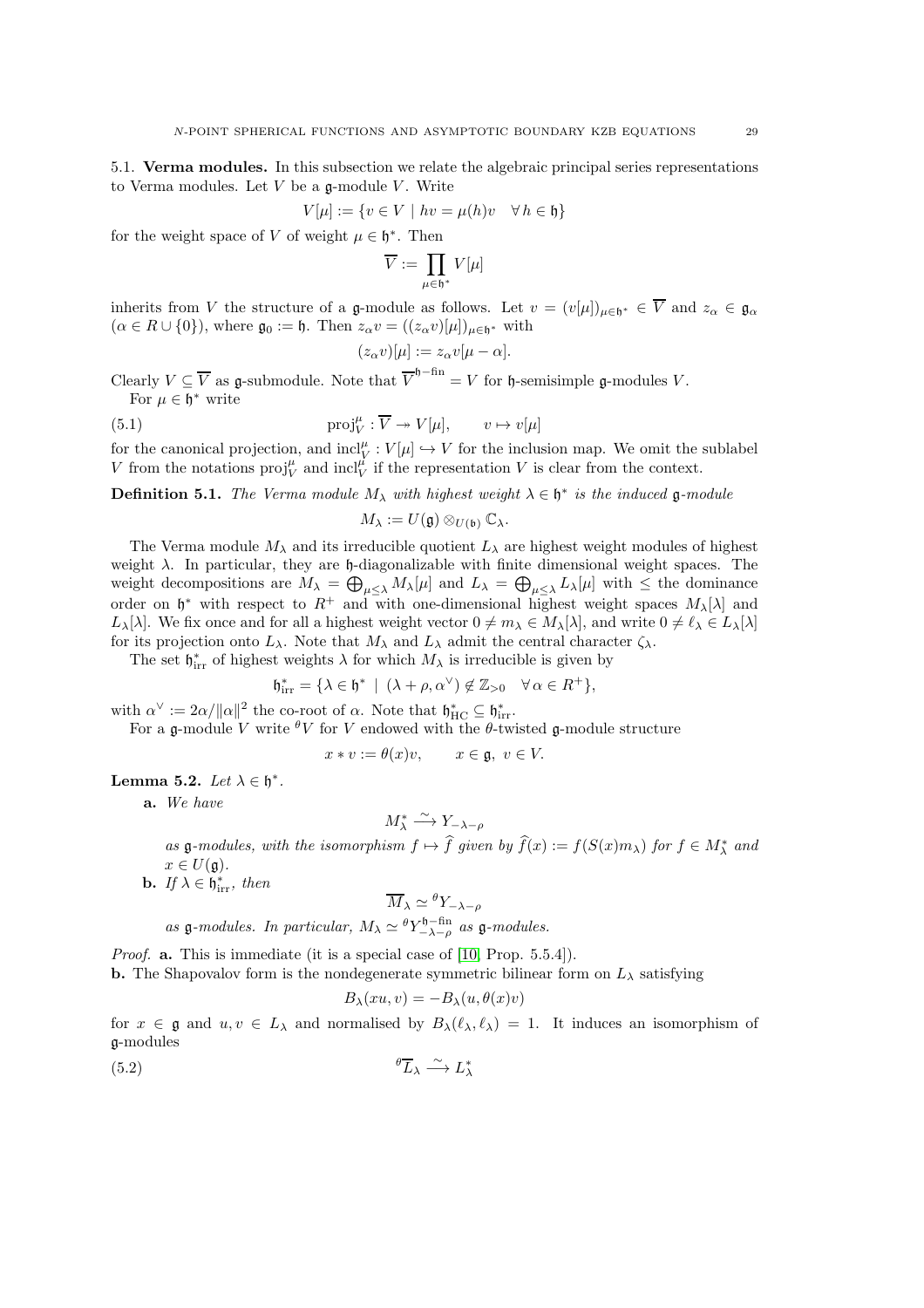mapping  $(v[\mu])_{\mu \in \mathfrak{h}^*} \in \overline{L}_{\lambda}$  to the linear functional  $u \mapsto \sum_{\mu \in \mathfrak{h}^*} B_{\lambda}(v[\mu], u)$  on  $L_{\lambda}$ . If  $\lambda \in \mathfrak{h}_{irr}^*$  then  $M_{\lambda} = L_{\lambda}$  and the result follows part **a** of the lemma.

<span id="page-29-1"></span>**Remark 5.3. a.** The dual  $M^{\vee}$  of a module M in category  $\mathcal{O}$  is defined by  $M^{\vee} := {}^{\theta} M^{*,\mathfrak{h}-\text{fin}}$ . The final conclusion of part **b** of the lemma corresponds to the well known fact that  $L^{\vee} \simeq L_{\lambda}$ . **b.** Combining Proposition [4.4](#page-26-2) and Lemma [5.2](#page-28-1)**a**, we have  $\lambda \in \mathfrak{h}^*$  an embedding of  $\mathfrak{g}$ -modules

 $\mathcal{H}_{\lambda}^{K-\text{fin}} \hookrightarrow M_{-\lambda-\rho}^{*}, \qquad f \mapsto \check{f},$ 

with  $\check{f}(xm_{-\lambda-\rho}) := (r_*(x)f)(1)$  for all  $x \in U(\mathfrak{g})$ . It restricts to an isomorphism  $\mathcal{H}_{\lambda}(\tau) \longrightarrow$  $M^*_{-\lambda-\rho}(\tau)$  for each  $\tau \in K^{\wedge}$ .

<span id="page-29-0"></span>5.2. Spaces of  $\ell$ -intertwiners. In Subsection [4.2](#page-23-0) we have constructed linear isomorphisms  $\iota_{\lambda,V_{\ell}}: \text{Hom}_K(\mathcal{H}_{\lambda}, V_{\ell}) \longrightarrow V_{\ell}$  and  $\iota_{\lambda,V_r}: \text{Hom}_K(V_r, \mathcal{H}_{\lambda}) \longrightarrow V_r^*$ , with  $\mathcal{H}_{\lambda}$  the principal series representation. For Verma modules we have the following analogous result. Write  $m^*_{\lambda}$  for the linear functional on  $\overline{M}_{\lambda}$  that vanishes on  $\prod_{\mu<\lambda}M_{\lambda}[\mu]$  and maps  $m_{\lambda}$  to 1.

## <span id="page-29-2"></span>Proposition 5.4.  $Fix \lambda \in \mathfrak{h}^*$ .

**a.** The map  $ev_{\lambda,V_{\ell}}: \text{Hom}_{\ell}(M_{\lambda}, V_{\ell}) \to V_{\ell}$ ,

$$
\mathrm{ev}_{\lambda,V_{\ell}}(\phi_{\ell}) := \phi_{\ell}(m_{\lambda}),
$$

is a linear isomorphism.

**b.** The linear map  $hw_{\lambda,V_r}$ :  $Hom_{\mathfrak{k}}(V_r, M_{\lambda}) \to V_r^*$ , defined by

$$
\mathrm{hw}_{\lambda,V_r}(\phi_r)(v) := m_{\lambda}^*(\phi_r(v)) \qquad (v \in V_r),
$$

is a linear isomorphism when  $\lambda \in \mathfrak{h}^*_{irr}$ .

*Proof.* We assume without loss of generality that  $\sigma_{\ell}, \sigma_r \in \mathfrak{k}^{\wedge}$ . a. By Lemma [5.2](#page-28-1) a we have

$$
\operatorname{Hom}_{\mathfrak{k}}(M_{\lambda}, V_{\ell}) \simeq \operatorname{Hom}_{\mathfrak{k}}(V_{\ell}^*, Y_{-\lambda-\rho})
$$

as vector spaces. The latter space is of dimension deg( $\sigma_{\ell}$ ). Hence it suffices to show that  $ev_{\lambda,V_{\ell}}$ is injective. This follows from  $M_{\lambda} = U(\mathfrak{k})m_{\lambda}$ , which is an immediate consequence of the Iwasawa decomposition  $\mathfrak{g}_0 = \mathfrak{k}_0 \oplus \mathfrak{h}_0 \oplus \mathfrak{n}_0$  of  $\mathfrak{g}_0$ .

**b.** Since  $\lambda \in \mathfrak{h}_{irr}^*$  we have  $\text{Hom}_{\mathfrak{k}}(V_r, \overline{M}_{\lambda}) \simeq \text{Hom}_{\mathfrak{k}}(V_r, Y_{-\lambda-\rho})$  as vector spaces by Lemma [5.2,](#page-28-1) and the latter space is of dimension  $\deg(\sigma_r)$ . It thus suffices to show that  $hw_{\lambda,V_r}$  is injective. Let  $\phi_r \in \text{Hom}_{\mathfrak{k}}(V_r, \overline{M}_{\lambda})$  be a nonzero intertwiner and consider the nonempty set

$$
\mathcal{P}:=\{\mu\in \mathfrak{h}^*\ |\ \mathrm{proj}_{M_\lambda}^\mu(\phi_r(v))\neq 0\quad \text{for some}\ \ v\in V_r\}.
$$

Take a maximal element  $\nu \in \mathcal{P}$  with respect to the dominance order  $\leq$  on  $\mathfrak{h}^*$ . Fix  $v \in V_r$ with  $proj_{M_{\lambda}}^{\nu}(\phi_r(v)) \neq 0$ . Suppose that  $e_{\alpha}(\phi_r(v)[\nu]) \neq 0$  in  $M_{\lambda}$  for some  $\alpha \in R^+$ . Then  $proj_{M_{\lambda}}^{\nu+\alpha}(\phi_r(y_{\alpha}v)) \neq 0$ , but this contradicts the fact that  $\nu+\alpha \notin \mathcal{P}$ . It follows that  $proj_{M_{\lambda}}^{\nu}(\phi_r(v))$ is a highest weight vector in  $M_{\lambda}$  of highest weight  $\nu$ . This forces  $\nu = \lambda$  since  $M_{\lambda}$  is irreducible, hence  $hw_{\lambda,V_r}(\phi_r)(v) \neq 0$ . It follows that  $hw_{\lambda,V_r}$  is injective, which completes the proof.

## <span id="page-29-3"></span>Definition 5.5. Let  $\lambda \in \mathfrak{h}^*$ .

- **a.** We call  $ev_{\lambda,V}(\phi_{\ell})$  the expectation value of the intertwiner  $\phi_{\ell} \in \text{Hom}_{\ell}(M_{\lambda}, V_{\ell})$ . We write  $\phi_{\ell,\lambda}^v \in \text{Hom}_{\mathfrak{k}}(M_\lambda, V_\ell)$  for the  $\mathfrak{k}\text{-}intertwiner with expectation value  $v \in V_\ell$ .$
- **b.** We call  $hw_{\lambda,V_r}(\phi_r)$  the highest weight component of the intertwiner  $\phi_r \in \text{Hom}_{\mathfrak{k}}(V_r, M_\lambda)$ . If  $\lambda \in \mathfrak{h}_{irr}^*$  then we write  $\phi_{r,\lambda}^f \in \text{Hom}_{\mathfrak{k}}(V_r, \overline{M}_{\lambda})$  for the intertwiner with highest weight component  $f \in V_r^*$ .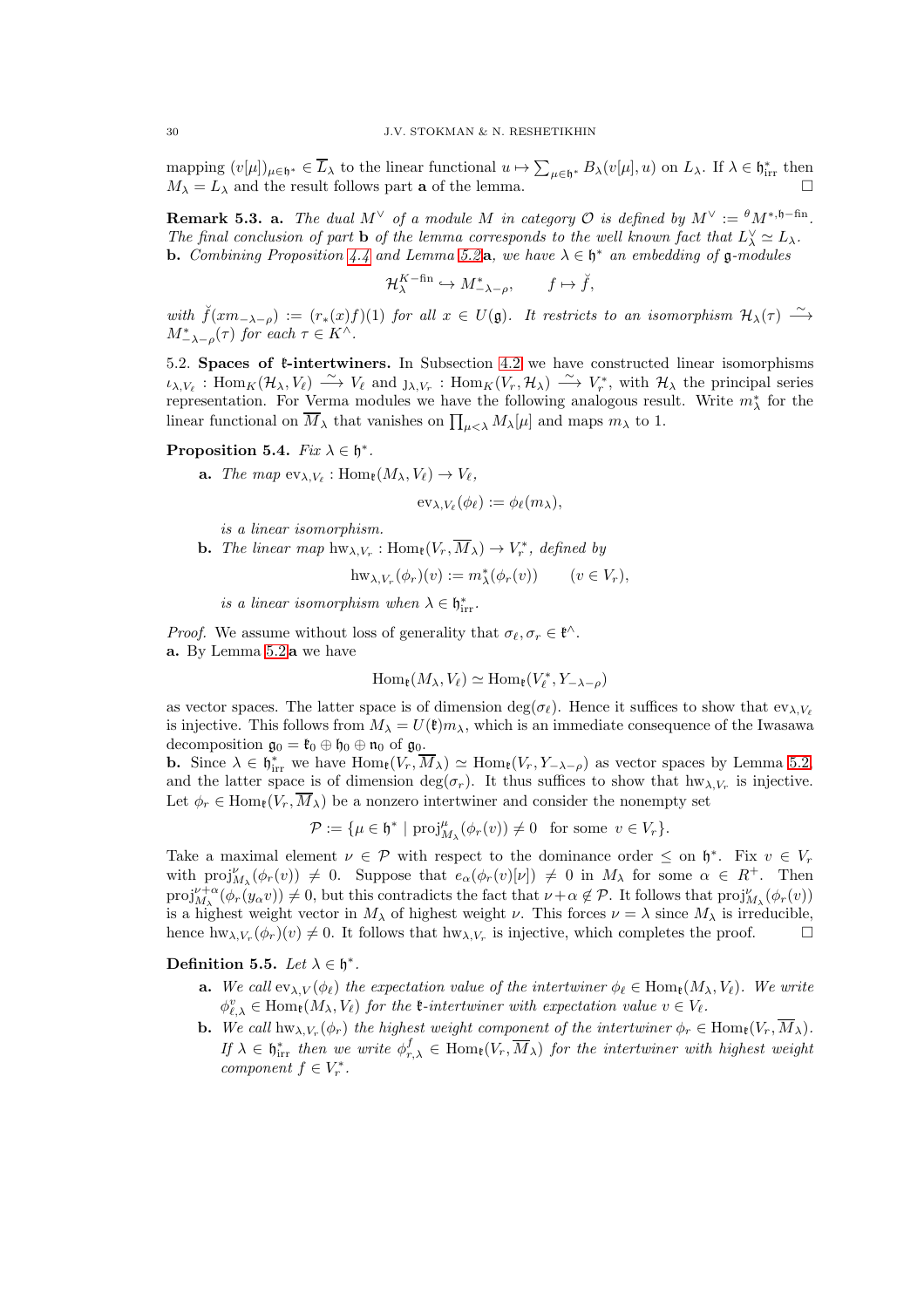The exact relation with the intertwiners from Proposition [4.1](#page-23-1) is as follows. Consider for  $\sigma_{\ell}: K \to GL(V_{\ell})$  a finite dimensional K-representation the chain of linear isomorphisms

$$
\operatorname{Hom}_K(V_{\ell}^*, \mathcal{H}_{-\lambda-\rho}) \stackrel{\sim}{\longrightarrow} \operatorname{Hom}_{{\mathfrak k}}(V_{\ell}^*, M_{\lambda}^*) \stackrel{\sim}{\longrightarrow} \operatorname{Hom}_{{\mathfrak k}}(M_{\lambda}, V_{\ell}) \stackrel{\sim}{\longrightarrow} V_{\ell}.
$$

The first isomorphism is the pushforward of the map defined in Remark [5.3,](#page-29-1) the second map is transposition and the third map is  $ev_{\lambda,V_{\ell}}$ . Their composition is the linear isomorphism  $J-\lambda-\rho,V_{\ell}^*$ :  $\text{Hom}_K(V_\ell^*, \mathcal{H}_{-\lambda-\rho}) \stackrel{\sim}{\longrightarrow} V_\ell$  defined in Proposition [4.1.](#page-23-1) Similarly, for  $\lambda \in \mathfrak{h}_{irr}^*$  and  $\sigma_r : K \to$  $GL(V<sub>r</sub>)$  a finite dimensional K-representation we have the chain of linear isomorphisms

$$
\operatorname{Hom}_K(V_r, \mathcal{H}_{-\lambda-\rho}) \xrightarrow{\sim} \operatorname{Hom}_{\mathfrak{k}}(V_r, M_{\lambda}^*) \xrightarrow{\sim} \operatorname{Hom}_{\mathfrak{k}}(V_r, \overline{M}_{\lambda}) \xrightarrow{\sim} V_r^*.
$$

In this case the first isomorphism is the pushforward of the map defined in Remark [5.3,](#page-29-1) the second isomorphism is the pushforward of the  $\mathfrak{g}\text{-}\text{intertwiner}$   $M^*_{\lambda} \xrightarrow{\sim} {}^{\theta} \overline{M}_{\lambda}$  realized by the Shapovalov form (see Lemma [5.2](#page-28-1) b and its proof), and the third map is  $hw_{\lambda,V_r}$ . Their composition is the linear isomorphism  $J_{-\lambda-\rho,V_r} : \text{Hom}_K(V_r, \mathcal{H}_{-\lambda-\rho}) \longrightarrow V_r^*$  defined in Proposition [4.1.](#page-23-1)

The following corollary is the analogue of Proposition [4.1](#page-23-1) c for Verma modules.

<span id="page-30-1"></span>**Corollary 5.6.** Let  $V_{\ell}$  and  $V_r$  be finite dimensional **t**-modules. The linear map

$$
\operatorname{Hom}_{\mathfrak{k}}(M_{\lambda}, V_{\ell}) \otimes \operatorname{Hom}_{\mathfrak{k}}(V_r, M_{\lambda}) \to V_{\ell} \otimes V_r^* \simeq \operatorname{Hom}(V_r, V_{\ell})
$$

defined by  $\phi_{\ell} \otimes \phi_r \mapsto S^{\phi_{\ell}, \phi_r}_{\lambda} := \mathrm{ev}_{\lambda, V_{\ell}}(\phi_{\ell}) \otimes \mathrm{hw}_{\lambda, V_r}(\phi_r)$ , is a linear isomorphism when  $\lambda \in \mathfrak{h}_{irr}^*$ .

In Subsection [5.4](#page-31-0) we will give a representation interpretation of the analytic Hom $(V_r, V_\ell)$ valued function  $a \mapsto \Phi_{\lambda}^{\sigma}(a)S_{\lambda}^{\phi_{\ell},\phi_{r}}$  for  $\phi_{\ell} \in \text{Hom}_{\mathfrak{k}}(M_{\lambda}, V_{\ell}), \phi_{r} \in \text{Hom}_{\mathfrak{k}}(V_{r}, \overline{M}_{\lambda})$  and  $a \in A_{+}$ , with *σ* the representation map of the **t** ⊕ **t**-module  $V_\ell \otimes V_r^* \simeq \text{Hom}(V_r, V_\ell)$ .

<span id="page-30-0"></span>5.3. The construction of the formal elementary spherical functions. We first introduce  $(h, \ell)$ -finite and  $(\ell, \mathfrak{h})$ -finite matrix coefficients of Verma modules. Let  $\lambda, \mu \in \mathfrak{h}^*$  with  $\mu \leq \lambda$ . Recall the projection and inclusion maps  $\text{incl}_{M_\lambda}^\mu$  and  $\text{proj}_{M_\lambda}^\mu$ . They are h-intertwiners

$$
\mathrm{incl}_{M_\lambda}^\mu\in\mathrm{Hom}_\mathfrak{h}(M_\lambda[\mu],M_\lambda),\qquad\mathrm{proj}_{M_\lambda}^\mu\in\mathrm{Hom}_\mathfrak{h}(\overline{M}_\lambda,M_\lambda[\mu]).
$$

Let  $\lambda, \mu \in \mathfrak{h}^*$  with  $\mu \leq \lambda$ , and fix  $\mathfrak{k}$ -intertwiners  $\phi_{\ell} \in \text{Hom}_{\mathfrak{k}}(M_{\lambda}, V_{\ell})$  and  $\phi_r \in \text{Hom}_{\mathfrak{k}}(V_r, M_{\lambda})$ . We write

$$
\phi_{\ell}^{\mu} := \phi_{\ell} \circ \mathrm{incl}_{M_{\lambda}}^{\mu} \in \mathrm{Hom}(M_{\lambda}[\mu], V_{\ell}), \qquad \phi_{r}^{\mu} := \mathrm{proj}_{M_{\lambda}}^{\mu} \circ \phi_{r} \in \mathrm{Hom}(V_{r}, M_{\lambda}[\mu])
$$

for the weight- $\mu$  components of  $\phi_{\ell}$  and  $\phi_r$ , respectively. The map  $\phi_{\ell}^{\mu}$  encodes  $(\mathfrak{k}, \mathfrak{h})$ -finite matrix coefficients of  $M_{\lambda}$  of type  $(\sigma_{\ell}, \mu)$ , and  $\phi_r^{\mu}$  the  $(\mathfrak{h}, \mathfrak{k})$ -finite matrix coefficients of  $M_{\lambda}$  of type  $(\mu, \sigma_r)$ . Formal elementary spherical functions are now defined to be the generating series of the compositions  $\phi_\ell^\mu \circ \phi_r^\mu$  of the weight compositions of the *t*-intertwiners  $\phi_\ell$  and  $\phi_r$ :

**Definition 5.7.** Let  $\lambda \in \mathfrak{h}^*$ . For  $\phi_{\ell} \in \text{Hom}_{\mathfrak{k}}(M_{\lambda}, V_{\ell})$  and  $\phi_r \in \text{Hom}_{\mathfrak{k}}(V_r, M_{\lambda})$  let

$$
F_{M_{\lambda}}^{\phi_{\ell},\phi_{r}} \in (V_{\ell} \otimes V_{r}^{*})[[\xi_{-\alpha_{1}},\ldots,\xi_{-\alpha_{r}}]]\xi_{\lambda}
$$

be the formal  $V_\ell \otimes \mathbf{U} \otimes V_r^*$ -valued power series

$$
F_{M_{\lambda}}^{\phi_{\ell},\phi_{r}} := \sum_{\mu \leq \lambda} (\phi_{\ell} \circ \phi_{r}^{\mu}) \xi_{\mu} = \sum_{\mu \leq \lambda} (\phi_{\ell}^{\mu} \circ \phi_{r}^{\mu}) \xi_{\mu}.
$$

We call  $F_{M_{\lambda}}^{\phi_{\ell},\phi_{r}}$  the formal elementary  $\sigma$ -spherical function associated to  $M_{\lambda}$ ,  $\phi_{\ell}$  and  $\phi_{r}$ .

Note that under the natural identification  $\text{Hom}(V_r, V_\ell) \simeq V_\ell \otimes V_r^*$  we have

$$
\phi_{\ell}^{\lambda} \circ \phi_{r}^{\lambda} = \mathrm{ev}_{\lambda, V_{\ell}}(\phi_{\ell}) \otimes \mathrm{hw}_{\lambda, V_{r}}(\phi_{r}) = S_{\lambda}^{\phi_{\ell}, \phi_{r}},
$$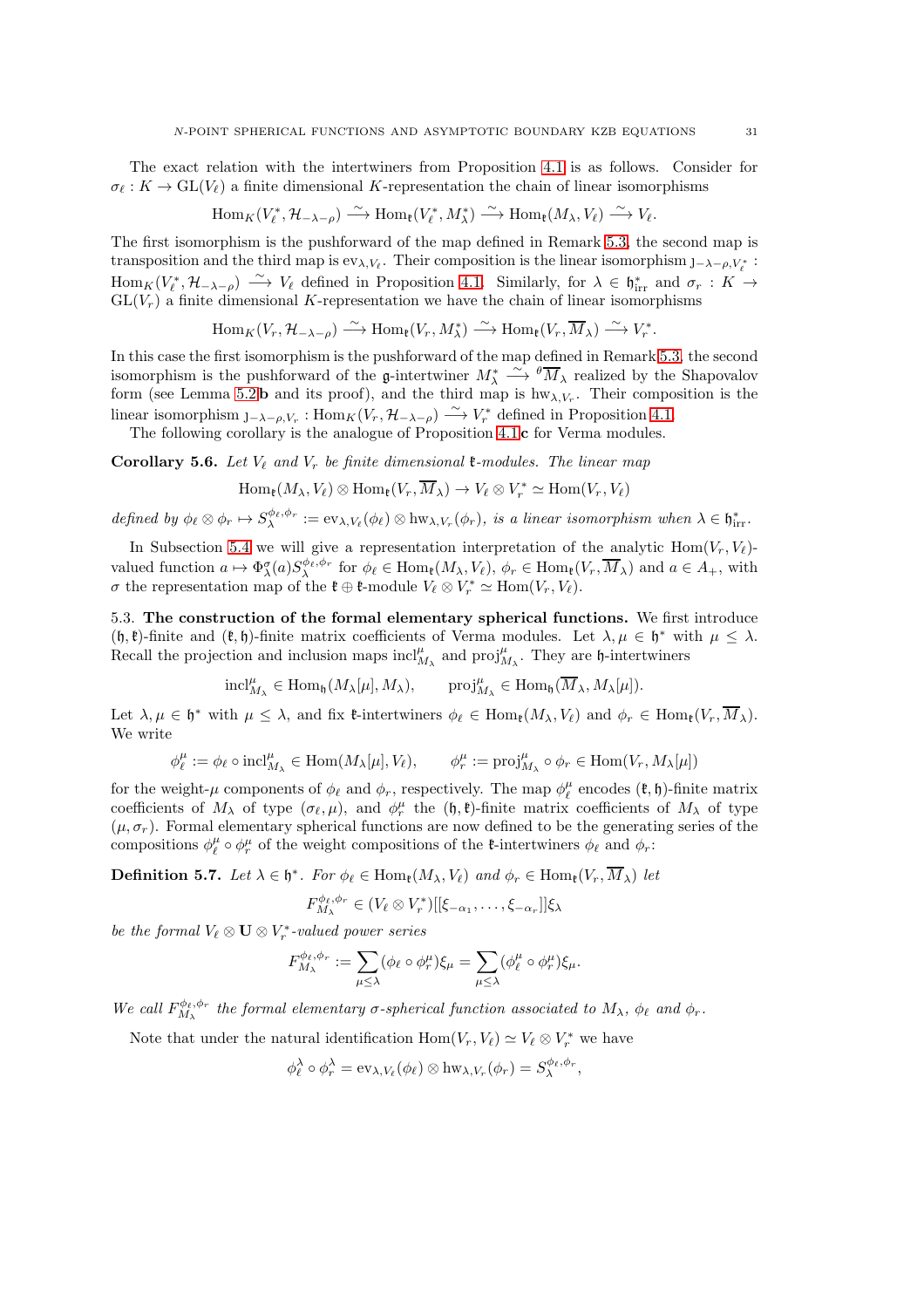hence  $F^{\phi_{\ell},\phi_{r}}_{M_{\lambda}}$  has leading coefficient  $S^{\phi_{\ell},\phi_{r}}_{\lambda}$ . By Corollary [5.6,](#page-30-1) if  $\lambda \in \mathfrak{h}_{irr}^{*}$  and  $v \in V_{\ell}$ ,  $f \in V_{r}^{*}$ , the formal elementary  $\sigma$ -spherical function  $F_{M_\lambda}^{\phi_{\ell,\lambda}^p, \phi_{r,\lambda}^f}$  is the unique formal elementary  $\sigma$ -spherical function associated to  $M_{\lambda}$  with leading coefficient  $v \otimes f$ . We will denote it by  $F_{M_{\lambda}}^{v,f}$ .

<span id="page-31-0"></span>5.4. Relation to σ-Harish-Chandra series. Recall the Harish-Chandra coefficients  $\Gamma^{\sigma}_{\lambda}(\mu) \in$  $V_{\ell} \otimes V_r^*$  in the power series expansion of the  $\sigma$ -Harish-Chandra series  $\Phi_{\lambda}^{\sigma}$ , see Proposition [3.12.](#page-19-4) We have the following main result of Section [5.](#page-27-0)

<span id="page-31-1"></span>**Theorem 5.8.** Let  $\lambda \in \mathfrak{h}^*$ ,  $\phi_{\ell} \in \text{Hom}_{\mathfrak{k}}(M_{\lambda}, V_{\ell})$  and  $\phi_r \in \text{Hom}_{\mathfrak{k}}(V_r, M_{\lambda})$ .

a. For  $z \in Z(\mathfrak{g})$ ,

(5.3) 
$$
\widehat{\Pi}^{\sigma}(z)F_{M_{\lambda}}^{\phi_{\ell},\phi_{r}} = \zeta_{\lambda}(z)F_{M_{\lambda}}^{\phi_{\ell},\phi_{r}}
$$

<span id="page-31-6"></span>.

<span id="page-31-2"></span>as identity in  $(V_{\ell} \otimes V_r^*)[[\xi_{-\alpha_1}, \ldots, \xi_{-\alpha_r}]]\xi_{\lambda}$ . **b.** For  $\lambda \in \mathfrak{h}_{\mathrm{HC}}^*$  and  $\mu \leq \lambda$  we have

(5.4) 
$$
\phi_{\ell} \circ \phi_r^{\mu} = \phi_{\ell}^{\mu} \circ \phi_r^{\mu} = \Gamma_{\mu}^{\sigma}(\lambda) S_{\lambda}^{\phi_{\ell}, \phi_r}
$$

**c.** For  $\lambda \in \mathfrak{h}_{\mathrm{HC}}^*$ ,  $v \in V_{\ell}$  and  $f \in V_r^*$  we have

(5.5) 
$$
F_{M_{\lambda}}^{v,f} = \Phi_{\lambda}^{\sigma}(\cdot)(v \otimes f).
$$

In particular, 
$$
F_{M_{\lambda}}^{v,f}
$$
 is a  $V_{\ell} \otimes V_r^*$ -valued analytic function on  $A_+$ .

*Proof.* Since  $\mathfrak{h}_{HC}^* \subseteq \mathfrak{h}_{irr}^*$ , part **b** and **c** of the theorem directly follow from part **a**, Proposition [3.12,](#page-19-4) Proposition [3.16](#page-21-0) and the fact that the leading coefficient of  $F_{M_{\lambda}}^{v\otimes f}$  is  $v\otimes f$ . It thus suffices to prove  $(5.3)$ .

Consider the Q-grading  $U(\mathfrak{g}) = \bigoplus_{\gamma \in Q} U[\gamma]$  with  $U[\gamma] \subset U(\mathfrak{g})$  the subspace consisting of elements  $x \in U(\mathfrak{g})$  satisfying  $\text{Ad}_a(x) = a^{\gamma}x$  for all  $a \in A$ . Set

<span id="page-31-3"></span>
$$
\Lambda := \{ \mu \in \mathfrak{h}^* \mid \mu \le \lambda \}, \qquad \Lambda_m := \{ \mu \in \Lambda \mid (\lambda - \mu, \rho^{\vee}) \le m \}
$$

for  $m \in \mathbb{Z}_{\geq 0}$ , where  $\rho^{\vee} = \frac{1}{2} \sum_{\alpha \in R^+} \alpha^{\vee}$ . Then  $(\lambda - \mu, \rho^{\vee})$  is the height of  $\lambda - \mu \in \sum_{i=1}^r \mathbb{Z}_{\geq 0} \alpha_i$ with respect to the basis  $\{\alpha_1, \ldots, \alpha_r\}$  of R. We will prove that

(5.6) 
$$
\widehat{\Pi}^{\sigma}(x) F^{\phi_{\ell}, \phi_{r}}_{M_{\lambda}} = \sum_{\mu \in \Lambda} \phi_{\ell}(x \phi^{\mu}_{r}) \xi_{\mu} \qquad (x \in U[0])
$$

in Hom $(V_r, V_\ell)$   $[[\xi_{-\alpha_1}, \ldots, \xi_{-\alpha_r}]]\xi_\lambda$ . This implies [\(5.3\)](#page-31-2), since  $Z(\mathfrak{g}) \subseteq U[0]$  and  $M_\lambda$  admits the central character  $\zeta_{\lambda}$ .

Fix  $x \in U[0]$  and write  $\Pi(x) = \sum_{j \in J} f_j \otimes h_j \otimes y_j \otimes z_j$  with  $f_j \in \mathcal{R}$ ,  $h_j \in U(\mathfrak{h})$  and  $y_j, z_j \in U(\mathfrak{k})$ . By Theorem [3.1](#page-13-3) we get the infinitesimal Cartan decomposition

<span id="page-31-4"></span>(5.7) 
$$
x = \text{Ad}_a(x) = \sum_{j \in J} f_j(a) y_j h_j \text{Ad}_a(z_j) \qquad (a \in A_+)
$$

of  $x \in U[0]$ . We will now substitute this decomposition in the truncated version  $\sum_{\lambda \in \Lambda_m} \phi_\ell(x \phi_r^{\mu}) \xi_\mu$ of the right hand side of [\(5.6\)](#page-31-3).

Note that  $\sum_{\lambda \in \Lambda_m} \phi_\ell(x \phi_r^{\mu}) \xi_\mu \in \text{Hom}(V_r, V_\ell)[\xi_{-\alpha_1}, \dots, \xi_{-\alpha_r}] \xi_\lambda$  is a trigonometric quasi-polynomial, hence it can be evaluated at  $a \in A_+$ . Substituting [\(5.7\)](#page-31-4) and using that  $\phi_\ell$  is a  $\ell$ -intertwiner we obtain the formula

<span id="page-31-5"></span>(5.8) 
$$
\sum_{\lambda \in \Lambda_m} \phi_\ell(x \phi_r^\mu) a^\mu = \sum_{j \in J} \sum_{\mu \in \Lambda_m} f_j(a) \sigma_\ell(y_j) \phi_\ell(h_j \text{Ad}_a(z_j) \phi_r^\mu) a^\mu
$$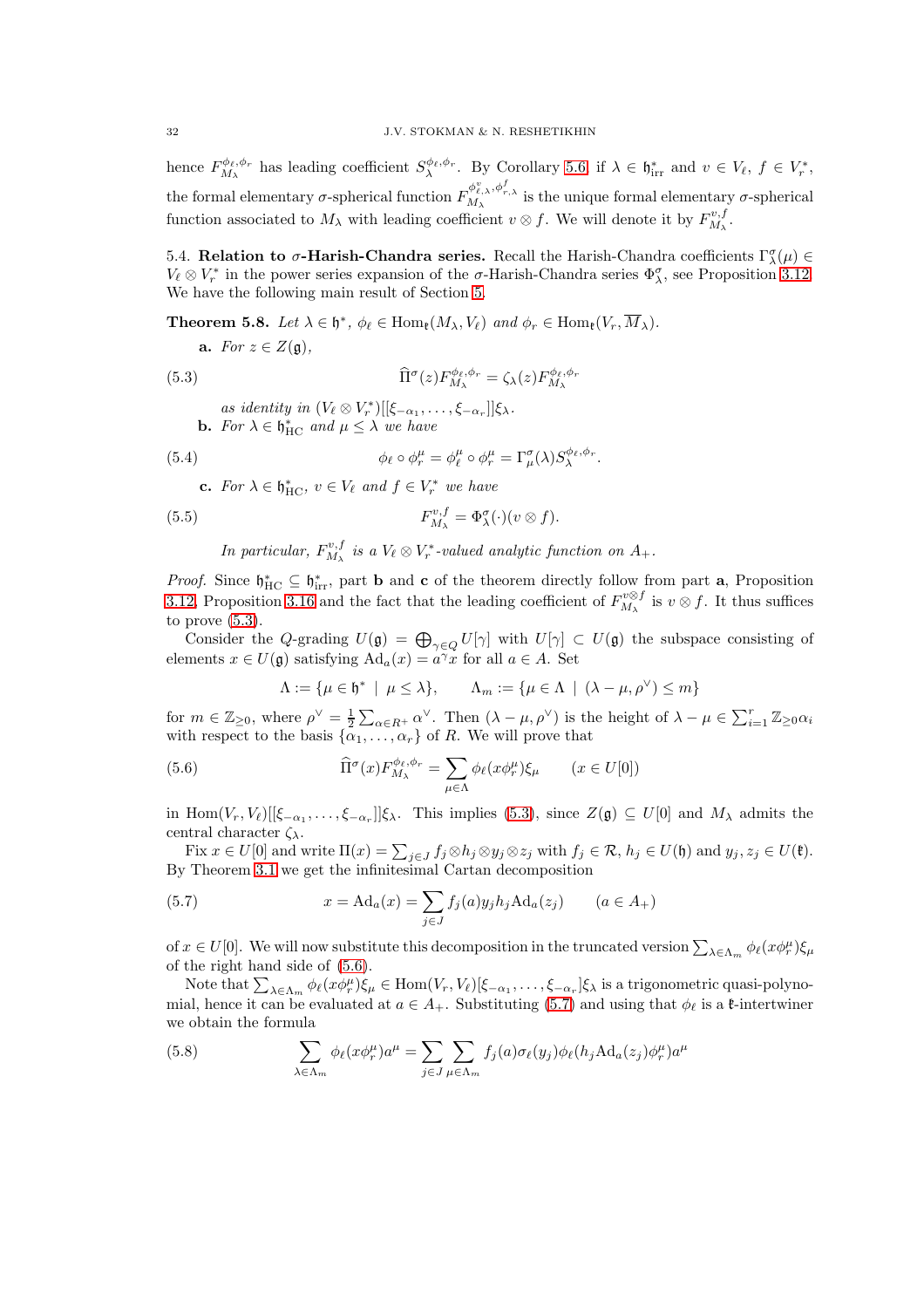in Hom $(V_r, V_\ell)$ . Now expand  $z_j = \sum_{\gamma \in I_j} z_j[\gamma]$  along the Q-grading of  $U(\mathfrak{g})$  with  $z_j[\gamma] \in U[\gamma]$ (but no longer in  $U(\mathfrak{k})$ ). Here  $I_j \subset Q$  denotes the finite set of weights for which  $z_j[\gamma] \neq 0$ . Then [\(5.8\)](#page-31-5) implies

<span id="page-32-0"></span>
$$
\sum_{\mu \in \Lambda_m} \phi_\ell(x \phi_r^{\mu}) a^{\mu} = \sum_{j \in J} \sum_{\gamma \in I_j} \sum_{\mu \in \Lambda_m} (\mu + \gamma)(h_j) \sigma_\ell(y_j) \phi_\ell(z_j[\gamma] \phi_r^{\mu}) f_j(a) a^{\mu + \gamma}
$$

for all  $a \in A_+$ . Let  $\eta \geq \lambda$  such that  $\lambda + \gamma \leq \eta$  for all  $\gamma \in I := \cup_{j \in J} I_j$ . Then we conclude that

(5.9) 
$$
\sum_{\mu \in \Lambda_m} \phi_\ell(x \phi_r^\mu) \xi_\mu = \sum_{j \in J} \sum_{\gamma \in I_j} \sum_{\mu \in \Lambda_m} (\mu + \gamma)(h_j) \sigma_\ell(y_j) \phi_\ell(z_j[\gamma] \phi_r^\mu) f_j \xi_{\mu + \gamma}
$$

in Hom $(V_r, V_\ell)$  [[ $\xi_{-\alpha_1}, \ldots, \xi_{-\alpha_r}$ ]] $\xi_{\eta}$  (here the  $f_j \in \mathcal{R}$  are represented by their convergent power series  $f_j = \sum_{\beta \in Q} c_{j,\beta} \xi_{\beta}$  on  $A_+(c_{j,\beta} \in \mathbb{C})$ ). We now claim that [\(5.9\)](#page-32-0) is valid with the truncated sum over  $\Lambda_m$  replaced by the sum over  $\Lambda$ ,

<span id="page-32-1"></span>(5.10) 
$$
\sum_{\mu \in \Lambda} \phi_{\ell}(x \phi_{r}^{\mu}) \xi_{\mu} = \sum_{j \in J} \sum_{\gamma \in I_{j}} \sum_{\mu \in \Lambda} (\mu + \gamma)(h_{j}) \sigma_{\ell}(y_{j}) \phi_{\ell}(z_{j}[\gamma] \phi_{r}^{\mu}) f_{j} \xi_{\mu + \gamma}
$$

in  $\text{Hom}(V_r, V_\ell)[[\xi_{-\alpha_1}, \ldots, \xi_{-\alpha_r}]]\xi_\eta.$ 

Fix  $\nu \in \mathfrak{h}^*$  with  $\nu \leq \eta$ . It suffices to show that the  $\xi_{\nu}$ -component of the left (resp. right) hand side of [\(5.10\)](#page-32-1) is the same as the  $\xi_{\nu}$ -component of the left (resp. right) hand side of [\(5.9\)](#page-32-0) when  $m \in \mathbb{Z}_{\geq 0}$  satisfies  $(\eta - \nu, \rho^{\vee}) \leq m$ .

Choose  $m \in \mathbb{Z}_{\geq 0}$  with  $(\eta - \nu, \rho^{\vee}) \leq m$ . The  $\xi_{\nu}$ -component of the left hand side of [\(5.10\)](#page-32-1) is zero if  $\nu \notin \Lambda$  and  $\phi_{\ell}(x\phi_r^{\nu})$  otherwise. Since  $(\lambda - \nu, \rho^{\vee}) \leq (\eta - \nu, \rho^{\vee}) \leq m$ , this coincides with the  $\xi_{\nu}$ -component of the left hand side of [\(5.9\)](#page-32-0). The  $\xi_{\nu}$ -component of the right hand side of [\(5.10\)](#page-32-1) is

(5.11) 
$$
\sum_{(j,\beta,\gamma,\mu)} (\mu + \gamma)(h_j) c_{j,\beta} \sigma_{\ell}(y_j) \phi_{\ell}(z_j[\gamma]) \phi_r^{\mu}) \in V_{\ell} \otimes V_r^*
$$

with the sum over the finite set of four tuples  $(j, \beta, \gamma, \mu) \in J \times Q_- \times I \times \Lambda$  satisfying  $\gamma \in I_i$  and  $\mu + \gamma + \beta = \nu$ . For such a four tuple we have

<span id="page-32-2"></span>
$$
(\lambda - \mu, \rho^{\vee}) = (\lambda + \gamma - \nu + \beta, \rho^{\vee}) \leq (\eta - \nu, \rho^{\vee}) \leq m,
$$

from which it follows that [\(5.11\)](#page-32-2) is also the  $\xi_{\nu}$ -component of the right hand side of [\(5.9\)](#page-32-0). This concludes the proof of [\(5.10\)](#page-32-1).

Since  $\phi_r$  is a **t**-intertwiner, we have for fixed  $\nu \in \mathfrak{h}^*$ ,

$$
\sum_{\substack{(\mu,\gamma)\in\Lambda\times I_j:\\ \mu+\gamma=\nu}} z_j[\gamma] \phi_r^{\mu} = \phi_r^{\nu} \sigma_r(z_j)
$$

in Hom $(V_r, M_\lambda[\nu])$  (in particular, it is zero when  $\nu \notin \Lambda$ ). Hence [\(5.10\)](#page-32-1) simplifies to

(5.12) 
$$
\sum_{\mu \in \Lambda} \phi_{\ell}(x \phi_{r}^{\mu}) \xi_{\mu} = \sum_{j \in J} \sum_{\nu \in \Lambda} (\sigma_{\ell}(y_{j}) \phi_{\ell}(\phi_{r}^{\nu}) \sigma_{r}^{*}(z_{j})) f_{j} \nu(h_{j}) \xi_{\nu} \n= \widehat{\Pi}^{\sigma}(x) F_{M_{\lambda}}^{\phi_{\ell}, \phi_{r}}
$$

in Hom $(V_r, V_\ell)[[\xi_{-\alpha_1}, \ldots, \xi_{-\alpha_r}]]\xi_\lambda$ , as desired.

Recall the normalisation factor  $\delta$ , defined by [\(3.10\)](#page-17-3). We will also view  $\delta$  as formal series in  $\mathbb{C}[[\xi_{-\alpha_1},\ldots,\xi_{-\alpha_r}]]\xi_\rho$  through its power series expansion at infinity within  $A_+$ .

**Definition 5.9.** Let  $\lambda \in \mathfrak{h}^*$  and fix  $\mathfrak{k}\text{-}intertwiners \phi_\ell \in \text{Hom}_{\mathfrak{k}}(M_{\lambda-\rho}, V_\ell)$  and  $\phi_r \in \text{Hom}_{\mathfrak{k}}(V_r, M_{\lambda-\rho})$ . We call  $\mathbf{v} = \mathbf{v}$ 

$$
\mathbf{F}_{\lambda}^{\phi_{\ell},\phi_{r}} := \delta F_{M_{\lambda-\rho}}^{\phi_{\ell},\phi_{r}} \in (V_{\ell} \otimes V_{r}^{*})[[\xi_{-\alpha_{1}},\ldots,\xi_{-\alpha_{r}}]]\xi_{\lambda}
$$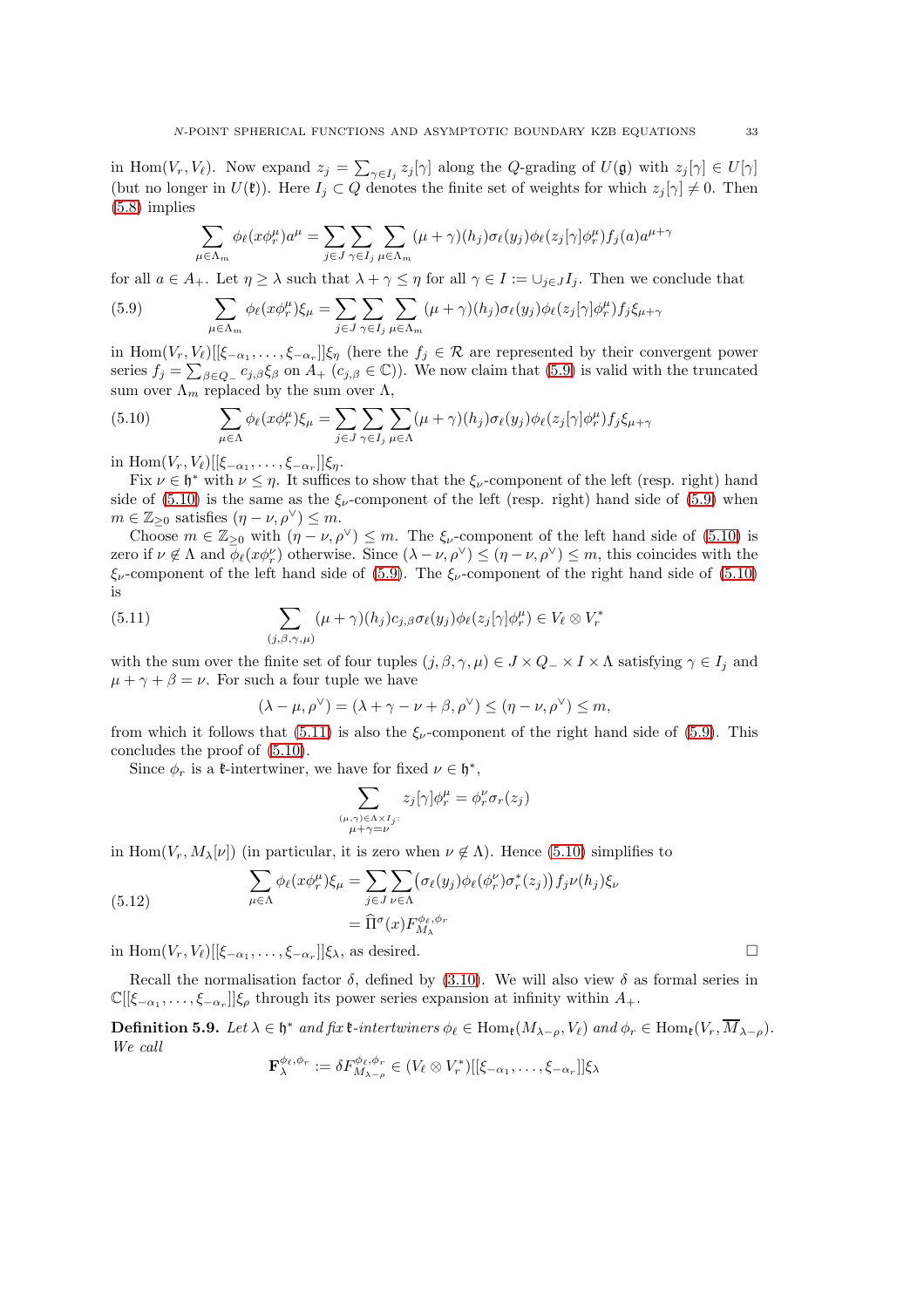the normalised formal elementary  $\sigma$ -spherical function of weight  $\lambda$ . We furthermore write for  $\lambda \in \mathfrak{h}_{irr}^* + \rho \text{ and } v \in V_{\ell}, f \in V_r^*,$ 

$$
\mathbf{F}_{\lambda}^{v,f} := \delta F_{M_{\lambda-\rho}}^{v\otimes f},
$$

which is the normalised formal elementary  $\sigma$ -spherical function of weight  $\lambda$  with leading coefficient  $v \otimes f$ .

By Theorem [5.8](#page-31-1) c we have for  $\lambda \in \mathfrak{h}_{\text{HC}}^* + \rho$ ,  $v \in V_{\ell}$  and  $f \in V_r^*$ ,

$$
\mathbf{F}_{\lambda}^{v,f} = \mathbf{\Phi}_{\lambda}^{\sigma}(\cdot)(v \otimes f).
$$

In particular,  $\mathbf{F}_{\lambda}^{v,f}$  is an  $V_{\ell} \otimes V_r^*$ -valued analytic function on  $A_+$  when  $\lambda \in \mathfrak{h}_{\mathrm{HC}}^* + \rho$ .

Theorem [3.18](#page-21-1) now immediately gives the interpretation of  $\mathbf{F}_{\lambda}^{\phi_{\ell},\phi_{r}}$  as formal eigenstates for the  $\sigma$ -spin quantum hyperbolic Calogero-Moser system for all weights  $\lambda \in \mathfrak{h}^*$ .

<span id="page-33-1"></span>**Theorem 5.10.** Let  $\lambda \in \mathfrak{h}^*$ ,  $\phi_{\ell} \in \text{Hom}_{\mathfrak{k}}(M_{\lambda}, V_{\ell})$  and  $\phi_r \in \text{Hom}_{\mathfrak{k}}(V_r, M_{\lambda})$ . The normalised formal elementary  $\sigma$ -spherical function  $\mathbf{F}_{\lambda}^{\phi_{\ell},\phi_{r}}$  of weight  $\lambda$  satisfies the Schrödinger equation

$$
\mathbf{H}^{\sigma}(\mathbf{F}_{\lambda}^{\phi_{\ell},\phi_{r}})=-\frac{(\lambda,\lambda)}{2}\mathbf{F}_{\lambda}^{\phi_{\ell},\phi_{r}}
$$

as well as the eigenvalue equations

(5.13) 
$$
H_z^{\sigma}(\mathbf{F}_{\lambda}^{\phi_{\ell},\phi_r}) = \zeta_{\lambda-\rho}(z)\mathbf{F}_{\lambda}^{\phi_{\ell},\phi_r}, \qquad z \in Z(\mathfrak{g})
$$

 $in (V_{\ell} \otimes V_r^*)[[\xi_{-\alpha_1},\ldots,\xi_{-\alpha_r}]]\xi_{\lambda}.$ 

*Proof.* This follows from the differential equations [\(5.3\)](#page-31-2) for the formal elementary  $\sigma$ -spherical functions, and the results in Subsection [3.6.](#page-17-0)

**Remark 5.11. a.** Let  $\lambda \in \mathfrak{h}_{HC}^*$  and fix  $V_{\ell}, V_r$  finite dimensional K-representations. Let  $\sigma$  be the resulting tensor product representation of  $K \times K$  on  $V_{\sigma} := V_{\ell} \otimes V_r^* \simeq \text{Hom}(V_r, V_{\ell})$ . For  $T \in \text{Hom}_M(V_r, V_\ell)$  write  $H_\lambda^T$  for the  $V_\sigma$ -valued smooth function on  $G_{\text{reg}}$  constructed from the Harish-Chandra series  $\Phi_{\lambda}^{\sigma}$  by

$$
H_{\lambda}^{T}(k_{1}ak_{2}^{-1}) := \sigma(k_{1}, k_{2})\Phi_{\lambda}^{\sigma}(a)T \qquad (a \in A_{+}, k_{1}, k_{2} \in K),
$$

see Remark [3.17.](#page-21-2) Then [\(5.5\)](#page-31-6) gives an interpretation of  $H_{\lambda}^{T}$  as formal elementary  $\sigma$ -spherical function associated with  $M_{\lambda}$ . This should be compared with [\(4.8\)](#page-25-3), which gives an interpretation of the Eisenstein integral as spherical function associated to the principal series representation of G.

**b.** In [\[43,](#page-56-5) Thm. 4.4] Kolb proved an affine rank one analogue of Theorem [5.8](#page-31-1) for the pair  $(\widehat{\mathfrak{sl}}_2, \widehat{\theta})$ , where  $\widehat{\theta}$  the Chevalley involution on the affine Lie algebra  $\widehat{\mathfrak{sl}}_2$  associated to  $\mathfrak{sl}_2$ . The generalisation of Theorem [5.8](#page-31-1) to arbitrary split affine symmetric pairs will be discussed in a followup paper.

<span id="page-33-0"></span>5.5. The rank one example. In this subsection we consider  $\mathfrak{g}_0 = \mathfrak{sl}(2;\mathbb{R})$  with linear basis

$$
H = \begin{pmatrix} 1 & 0 \\ 0 & -1 \end{pmatrix}, \quad E = \begin{pmatrix} 0 & 1 \\ 0 & 0 \end{pmatrix}, \quad F = \begin{pmatrix} 0 & 0 \\ 1 & 0 \end{pmatrix},
$$

and we take  $\mathfrak{h}_0 = \mathbb{R}H$  as split Cartan subalgebra. Then  $\theta_0(x) = -x^t$  with  $x^t$  the transpose of  $x \in \mathfrak{g}_0$ . Note that  $\frac{H}{2\sqrt{2}} \in \mathfrak{h}_0$  has norm one with respect to the Killing form. Let  $\alpha$  be the unique positive root, satisfying  $\alpha(H) = 2$ . Then  $t_{\alpha} = \frac{H}{4}$ , and we can take  $e_{\alpha} = \frac{E}{2}$  and  $e_{-\alpha} = \frac{F}{2}$ . With this choice we have  $\mathfrak{k}_0 = \mathbb{R}y$  with  $y := y_\alpha = \frac{E}{2} - \frac{F}{2}$ .

We identify  $\mathfrak{h}^* \stackrel{\sim}{\longrightarrow} \mathbb{C}$  by the map  $\lambda \mapsto \lambda(H)$ . The positive root  $\alpha \in \mathfrak{h}^*$  then corresponds to 2. The bilinear form on  $\mathfrak{h}^*$  becomes  $(\lambda, \mu) = \frac{1}{8}\lambda\mu$  for  $\lambda, \mu \in \mathbb{C}$ . Furthermore,  $\mathfrak{h}_{irr}^* = \mathfrak{h}_{HC}^*$  becomes  $\mathbb{C} \setminus \mathbb{Z}_{\geq 0}$ . We also identify  $A \xrightarrow{\sim} \mathbb{R}_{>0}$  by  $\exp_A(sH) \mapsto e^s$   $(s \in \mathbb{R})$ . With these identifications, the multiplicative character  $\xi_{\lambda}$  on  $A(\lambda \in \mathfrak{h}^*)$  becomes  $\xi_{\lambda}(a) = a^{\lambda}$  for  $a \in \mathbb{R}_{>0}$  and  $\lambda \in \mathbb{C}$ .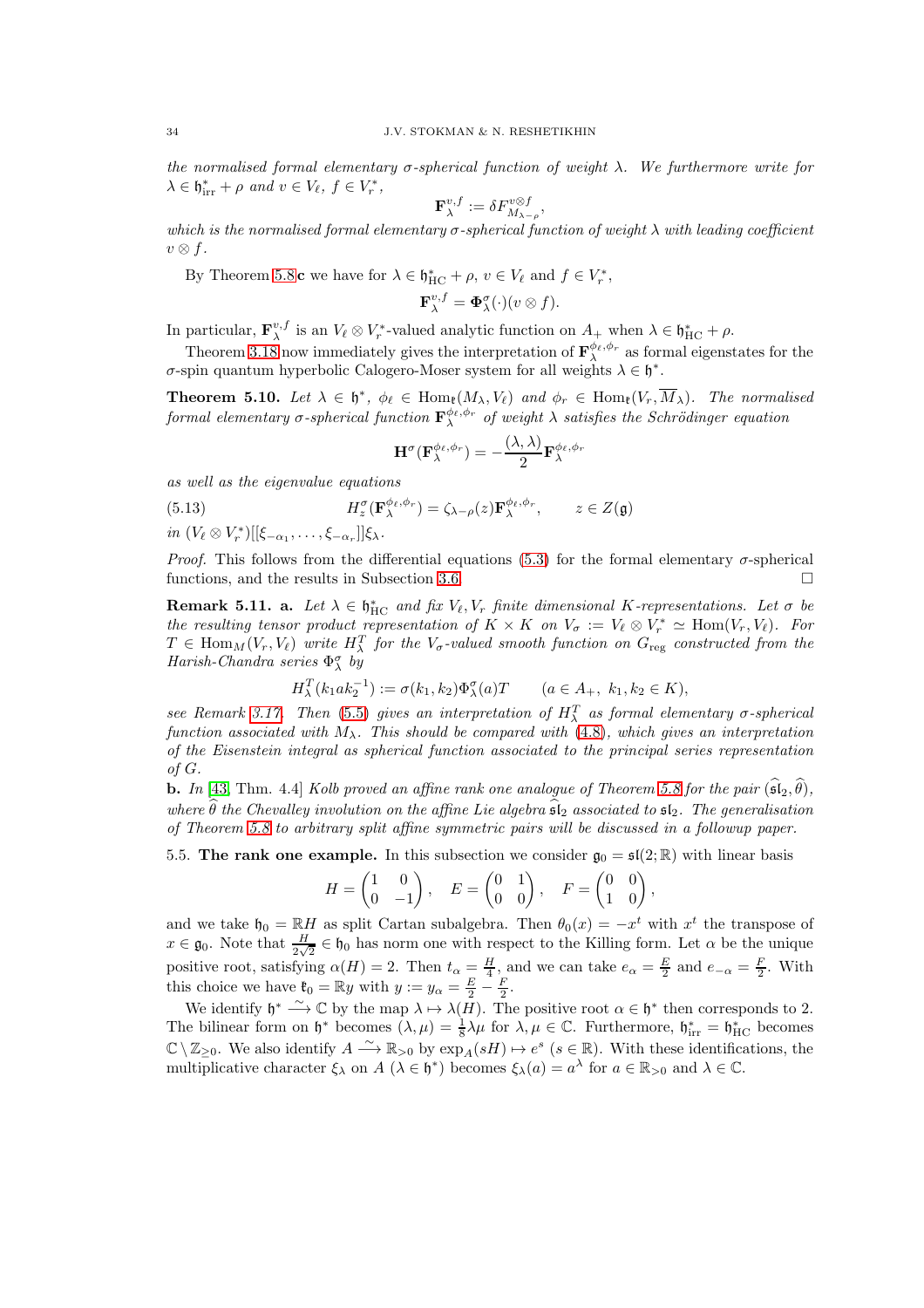For  $\nu \in \mathbb{C}$  let  $\chi_{\nu} \in \mathfrak{k}^{\wedge}$  be the one-dimensional representation mapping y to  $\nu$ . We write  $\mathbb{C}_{\nu}$  for C regarded as  $\mathfrak{k}$ -module by  $\chi_{\nu}$ . For  $\lambda \in \mathbb{C} \setminus \mathbb{Z}_{\geq 0}$  and  $\nu_{\ell}, \nu_r \in \mathbb{C}$ , the scalar-valued Harish-Chandra series  $\Phi_{\lambda}^{\chi_{\nu_{\ell}}\otimes\chi_{\nu_r}}$  is the unique analytic function on  $A_+$  admitting a power series of the form

(5.14) 
$$
\Phi_{\lambda}^{\chi_{\nu_{\ell}} \otimes \chi_{\nu_r}}(a) = a^{\lambda} \sum_{n \geq 0} \Gamma_{-2n}^{\chi_{\nu_{\ell}} \otimes \chi_{\nu_r}}(\lambda) a^{-2n} \qquad (a \in A_+)
$$

with  $\Gamma_0^{\chi_{\nu_\ell}\otimes\chi_{\nu_r}}(\lambda) = 1$  that satisfies the differential equation

(5.15) 
$$
\widehat{\Pi}(\Omega)\Phi_{\lambda}^{\chi_{\nu_{\ell}}\otimes\chi_{\nu_{r}}}=\frac{\lambda(\lambda+2)}{8}\Phi_{\lambda}^{\chi_{\nu_{\ell}}\otimes\chi_{\nu_{r}}}
$$

(see Proposition [3.12\)](#page-19-4). By Corollary [3.6,](#page-16-4)

<span id="page-34-0"></span>
$$
(\mathrm{id}_{\mathbb{D}_{\mathcal{R}}} \otimes \chi_{\nu_{\ell}} \otimes \chi_{\nu_{r}}) \widehat{\Pi}(\Omega) = \frac{1}{8} \left( a \frac{d}{da} \right)^{2} + \frac{1}{4} \left( \frac{a^{2} + a^{-2}}{a^{2} - a^{-2}} \right) a \frac{d}{da} + \frac{2(\nu_{\ell} + a^{2} \nu_{r})(\nu_{\ell} + a^{-2} \nu_{r})}{(a^{2} - a^{-2})^{2}}
$$

$$
= \frac{1}{8} \left( \left( a \frac{d}{da} \right)^{2} + \left( \frac{a + a^{-1}}{a - a^{-1}} + \frac{a - a^{-1}}{a + a^{-1}} \right) a \frac{d}{da} + \frac{4(\nu_{\ell} + \nu_{r})^{2}}{(a - a^{-1})^{2}} - \frac{4(\nu_{\ell} - \nu_{r})^{2}}{(a + a^{-1})^{2}} \right).
$$

The equation [\(5.15\)](#page-34-0) is the second-order differential equation that is solved by the associated Jacobi function (cf., e.g., [\[48,](#page-56-19) §4.2]), and  $\Phi_{\lambda}^{\chi_{\nu_{\ell}}} \otimes \chi_{\nu_r}$  is the associated asymptotically free solution.

An explicit expression for  $\Phi_{\lambda}^{X_{\nu_{\ell}} \otimes X_{\nu_r}}$  can be now derived as follows. Rewrite [\(5.15\)](#page-34-0) as a second order differential equation for  $h\Phi_\lambda^{\chi_{\nu_\ell}\otimes\chi_{\nu_r}}$  with

<span id="page-34-1"></span>
$$
h(a) := (a + a^{-1})^{i(\nu_r - \nu_\ell)}(a - a^{-1})^{-i(\nu_\ell + \nu_r)}.
$$

One then recognizes the resulting differential equation as the second-order differential equation [\[48,](#page-56-19) (2.10)] satisfied by the Jacobi function (which is the Gauss' hypergeometric differential equation after an appropriate change of coordinates). Its solutions can be expressed in terms of the Gauss' hypergeometric series

(5.16) 
$$
{}_2F_1(a,b;c|s) := \sum_{k=0}^{\infty} \frac{(a)_k (b)_k}{(c)_k k!} s^k,
$$

where  $(a)_k := a(a+1)\cdots(a+k-1)$  is the Pochhammer symbol (the series [\(5.16\)](#page-34-1) converges for  $|s| < 1$ ). Then  $\Phi_{\lambda}^{\chi_{\nu_{\ell}} \otimes \chi_{\nu_r}}$  corresponds to the solution [\[48,](#page-56-19) (2.15)] of the second-order differential equation [\[48,](#page-56-19) (2.10)]. Performing the straightforward computations gives the following result.

<span id="page-34-2"></span>**Proposition 5.12.** For  $\lambda \in \mathbb{C} \setminus \mathbb{Z}_{\geq 0}$  we have

$$
\Phi_{\lambda}^{\chi_{\nu_{\ell}} \otimes \chi_{\nu_r}}(a) = (a + a^{-1})^{\lambda} \left(\frac{a - a^{-1}}{a + a^{-1}}\right)^{i(\nu_{\ell} + \nu_r)} {}_{2}F_1\left(-\frac{\lambda}{2} + i\nu_{\ell}, -\frac{\lambda}{2} + i\nu_r; -\lambda \mid \frac{4}{(a + a^{-1})^2}\right)
$$

for  $a > 1$ .

If  $\chi_{-\nu_{\ell}}, \chi_{-\nu_{r}} \in K^{\wedge}$  (i.e., if  $\nu_{\ell}, \nu_{r} \in i\mathbb{Z}$ ), the restriction of the elementary spherical function  $f_{\pi_{\lambda}}^{\chi_{-\nu_{\ell}},\chi_{-\nu_{r}}}$  to A is an associated Jacobi function. It can also be expressed in terms of a single  $_2F_1$  (see [\[48,](#page-56-19) §4.2] and references therein for details).

We compute now an alternative expression for  $\Phi_{\lambda}^{\chi_{\nu_{\ell}} \otimes \chi_{\nu_r}}$  using its realisation as generating function for compositions of weight components of  $\ell$ -intertwiners (see Theorem [5.8\)](#page-31-1).

The Verma module  $M_{\lambda}$  with highest weight  $\lambda \in \mathbb{C}$  is explicitly realised as

$$
M_{\lambda} = \bigoplus_{n=0}^{\infty} \mathbb{C} u_n
$$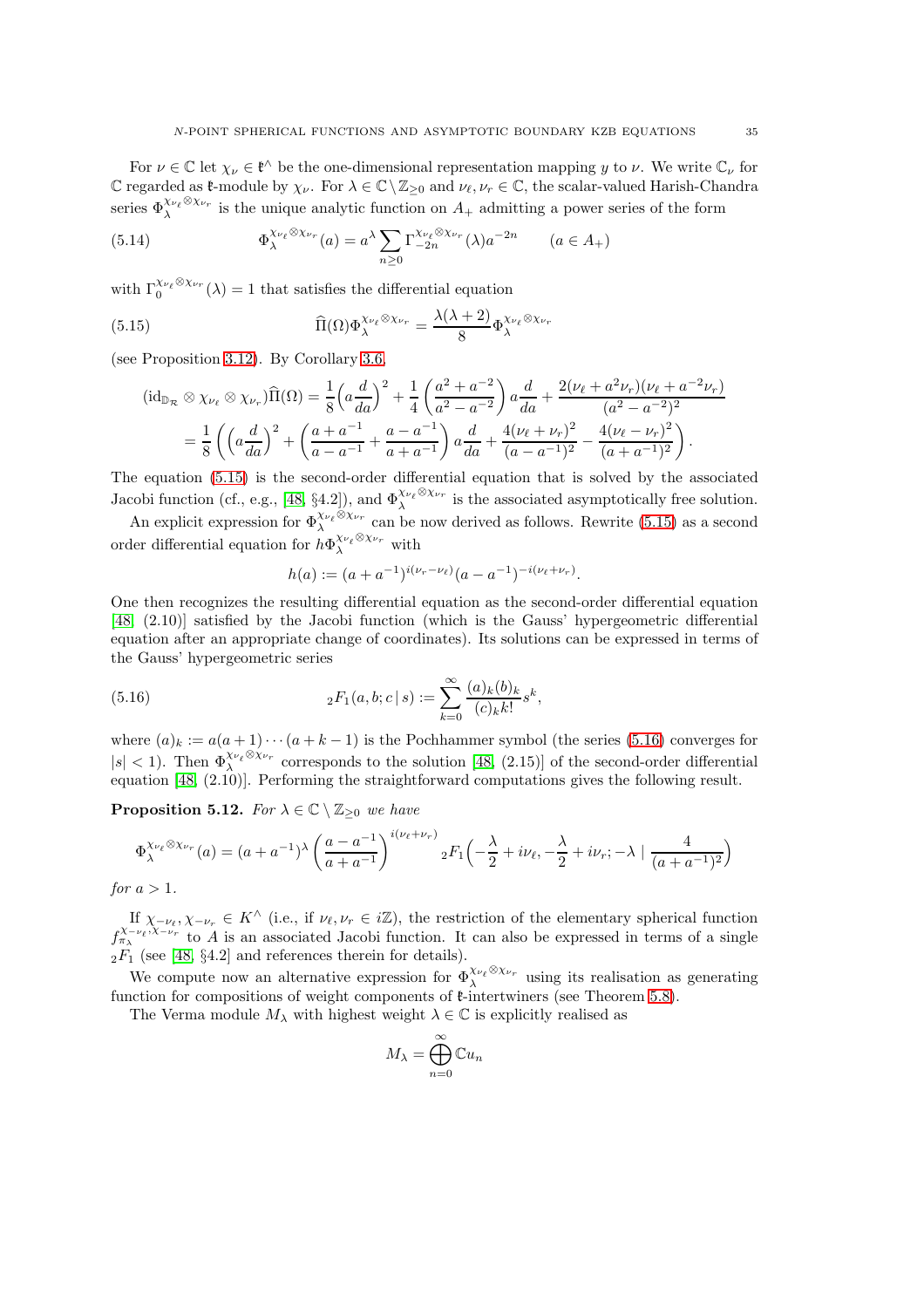with  $u_n := \frac{1}{n!} F^n m_\lambda$  and g-action  $Hu_n = (\lambda - 2n) u_n$ ,  $Eu_n = (\lambda - n + 1) u_{n-1}$  and  $Fu_n =$  $(n+1)u_{n+1}$ , where we have set  $u_{-1} := 0$ . We will identify

$$
\operatorname{Hom}_{\mathfrak{k}}(\mathbb{C}_{\nu}, \overline{M}_{\lambda}) \stackrel{\sim}{\longrightarrow} \overline{M}_{\lambda}^{\chi_{\nu}}, \qquad \psi \mapsto \psi(1),
$$

with  $\overline{M}^{\chi_{\nu}}_{\lambda}$  $\lambda^{\nu}$  the space of  $\chi_{\nu}$ -invariant vectors in  $M_{\lambda}$  (cf. Subsection [3.5\)](#page-16-0). Note furthermore that .

$$
\operatorname{Hom}_{\mathfrak{k}}(M_{\lambda}, \mathbb{C}_{\nu}) \simeq M_{\lambda}^{*, \chi_{-\nu}}
$$

To apply Theorem [5.8](#page-31-1) to  $\Phi_{\lambda}^{\chi_{\nu_{\ell}} \otimes \chi_{\nu_r}}$ , we thus need to describe the weight components of the λ nonzero vectors in the one-dimensional subspaces  $M_{\lambda}^{*,\chi_{-\nu_{\ell}}}$  and  $\overline{M}_{\lambda}^{\chi_{-\nu_{r}}}$  for  $\lambda \in \mathbb{C} \setminus \mathbb{Z}_{\geq 0}$  (here we use that  $\mathbb{C}_{\nu_r} \simeq \mathbb{C}_{-\nu_r}^*$  as  $\mathfrak{k}\text{-modules}$ . For this we need some facts about Meizner-Pollaczek polynomials, which we recall from [\[46,](#page-56-20) §9.7].

Meixner-Pollaczek polynomials are orthogonal polynomials depending on two parameters  $(\lambda, \phi)$ , of which we only need the special case  $\phi = \frac{\pi}{2}$ . The monic Meixner-Pollaczek polynomials  $\{p_n^{(\lambda)}(s) \mid n \in \mathbb{Z}_{\geq 0}\}\$  with  $\phi = \frac{\pi}{2}$  are given by

<span id="page-35-0"></span>
$$
p_n^{(\lambda)}(s) = (2\lambda)_n \left(\frac{i}{2}\right)^n {}_2F_1\bigl(-n,\lambda + is; 2\lambda \,|\, 2\bigr).
$$

They satisfy the three-term recursion relation

(5.17) 
$$
p_{n+1}^{(\lambda)}(s) - sp_n^{(\lambda)}(s) + \frac{n(n+2\lambda-1)}{4}p_{n-1}^{(\lambda)}(s) = 0,
$$

where  $p_{-1}^{(\lambda)}(s) := 0$ .

The following result should be compared with [\[4,](#page-55-19) [49\]](#page-56-21), where mixed matrix coefficients of discrete series representations of  $SL(2;\mathbb{R})$  with respect to hyperbolic and elliptic one-parameter subgroups of  $SL(2, \mathbb{R})$  are expressed in terms of Meixner-Pollaczek polynomials.

<span id="page-35-1"></span>**Lemma 5.13.** Fix  $\lambda \in \mathbb{C} \setminus \mathbb{Z}_{\geq 0}$  and  $\nu \in \mathbb{C}$ .

a. We have

$$
\overline{M}^{\chi_{-\nu}}_\lambda=\mathbb{C}v_{\lambda;\nu}
$$

with the  $(\lambda - 2n)$ -weight coefficient of  $v_{\lambda;\nu}$  given by

$$
v_{\lambda;\nu}[\lambda-2n]=\frac{(-2)^n p_n^{(-\lambda/2)}(-\nu)}{(-\lambda)_n}u_n,\qquad n\in\mathbb{Z}_{\geq 0}.
$$

b. We have

$$
M^{*,\chi_{-\nu}}_\lambda=\mathbb{C} \psi_{\lambda;\nu}
$$

with  $\psi_{\lambda;\nu}$  satisfying

$$
\psi_{\lambda;\nu}(u_n) = \frac{2^n p_n^{(-\lambda/2)}(-\nu)}{n!}, \qquad n \in \mathbb{Z}_{\geq 0}.
$$

*Proof.* a. The requirement  $yv = -\nu v$  for an element  $v \in \overline{M}_{\lambda}$  with weight components of the form

$$
v[\lambda - 2n] = \frac{(-2)^n c_n}{(-\lambda)_n} u_n
$$

is equivalent to the condition that the coefficients  $c_n \in \mathbb{C}$   $(n \geq 0)$  satisfy the three-term recursion relation

$$
c_{n+1} + \nu c_n + \frac{n(n - \lambda - 1)}{4}c_{n-1} = 0, \qquad n \in \mathbb{Z}_{\geq 0},
$$

where  $c_{-1} := 0$ . By [\(5.17\)](#page-35-0), the solution of this three-term recursion relation satisfying  $c_0 = 1$  is given by  $c_n = p_n^{(-\lambda/2)}(-\nu)$   $(n \in \mathbb{Z}_{\geq 0}).$ 

**b.** The proof is similar to the proof of part **a**.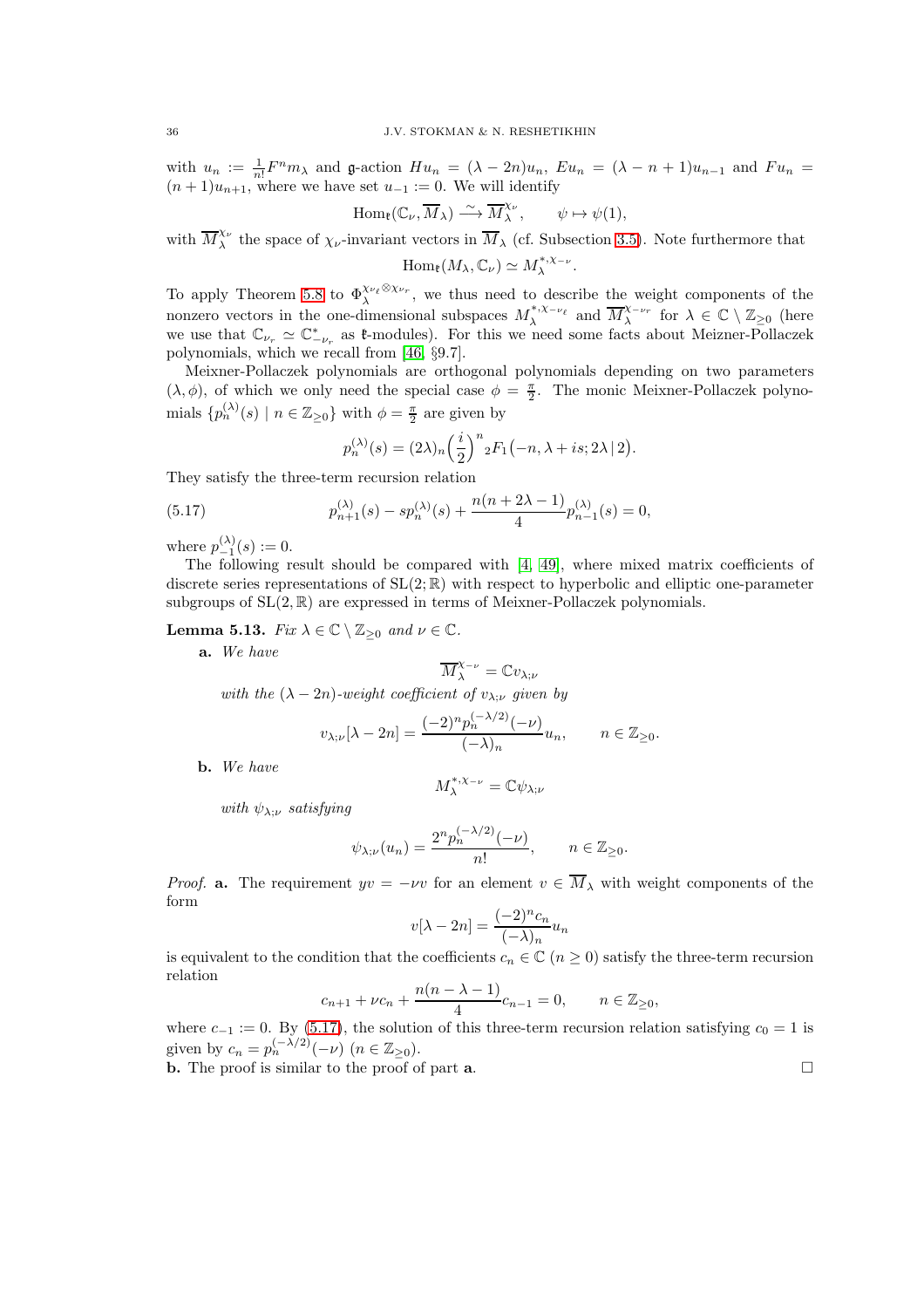Let  $\nu_{\ell}, \nu_{r} \in \mathbb{C}$  and  $\lambda \in \mathbb{C} \setminus \mathbb{Z}_{\geq 0}$ . We obtain from Lemma [5.13](#page-35-1) and Theorem [5.8](#page-31-1) the following expression for the Harish-Chandra series  $\Phi_\lambda^{\chi_{\nu_\ell}\otimes\chi_{\nu_r}}$ .

**Corollary 5.14.** Fix  $\lambda \in \mathbb{C} \setminus \mathbb{Z}_{\geq 0}$  and  $\nu_{\ell}, \nu_r \in \mathbb{C}$ . We have for  $a \in \mathbb{R}_{\geq 1}$ ,

$$
\Phi_{\lambda}^{\chi_{\nu_{\ell}} \otimes \chi_{\nu_r}}(a) = a^{\lambda} \sum_{n=0}^{\infty} \frac{4^n p_n^{(-\lambda/2)} (-\nu_{\ell}) p_n^{(-\lambda/2)} (-\nu_r)}{(-\lambda)_n n!} (-a^{-2})^n.
$$

*Proof.* Note that  $v_{\lambda,\nu}[\lambda] = m_{\lambda}$  and  $ev_{\lambda,\mathbb{C}_{\chi_{\nu}}}(\psi_{\lambda,\nu}) = \psi_{\lambda,\nu}(m_{\lambda}) = 1$ , hence

$$
S^{\psi_{\lambda;\nu_\ell},v_{\lambda;\nu_r}}_\lambda=1
$$

(we identify  $\text{Hom}(\mathbb{C}_{\nu_r}, \mathbb{C}_{\nu_\ell}) \stackrel{\sim}{\longrightarrow} \mathbb{C}$  by  $T \mapsto T(1)$ ). By Theorem [5.8](#page-31-1) **b** we then get

$$
\Phi_{\lambda}^{\chi_{\nu_{\ell}} \otimes \chi_{\nu_r}}(a) = \sum_{n=0}^{\infty} \psi_{\lambda; \nu_{\ell}}(v_{\lambda; \nu_r}[\lambda - 2n]) a^{\lambda - 2n}
$$

for  $a \in \mathbb{R}_{>1}$ . The result now follows from Lemma [5.13.](#page-35-1)

Combined with Proposition [5.12,](#page-34-2) we reobtain the following special case of the Poisson kernel identity [\[11,](#page-55-20) §2.5.2 (12)] for Meixner-Pollaczek polynomials.

Corollary 5.15. We have for  $a \in \mathbb{R}_{>1}$ ,

$$
a^{\lambda} \sum_{n=0}^{\infty} \frac{4^n p_n^{(-\lambda/2)} (-\nu_\ell) p_n^{(-\lambda/2)} (-\nu_r)}{(-\lambda)_n n!} (-a^{-2})^n =
$$
  
=  $(a + a^{-1})^{\lambda} \left( \frac{a - a^{-1}}{a + a^{-1}} \right)^{i(\nu_\ell + \nu_r)} {}_2F_1 \left( -\frac{\lambda}{2} + i\nu_\ell, -\frac{\lambda}{2} + i\nu_r; -\lambda \mid \frac{4}{(a + a^{-1})^2} \right).$ 

<span id="page-36-0"></span>Remark 5.16. For a different representation theoretic interpretation of the Poisson kernel identity for Meixner-Pollaczek polynomials, see [\[47,](#page-56-22) Prop. 2.1].

# 6. N-point spherical functions

<span id="page-36-1"></span>6.1. Factorisations of the Casimir element. Let  $M, M', U$  be g-modules. We will call g-intertwiners  $M \to M' \otimes U$  vertex operators. This terminology is stretching the standard representation theoretic notion of vertex operators as commonly used in the context of Wess-Zumino-Witten conformal field theory. In that case (see, e.g., [\[40\]](#page-56-23)), it refers to intertwiners  $M \to M' \otimes U(z)$  for affine Lie algebra representations M, M' and  $U(z)$  with M and M' highest weight representations (playing the role of auxiliary spaces), and  $U(z)$  an evaluation representation (playing the role of state space).

The space  $\text{Hom}(M, M' \otimes U)$  of all linear maps  $M \to M' \otimes U$  admits the following left and right  $U(\mathfrak{g})^{\otimes 2}$ -action,

$$
((x \otimes y)\Psi)(m) := (x \otimes y)\Psi(m),
$$
  

$$
(\Psi * (x \otimes y))(m) := (1 \otimes S(x))\Psi(ym)
$$

for  $x, y \in U(\mathfrak{g}), \Psi \in \text{Hom}(M, M' \otimes U)$  and  $m \in M$ , with S the antipode of  $U(\mathfrak{g})$ . Here we suppress the representation maps if no confusion can arise. We sometimes also write  $x_M$  for the action of  $x \in U(\mathfrak{g})$  on the  $\mathfrak{g}\text{-module } M$ .

**Definition 6.1.** We say that a triple  $(\tau^{\ell}, \tau^r, d)$  with  $\tau^{\ell}, \tau^r \in \mathfrak{g} \otimes \mathfrak{g}$  and  $d \in U(\mathfrak{g})$  is a factorisation of the Casimir element  $\Omega \in Z(\mathfrak{g})$  if for all  $\mathfrak{g}\text{-modules }M,M',U$  and for all vertex operators  $\Psi \in \text{Hom}_{\mathfrak{g}}(M, M' \otimes U)$  we have

<span id="page-36-2"></span>(6.1) 
$$
\frac{1}{2}((\Omega \otimes 1)\Psi - \Psi \Omega) = \tau^{\ell} \Psi - \Psi * \tau^{r} + (1 \otimes d)\Psi
$$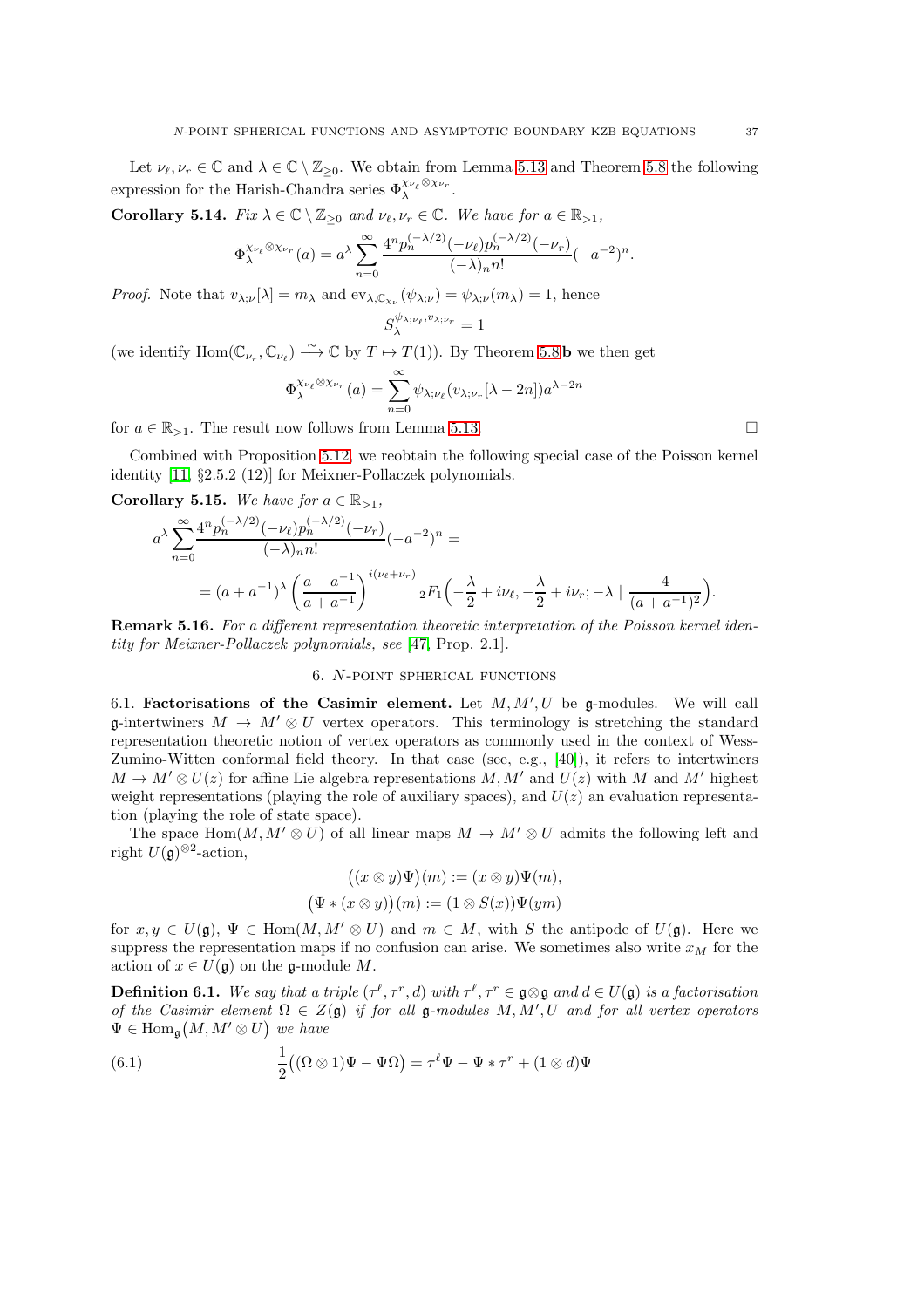in Hom $(M, M' \otimes U)$ .

Suppose that  $(\tau^{\ell}, \tau^r, d)$  is a factorisation of  $\Omega$ . If  $\Omega_M = \zeta_M$ id and  $\Omega_{M'} = \zeta_{M'}$ id<sub>M'</sub> for some constants  $\zeta_M, \zeta_{M'} \in \mathbb{C}$  then we arrive at the asymptotic operator Knizhnik-Zamolodchikov-Bernard (KZB) equation for vertex operators  $\Psi \in \text{Hom}_{\mathfrak{a}}(M, M' \otimes U)$ ,

<span id="page-37-0"></span>(6.2) 
$$
\frac{1}{2}(\zeta_{M'}-\zeta_M)\Psi = \tau^{\ell}\Psi - \Psi * \tau^r + (1 \otimes d)\Psi
$$

(compare with the operator KZ equation from [\[22,](#page-55-21) Thm. 2.1]).

Consider now vertex operators  $\Psi_i \in \text{Hom}_{\mathfrak{g}}(M_i, M_{i-1} \otimes U_i)$  for  $i = 1, ..., N$ . Denote  $\mathbf{U} :=$  $U_1 \otimes U_2 \otimes \cdots \otimes U_N$  and write  $\Psi \in \text{Hom}_{\mathfrak{g}}(M_N, M_0 \otimes \mathbf{U})$  for the composition

(6.3) 
$$
\mathbf{\Psi} := (\Psi_1 \otimes \mathrm{id}_{U_2 \otimes \cdots \otimes U_N}) \cdots (\Psi_{N-1} \otimes \mathrm{id}_{U_N}) \Psi_N
$$

of the vertex operators  $\Psi_i$ . Assume that  $\Omega_{M_i} = \zeta_{M_i} \mathrm{id}_{M_i}$  for some constants  $\zeta_{M_i} \in \mathbb{C}$   $(0 \le i \le N)$ . The asymptotic operator KZB equation [\(6.2\)](#page-37-0) now extends to the following system of equations for Ψ.

<span id="page-37-3"></span>**Corollary 6.2.** Let  $(\tau^{\ell}, \tau^r, d)$  be a factorisation of  $\Omega$  with expansions  $\tau^{\ell} = \sum_k \alpha_k^{\ell} \otimes \beta_k^{\ell}$  and  $\tau^r = \sum_m \alpha_m^r \otimes \beta_m^r$  in  $\mathfrak{g} \otimes \mathfrak{g}$ . Under the above assumptions and conventions we have

<span id="page-37-2"></span>(6.4) 
$$
\frac{1}{2}(\zeta_{M_{i-1}} - \zeta_{M_i})\Psi = \left(\sum_{j=1}^{i-1} \tau_{U_j U_i}^{\ell} - \sum_{j=i+1}^{N} \tau_{U_i U_j}^r + d_{U_i}\right)\Psi + \sum_k (\alpha_k^{\ell})_{M_0} (\beta_k^{\ell})_{U_i}\Psi + \sum_m (\alpha_m^r)_{U_i}\Psi(\beta_m^r)_{M_N}
$$

for  $i = 1, \ldots, N$ .

*Proof.* Write  $\Psi_{M_i} := \Psi_i \otimes \mathrm{id}_{U_{i+1} \otimes \cdots \otimes U_N}$ . Then

<span id="page-37-1"></span>
$$
(6.5) \qquad \frac{1}{2}(\zeta_{M_{i-1}} - \zeta_{M_i})\Psi = \frac{1}{2}\Psi_{M_1}\cdots\Psi_{M_{i-1}}(\Omega_{M_{i-1}}\Psi_{M_i} - \Psi_{M_i}\Omega_{M_i})\Psi_{M_{i+1}}\cdots\Psi_{M_N}.
$$

Now [\(6.1\)](#page-36-2) gives

$$
\frac{1}{2}(\Omega_{M_{i-1}}\Psi_{M_i}-\Psi_{M_i}\Omega_{M_i})=\sum_k(\alpha_k^{\ell})_{M_{i-1}}(\beta_k^{\ell})_{U_i}\Psi_{M_i}+\sum_m(\alpha_m^r)_{U_i}\Psi_{M_i}(\beta_m^r)_{M_i}+d_{U_i}\Psi_{M_i}.
$$

Substitute this equation in [\(6.5\)](#page-37-1) and push the action of  $\alpha_k^{\ell}$  on  $M_{i-1}$  (resp. the action of  $\beta_m^r$ on  $M_i$ ) through the product  $\Psi_{M_1} \cdots \Psi_{M_{i-1}}$  (resp.  $\Psi_{M_{i+1}} \cdots \Psi_{M_N}$ ) of vertex operators using the fact that

$$
(x \otimes 1)\Psi - \Psi x = -(1 \otimes x)\Psi
$$

for  $x \in \mathfrak{g}$  and  $\Psi \in \text{Hom}_{\mathfrak{g}}(M, M' \otimes U)$ . This immediately results in [\(6.4\)](#page-37-2).

The asymptotic operator KZB equations [\(6.4\)](#page-37-2) for an appropriate factorisation of  $\Omega$  give rise to boundary KZB type equations that are solved by asymptotical N-point correlation functions for boundary WZW conformal field theory on a cylinder. Here asymptotical means that the "positions" of the local observables in the correlation functions escape to infinity. We will define the asymptotical N-point correlation functions directly in Subsections [6.3](#page-42-0)  $\&$  [6.4,](#page-46-0) and call them (formal) N-point spherical functions. The discussion how they arise as limits of correlation functions is postponed to a followup paper.

We give now first two families of examples of factorisations of  $\Omega$ . The first family is related to the expression [\(3.9\)](#page-16-2) of  $\Omega$ . It leads to asymptotic KZB equations for generalised weighted trace functions (see [\[15\]](#page-55-4)). As we shall see later, this family also gives rise to the asymptotic boundary KZB equations for the (formal) N-point spherical functions using a reflection argument. The second family is related to the Cartan decomposition [\(3.6\)](#page-16-1) of  $\Omega$ , and leads directly to the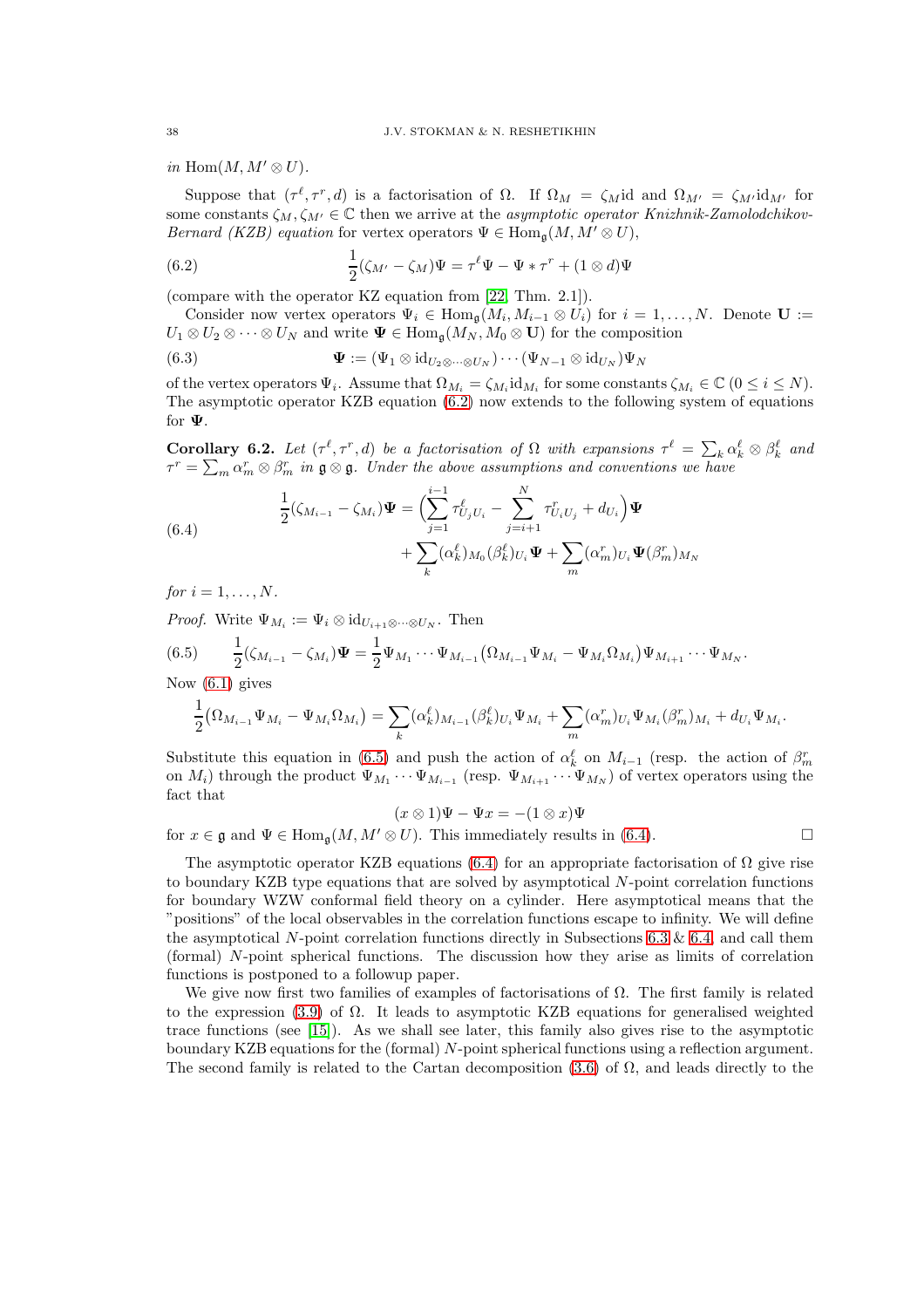asymptotic boundary KZB equations. This second derivation of the asymptotic boundary KZB equations is expected to be crucial for the generalisation to quantum groups.

Felder's [\[20\]](#page-55-8), [\[15,](#page-55-4) §2] trigonometric dynamical r-matrix  $r \in \mathcal{R} \otimes \mathfrak{g}^{\otimes 2}$  is given by

(6.6) 
$$
r := -\frac{1}{2} \sum_{j=1}^{r} x_j \otimes x_j - \sum_{\alpha \in R} \frac{e_{-\alpha} \otimes e_{\alpha}}{1 - \xi_{-2\alpha}}.
$$

Set

<span id="page-38-5"></span>
$$
r^{\theta_1} := (\theta \otimes id_{\mathfrak{g}}) r = \frac{1}{2} \sum_{j=1}^r x_j \otimes x_j + \sum_{\alpha \in R} \frac{e_{\alpha} \otimes e_{\alpha}}{1 - \xi_{-2\alpha}}.
$$

For  $s = \sum_i s_i \otimes t_i \in \mathfrak{g} \otimes \mathfrak{g}$  we write  $s_{21} := \sum_i t_i \otimes s_i$  and  $s_{21}^{\theta_2} := (1 \otimes \theta)s_{21}$ . Note that  $r^{\theta_1}$  is a symmetric tensor,

$$
r_{21}^{\theta_2}=r^{\theta_1}.
$$

We will write below  $r_{21}^{\theta_2}$  for the occurrences of the  $\theta$ -twisted r-matrices in the asymptotic boundary KZB equations, since this is natural when viewing the asymptotic boundary KZB equations as formal limit of integrable boundary qKZB equations (this will be discussed in future work).

Define folded r-matrices by

$$
r^{\pm} := \pm r + r_{21}^{\theta_2}.
$$

Note that  $r^+ \in \mathcal{R} \otimes \mathfrak{k} \otimes \mathfrak{g}$  and  $r^- \in \mathcal{R} \otimes \mathfrak{p} \otimes \mathfrak{g}$ . The folded r-matrices  $r^{\pm}$  are explicitly given by  $r^+ = \sum \frac{y_\alpha \otimes e_\alpha}{1 - \epsilon}$ 

<span id="page-38-2"></span>(6.7) 
$$
r^{+} = \sum_{\alpha \in R} \frac{y_{\alpha} \circ c_{\alpha}}{1 - \xi_{-2\alpha}},
$$

$$
r^{-} = \sum_{j=1}^{r} x_{j} \otimes x_{j} + \sum_{\alpha \in R} \frac{(e_{\alpha} + e_{-\alpha}) \otimes e_{\alpha}}{1 - \xi_{-2\alpha}}.
$$

<span id="page-38-4"></span>**Proposition 6.3.** Fix  $a \in A_{reg}$ . The following triples  $(\tau^{\ell}, \tau^r, d)$  give factorisations of the Casimir  $\Omega \in Z(\mathfrak{g})$ .

<span id="page-38-3"></span>**a.** 
$$
\tau^{\ell} = \tau^{r} = r(a), d = -\frac{1}{2} \sum_{\alpha \in R^{+}} \left( \frac{1 + a^{-2\alpha}}{1 - a^{-2\alpha}} \right) t_{\alpha}.
$$
  
**b.**  $\tau^{\ell} = r^{+}(a), \tau^{r} = -r^{-}(a), d = b(a)$  with

(6.8) 
$$
b := \frac{1}{2} \sum_{j=1}^r x_j^2 - \frac{1}{2} \sum_{\alpha \in R^+} \left( \frac{1 + \xi_{-2\alpha}}{1 - \xi_{-2\alpha}} \right) t_\alpha + \sum_{\alpha \in R} \frac{e_\alpha^2}{1 - \xi_{-2\alpha}} \in \mathcal{R} \otimes U(\mathfrak{g}).
$$

*Proof.* The factorisations are obtained from the explicit expressions [\(3.9\)](#page-16-2) and [\(3.6\)](#page-16-1) of  $\Omega$  by moving Lie algebra elements in the resulting expression of  $\frac{1}{2}((\Omega \otimes 1)\Psi - \Psi \Omega)$  through the vertex operator  $\Psi$  following a particular (case-dependent) strategy. The elementary formulas we need are

<span id="page-38-0"></span>(6.9) 
$$
(x \otimes 1)\Psi - \Psi x = -(1 \otimes x)\Psi,
$$

$$
(xy \otimes 1)\Psi - \Psi xy = -(1 \otimes x)\Psi y - (x \otimes y)\Psi
$$

for  $x, y \in \mathfrak{g}$  and  $\Psi \in \text{Hom}_{\mathfrak{a}}(M, M' \otimes U)$ . Note that the second formula gives an expression of  $(xy \otimes 1)\Psi - \Psi xy$  with x no longer acting on M and y no longer acting on M'. For case **b** we also need formulas such that both x and y are not acting on  $M'$  (resp. on  $M$ ),

<span id="page-38-1"></span>(6.10) 
$$
(xy \otimes 1)\Psi - \Psi xy = -(1 \otimes x)\Psi y - (1 \otimes y)\Psi x + (1 \otimes y)x \Psi,
$$

$$
(xy \otimes 1)\Psi - \Psi xy = -(x \otimes y)\Psi - (y \otimes x)\Psi - (1 \otimes xy)\Psi
$$

for  $x, y \in \mathfrak{g}$  and  $\Psi \in \text{Hom}_{\mathfrak{g}}(M, M' \otimes U)$ . These equations are easily obtained by combining the two formulas of [\(6.9\)](#page-38-0).

**a.** Substitute [\(3.9\)](#page-16-2) into  $\frac{1}{2}((\Omega \otimes 1)\Psi - \Psi \Omega)$  and apply [\(6.9\)](#page-38-0) to the terms. The resulting identity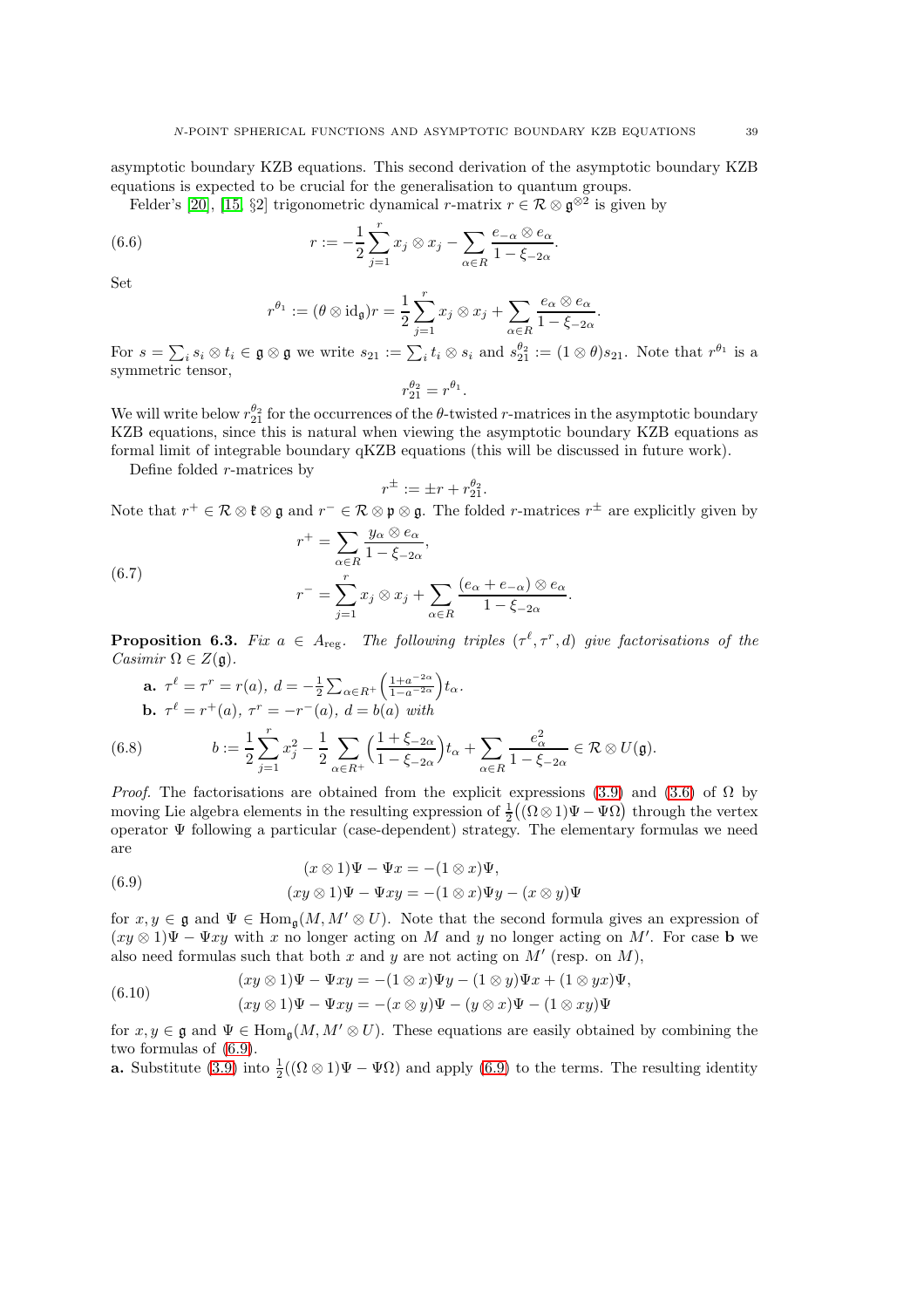can be written as  $\tau^{\ell} \Psi - \Psi * \tau^{r} + (1 \otimes d) \Psi$  with  $(\tau^{\ell}, \tau^{r}, d)$  as stated. b. Use that

$$
\frac{1}{2}\big((\Omega\otimes 1)\Psi-\Psi\Omega\big)=\frac{1}{2}\big((\mathrm{Ad}_a(\Omega)\otimes 1)\Psi-\Psi\mathrm{Ad}_a(\Omega)\big)
$$

and substitute [\(3.6\)](#page-16-1) in the right hand side of this equation. For the quadratic terms  $xy (x, y \in \mathfrak{g})$ in the resulting formula we use the second formula of [\(6.9\)](#page-38-0) when  $x \in \mathfrak{k}$  and  $y \in \text{Ad}_a(\mathfrak{k})$ , the first formula of [\(6.10\)](#page-38-1) when both  $x, y \in \text{Ad}_a(\mathfrak{k})$  or both  $x, y \in \mathfrak{h}$ , and the second formula of (6.10) when both  $x, y \in \mathfrak{k}$ . It results in the formula [\(6.1\)](#page-36-2) with  $(\tau^{\ell}, \tau^r, d)$  given by

$$
\tau^{\ell} = \frac{1}{2} \sum_{\alpha \in R} y_{\alpha} \otimes \frac{((a^{\alpha} + a^{-\alpha}) \text{Ad}_{a}(y_{\alpha}) - 2y_{\alpha})}{(a^{\alpha} - a^{-\alpha})^{2}},
$$
  

$$
\tau^{r} = -\sum_{j=1}^{r} x_{j} \otimes x_{j} + \frac{1}{2} \sum_{\alpha \in R} \frac{(a^{\alpha} + a^{-\alpha})y_{\alpha} - 2\text{Ad}_{a}(y_{\alpha})}{(a^{\alpha} - a^{-\alpha})^{2}} \otimes \text{Ad}_{a}(y_{\alpha}),
$$
  

$$
d = \frac{1}{2} \sum_{j=1}^{r} x_{j}^{2} - \frac{1}{2} \sum_{\alpha \in R^{+}} \left(\frac{1 + a^{-2\alpha}}{1 - a^{-2\alpha}}\right) t_{\alpha} + \frac{1}{2} \sum_{\alpha \in R} \frac{(\text{Ad}_{a}(y_{\alpha}^{2}) - y_{\alpha}^{2})}{(a^{\alpha} - a^{-\alpha})^{2}}.
$$

By the elementary identities

$$
2\text{Ad}_a(y_\alpha) - (a^\alpha + a^{-\alpha})y_\alpha = (a^\alpha - a^{-\alpha})(e_\alpha + e_{-\alpha}),
$$
  

$$
\text{Ad}_a(y_\alpha^2) - y_\alpha^2 = (a^{2\alpha} - 1)e_\alpha^2 + (a^{-2\alpha} - 1)e_{-\alpha}^2
$$

the above expressions for  $\tau^{\ell}, \tau^{r}$  and d simplify to the expressions [\(6.7\)](#page-38-2) and [\(6.8\)](#page-38-3) for  $r^{+}(a), -r^{-}(a)$ and  $b(a)$ .

**Remark 6.4.** The limit  $\infty_r := \lim_{a \to \infty} r(a)$  (meaning  $a^{\alpha} \to \infty$  for all  $\alpha \in R^+$ ) gives the classical r-matrix

$$
\infty_T = -\frac{1}{2} \sum_{j=1}^r x_j \otimes x_j - \sum_{\alpha \in R^+} e_{-\alpha} \otimes e_{\alpha} \in \theta(\mathfrak{b}) \otimes \mathfrak{b}.
$$

The corresponding limit for the folded r-matrices  $r^{\pm}(a)$  gives

$$
{}^{\infty}r^{\pm} := \pm {}^{\infty}r + {}^{\infty}r_{21}^{\theta_2}.
$$

As a consequence of Proposition [6.3](#page-38-4) we then obtain the following two (nondynamical) factorisations of the Casimir  $\Omega$ ,

**a.** 
$$
(\sigma, \tau, d) = (\infty r, \infty r, -2t_{\rho}).
$$
  
\n**b.**  $(\sigma, \tau, d) = (\infty r^+, -\infty r^-, \infty b)$  with  
\n(6.11) 
$$
\infty_b := \frac{1}{2} \sum_{j=1}^r x_j^2 - t_{\rho} + \sum_{\alpha \in R^+} e_{\alpha}^2 \in U(\mathfrak{g}).
$$

<span id="page-39-0"></span>6.2. Differential vertex operators. In Subsection [6.3](#page-42-0) we apply the results of the previous subsection to  $M_i = \mathcal{H}_{\lambda_i}^{\infty}$  with  $\lambda_i \in \mathfrak{h}^*$   $(i = 0, \ldots, N)$  and to finite dimensional G-representations  $U_j$  (j = 1, ..., N). Before doing so, we first describe the appropriate class of vertex operators in this context, which consists of G-equivariant differential operators. We use the notion of vectorvalued G-equivariant differential operators between spaces of global sections of complex vector bundles, see [\[35,](#page-56-24) Chpt. II] as well as [\[50,](#page-56-25)  $\S1$ ].

 $\alpha \in R^+$ 

Identify the G-space  $\mathcal{H}_{\lambda}^{\infty}$  with the space of global smooth sections of the complex line bundle  $\mathcal{L}_{\lambda} := (G \times \mathbb{C})/\sim_{\lambda}$  over  $\hat{G}/AN \simeq K$ , with equivalence relation  $\sim_{\lambda}$  given by

<span id="page-39-1"></span>(6.12) 
$$
(gb, \eta_{\lambda+\rho}(b^{-1})c) \sim_{\lambda} (g, c), \qquad (g \in G, b \in AN, c \in \mathbb{C}).
$$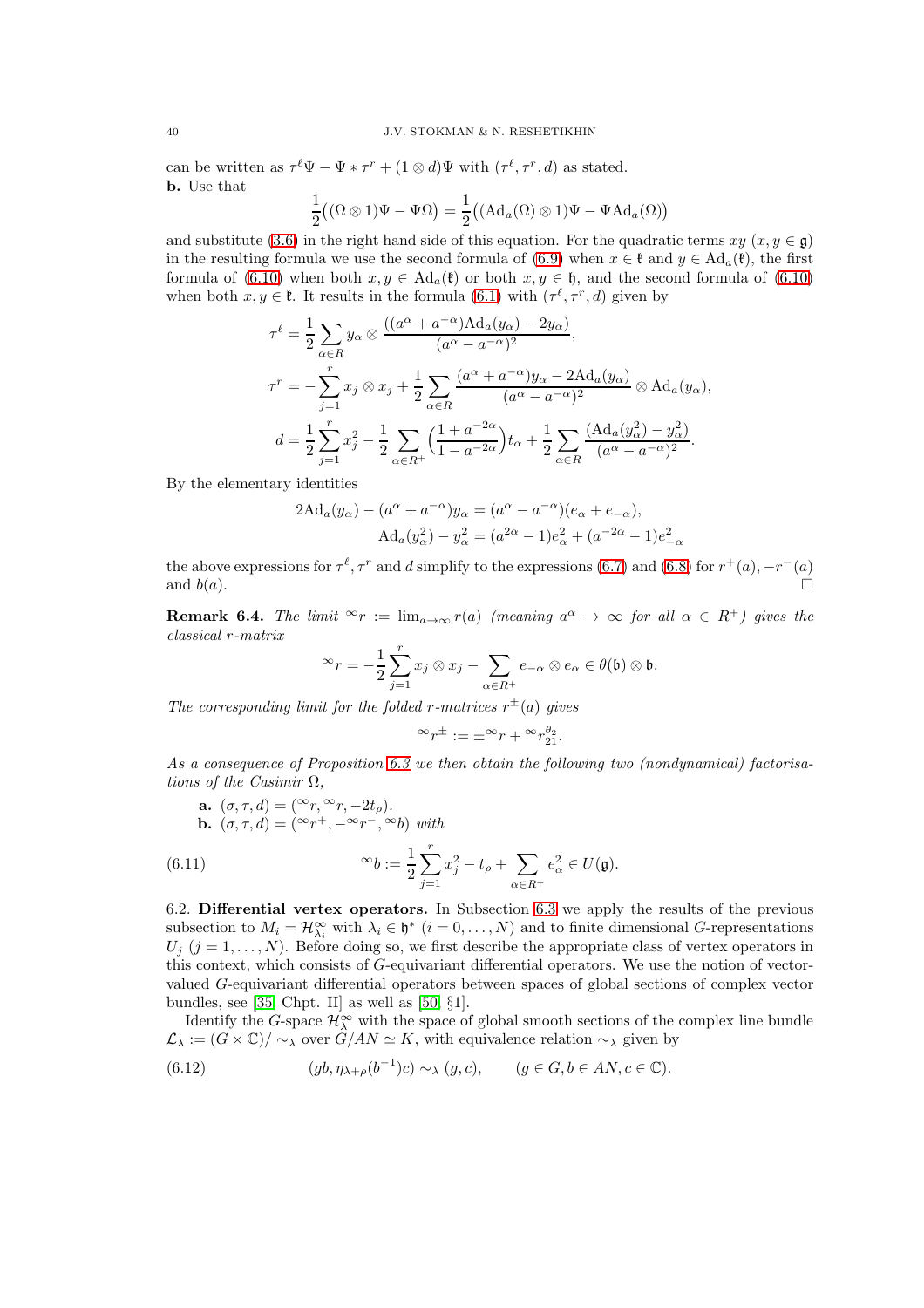For  $\lambda, \mu \in \mathfrak{h}^*$  and U a finite dimensional G-representation let  $\mathbb{D}(\mathcal{H}_\lambda^\infty, \mathcal{H}_\mu^\infty \otimes U)$  be the space of differential G-intertwiners  $\mathcal{H}_{\lambda}^{\infty} \to \mathcal{H}_{\mu}^{\infty} \otimes U$  (note that  $\mathcal{H}_{\mu}^{\infty} \otimes U$  is the space of smooth section of the vector bundle  $(G \times U)/\sim_{\lambda}$ , with  $\sim_{\lambda}$  given by the same formula [\(6.12\)](#page-39-1) with  $c \in U$ ). We call  $D \in \mathbb{D}(\mathcal{H}_\lambda^\infty, \mathcal{H}_\mu^\infty \otimes U)$  a differential vertex operator.

Let  $\mathbb{D}'_0(\mathcal{L}_\lambda)$  be the g-module consisting of distributions on  $\mathcal{L}_\lambda$  supported at  $1 \in K$ . Note that  $\mathbb{D}'_0(\mathcal{L}_\lambda)$  is contained in the continuous linear dual of  $\mathcal{H}_\lambda^{\infty}$ . A straightforward adjustment of the proof of [\[7,](#page-55-22) Lem. 2.4] yields a linear isomorphism

$$
\mathbb{D}(\mathcal{H}_\lambda^\infty, \mathcal{H}_\mu^\infty \otimes U) \simeq \text{Hom}_{\mathfrak{g}}(\mathbb{D}'_0(\mathcal{L}_\mu), \mathbb{D}'_0(\mathcal{L}_\lambda) \otimes U)
$$

via dualisation. Furthermore,

$$
M_{-\lambda-\rho}\simeq \mathbb{D}'_0(\mathcal{L}_\lambda)
$$

as g-modules by Schwartz' theorem, with the distribution  $\omega$  associated to  $xm_{-\lambda-\rho}$   $(x \in U(\mathfrak{g}))$ defined by

<span id="page-40-0"></span>
$$
\omega(\phi):=\big(r_*(x)\phi\big)(1)\qquad(\phi\in\mathcal{H}_\lambda^\infty)
$$

(see again the proof of [\[7,](#page-55-22) Lem. 2.4]). We thus reach the following conclusion.

<span id="page-40-1"></span>**Proposition 6.5.** For  $\lambda, \nu \in \mathfrak{h}^*$  and U a finite dimensional G-representation we have

(6.13) 
$$
\mathbb{D}(\mathcal{H}_{\lambda}^{\infty}, \mathcal{H}_{\mu}^{\infty} \otimes U) \simeq \text{Hom}_{\mathfrak{g}}(M_{-\mu-\rho}, M_{-\lambda-\rho} \otimes U).
$$

<span id="page-40-2"></span>**Remark 6.6.** The inverse of the isomorphism  $(6.13)$  can be described explicitly as follows. Fix a vertex operator  $\Psi \in \text{Hom}_{\mathfrak{g}}(M_{-\mu-\rho}, M_{-\lambda-\rho} \otimes U)$ . Let  $\{u_i\}_i$  be a linear basis of U and write  ${u<sub>i</sub><sup>*</sup>}$ <sub>i</sub> for its dual basis. Let  $Y_i \in U(\mathfrak{k})$  be the unique elements such that

$$
\Psi(m_{-\mu-\rho})=\sum_i Y_i m_{-\lambda-\rho}\otimes u_i,
$$

cf. the proof of Proposition [5.4](#page-29-2) a. Under the isomorphism [\(6.13\)](#page-40-0), the intertwiner  $\Psi$  is mapped to the differential vertex operator  $D_{\Psi} = \sum_i L_i \otimes u_i \in \mathbb{D}(\mathcal{H}_\lambda^{\infty}, \mathcal{H}_\mu^{\infty} \otimes U)$  with the scalar differential operators  $L_i: \mathcal{H}_\lambda^\infty \to \mathcal{H}_\mu^\infty$  explicitly given by

$$
(L_i \phi)(g) = \sum_j u_i^*(gu_j)(r_*(Y_j)\phi)(g) \qquad (\phi \in \mathcal{H}_\lambda^\infty, g \in G).
$$

For  $\Psi_V \in \text{Hom}_{\mathfrak{g}}(M_{-\mu-\rho}, M_{-\lambda-\rho} \otimes V)$  and  $\Psi_U \in \text{Hom}_{\mathfrak{g}}(M_{-\nu-\rho}, M_{-\mu-\rho} \otimes U)$  set

(6.14) 
$$
\Psi_{V,U} := (\Psi_V \otimes \mathrm{id}_U) \Psi_U \in \mathrm{Hom}_{\mathfrak{g}}(M_{-\nu-\rho}, M_{-\lambda-\rho} \otimes V \otimes U),
$$

$$
D_{U,V} := (D_{\Psi_U} \otimes \mathrm{id}_V) D_{\Psi_V} \in \mathbb{D}(\mathcal{H}_{\lambda}^{\infty}, \mathcal{H}_{\nu}^{\infty} \otimes U \otimes V).
$$

These two composition rules are compatible with the isomorphism from Proposition [6.5:](#page-40-1)

**Proposition 6.7.** Let  $P_{UV}$  :  $U \otimes V \rightarrow V \otimes U$  be the G-linear isomorphism flipping the two tensor components. Then

$$
D_{\Psi_{V,U}} = (\mathrm{id}_{\mathcal{H}_\nu^\infty} \otimes P_{UV}) D_{U,V}
$$

in  $\mathbb{D}(\mathcal{H}_{\lambda}^{\infty},\mathcal{H}_{\nu}^{\infty}\otimes V\otimes U)$ .

*Proof.* This follows by a straightforward but lengthy computation using Remark [6.6.](#page-40-2)  $\Box$ 

Next we consider the parametrisation of the spaces of vertex operators. Write  $m^*_{\mu} \in M^*_{\mu}$  for the linear functional satisfying  $m^*_{\mu}(m_{\mu}) = 1$  and  $m^*_{\mu}(v) = 0$  for  $v \in \bigoplus_{\nu \leq \mu} M_{\mu}[\nu]$ .

**Definition 6.8.** Let U be a finite dimensional  $\mathfrak{g}\text{-module}$ ,  $\lambda, \mu \in \mathfrak{h}^*$ , and  $\Psi \in \text{Hom}_{\mathfrak{g}}(M_{\lambda}, M_{\mu} \otimes U)$ . Then

$$
\langle \Psi \rangle := (m_{\mu}^* \otimes \mathrm{id}_U) \Psi(m_{\lambda}) \in U[\lambda - \mu]
$$

is called the expectation value of the vertex operator Ψ.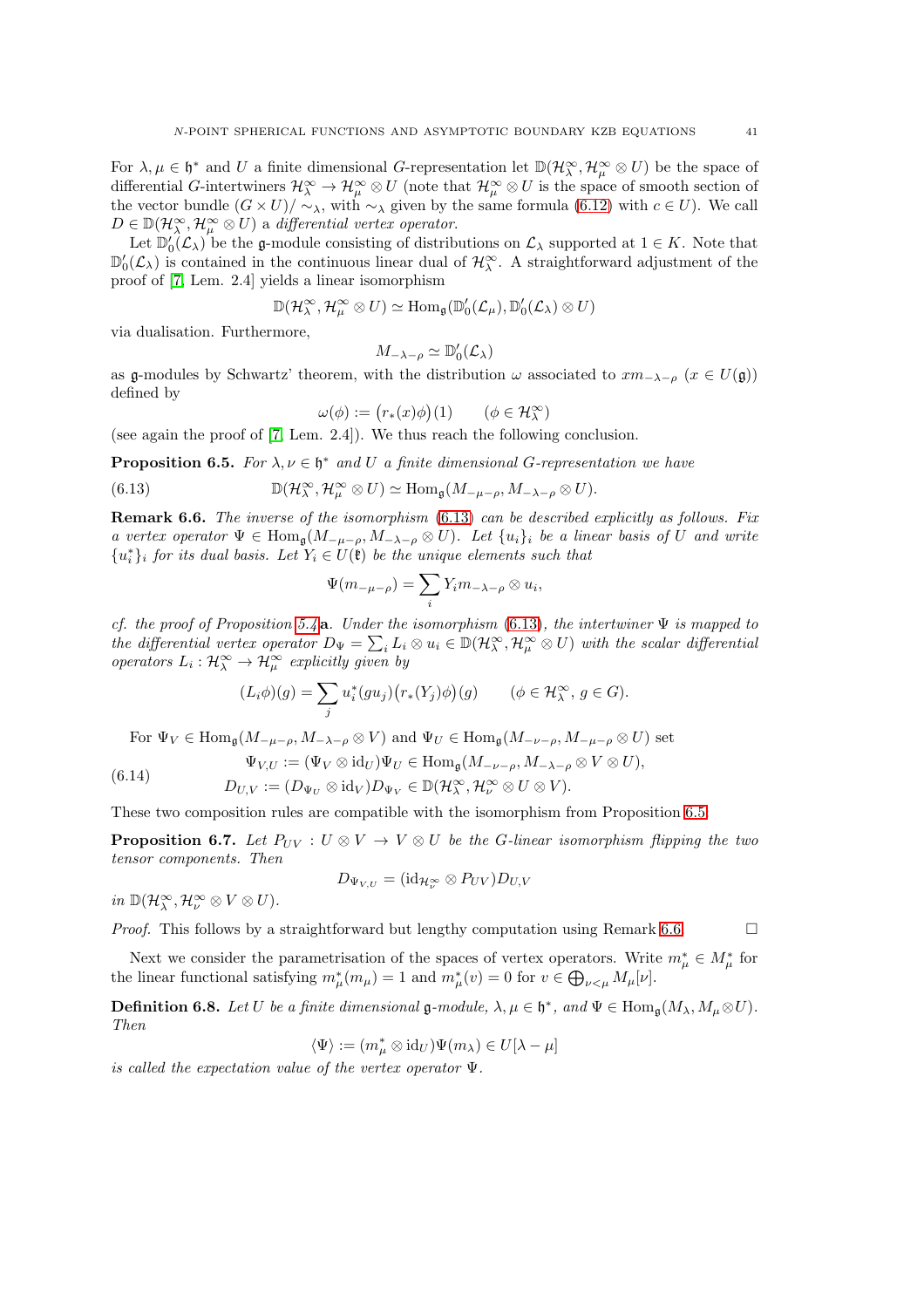The expectation value of the associated differential vertex operators read as follows.

**Lemma 6.9.** For  $\Psi \in \text{Hom}_{\mathfrak{a}}(M_{-\mu-\rho}, M_{-\lambda-\rho} \otimes U)$  we have

$$
(D_{\Psi}\mathbb{I}_{\lambda})(1) = \langle \Psi \rangle
$$

in  $U[\lambda - \mu]$ , where  $\mathbb{I}_{\lambda} \in \mathcal{H}_{\lambda}^{\infty}$  is the function

$$
\mathbb{I}_{\lambda}(\operatorname{kan}) := a^{-\lambda - \rho} \qquad (k \in K, a \in A, n \in N).
$$

Proof. Using the notations from Remark [6.6,](#page-40-2) we have

$$
\langle \Psi \rangle = \sum_i \epsilon(Y_i) u_i
$$

with  $\epsilon$  the counit of  $U(\mathfrak{k})$ . On the other hand,

$$
(D_{\Psi}\mathbb{I}_{\lambda})(1) = \sum_{i} (L_i \mathbb{I}_{\lambda})(1)u_i = \sum_{i} (r_*(Y_i)\mathbb{I}_{\lambda})(1)u_i = \sum_{i} \epsilon(Y_i)u_i,
$$

hence the result.  $\Box$ 

By [\[12,](#page-55-9) Lem. 3.3] we have the following result.

<span id="page-41-1"></span>**Lemma 6.10.** Let U be a finite dimensional  $\mathfrak{g}\text{-module}$ ,  $\lambda \in \mathfrak{h}^*$  and  $\mu \in \mathfrak{h}^*_{irr}$ . The expectation value map  $\langle \cdot \rangle$  defines a linear isomorphism

$$
\langle \cdot \rangle : \text{Hom}_{\mathfrak{g}}(M_{\lambda}, M_{\mu} \otimes U) \xrightarrow{\sim} U[\lambda - \mu].
$$

The weights of a finite dimensional  $\mathfrak g$ -module U lie in the integral weight lattice

$$
P := \{ \mu \in \mathfrak{h}^* \mid (\mu, \alpha^\vee) \in \mathbb{Z} \quad \forall \alpha \in R \}.
$$

Hence for  $\mu \in \mathfrak{h}_{irr}^*$ , the space  $\text{Hom}_{\mathfrak{g}}(M_{\lambda}, M_{\mu} \otimes U)$  of vertex operators is trivial unless  $\lambda \in \mu + P$ . At a later stage (see Section [6.5\)](#page-49-0), we want to restrict to highest weights  $\lambda_0 \in \mathfrak{h}_{irr}^*$  such that for any vertex operator  $\Psi \in \text{Hom}_{\mathfrak{g}}(M_{\lambda_N}, M_{\lambda_0} \otimes \mathbf{U})$ , given as a product of vertex operators  $\Psi_i \in \text{Hom}_{\mathfrak{g}}(M_{\lambda_i}, M_{\lambda_{i-1}} \otimes U_i)$   $(i = 1, \ldots, N)$ , has the property that  $\lambda_{i-1} \in \mathfrak{h}_{irr}^*$  for  $i = 1, \ldots, N$ (i.e., all vertex operators are determined by their expectation values). In that case we will restrict to highest weights from the dense open subset

$$
\mathfrak{h}^*_{\mathrm{reg}}:=\{\nu\in\mathfrak{h}^*\mid (\nu,\alpha^\vee)\not\in\mathbb{Z}\quad\,\forall\,\alpha\in R\}
$$

of h. The (differential) vertex operators are then denoted as follows.

<span id="page-41-0"></span>Definition 6.11. Let  $\lambda \in \mathfrak{h}^*_{\text{reg}}$ .

- a. If *U* is a finite dimensional **g**-module and  $u ∈ U[λ−μ]$  is a weight vector of weight  $λ−μ$ , then we write  $\Psi_{\lambda}^u \in \text{Hom}_{\mathfrak{g}}(M_{\lambda}, M_{\mu} \otimes U)$  for the unique vertex operator with expectation value  $\langle \Psi_{\lambda}^{u} \rangle = u$ .
- **b.** If U is a finite dimensional G-representation and  $u \in U[\lambda \mu]$  is a weight vector of weight  $\lambda - \mu$ , then we write  $D^u_\lambda \in \mathbb{D}(\mathcal{H}_\lambda^\infty, \mathcal{H}_\mu^\infty \otimes U)$  for the unique differential vertex operator with  $(D_{\lambda}^{u}\mathbb{I}_{\lambda})(1) = u$ .

The expectation value of products of vertex operators gives rise to the fusion operator. We recall its definition in Subsection [6.5,](#page-49-0) where we also discuss boundary versions of fusion operators.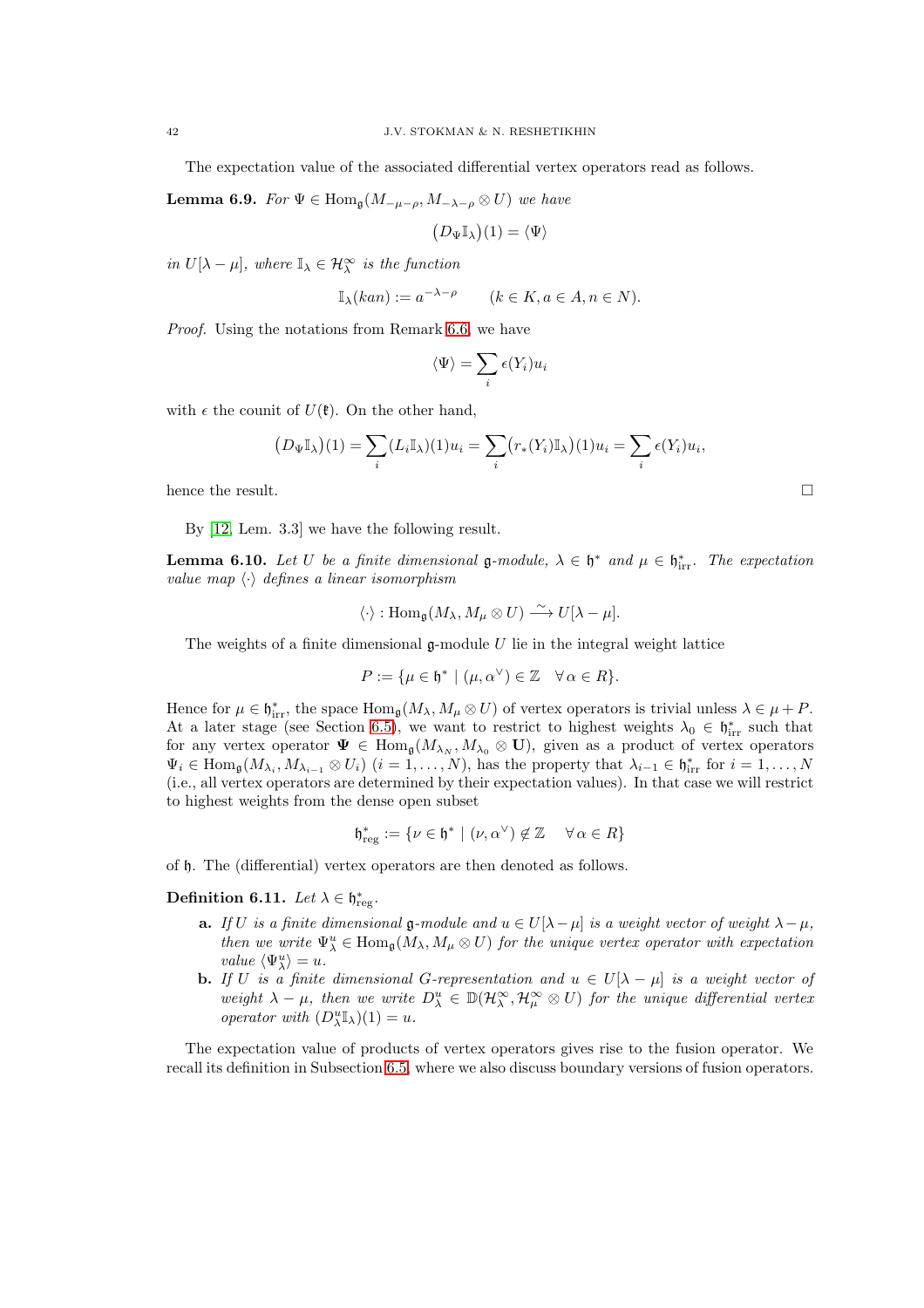<span id="page-42-0"></span>6.3. N-point spherical functions and asymptotic boundary KZB equations. Fix finite dimensional G-representations  $U_1, \ldots, U_N$  with representation maps  $\tau_{U_1}, \ldots, \tau_{U_N}$ , and differential vertex operators  $D_i \in \mathbb{D}(\mathcal{H}_{\lambda_i}^{\infty}, \mathcal{H}_{\lambda_{i-1}}^{\infty} \otimes U_i)$  for  $i = 1, ..., N$ . Write  $\underline{\lambda} = (\lambda_0, \lambda_1, ..., \lambda_N)$  and  $\mathbf{U} := U_1 \otimes \cdots \otimes U_N$ . Write  $\mathbf{D} \in \mathbb{D}(\mathcal{H}_{\lambda_N}^{\infty}, \mathcal{H}_{\lambda_0}^{\infty} \otimes \mathbf{U})$  for the product of the N differential vertex operators  $D_i$   $(1 \leq i \leq N)$ ,

$$
\mathbf{D}=(D_1\otimes \mathrm{id}_{U_2\otimes \cdots \otimes U_N})\cdots (D_{N-1}\otimes \mathrm{id}_{U_N})D_N,
$$

which we call a differential vertex operator of weight  $\lambda$ .

 $\left($ 

Fix two finite dimensional K-representations  $V_{\ell}$  and  $V_r$ , with representation maps  $\sigma_{\ell}$  and  $\sigma_r$ respectively. Let  $\sigma_{\ell}^{(N)}$  $\ell^{(N)}$  be the representation map of the tensor product K-representation  $V_{\ell} \otimes \mathbf{U}$ . We consider  $(V_{\ell} \otimes \mathbf{U}) \otimes V_r^* \simeq \text{Hom}(V_r, V_{\ell} \otimes \mathbf{U})$  as  $K \times K$ -representation, with representation map  $\sigma^{(N)} := \sigma_{\ell}^{(N)} \otimes \sigma_r^*$ . Note that if  $\phi_{\ell} \in \text{Hom}_K(\mathcal{H}_{\lambda_0}, V_{\ell})$  then

$$
\phi_{\ell}\otimes \mathrm{id}_{\mathbf{U}}\big)\mathbf{D}\in \mathrm{Hom}_K(\mathcal{H}_{\lambda_N},V_{\ell}\otimes \mathbf{U})
$$

by [\(4.2\)](#page-22-2).

<span id="page-42-1"></span>**Definition 6.12.** Let  $\phi_{\ell} \in \text{Hom}_K(\mathcal{H}_{\lambda_0}, V_{\ell}), \ \phi_r \in \text{Hom}_K(V_r, \mathcal{H}_{\lambda_N})$  and **D** a differential vertex operator of weight  $\lambda$ . We call the the smooth  $\sigma^{(N)}$ -spherical function

(6.15) 
$$
f_{\mathcal{H}_{\Delta}}^{\phi_{\ell}, \mathbf{D}, \phi_{r}}(g) := (\phi_{\ell} \otimes \mathrm{id}_{\mathbf{U}}) \mathbf{D}(\pi_{\lambda_{N}}(g)\phi_{r}) \qquad (g \in G)
$$

an N-point  $\sigma^{(N)}$ -spherical function associated with the N + 1-tuple of principal series representations  $\mathcal{H}_{\underline{\lambda}} := (\mathcal{H}_{\lambda_0}, \dots, \mathcal{H}_{\lambda_N}).$ 

To keep the notations manageable we write from now on the action of  $U(\mathfrak{g})$  and G on  $\mathcal{H}^{\infty}_{\lambda}$ without specifying the representation map if no confusion can arise. For instance, for  $x \in U(\mathfrak{g})$ ,  $g \in G$  and  $v \in \mathcal{H}_{\lambda_N}^{\infty}$  we write  $gxv \in \mathcal{H}_{\lambda_N}^{\infty}$  for the smooth vector  $\pi_{\lambda_N}(g)((x)_{\mathcal{H}_{\lambda_N}^{\infty}}v)$ , and the N-point spherical function will be written as

$$
f_{\mathcal{H}_{\Delta}}^{\phi_{\ell}, \mathbf{D}, \phi_{r}}(g) := (\phi_{\ell} \otimes \mathrm{id}_{\mathbf{U}}) \mathbf{D}(g\phi_{r}) \qquad (g \in G).
$$

In Subsection [6.4](#page-46-0) we define *formal* N-point spherical functions, which are asymptotical Npoint correlation functions for boundary Wess-Zumino-Witten conformal field theory on the cylinder when the positions escape to infinity. The N-point spherical functions in Definition [6.12](#page-42-1) are their analogues in the context of principal series.

By Proposition [4.1](#page-23-1) c the N-point spherical function  $f_{\mathcal{H}}^{\phi_{\ell},\mathbf{D},\phi_{r}}$  $\mathcal{H}_{\lambda}^{\varphi_{\ell},\mathbf{D},\varphi_{r}}$  admits the (Eisenstein) integral representation

<span id="page-42-2"></span>(6.16) 
$$
f_{\mathcal{H}_{\Delta}}^{\phi_{\ell}, \mathbf{D}, \phi_{r}}(g) = \int_{K} dx \, \xi_{-\lambda_{N}-\rho}(a(g^{-1}x)) \Big( \sigma_{\ell}(x) \otimes \tau_{U_{1}}(x) \otimes \cdots \otimes \tau_{U_{N}}(x) \otimes \sigma_{r}^{*}(k(g^{-1}x)) \Big) T_{\lambda_{N}}^{(\phi_{\ell} \otimes id_{\mathbf{U}}) \mathbf{D}, \phi_{r}}
$$

with the vector  $T_{\lambda_N}^{(\phi_\ell \otimes id_{\mathbf{U}})\mathbf{D}, \phi_r} \in V_\ell \otimes \mathbf{U} \otimes V_r^*$  given by

<span id="page-42-3"></span>
$$
T_{\lambda_N}^{(\phi_\ell\otimes \mathrm{id}_{\mathbf{U}})\mathbf{D},\phi_r}=\iota_{\lambda_N,V_\ell\otimes\mathbf{U}}((\phi_\ell\otimes\mathrm{id}_{\mathbf{U}})\mathbf{D})\otimes\jmath_{\lambda_N,V_r}(\phi_r).
$$

Theorem [3.4](#page-15-2) a gives the family of differential equations

(6.17) 
$$
\widehat{\Pi}^{\sigma^{(N)}}(z) \left( f_{\mathcal{H}_{\Delta}}^{\phi_{\ell}, \mathbf{D}, \phi_{r}} |_{A_{\text{reg}}} \right) = \zeta_{\lambda_{N} - \rho}(z) f_{\mathcal{H}_{\Delta}}^{\phi_{\ell}, \mathbf{D}, \phi_{r}} |_{A_{\text{reg}}}, \qquad z \in Z(\mathfrak{g})
$$

for the restriction of  $f_{\mathcal{H}}^{\phi_{\ell},\mathbf{D},\phi_{r}}$  $\frac{\phi_{\ell}, \mathbf{D}, \phi_r}{\mathcal{H}_{\Delta}}$  to  $A_{\text{reg}}$ . We will now show that  $f_{\mathcal{H}_{\Delta}}^{\phi_{\ell}, \mathbf{D}, \phi_r}$  $\frac{\partial \varphi_{\ell}, \mathbf{D}, \varphi_r}{\partial \lambda}$  at satisfies N additional first order asymptotic boundary KZB type differential equations. Recall the factorisation  $(r^+(a), -r^-(a), b(a))$  of  $\Omega$  for  $a \in A_{\text{reg}}$ , with  $r^{\pm}$  the folded *r*-matrices [\(6.7\)](#page-38-2) and *b* given by [\(6.8\)](#page-38-3).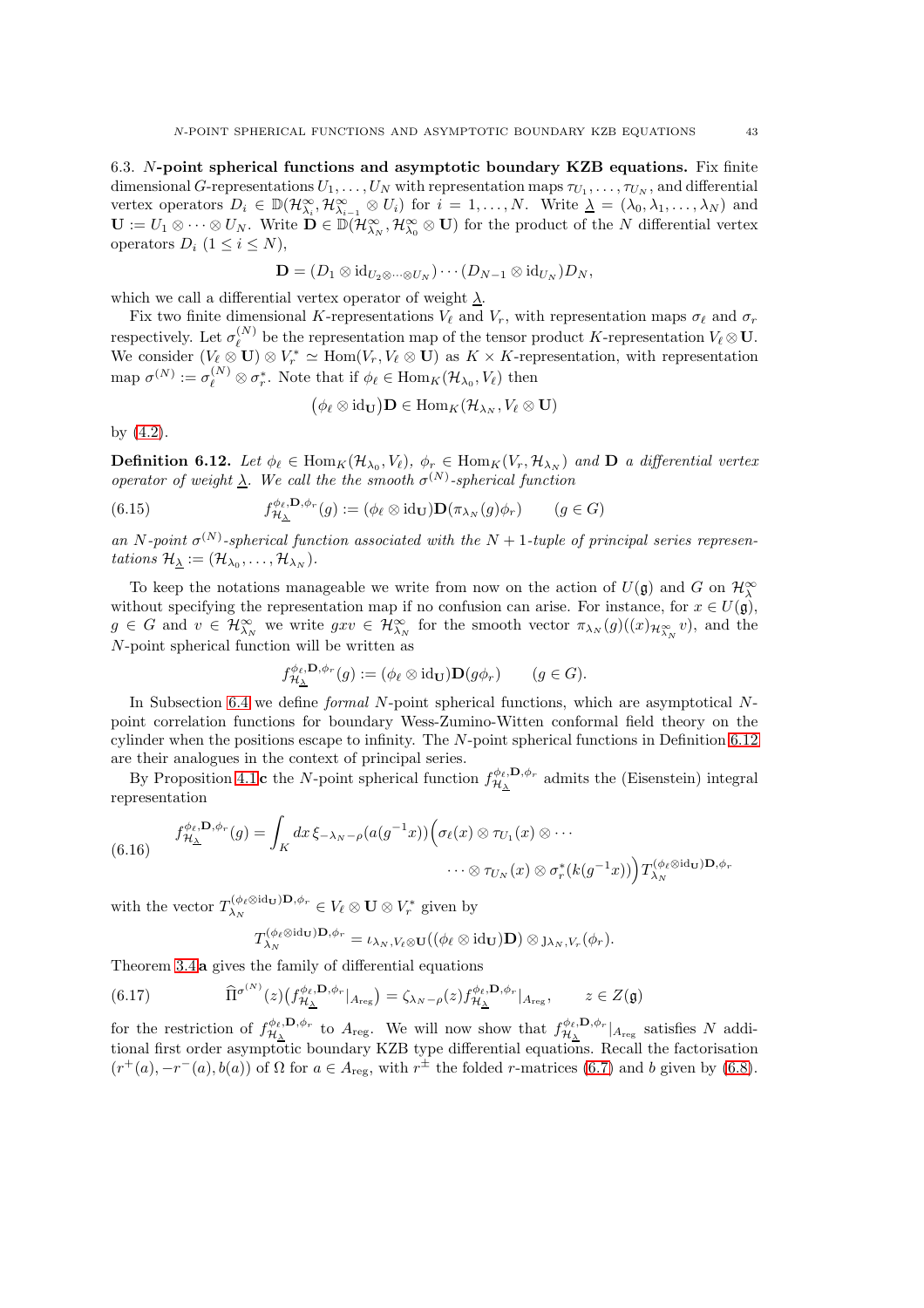<span id="page-43-4"></span>**Proposition 6.13.** The N-point  $\sigma^{(N)}$ -spherical function  $f_{\mathcal{H}_{\lambda}}^{\phi_{\ell}, \mathbf{D}, \phi_{r}}$  $\begin{array}{cl} \nabla^{\phi_{\ell},\mathbf{D},\phi_{r}} \ \nabla^{\mathbf{A}} & \mathbf{s} \mathbf{\textit{atisfies}} \n\end{array}$ 

$$
\Big(\frac{(\lambda_{i-1},\lambda_{i-1})}{2}-\frac{(\lambda_i,\lambda_i)}{2}+\sum_{j=1}^r(x_j)_{U_i}\partial_{x_j}\Big)f^{\phi_\ell,\mathbf{D},\phi_r}_{\mathcal{H}_{\Delta}}|_{A_{\mathrm{reg}}}=
$$

<span id="page-43-0"></span>(6.18)

<span id="page-43-1"></span>
$$
= \Big(r_{V_{\ell}U_i}^+ + \sum_{j=1}^{i-1} r_{U_jU_i}^+ + b_{U_i} + \sum_{j=i+1}^N r_{U_iU_j}^- + \widetilde{r}_{U_iV_r^*}^+ \Big) f_{\mathcal{H}_{\Delta}}^{\phi_{\ell},\mathbf{D},\phi_r} |_{A_{\text{reg}}}
$$

for  $i = 1, \ldots, N$ , with right boundary term

(6.19) 
$$
\widetilde{r}^+ := \sum_{\alpha \in R} \frac{e_\alpha \otimes y_\alpha}{\xi_\alpha - \xi_{-\alpha}} \in \mathcal{R} \otimes \mathfrak{g} \otimes \mathfrak{k}
$$

satisfying  $\tilde{r}^+(a) = (\text{Ad}_{a^{-1}} \otimes 1)r^+_{21}(a)$  for  $a \in A_{\text{reg}}$ .

We derive the asymptotic boundary KZB type equations [\(6.18\)](#page-43-0) in two different ways. The first proof uses Proposition  $6.3$  b involving the folded versions of Felder's dynamical r-matrix, the second proof uses Proposition [6.3](#page-38-4) a with a reflection argument. The second argument is of interest from the conformal field theoretic point of view, and provides some extra insights in the term b [\(6.8\)](#page-38-3) appearing in the asymptotic boundary KZB equations.

**Proof 1** (using the factorisation of  $\Omega$  in terms of folded *r*-matrices).

Let  $a \in A_{reg}$ . By Corollary [6.2](#page-37-3) applied to the factorisation  $(r^+(a), -r^-(a), b(a))$  of  $\Omega$ , we have

$$
\frac{1}{2}(\zeta_{\lambda_{i-1}-\rho}(\Omega) - \zeta_{\lambda_i-\rho}(\Omega))f^{\phi_{\ell},\mathbf{D},\phi_r}_{\mathcal{H}_{\Delta}}(a) = \Big(\sum_{j=1}^{i-1} r_{U_jU_i}^+(a) + b_{U_i}(a) + \sum_{j=i+1}^N r_{U_iU_j}^-(a)\Big) f^{\phi_{\ell},\mathbf{D},\phi_r}_{\mathcal{H}_{\Delta}}(a) \n+ \sum_k (\phi_{\ell} \otimes \mathrm{id}_{\mathbf{U}}) ((\alpha_k^+)_{\mathcal{H}_{\lambda_0}^{\infty}}(\beta_k^+)_{U_i} \mathbf{D}(a\phi_r)) \n- \sum_k (\phi_{\ell} \otimes \mathrm{id}_{\mathbf{U}}) ((\alpha_k^-)_{U_i} \mathbf{D}(\beta_k^- a\phi_r))
$$

where we have written  $r^{\pm}(a) = \sum_{k} \alpha_k^{\pm} \otimes \beta_k^{\pm}$ . Now using  $r^+(a) \in \mathfrak{k} \otimes \mathfrak{g}$  and

$$
(1 \otimes \mathrm{Ad}_{a^{-1}})r^{-}(a) = \sum_{j=1}^{r} x_j \otimes x_j + \widetilde{r}^{+}(a)
$$

with  $\tilde{r}^+(a) \in \mathfrak{g} \otimes \mathfrak{k}$  given by [\(6.19\)](#page-43-1), the asymptotic boundary KZB type equation [\(6.18\)](#page-43-0) follows from the fact that  $\phi_{\ell}$  and  $\phi_r$  are K-intertwiners and  $\zeta_{\lambda_{i-1}-\rho}(\Omega) - \zeta_{\lambda_i-\rho}(\Omega) = (\lambda_{i-1}, \lambda_{i-1}) (\lambda_i, \lambda_i).$ 

Proof 2 (using a reflection argument).

Let  $a \in A_{reg}$ . Recall that the unfolded factorisation of  $\Omega$  is  $(r(a), r(a), d(a))$  with

<span id="page-43-3"></span>
$$
d(a) := -\frac{1}{2} \sum_{\alpha \in R} \left( \frac{1 + a^{-2\alpha}}{1 - a^{-2\alpha}} \right) t_{\alpha}.
$$

Then it follows from a direct computation that

(6.20) 
$$
b(a) = d(a) + m(r^{\theta_1}(a)).
$$

Furthermore,

 $(6.21)$ 

<span id="page-43-2"></span>
$$
=r^{\theta_1}(a)D-D*r^{\theta_1}(a)=(1\otimes m(r^{\theta_1}(a)))D
$$

for a differential vertex operator D. This follows from the fact that  $r^{\theta_1}(a)$  is a symmetric tensor in g ⊗ g and

$$
-(x \otimes x)D - D * (x \otimes x) = (1 \otimes x^2)D
$$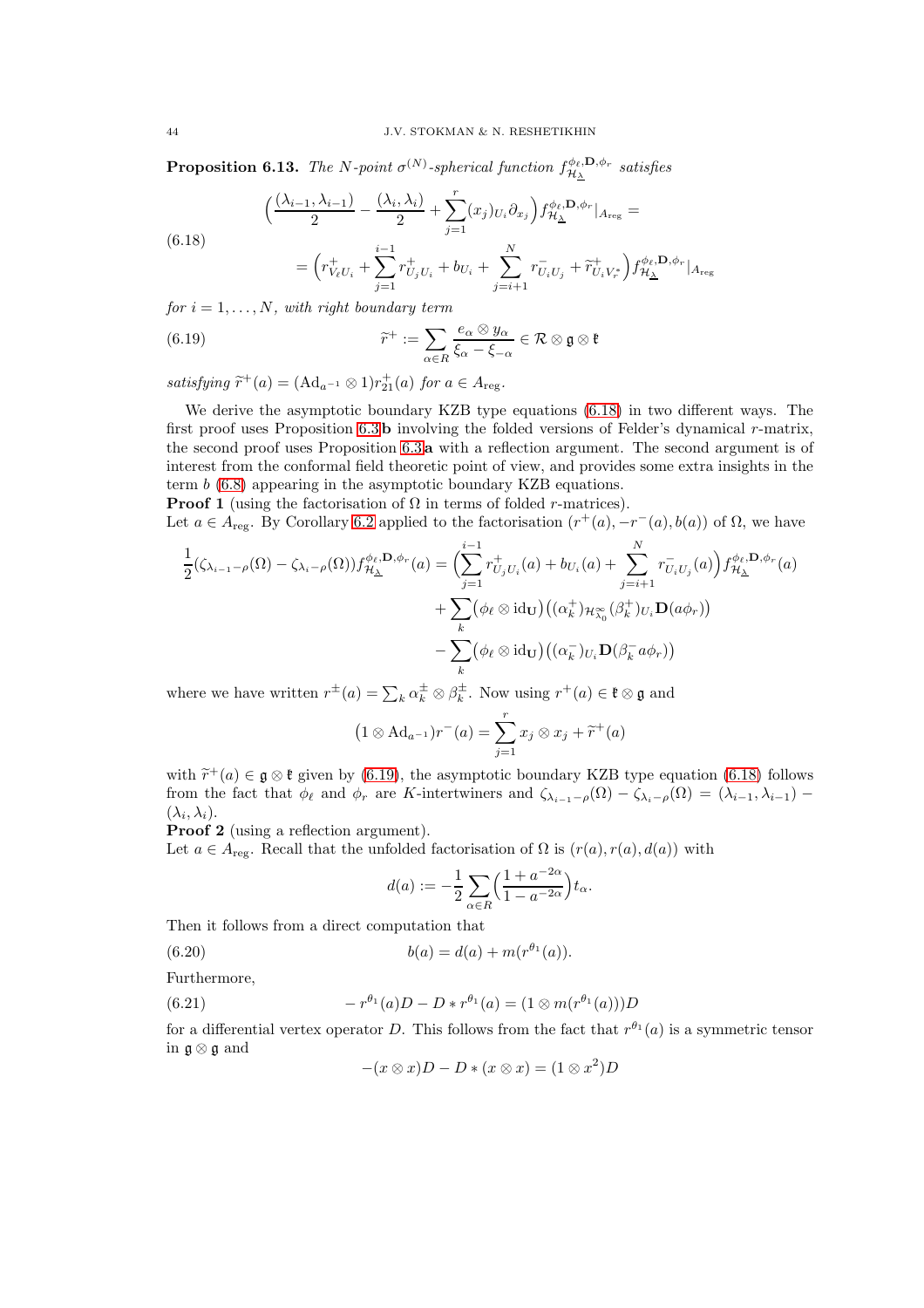for  $x \in \mathfrak{g}$ . The proof of the asymptotic boundary KZB equation [\(6.18\)](#page-43-0) using a reflection argument now proceeds as follows. Corollary [6.2](#page-37-3) gives

$$
\left(\frac{(\lambda_{i-1},\lambda_{i-1})}{2} - \frac{(\lambda_i,\lambda_i)}{2}\right) f_{\mathcal{H}_{\Delta}}^{\phi_{\ell},\mathbf{D},\phi_{r}}(a) = \left(\sum_{j=1}^{i-1} r_{U_j U_i}(a) - \sum_{j=i+1}^{N} r_{U_i U_j}(a) + d_{U_i}(a)\right) f_{\mathcal{H}_{\Delta}}^{\phi_{\ell},\mathbf{D},\phi_{r}}(a) + \left(\phi_{\ell} \otimes \text{id}_{\mathbf{U}}\right) \left(r_{\mathcal{H}_{\lambda_0}^{\infty} U_i}(a) \mathbf{D}(a\phi_r)\right) + \sum_{k} \left(\phi_{\ell} \otimes \text{id}_{\mathbf{U}}\right) \left((\alpha_k)_{U_i} \mathbf{D}(\beta_k a\phi_r)\right)
$$

with  $r(a) = \sum_k \alpha_k \otimes \beta_k$ . We now apply the identity

$$
(\phi_{\ell} \otimes \mathrm{id}_{\mathbf{U}}) r_{\mathcal{H}_{\lambda_0}^{\infty} U_i}(a) = r_{V_{\ell} U_i}^+(a) (\phi_{\ell} \otimes \mathrm{id}_{\mathbf{U}}) - (\phi_{\ell} \otimes \mathrm{id}_{\mathbf{U}}) r_{\mathcal{H}_{\lambda_0}^{\infty} U_i}^{\theta_1}(a)
$$

in  $\text{Hom}(\mathcal{H}_{\lambda_0}^{\infty} \otimes \mathbf{U}, V_{\ell} \otimes \mathbf{U})$  to the left boundary term and the identity

$$
\sum_{k} (\alpha_{k})_{U_{i}} \mathbf{D}(\beta_{k} a \phi_{r}) = -\sum_{j=1}^{r} (x_{j})_{U_{i}} \mathbf{D}(ax_{j} \phi_{r})
$$

$$
+ \sum_{k} (\theta(\alpha_{k}))_{U_{i}} \mathbf{D}(\beta_{k} a \phi_{r}) + \widetilde{r}_{U_{i}V_{r}^{*}}^{+}(a) \mathbf{D}(a \phi_{r})
$$

in  $\mathbf{U} \otimes V_r^*$  to the right boundary term. The latter equality follows from the easily verified identities

$$
-(\mathrm{id}\otimes\theta\mathrm{Ad}_{a^{-1}})(r(a))=-\sum_{j=1}^r x_j\otimes x_j+(\mathrm{id}\otimes\mathrm{Ad}_{a^{-1}})(r^{\theta_1}(a)),
$$

$$
-(\mathrm{Ad}_{a^{-1}}\otimes\mathrm{id})(r_{21}^+(a))=(\mathrm{id}\otimes\mathrm{Ad}_{a^{-1}})(r(a))+(\mathrm{id}\otimes\theta\mathrm{Ad}_{a^{-1}})(r(a)).
$$

We thus arrive at the formula

<span id="page-44-0"></span>
$$
\begin{split}\n&\left(\frac{(\lambda_{i-1}, \lambda_{i-1})}{2} - \frac{(\lambda_i, \lambda_i)}{2} + \sum_{j=1}^r (x_j)_{U_i} \partial_{x_j}\right) f_{\mathcal{H}_{\Delta}}^{\phi_{\ell}, \mathbf{D}, \phi_r}(a) = \\
&= \left(r_{V_{\ell}U_i}^+(a) + \sum_{j=1}^{i-1} r_{U_jU_i}(a) + d_{U_i}(a) - \sum_{j=i+1}^N r_{U_iU_j}(a) + \widetilde{r}_{U_iV_r^*}^+(a)\right) f_{\mathcal{H}_{\Delta}}^{\phi_{\ell}, \mathbf{D}, \phi_r}(a) \\
&- \left(\phi_{\ell} \otimes \mathrm{id}_{\mathbf{U}}\right) \left(r_{\mathcal{H}_{\lambda_0}^{\infty}U_i}^{\theta_1}(a) \mathbf{D}(a\phi_r)\right) + \sum_{k} \left(\phi_{\ell} \otimes \mathrm{id}_{\mathbf{U}}\right) \left((\theta(\alpha_k))_{U_i} \mathbf{D}(\beta_k a\phi_r)\right).\n\end{split}
$$

Now pushing  $r^{\theta_1}_{\mathcal{H}_{\lambda_0}^{\infty}U_i}(a)$  through the differential vertex operators  $D_j$   $(1 \leq j < i)$  and pushing the action of  $\beta_k$  through  $D_j$   $(i < j \le N)$  using [\(6.9\)](#page-38-0) and using the fact that  $r^{\theta_1}(a)$  is a symmetric tensor in  $\mathfrak{g} \otimes \mathfrak{g}$ , the last line becomes

$$
-(\phi_{\ell} \otimes id_{\mathbf{U}})(r^{\theta_{1}}_{\mathcal{H}_{\lambda_{0}}^{\infty}U_{i}}(a)\mathbf{D}(a\phi_{r})) + \sum_{k} (\phi_{\ell} \otimes id_{\mathbf{U}})((\theta(\alpha_{k}))_{U_{i}}\mathbf{D}(\beta_{k}a\phi_{r}))
$$
  

$$
= \Big(\sum_{j=1}^{i-1} r^{\theta_{1}}_{U_{j}U_{i}}(a) + \sum_{j=i+1}^{N} r^{\theta_{1}}_{U_{i}U_{j}}(a)\Big) f^{\phi_{\ell},\mathbf{D},\phi_{r}}_{\mathcal{H}_{\Delta}}(a)
$$
  

$$
+ (\phi_{\ell} \otimes id_{\mathbf{U}})(D_{\mathcal{H}_{\lambda_{1}}}^{\infty} \cdots D_{\mathcal{H}_{\lambda_{i-1}}}^{\infty}(\widetilde{D}_{i} \otimes id_{U_{i+1} \otimes \cdots \otimes U_{N}})D_{\mathcal{H}_{\lambda_{i+1}}}^{\infty} \cdots D_{\mathcal{H}_{\lambda_{N}}}^{\infty}(a\phi_{r}))
$$

with  $D_{\mathcal{H}_{\lambda_j}^{\infty}} := D_j \otimes \mathrm{id}_{U_{j+1} \otimes \cdots \otimes U_N}$  and

$$
\widetilde{D}_i := -r^{\theta_1}(a)D_i - D_i * r^{\theta_1}(a).
$$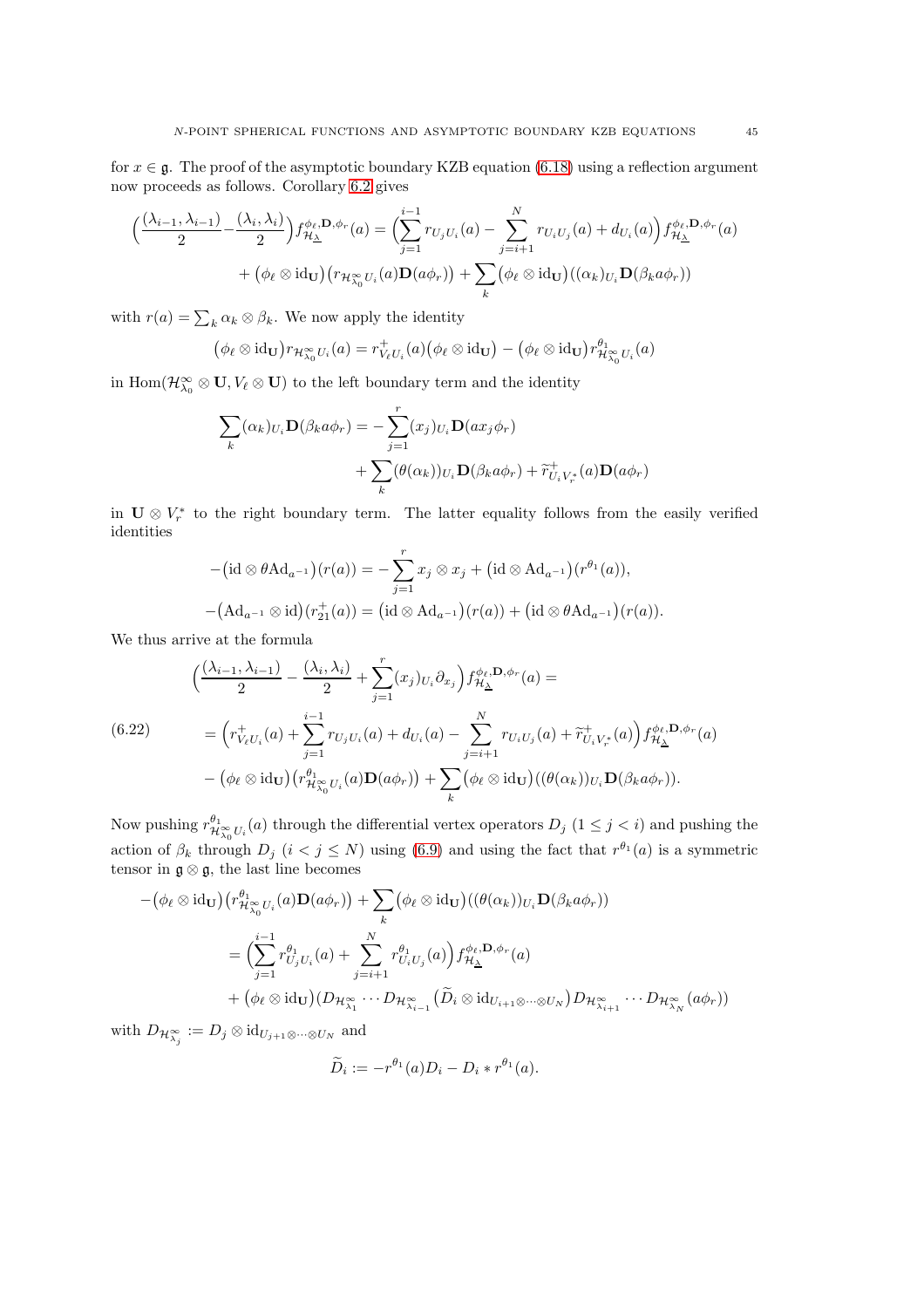Applying now [\(6.21\)](#page-43-2) we arrive at

$$
-(\phi_{\ell} \otimes id_{\mathbf{U}})(r^{\theta_{1}}_{\mathcal{H}^{\infty}_{\lambda_{0}}U_{i}}(a)\mathbf{D}(a\phi_{r})) + \sum_{k} (\phi_{\ell} \otimes id_{\mathbf{U}})((\theta(\alpha_{k}))_{U_{i}}\mathbf{D}(\beta_{k}a\phi_{r}))
$$
  

$$
= \Big(\sum_{j=1}^{i-1} r^{\theta_{1}}_{U_{j}U_{i}}(a) + \big(m(r^{\theta_{1}}(a))\big)_{U_{i}} + \sum_{j=i+1}^{N} r^{\theta_{1}}_{U_{i}U_{j}}(a)\Big) f^{\phi_{\ell},\mathbf{D},\phi_{r}}_{\mathcal{H}_{\Delta}}(a).
$$

Combined with  $(6.22)$  and  $(6.20)$ , we obtain  $(6.18)$ .

Write  $\kappa^{\text{core}} \in \mathcal{R} \otimes U(\mathfrak{g})$  for the element

(6.23) 
$$
\kappa^{\text{core}} := \frac{1}{2} \sum_{j=1}^{r} x_j^2 + \sum_{\alpha \in R} \frac{e_\alpha^2}{1 - \xi_{-2\alpha}}
$$

and define  $\kappa \in \mathcal{R} \otimes U(\mathfrak{k}) \otimes U(\mathfrak{g}) \otimes U(\mathfrak{k})$  by

<span id="page-45-2"></span>(6.24) 
$$
\kappa := \sum_{\alpha \in R} \frac{y_{\alpha} \otimes e_{\alpha} \otimes 1}{1 - \xi_{-2\alpha}} + 1 \otimes \kappa^{\text{core}} \otimes 1 + \sum_{\alpha \in R} \frac{1 \otimes e_{\alpha} \otimes y_{\alpha}}{\xi_{\alpha} - \xi_{-\alpha}}.
$$

Furthermore, write

<span id="page-45-1"></span>(6.25) 
$$
E := \sum_{j=1}^r \partial_{x_j} \otimes x_j \in \mathbb{D}_{\mathcal{R}} \otimes U(\mathfrak{g}).
$$

The asymptotic boundary KZB operators are now defined as follows.

Definition 6.14. The first-order differential operators

(6.26) 
$$
\mathcal{D}_{i} := E_{i} - \sum_{j=1}^{i-1} r_{ji}^{+} - \kappa_{i} - \sum_{j=i+1}^{N} r_{ij}^{-}
$$

 $in \mathbb{D}_{\mathcal{R}} \otimes U(\mathfrak{k}) \otimes U(\mathfrak{g})^{\otimes N} \otimes U(\mathfrak{k})$  (i ∈ {1, ..., N}) are called the asymptotic boundary KZB operators. Here the subindices indicate in which tensor factor of  $U(\mathfrak{g})^{\otimes N}$  the  $U(\mathfrak{g})$ -components of E,  $\kappa$  and  $r^{\pm}$  are placed.

**Remark 6.15.** Note that  $\kappa^{\text{core}}$  is the part of  $\kappa$  that survives when the  $U(\mathfrak{k})$ -components act according to the trivial representation of k. Note furthermore that

<span id="page-45-0"></span>
$$
\mathcal{D}_i\in\mathbb{D}_{\mathcal{R}}\otimes U(\mathfrak{k})\otimes \big(U(\mathfrak{k})^{\otimes (i-1)}\otimes U(\mathfrak{g})^{\otimes (N-i+1)}\big)\otimes U(\mathfrak{k}).
$$

Consider the family  $H_z^{(N)} \in \mathbb{D}_{\mathcal{R}} \otimes U(\mathfrak{k})^{\otimes (N+2)}$   $(z \in Z(\mathfrak{g}))$  of commuting differential operator  $H_z^{(N)}:=\big(\Delta^{(N)}\otimes \mathrm{id}_{U(\mathfrak{k})}\big)H_z$ 

with  $\Delta^{(N)}: U(\mathfrak{k}) \to U(\mathfrak{k})^{\otimes (N+1)}$  the Nth iterate comultiplication map of  $U(\mathfrak{k})$  and  $H_z$  given by [\(3.11\)](#page-17-4). Then  $\mathbf{H}^{(N)} := -\frac{1}{2}(H_{\Omega}^{(N)} + ||\rho||^2)$  is the double spin quantum Calogero-Moser Hamiltonian

$$
\mathbf{H}^{(N)} = -\frac{1}{2}\Delta + V^{(N)},
$$
\n
$$
V^{(N)} := -\frac{1}{2}\sum_{\alpha \in R} \frac{1}{(\xi_{\alpha} - \xi_{-\alpha})^2} \Big( \frac{\|\alpha\|^2}{2} + \prod_{\epsilon \in \{\pm 1\}} (\Delta^{(N)}(y_{\alpha}) \otimes 1 + \xi_{\epsilon \alpha} (1^{\otimes (N+1)} \otimes y_{\alpha})) \Big)
$$

by Proposition [3.10.](#page-17-1)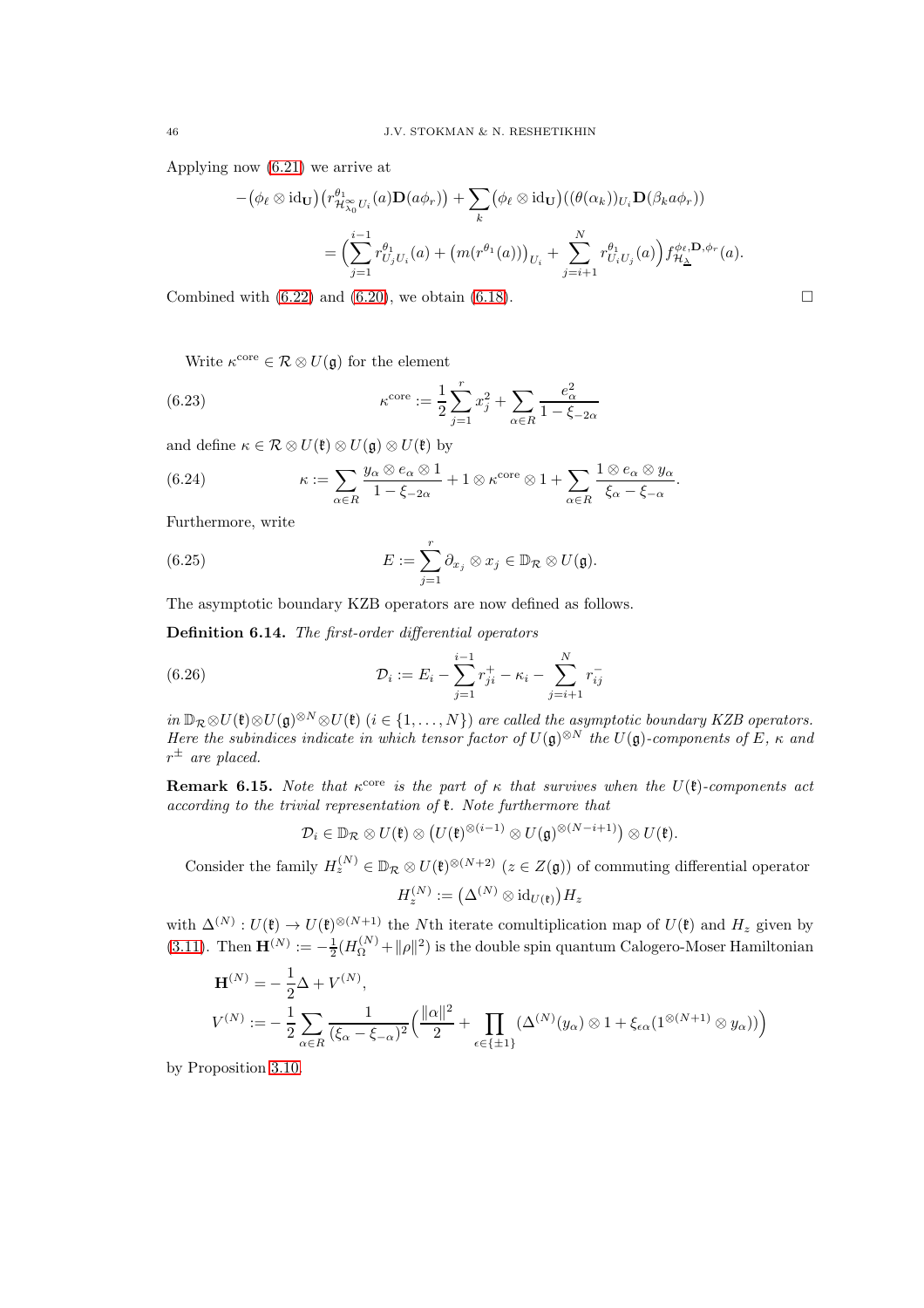<span id="page-46-3"></span>**Theorem 6.16.** Let  $\lambda \in \mathfrak{h}^*$ ,  $\phi_\ell \in \text{Hom}_K(\mathcal{H}_{\lambda_0}, V_\ell)$ ,  $\phi_r \in \text{Hom}_K(V_r, \mathcal{H}_{\lambda_N})$  and  $\mathbf{D}$  a differential vertex operator of weight  $\underline{\lambda} = (\lambda_0, \dots, \lambda_N)$ . Consider the smooth  $V_\ell \otimes \mathbf{U} \otimes V_r^*$ -valued function  $\phi_{\ell}, \mathbf{D}, \phi_{r}$ 

$$
\mathbf{f}_{\underline{\lambda}}^{\phi_{\ell},\mathbf{D},\phi_{r}}:=\delta f_{\mathcal{H}_{\underline{\lambda}}}^{\phi_{\ell},\mathbf{D},\phi_{r}}|_{A_{+}}
$$

on  $A_+$ , called the normalised N-point  $\sigma^{(N)}$ -spherical function of weight  $\lambda$ , which admits the explicit integral representation

$$
\mathbf{f}_{\underline{\lambda}}^{\phi_{\ell},\mathbf{D},\phi_{r}}(a') = \delta(a') \int_{K} dx \, \xi_{-\lambda_{N}-\rho}(a(a'^{-1}x)) \big( \sigma_{\ell}(x) \otimes \tau_{U_{1}}(x) \otimes \cdots
$$

$$
\cdots \otimes \tau_{U_{N}}(x) \otimes \sigma_{r}^{*}(k(a'^{-1}x)) \big) T_{\lambda_{N}}^{(\phi_{\ell} \otimes id_{\mathbf{U}}) \mathbf{D},\phi_{r}}.
$$

It satisfies the systems of differential equations

<span id="page-46-1"></span>(6.27) 
$$
\mathcal{D}_{i}(\mathbf{f}_{\underline{\lambda}}^{\phi_{\ell},\mathbf{D},\phi_{r}}) = \left(\frac{(\lambda_{i},\lambda_{i})}{2} - \frac{(\lambda_{i-1},\lambda_{i-1})}{2}\right) \mathbf{f}_{\underline{\lambda}}^{\phi_{\ell},\mathbf{D},\phi_{r}} \qquad (i = 1,\ldots,N),
$$

$$
\mathbf{H}^{(N)}(\mathbf{f}_{\underline{\lambda}}^{\phi_{\ell},\mathbf{D},\phi_{r}}) = -\frac{(\lambda_{N},\lambda_{N})}{2} \mathbf{f}_{\underline{\lambda}}^{\phi_{\ell},\mathbf{D},\phi_{r}}
$$

on  $A_+$ . Furthermore,  $H_z^{(N)}(\mathbf{f}_{\underline{\lambda}}^{\phi_{\ell},\mathbf{D},\phi_r}) = \zeta_{\lambda_N-\rho}(z) \mathbf{f}_{\underline{\lambda}}^{\phi_{\ell},\mathbf{D},\phi_r}$  on  $A_+$  for  $z \in Z(\mathfrak{g})$ .

*Proof.* The integral representation follows from  $(6.16)$ . The second line of  $(6.27)$  follows from [\(6.17\)](#page-42-3). By Proposition [6.13](#page-43-4) we have

(6.28) 
$$
\widetilde{\mathcal{D}}_i f_{\underline{\lambda}}^{\phi_{\ell}, \mathbf{D}, \phi_r} = \left(\frac{(\lambda_i, \lambda_i)}{2} - \frac{(\lambda_{i-1}, \lambda_{i-1})}{2}\right) f_{\underline{\lambda}}^{\phi_{\ell}, \mathbf{D}, \phi_r} \qquad (i = 1, ..., N)
$$

with  $\widetilde{\mathcal{D}}_i = E_i - \sum_{j=1}^{i-1} r_{ji}^+ - \widetilde{\kappa}_i - \sum_{j=i+1}^N r_{ij}^-$  and

$$
\widetilde{\kappa} := r^+ \otimes 1 + 1 \otimes b \otimes 1 + 1 \otimes \widetilde{r}^+ = \kappa - \frac{1}{2} \sum_{\alpha \in R^+} \left( \frac{1 + \xi_{-2\alpha}}{1 - \xi_{-2\alpha}} \right) t_{\alpha}.
$$

To prove the first set of equations of [\(6.27\)](#page-46-1) it thus suffices to show that

(6.29) 
$$
\delta E(\delta^{-1}) = -\frac{1}{2} \sum_{\alpha \in R^{+}} \Big( \frac{1 + \xi_{-2\alpha}}{1 - \xi_{-2\alpha}} \Big) t_{\alpha}
$$

in  $\mathcal{R} \otimes \mathfrak{h}$ . This follows from the following computation,

$$
\delta E(\delta^{-1}) = -\sum_{j=1}^{r} \left( \rho(x_j) x_j - \sum_{\alpha \in R^+} \frac{\xi_{-2\alpha} \alpha(x_j) x_j}{1 - \xi_{-2\alpha}} \right)
$$
  
=  $-t_{\rho} - \sum_{\alpha \in R^+} \frac{\xi_{-2\alpha} t_{\alpha}}{1 - \xi_{-2\alpha}} = -\frac{1}{2} \sum_{\alpha \in R^+} \left( \frac{1 + \xi_{-2\alpha}}{1 - \xi_{-2\alpha}} \right) t_{\alpha}.$ 

<span id="page-46-0"></span>6.4. Formal N-point spherical functions. In this subsection we introduce the analogue of N-point spherical functions in the context of Verma modules. They give rise to asymptotically free solutions of the asymptotic boundary KZB operators.

Fix finite dimensional g-representations  $\tau_i : \mathfrak{g} \to \mathfrak{gl}(U_i)$   $(1 \leq i \leq N)$ . Let  $\underline{\lambda} = (\lambda_0, \ldots, \lambda_N)$ with  $\lambda_i \in \mathfrak{h}^*$  and choose vertex operators  $\Psi_i \in \text{Hom}_{\mathfrak{g}}(M_{\lambda_i}, M_{\lambda_{i-1}} \otimes U_i)$  for  $i = 1, \ldots, N$ . Set

<span id="page-46-2"></span>(6.30) 
$$
\mathbf{\Psi} := (\Psi_1 \otimes \mathrm{id}_{U_2 \otimes \cdots \otimes U_N}) \cdots (\Psi_{N-1} \otimes \mathrm{id}_{U_N}) \Psi_N,
$$

which is a g-intertwiner  $M_{\lambda_N} \to M_{\lambda_0} \otimes U$ . Let  $(\sigma_{\ell}, V_{\ell}), (\sigma_r, V_r)$  be two finite dimensional  $\ell$ modules. Write  $\sigma_{\ell}^{(N)}$ <sup>(N)</sup> for the representation map of the **f**-module  $V_{\ell} \otimes \mathbf{U}$ , and  $\sigma^{(N)} = \sigma_{\ell}^{(N)} \otimes \sigma_r^*$ for the representation map of the associated  $\mathfrak{k} \oplus \mathfrak{k}$ -module  $(V_{\ell} \otimes \mathbf{U}) \otimes V_r^*$ .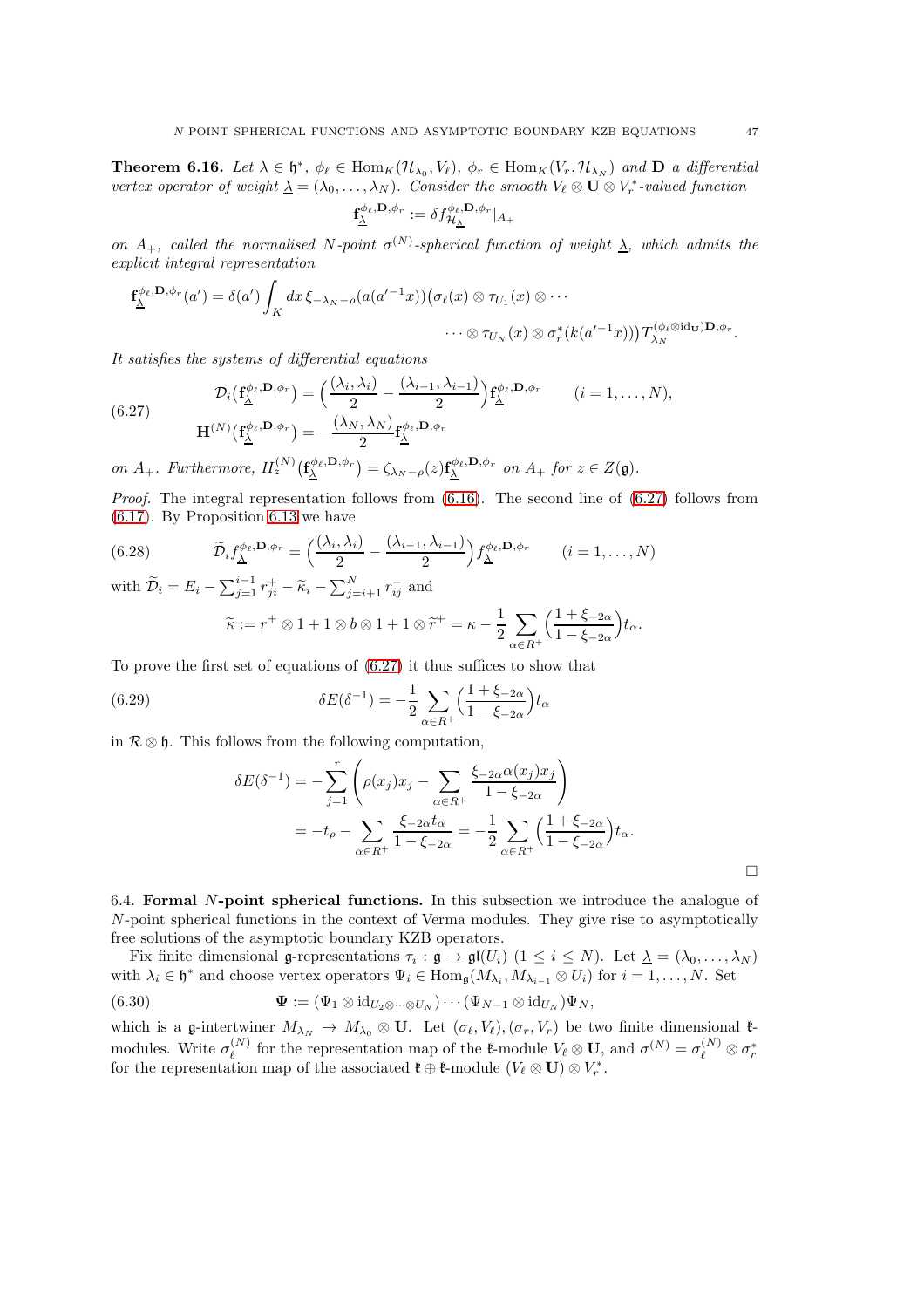**Definition 6.17.** For  $\phi_{\ell} \in \text{Hom}_{\mathfrak{k}}(M_{\lambda_0}, V_{\ell}), \phi_r \in \text{Hom}_{\mathfrak{k}}(V_r, M_{\lambda_N})$  and vertex operator  $\Psi$  given by [\(6.30\)](#page-46-2). Then  $(\phi_{\ell} \otimes id_{\mathbf{U}}) \Psi \in \text{Hom}_{\ell}(M_{\lambda}, V_{\ell} \otimes \mathbf{U})$  and the associated formal elementary  $\sigma^{(N)}$ . spherical function

(6.31) 
$$
F_{M_{\Delta}}^{\phi_{\ell}, \Psi, \phi_{r}} := F_{M_{\lambda_{N}}}^{(\phi_{\ell} \otimes id_{\mathbf{U}}) \Psi, \phi_{r}} = \sum_{\mu \leq \lambda_{N}} ((\phi_{\ell} \otimes id_{\mathbf{U}}) \Psi \phi_{r}^{\mu}) \xi_{\mu} \in (V_{\ell} \otimes \mathbf{U} \otimes V_{r}^{*})[[\xi_{-\alpha_{1}}, \ldots, \xi_{-\alpha_{r}}]] \xi_{\lambda_{N}}
$$

is called a formal N-point  $\sigma^{(N)}$ -spherical function associated with the N + 1-tuple of Verma  $modules (M_{\lambda_0}, \ldots, M_{\lambda_N}).$ 

By Theorem [5.8,](#page-31-1) the formal N-point  $\sigma^{(N)}$ -spherical function  $F_{M_{\Delta}}^{\phi_{\ell},\Psi,\phi_r}$  is analytic on  $A_+$  for  $\lambda_N \in \mathfrak{h}^*_\mathrm{HC}.$ 

Recall the normalisation factor  $\delta$  defined by [\(3.10\)](#page-17-3) (which we will view as formal power series in  $\mathbb{C}[[\xi_{-\alpha_1},\ldots,\xi_{-\alpha_r}]]\xi_\rho$ ).

<span id="page-47-1"></span>**Definition 6.18.** Let  $\Psi_i \in \text{Hom}_{\mathfrak{a}}(M_{\lambda_i - \rho}, M_{\lambda_{i-1} - \rho} \otimes U_i)$  (1  $\leq i \leq N$ ) and write

$$
\pmb{\Psi}\in \text{Hom}_{\mathfrak{g}}(M_{\lambda_N-\rho},M_{\lambda_0-\rho}\otimes \mathbf{U})
$$

for the resulting vertex operator [\(6.30\)](#page-46-2). We call

$$
\mathbf{F}_{\underline{\lambda}}^{\phi_{\ell},\Psi,\phi_{r}} := \delta F_{M_{\underline{\lambda}-\rho}}^{\phi_{\ell},\Psi,\phi_{r}} \in (V_{\ell} \otimes \mathbf{U} \otimes V_{r}^{*})[[\xi_{-\alpha_{1}},\ldots,\xi_{-\alpha_{r}}]]\xi_{\lambda_{N}}
$$

a normalised N-point  $\sigma^{(N)}$ -spherical function of weight  $\underline{\lambda} - \rho := (\lambda_0 - \rho, \lambda_1 - \rho, \dots, \lambda_N - \rho)$ .

For weight  $\lambda$  with  $\lambda_N \in \mathfrak{h}_{HC}^* + \rho$  the normalised formal N-point  $\sigma^{(N)}$ -spherical function  $\mathbf{F}_{\underline{\lambda}}^{\phi_{\ell},\Psi,\phi_{r}}$  is an  $V_{\ell} \otimes \mathbf{U} \otimes V_r^*$ -valued analytic function on  $A_+$ . In terms of the normalised formal elementary  $\sigma^{(N)}$ -spherical functions, we have

,

(6.32) 
$$
\mathbf{F}_{\underline{\lambda}}^{\phi_{\ell},\Psi,\phi_{r}} = \mathbf{F}_{\lambda_{N}}^{(\phi_{\ell}\otimes id_{\mathbf{U}})\Psi,\phi_{r}}
$$

and hence

(6.33) 
$$
\mathbf{H}^{(N)}\left(\mathbf{F}_{\underline{\lambda}}^{\phi_{\ell},\Psi,\phi_{r}}\right) = -\frac{(\lambda_{N},\lambda_{N})}{2} \mathbf{F}_{\underline{\lambda}}^{\phi_{\ell},\Psi,\phi_{r}},
$$
\n
$$
H_{z}^{(N)}\left(\mathbf{F}_{\underline{\lambda}}^{\phi_{\ell},\Psi,\phi_{r}}\right) = \zeta_{\lambda_{N}-\rho}(z) \mathbf{F}_{\underline{\lambda}}^{\phi_{\ell},\Psi,\phi_{r}}, \qquad z \in Z(\mathfrak{g})
$$

by Theorem [5.10.](#page-33-1) We now show by a suitable adjustment of the algebraic arguments from Subsection [6.1](#page-36-1) that the normalised formal N-point  $\sigma^{(N)}$ -spherical functions are eigenfunctions of the asymptotic boundary KZB operators.

<span id="page-47-0"></span>**Theorem 6.19.** Let  $\phi_{\ell} \in \text{Hom}_{\ell}(M_{\lambda_0}, V_{\ell}), \ \phi_r \in \text{Hom}_{\ell}(V_r, M_{\lambda_N})$  and let  $\Psi$  be a product of N vertex operators as given in Definition [6.18.](#page-47-1) The normalised formal N-point  $\sigma^{(N)}$ -spherical function  $\mathbf{F}^{\hat{\phi}_{\ell},\Psi,\phi_{r}}_{\Delta}$  satisfies the system of differential equations

<span id="page-47-2"></span>(6.34) 
$$
\mathcal{D}_{i}(\mathbf{F}_{\underline{\lambda}}^{\phi_{\ell},\Psi,\phi_{r}}) = \left(\frac{(\lambda_{i},\lambda_{i})}{2} - \frac{(\lambda_{i-1},\lambda_{i-1})}{2}\right)\mathbf{F}_{\underline{\lambda}}^{\phi_{\ell},\Psi,\phi_{r}} \qquad (i=1,\ldots,N)
$$

in  $(V_\ell \otimes \mathbf{U} \otimes V_r^*)[[\xi_{-\alpha_1}, \ldots, \xi_{-\alpha_r}]] \xi_{\lambda_N}$ . For  $\lambda_N \in \mathfrak{h}_{\mathrm{HC}}^* + \rho$  the differential equations [\(6.34\)](#page-47-2) are valid as analytic  $V_{\ell} \otimes \mathbf{U} \otimes V_r^*$ -valued analytic functions on  $A_+$ .

Proof. As in the proof of Theorem [6.16,](#page-46-3) the differential equations [\(6.34\)](#page-47-2) are equivalent to

<span id="page-47-3"></span>(6.35) 
$$
\widetilde{\mathcal{D}}_i\big(F_{M_{\Delta}}^{\phi_{\ell},\Psi,\phi_r}\big)=\frac{1}{2}(\zeta_{\lambda_i}(\Omega)-\zeta_{\lambda_{i-1}}(\Omega))F_{M_{\Delta}}^{\phi_{\ell},\Psi,\phi_r} \qquad (i=1,\ldots,N)
$$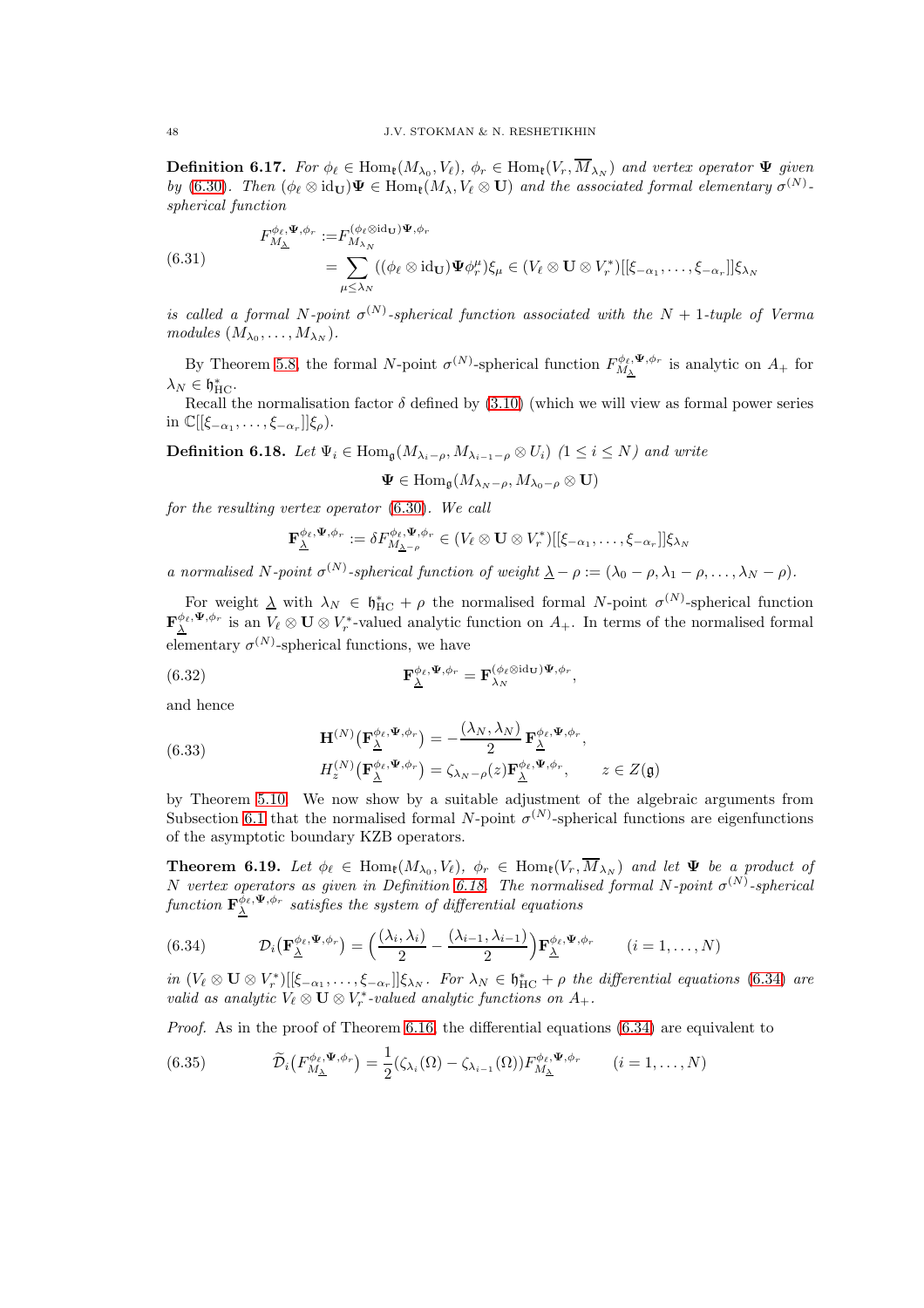with  $\widetilde{\mathcal{D}}_i = E_i - \sum_{j=1}^{i-1} r_{ji}^+ - \widetilde{\kappa}_i - \sum_{j=i+1}^N r_{ij}^-$  and  $\widetilde{\kappa} := \kappa - \frac{1}{2}$ 2  $\sqrt{ }$  $\alpha \in R^+$  $\sqrt{1 + \xi_{-2\alpha}}$  $1 - \xi_{-2\alpha}$  $t_{\alpha} = r^+ \otimes 1 + 1 \otimes b \otimes 1 + 1 \otimes \widetilde{r}^+$ 

(here  $b$  is given by  $(6.8)$ ).

Write  $\Lambda = {\mu \in \mathfrak{h}^* \mid \mu \leq \lambda_N}$  and  $\Lambda_m := {\mu \in \Lambda \mid (\lambda_N - \mu, \rho^{\vee}) \leq m}$  ( $m \in \mathbb{Z}_{\geq 0}$ ). Consider the  $V_{\ell} \otimes \mathbf{U} \otimes V_r^*$ -valued quasi-polynomial

$$
F_{M_{\Delta},m}^{\phi_{\ell},\mathbf{\Psi},\phi_{r}}:=\sum_{\mu\in\Lambda_{m}}((\phi_{\ell}\otimes\operatorname{id}_{\mathbf{U}})\mathbf{\Psi}\phi_{r}^{\mu})\xi_{\mu}
$$

for  $m \in \mathbb{Z}_{\geq 0}$ . Fix  $a \in A_+$ . Then we have

$$
(\zeta_{\lambda_{i-1}}(\Omega)-\zeta_{\lambda_i}(\Omega))F^{\phi_{\ell},\Psi,\phi_r}_{M_{\Delta},m}(a) =
$$
  
= 
$$
\sum_{\mu \in \Lambda_m} (\phi_{\ell} \otimes id_{\mathbf{U}})(\Psi_{M_{\lambda_1}} \cdots \Psi_{M_{\lambda_{i-1}}} \widetilde{\Psi}_i \Psi_{M_{\lambda_{i+1}}} \cdots \Psi_{M_{\lambda_N}} \phi_r^{\mu})a^{\mu}
$$

with  $\Psi_{M_{\lambda_i}} := \Psi_i \otimes \mathrm{id}_{U_{i+1} \otimes \cdots \otimes U_N}$  and  $\Psi_i := \Omega_{M_{\lambda_{i-1}}} \Psi_{M_{\lambda_i}} - \Psi_{M_{\lambda_i}} \Omega_{M_{\lambda_i}}$ . By the asymptotic oper-ator KZB equation [\(6.4\)](#page-37-2) applied to the factorisation  $(r^+(a), -r^-(a), b(a))$  of  $\Omega$  (see Proposition  $(6.3 b)$  $(6.3 b)$  $(6.3 b)$ , we get

$$
\begin{split} \Big(\Big(\frac{\zeta_{\lambda_{i-1}}(\Omega)}{2} - \frac{\zeta_{\lambda_i}(\Omega)}{2} + E_{U_i} - \sum_{j=1}^{i-1} r_{U_jU_i}^+ - r_{V_\ell U_i}^+ - b_{U_i} - \sum_{j=i+1}^N r_{U_iU_j}^-\Big) F_{M_\Delta,m}^{\phi_\ell,\Psi,\phi_r}\Big)(a) = \\ = - \sum_{\mu \in \Lambda_m} \sum_{\alpha \in R} \frac{(e_\alpha + e_{-\alpha})_{U_i}}{(1 - a^{-2\alpha})} (\phi_\ell \otimes \mathrm{id}_{\mathbf{U}}) (\Psi(e_\alpha)_{M_{\lambda_N}} \phi_r^\mu) a^\mu. \end{split}
$$

This being valid for all  $a \in A_+$ , hence we get

<span id="page-48-0"></span>
$$
\left(\frac{1}{2}(\zeta_{\lambda_{i-1}}(\Omega)-\zeta_{\lambda_i}(\Omega))+E_{U_i}-\sum_{j=1}^{i-1}r_{U_jU_i}^+-r_{V_\ell U_i}^+-b_{U_i}-\sum_{j=i+1}^Nr_{U_iU_j}^-\right)F_{M_{\Delta},m}^{\phi_\ell,\Psi,\phi_r}=\n- \sum_{\mu \in \Lambda_m} \sum_{\alpha \in R} (e_{\alpha}+e_{-\alpha})_{U_i}(\phi_\ell \otimes \mathrm{id}_{\mathbf{U}})(\Psi(e_{\alpha})_{M_{\lambda_N}}\phi_r^{\mu})\frac{\xi_{\mu}}{(1-\xi_{-2\alpha})}\n\tag{6.36}
$$

viewed as identity in  $(V_\ell \otimes \mathbf{U} \otimes V^*_r)[[\xi_{-\alpha_1}, \ldots, \xi_{-\alpha_r}]]\xi_{\lambda_N}$  (so  $(1-\xi_{-2\alpha})^{-1} = \sum_{n=0}^{\infty} \xi_{-\alpha}^{2n}$  if  $\alpha \in R^+$ and  $(1 - \xi_{-2\alpha})^{-1} = -\sum_{n=1}^{\infty} \xi_{\alpha}^{2n}$  if  $\alpha \in R^{-}$ , and analogous expansions for the coefficients of  $r^{\pm}$ and  $\tilde{\kappa}$ ). We claim that the identity [\(6.36\)](#page-48-0) is also valid when the summation over  $\Lambda_m$  is replaced by summation over Λ:

<span id="page-48-1"></span>
$$
\left(\frac{1}{2}(\zeta_{\lambda_{i-1}}(\Omega)-\zeta_{\lambda_i}(\Omega))+E_{U_i}-\sum_{j=1}^{i-1}r_{U_jU_i}^+-r_{V_\ell U_i}^+-b_{U_i}-\sum_{j=i+1}^Nr_{U_iU_j}^-\right)F_{M_{\Delta}}^{\phi_\ell,\Psi,\phi_r}=\n- \sum_{\mu\in\Lambda}\sum_{\alpha\in R}(e_{\alpha}+e_{-\alpha})_{U_i}(\phi_\ell\otimes id_{\mathbf{U}})(\Psi(e_{\alpha})_{M_{\lambda_N}}\phi_r^{\mu})\frac{\xi_{\mu}}{(1-\xi_{-2\alpha})}
$$

 $\inf (V_{\ell} \otimes \mathbf{U} \otimes V_r^*)[[\xi_{-\alpha_1}, \ldots, \xi_{-\alpha_r}]]\xi_{\lambda_N}$ . Take  $\eta \in \Lambda$  and let  $m \in \mathbb{N}$  such that  $(\lambda_N - \eta, \rho^{\vee}) \leq m$ . Then the  $\xi_n$ -coefficient of the left hand side of [\(6.37\)](#page-48-1) is the same as the  $\xi_n$ -coefficient of the left hand side of [\(6.36\)](#page-48-0) since the coefficients of  $r^{\pm}$  and  $\tilde{\kappa}$  are in  $\mathbb{C}[[\xi_{-\alpha_1}, \ldots, \xi_{-\alpha_r}]]$ . Exactly the same argument applies to the  $\xi_{\mu}$ -coefficients of the right hand sides of [\(6.37\)](#page-48-1) and [\(6.36\)](#page-48-0), from which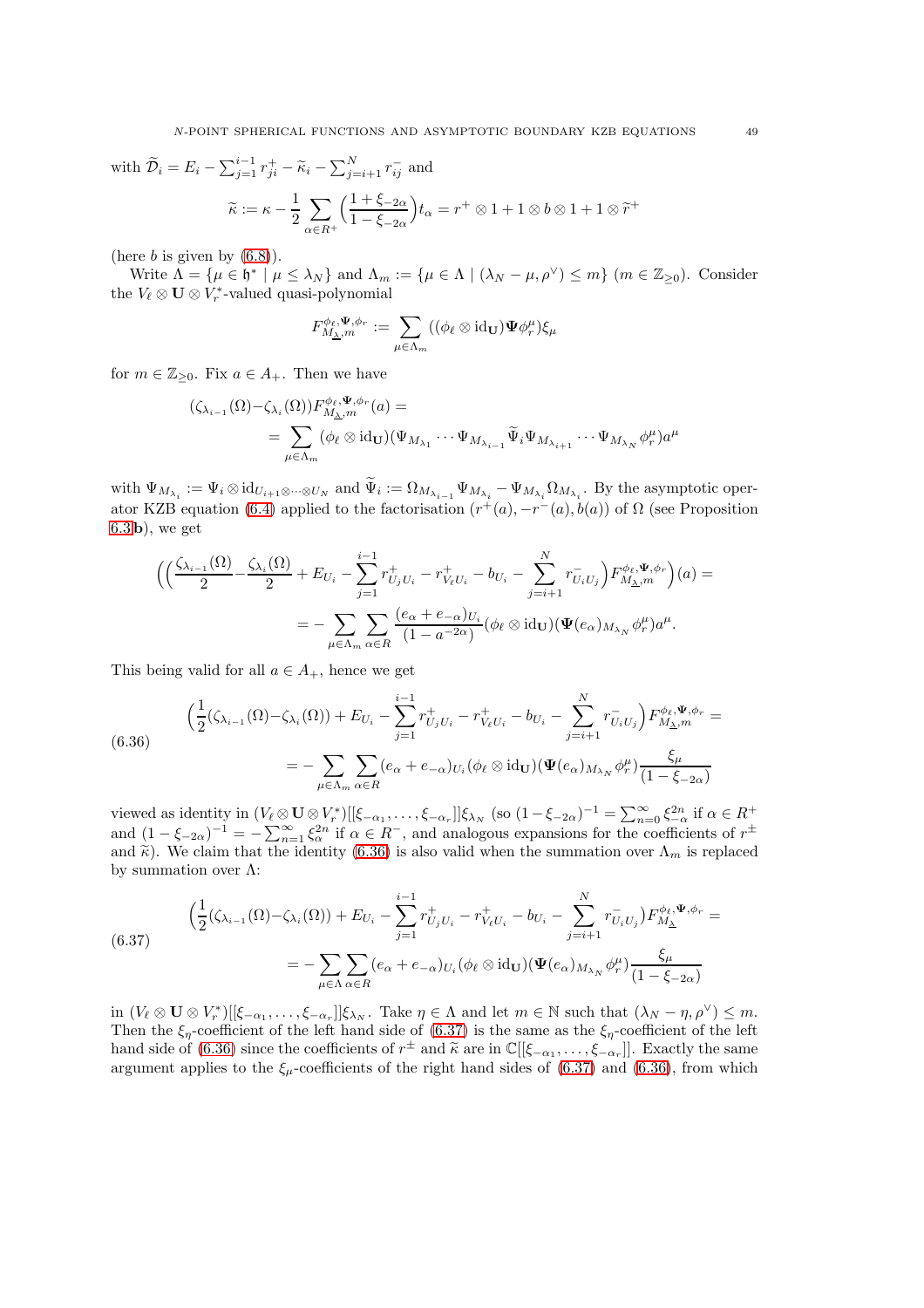the claim follows. Now rewrite the right hand side of [\(6.37\)](#page-48-1) as

$$
-\sum_{\mu \in \Lambda} \sum_{\alpha \in R} (e_{\alpha} + e_{-\alpha})_{U_i} (\phi_{\ell} \otimes \text{id}_{\mathbf{U}}) (\mathbf{\Psi}(e_{\alpha})_{M_{\lambda_N}} \phi_r^{\mu}) \frac{\xi_{\mu}}{(1 - \xi_{-2\alpha})} =
$$
  
= 
$$
-\sum_{\alpha \in R} \sum_{\nu \in \Lambda} (e_{\alpha} + e_{-\alpha})_{U_i} (\phi_{\ell} \otimes \text{id}_{\mathbf{U}}) \mathbf{\Psi}(\text{proj}_{M_{\lambda_N}}^{\nu}(e_{\alpha})_{M_{\lambda_N}} \phi_r) \frac{\xi_{\nu}}{(\xi_{\alpha} - \xi_{-\alpha})}
$$

and use that

$$
\sum_{\alpha \in R} \frac{(e_{\alpha} + e_{-\alpha}) \otimes e_{\alpha}}{\xi_{\alpha} - \xi_{-\alpha}} = \sum_{\alpha \in R} \frac{e_{\alpha} \otimes y_{\alpha}}{\xi_{\alpha} - \xi_{-\alpha}}
$$

to obtain

$$
- \sum_{\mu \in \Lambda} \sum_{\alpha \in R} (e_{\alpha} + e_{-\alpha})_{U_i} (\phi_{\ell} \otimes \mathrm{id}_{\mathbf{U}}) (\Psi(e_{\alpha})_{M_{\lambda_N}} \phi_r^{\mu}) \frac{\xi_{\mu}}{(1 - \xi_{-2\alpha})} =
$$
  

$$
= - \sum_{\alpha \in R} \sum_{\nu \in \Lambda} (e_{\alpha})_{U_i} (\phi_{\ell} \otimes \mathrm{id}_{\mathbf{U}}) \Psi(\mathrm{proj}_{M_{\lambda_N}}^{\nu} (y_{\alpha})_{M_{\lambda_N}} \phi_r) \frac{\xi_{\nu}}{(\xi_{\alpha} - \xi_{-\alpha})}
$$
  

$$
= \widetilde{r}_{U_i V_r^*}^+ F_{M_{\Delta}}^{\phi_{\ell}, \Psi, \phi_r},
$$

where we used that  $\phi_r$  is a *t*-intertwiner, as well as the explicit formula [\(6.19\)](#page-43-1) for  $\tilde{r}^+$ . Substituting this identity is  $(e, 27)$  and the interval of  $\tilde{r}$ this identity in [\(6.37\)](#page-48-1), we obtain [\(6.35\)](#page-47-3).

<span id="page-49-0"></span>6.5. Boundary fusion operators. In Subsection [6.2](#page-39-0) we introduced the expectation value of (differential) vertex operators. Recall the parametrisation of the vertex operators introduced in Definition [6.11.](#page-41-0) The expectation value of products [\(6.30\)](#page-46-2) of vertex operators gives rise to the fusion operator:

**Definition 6.20.** ([\[12,](#page-55-9) Prop. 3.7]). Let  $\lambda \in \mathfrak{h}^*_{reg}$ . The fusion operator  $\mathbf{J}_U(\lambda)$  is the  $\mathfrak{h}$ -linear automorphism of U defined by

$$
u_1\otimes\cdots\otimes u_N\mapsto (m_{\lambda_0}^*\otimes\operatorname{id}_{\mathbf{U}})(\Psi_{\lambda_1}^{u_1}\otimes\operatorname{id}_{U_2\otimes\cdots\otimes U_N})\cdots(\Psi_{\lambda_{N-1}}^{u_{N-1}}\otimes\operatorname{id}_{U_N})\Psi_{\lambda_N}^{u_N}(m_\lambda)
$$

for  $u_i \in U_i[\mu_i]$  ( $\mu_i \in P$ ), where  $\lambda_i := \lambda - \mu_{i+1} \cdots - \mu_N$  for  $i = 0, \ldots, N-1$  and  $\lambda_N = \lambda$ .

We suppress the dependence on U and denote  $J_U(\lambda)$  by  $J(\lambda)$  if no confusion is possible (in fact, a universal fusion operator exists, in the sense that its action on U reproduces  $J_U(\lambda)$  for all finite dimensional  $\mathfrak{g}^{\oplus N}$ -modules, see, e.g., [\[12,](#page-55-9) Prop. 3.19] and references therein).

Lemma [6.10](#page-41-1) shows that for  $\mathbf{u} := u_1 \otimes \cdots \otimes u_N$  with  $u_i \in U[\mu_i]$  and  $\lambda \in \mathfrak{h}^*_{reg}$  we have

(6.38) 
$$
\Psi_{\lambda}^{\mathbf{J}(\lambda)\mathbf{u}} = (\Psi_{\lambda_1}^{u_1} \otimes \mathrm{id}_{U_2 \otimes \cdots \otimes U_N}) \cdots (\Psi_{\lambda_{N-1}}^{u_{N-1}} \otimes \mathrm{id}_{U_N}) \Psi_{\lambda_N}^{u_N}
$$

in Hom<sub>g</sub> $(M_{\lambda}, M_{\lambda_0} \otimes \mathbf{U}).$ 

Fix from now on a finite dimensional  $\ell$ -module  $V_{\ell}$ . Recall the parametrisation of  $\ell$ -intertwiners  $\phi_{\ell,\lambda}^v \in \text{Hom}_{\mathfrak{k}}(M_\lambda, V_\ell)$  by their expectation value  $v \in V_\ell$  as introduced in Definition [5.5](#page-29-3) **a**.

<span id="page-49-1"></span>**Lemma 6.21.** Let  $\lambda \in \mathfrak{h}^*_{reg}$ . The linear operator  $\mathbf{J}_{\ell,\mathbf{U}}(\lambda) \in \text{End}(V_{\ell} \otimes \mathbf{U})$ , defined by

<span id="page-49-2"></span>
$$
\mathbf{J}_{\ell,\mathbf{U}}(\lambda)(v\otimes\mathbf{u}):=(\phi_{\ell,\lambda-\mu}^{v}\otimes{\rm{id}}_{\mathbf{U}})\Psi_{\lambda}^{\mathbf{J}(\lambda)\mathbf{u}}(m_{\lambda})
$$

for  $v \in V_\ell$  and  $\mathbf{u} \in \mathbf{U}[\mu]$   $(\mu \in P)$ , is a linear automorphism.

*Proof.* For  $v \in V_\ell$  and  $\mathbf{u} \in \mathbf{U}[\mu]$  we have

$$
\Psi_{\lambda}^{\mathbf{J}(\lambda)\mathbf{u}}(m_{\lambda}) \in m_{\lambda-\mu} \otimes \mathbf{J}(\lambda)\mathbf{u} + \bigoplus_{\nu > \mu} M_{\lambda-\mu} \otimes \mathbf{U}[\nu],
$$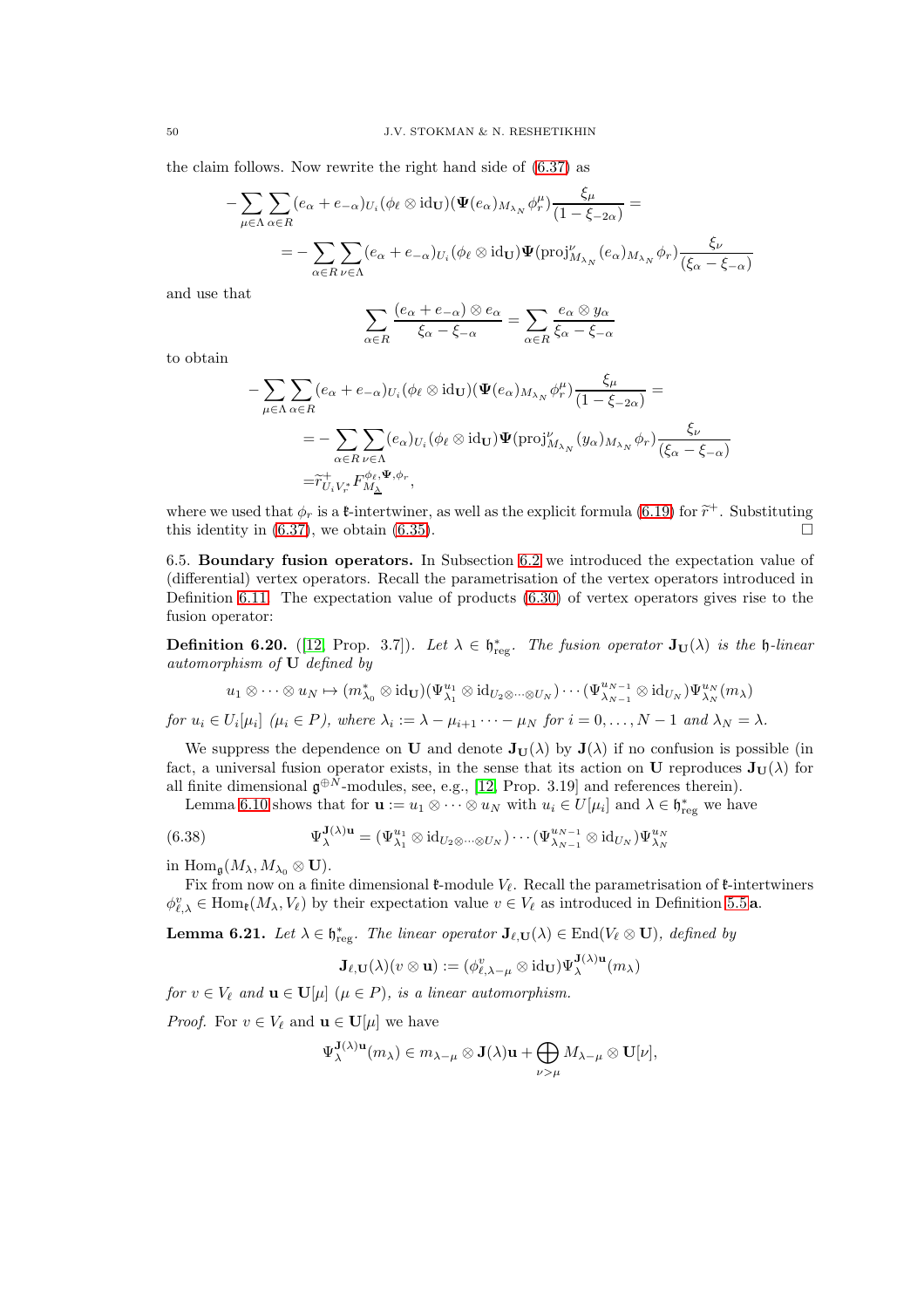and consequently we get

$$
\mathbf{J}_{\ell,\mathbf{U}}(\lambda)(v\otimes \mathbf{u})\in v\otimes \mathbf{J}(\lambda)\mathbf{u}+\bigoplus_{\nu>\mu}V_{\ell}\otimes \mathbf{U}[\nu].
$$

Choose an ordered tensor product basis of  $V_\ell \otimes U$  in which the U-components consist of weight vectors. Order the tensor product basis in such a way that is compatible with the dominance order on the weights of the U-components of the basis elements. With respect to such a basis,  $J_{\ell,U}(\lambda)(\mathrm{id}_{V_{\ell}}\otimes J(\lambda)^{-1})$  is represented by a triangular operator with ones on the diagonal, hence it is invertible.  $\Box$ 

We call  $J_{\ell,U}(\lambda)$  the (left) boundary fusion operator on  $V_{\ell} \otimes U$  (we denote  $J_{\ell,U}(\lambda)$  by  $J_{\ell}(\lambda)$  if no confusion is possible). A right version  $J_r(\lambda)$  of the left boundary fusion operator  $J_\ell(\lambda)$  can be constructed in an analogous manner. We leave the straightforward details to the reader.

Let  $\lambda \in \mathfrak{h}^*_{\text{reg}}$ . By Proposition [5.4](#page-29-2) a and Lemma [6.21,](#page-49-1) the map

$$
V_{\ell} \otimes \mathbf{U} \to \text{Hom}_{\mathfrak{k}}(M_{\lambda}, V_{\ell} \otimes \mathbf{U}), \qquad v \otimes \mathbf{u} \mapsto \phi_{\ell, \lambda}^{\mathbf{J}_{\ell}(\lambda)(v \otimes \mathbf{u})}
$$

is a linear isomorphism. The *t*-intertwiner  $\phi_{\ell,\lambda}^{\mathbf{J}_{\ell}(\lambda)(v\otimes\mathbf{u})}$  admits the following alternative description.

<span id="page-50-0"></span>**Corollary 6.22.** Let  $\lambda \in \mathfrak{h}^*_{\text{reg}}, \mu \in P$  and  $v \in V_{\ell}$ . For  $\mathbf{u} \in \mathbf{U}[\mu]$  we have

(6.39) 
$$
\phi_{\ell,\lambda}^{\mathbf{J}_{\ell}(\lambda)(v\otimes\mathbf{u})} = (\phi_{\ell,\lambda-\mu}^v\otimes\mathrm{id}_{\mathbf{U}})\Psi_{\lambda}^{\mathbf{J}(\lambda)\mathbf{u}}.
$$

For  $\mathbf{u} = u_1 \otimes \cdots \otimes u_N$  with  $u_i \in U_i[\mu_i]$   $(1 \leq i \leq N)$  we furthermore have

$$
(6.40) \qquad \phi_{\ell,\lambda}^{\mathbf{J}_{\ell}(\lambda)(v\otimes\mathbf{u})} = (\phi_{\ell,\lambda_0}^v\otimes\mathrm{id}_{\mathbf{U}})(\Psi_{\lambda_1}^{u_1}\otimes\mathrm{id}_{U_2\otimes\cdots\otimes U_N})\cdots(\Psi_{\lambda_{N-1}}^{u_{N-1}}\otimes\mathrm{id}_{U_N})\Psi_{\lambda_N}^{u_N},
$$

with  $\lambda_i := \lambda - \mu_{i+1} \cdots - \mu_N$   $(i = 0, \ldots, N-1)$ , and  $\lambda_N := \lambda$ .

*Proof.* The result follows immediately from Proposition [5.4](#page-29-2) a, Lemma [6.21](#page-49-1) and [\(6.38\)](#page-49-2).  $\Box$ 

**Definition 6.23.** Let  $V_{\ell}, V_r$  be finite dimensional  $\ell$ -modules. Let  $\underline{\lambda} = (\lambda_0, \ldots, \lambda_N)$  with  $\lambda_N \in \mathfrak{h}^*_{\text{reg}}$ and with  $\mu_i := \lambda_i - \lambda_{i-1} \in P$  for  $i = 1, ..., N$ . Let  $v \in V_\ell$ ,  $f \in V_r^*$  and  $\mathbf{u} = u_1 \otimes \cdots \otimes u_N$  with  $u_i \in U_i[\mu_i]$ . We write

$$
F_{M_{\lambda}}^{v, \mathbf{u}, f} := F_{M_{\lambda}}^{\mathbf{J}_{\ell}(\lambda_N)(v \otimes \mathbf{u}) \otimes f}
$$

for the formal N-point spherical function with leading coefficient  $J_{\ell}(\lambda_N)(v \otimes u) \otimes f$ , and

$$
\mathbf{F}_{\underline{\lambda}}^{v,u,f}:=\delta F^{v,\mathbf{u},f}_{M_{\underline{\lambda}-\rho}}=\mathbf{F}_{\underline{\lambda}}^{\mathbf{J}_{\ell}(\lambda_{N}-\rho)(v\otimes\mathbf{u})\otimes f}
$$

for its normalised version.

Note that

$$
F_{M_{\underline{\lambda}}}^{\upsilon,\mathbf{u},f}=F_{M_{\underline{\lambda}}}^{\phi_{\ell,\lambda_0}^{\upsilon},\mathbf{\Psi}_{\lambda_N}^{\mathbf{J}(\lambda_N)\mathbf{u}},\phi_{r,\lambda_N}^f}
$$

by Lemma [6.22.](#page-50-0) Written out as formal power series we thus have the following three expressions for  $F_{M_1}^{v, {\bf u},f}$  $\frac{W,\mathbf{u},J}{M_{\underline{\lambda}}}$  ,

$$
F_{M_{\Delta}}^{v,\mathbf{u},f} = \sum_{\mu \leq \lambda_N} \phi_{\ell,\lambda_N}^{\mathbf{J}_{\ell}(\lambda_N)\mathbf{u}} (\text{proj}_{M_{\lambda_N}}^{\mu} \phi_{r,\lambda_N}^f) \xi_{\mu}
$$
  
\n
$$
= \sum_{\mu \leq \lambda_N} (\phi_{\ell,\lambda_0}^v \otimes \text{id}_{\mathbf{U}}) \Psi_{\lambda_N}^{\mathbf{J}(\lambda_N)\mathbf{u}} (\text{proj}_{M_{\lambda_N}}^{\mu} \phi_{r,\lambda_N}^f) \xi_{\mu}
$$
  
\n
$$
= \sum_{\mu \leq \lambda_N} (\phi_{\ell,\lambda_0}^v \otimes \text{id}_{\mathbf{U}}) (\Psi_{\lambda_1}^{u_1} \otimes \text{id}_{U_2 \otimes \cdots \otimes U_N}) \cdots (\Psi_{\lambda_{N-1}}^{u_{N-1}} \otimes \text{id}_{U_N}) \Psi_{\lambda_N}^{u_N} (\text{proj}_{M_{\lambda_N}}^{\mu} \phi_{r,\lambda_N}^f) \xi_{\mu}.
$$

The main results of the previous subsection for  $\lambda \in \mathfrak{h}^*_{reg}$  can now be reworded as follows.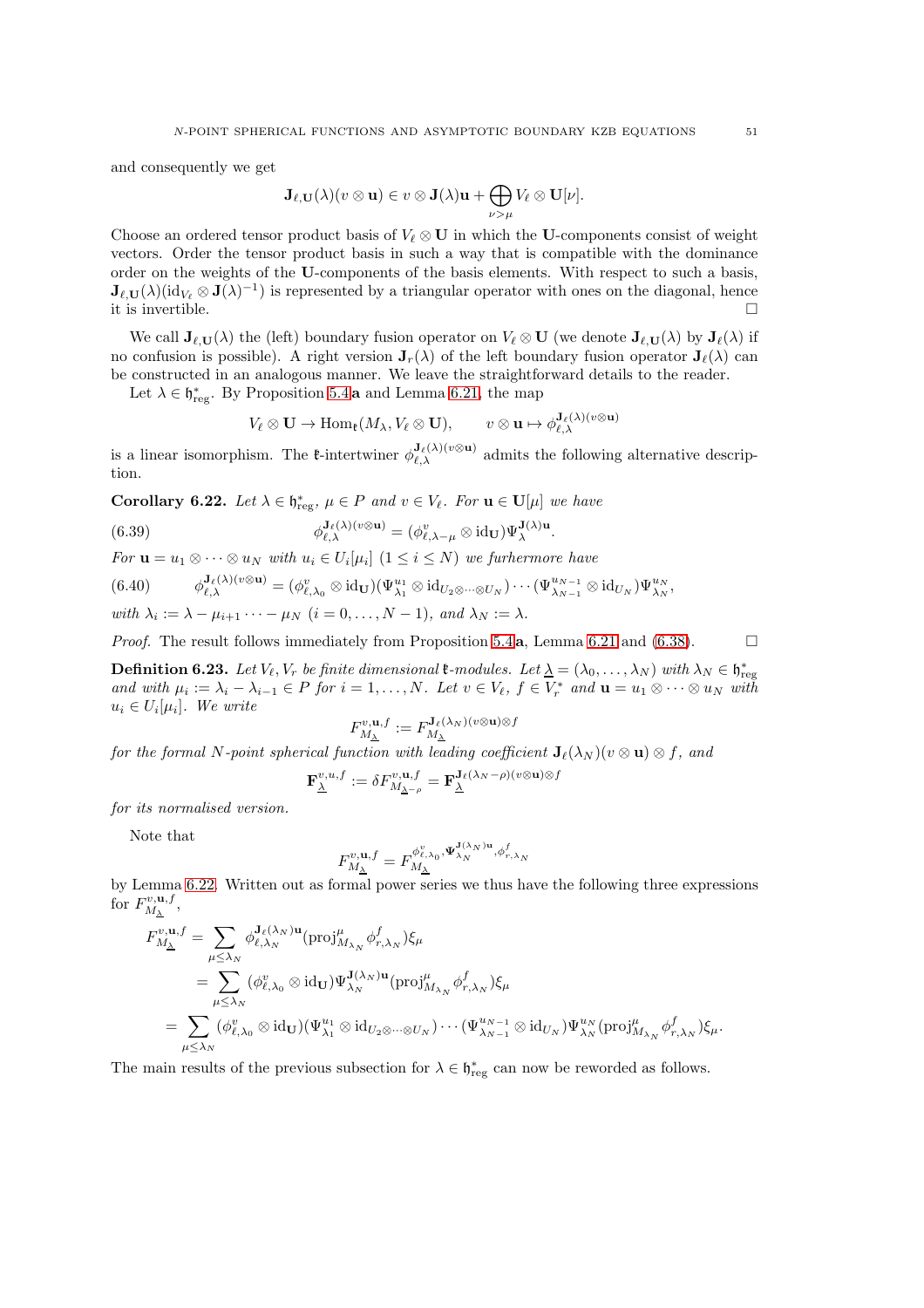<span id="page-51-1"></span>**Corollary 6.24.** Let  $\lambda \in \mathfrak{h}^*_{reg}$ . Let  $\underline{\lambda} = (\lambda_0, \dots, \lambda_N)$  with  $\lambda_N \in \mathfrak{h}^*_{reg}$  and with  $\mu_i := \lambda_i - \lambda_{i-1} \in P$ for  $i = 1, ..., N$ . Let  $v \in V_{\ell}$ ,  $f \in V_r^*$  and  $\mathbf{u} = u_1 \otimes \cdots \otimes u_N$  with  $u_i \in U_i[\mu_i]$   $(i = 1, ..., N)$ . Then we have for  $i = 1, \ldots, N$ ,

(6.41) 
$$
\mathcal{D}_{i}(\mathbf{F}_{\underline{\lambda}}^{v,\mathbf{u},f}) = \left(\frac{(\lambda_{i},\lambda_{i})}{2} - \frac{(\lambda_{i-1},\lambda_{i-1})}{2}\right)\mathbf{F}_{\underline{\lambda}}^{v,\mathbf{u},f},
$$

$$
\mathbf{H}^{(N)}(\mathbf{F}_{\underline{\lambda}}^{v,\mathbf{u},f}) = -\frac{(\lambda_{N},\lambda_{N})}{2}\mathbf{F}_{\underline{\lambda}}^{v,\mathbf{u},f}
$$

and  $H_z^{(N)}(\mathbf{F}_{\underline{\lambda}}^{v,\mathbf{u},f}) = \zeta_{\lambda_N-\rho}(z)\mathbf{F}_{\underline{\lambda}}^{v,\mathbf{u},f}$  for  $z \in Z(\mathfrak{g})$ . This holds true as  $V_{\ell} \otimes \mathbf{U} \otimes V_r^*$ -valued analytic functions on  $A_+$  when  $\lambda_N \in \mathfrak{h}_{\text{HC}}^* \cap \mathfrak{h}_{\text{reg}}^*$ .

<span id="page-51-0"></span>6.6. Integrability of the asymptotic boundary KZB operators. In this subsection we show that the asymptotic boundary KZB operators  $\mathcal{D}_i$  (1  $\leq i \leq N$ ) pairwise commute in  $\mathbb{D}_{\mathcal{R}} \otimes U(\mathfrak{k}) \otimes U(\mathfrak{g})^{\otimes N} \otimes U(\mathfrak{k})$ , and that they also commute with the quantum Hamiltonians  $H_z^{(N)} \in \mathbb{D}_{\mathcal{R}} \otimes U(\mathfrak{k})^{\otimes (N+2)}$  for  $z \in Z(\mathfrak{g})$  (and hence also with  $\mathbf{H}^{(N)}$ ). We begin with the following lemma.

**Lemma 6.25.** Let V be a finite dimensional  $U(\mathfrak{k}) \otimes U(\mathfrak{g})^{\otimes N} \otimes U(\mathfrak{k})$ -module and suppose that  $\lambda \in \mathfrak{h}^*_\mathrm{reg}$ . Then the asymptotic boundary KZB operators  $\mathcal{D}_i$   $(1 \leq i \leq N)$  and the quantum Hamiltonians  $H_z^{(N)}$  ( $z \in Z(\mathfrak{g})$ ) pairwise commute as linear operators on  $V[[\xi_{-\alpha_1}, \ldots, \xi_{-\alpha_r}]]\xi_{\lambda}$ .

*Proof.* It suffices to prove the lemma for  $V = V_{\ell} \otimes U \otimes V_r^*$  with  $V_{\ell}$ ,  $V_r$  finite dimensional  $\ell$ -modules and  $\mathbf{U} = U_1 \otimes \cdots \otimes U_N$  with  $U_1, \ldots, U_N$  finite dimensional g-modules.

Define an ultrametric d on  $(V_{\ell} \otimes \mathbf{U} \otimes V_r^*)[[\xi_{-\alpha_1}, \ldots, \xi_{-\alpha_r}]]\xi_{\lambda}$  by the formula  $d(f,g) := 2^{-\varpi(f-g)}$ with, for  $\sum_{\mu \leq \lambda} e_{\mu} \xi_{\mu} \in (V_{\ell} \otimes \mathbf{U} \otimes V_r^*)[[\xi_{-\alpha_1}, \ldots, \xi_{-\alpha_r}]]\xi_{\lambda}$  nonzero,

$$
\varpi\big(\sum_{\mu\leq\lambda}e_{\mu}\xi_{\mu}\big):=\min\{(\lambda-\mu,\rho^{\vee})\mid\mu\leq\lambda:e_{\mu}\neq 0\},\
$$

and  $\varpi(0) = \infty$ . Consider  $(V_\ell \otimes \mathbf{U} \otimes V_r^*)[[\xi_{-\alpha_1}, \ldots, \xi_{-\alpha_r}]]\xi_\lambda$  as topological space with respect to the resulting metric topology. Note that  $\mathcal{D}_i$   $(1 \leq i \leq N)$  and  $H_z^{(N)}$   $(z \in Z(\mathfrak{g}))$  are continuous linear operators on  $(V_\ell \otimes \mathbf{U} \otimes V_r^*)[[\xi_{-\alpha_1},\ldots,\xi_{-\alpha_r}]]\xi_\lambda$  since their scalar components lie in the subring  $\mathcal{R} \subseteq \mathbb{C}[[\xi_{-\alpha_r}, \ldots, \xi_{-\alpha_r}]]$ . It thus suffices to show that  $(V_\ell \otimes \mathbf{U} \otimes V_r^*)[[\xi_{-\alpha_1}, \ldots, \xi_{-\alpha_r}]]\xi_\lambda$ has a topological linear basis consisting of common eigenfunctions for the differential operators  $\mathcal{D}_i$   $(1 \leq i \leq N)$  and  $H_z^{(N)}$   $(z \in Z(\mathfrak{g}))$ .

Fix linear basis  $\{v_i\}_{i\in I}$ ,  $\{\mathbf{b}_j\}_{j\in J}$  and  $\{f_s\}_{s\in S}$  of  $V_\ell$ , U and  $V_r^*$  respectively. Take the basis elements  $\mathbf{b}_j$  of the form  $\mathbf{b}_j = u_{1,j} \otimes \cdots \otimes u_{N,j}$  with  $u_{k,j}$  a weight vector in  $U_k$  of weight  $\mu_k(\mathbf{b}_j)$  $(1 \leq k \leq N)$ . For  $q \in \sum_{k=1}^{r} \mathbb{Z}_{\geq 0} \alpha_k$  write

$$
\underline{\lambda}(\mathbf{b}_j) - q := (\lambda - q - \mu_1(\mathbf{b}_j) - \cdots - \mu_N(\mathbf{b}_j), \ldots, \lambda - q - \mu_N(\mathbf{b}_j), \lambda - q).
$$

We then have

$$
\mathbf{F}_{\underline{\lambda}(\mathbf{b}_j)-q}^{v_i,\mathbf{b}_j,f_s} = (\mathbf{J}_{\ell}(\lambda - q)(v_i \otimes \mathbf{b}_j) \otimes f_s)\xi_{\lambda - q} + \sum_{\mu < \lambda - q} e_{i,j,s;q}(\mu)\xi_{\mu}
$$

for certain vectors  $e_{i,j,s;q}(\mu) \in V_{\ell} \otimes \mathbf{U} \otimes V_r^*$ . Lemma [6.21](#page-49-1) then implies that

$$
\big\{\mathbf{F}_{\underline{\lambda}(\mathbf{b}_j)-q}^{v_i,\mathbf{b}_j,f_s}~|~(i,j,s)\in I\times J\times S,~q\in\sum_{k=1}^r\mathbb{Z}_{\geq0}\alpha_k\big\}
$$

is a topological linear basis of  $(V_\ell \otimes \mathbf{U} \otimes V_r^*)[[\xi_{-\alpha_1},\ldots,\xi_{-\alpha_r}]]\xi_\lambda$ . Finally Corollary [6.24](#page-51-1) shows that the basis elements  $\mathbf{F}_{\lambda(\mathbf{b})}^{v_i, \mathbf{b}_j, \hat{f}_s}$ that the basis elements  $\mathbf{F}_{\Delta(\mathbf{b}_j)-q}^{v_i, \mathbf{b}_j, f_s}$  are simultaneous eigenfunctions of  $\mathcal{D}_k$   $(1 \leq k \leq N)$  and  $H_z^{(N)}$ <br> $\Box$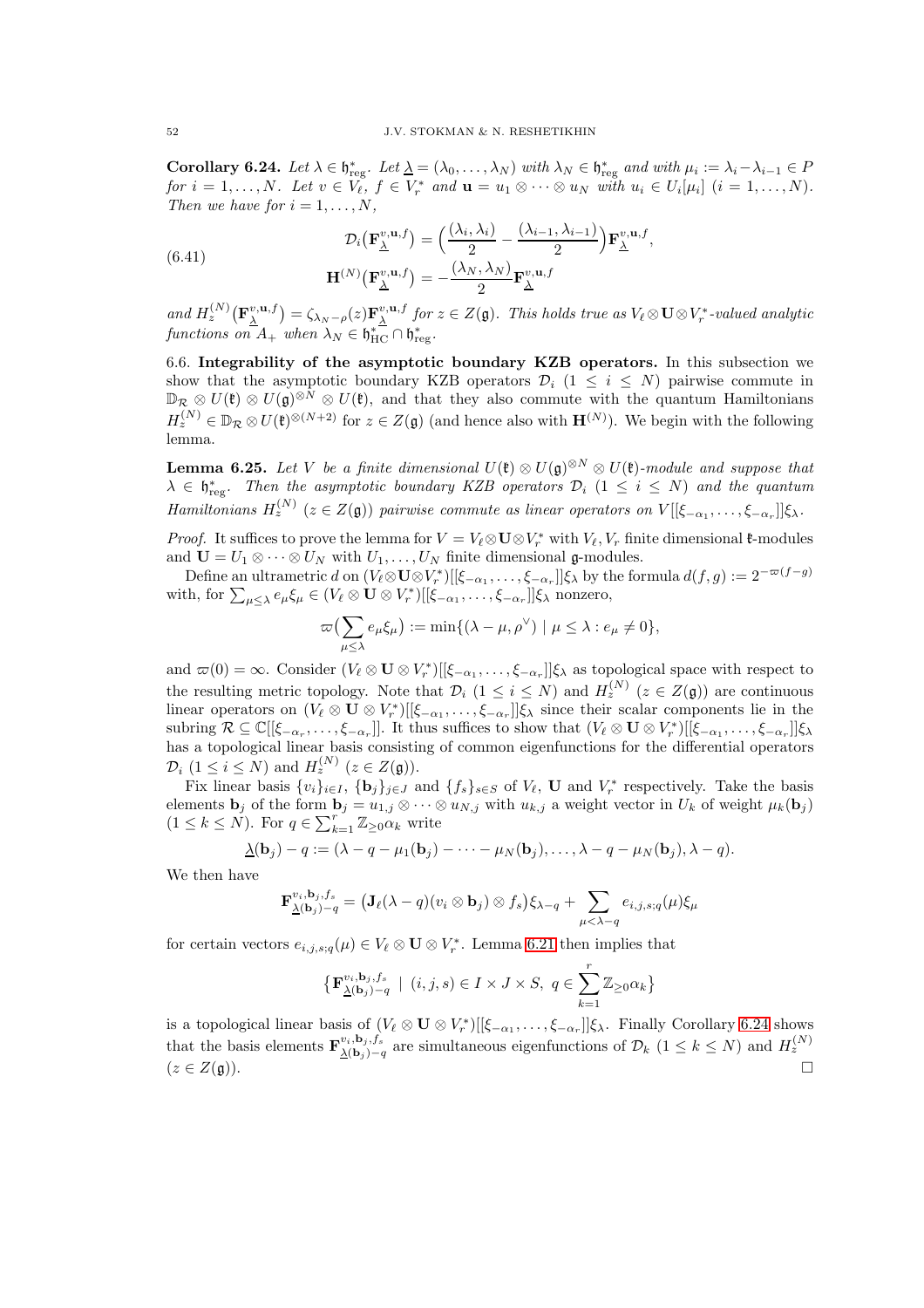We can now show the universal integrability of the asymptotic boundary KZB operators, as well as their compatibility with the quantum Hamiltonians  $H_z^{(N)}$  ( $z \in Z(\mathfrak{g})$ ).

<span id="page-52-1"></span>**Theorem 6.26.** In  $\mathbb{D}_{\mathcal{R}} \otimes U(\mathfrak{k}) \otimes U(\mathfrak{g})^{\otimes N} \otimes U(\mathfrak{k})$  we have

$$
[\mathcal{D}_i, \mathcal{D}_j] = 0, \qquad [\mathcal{D}_i, H_z^{(N)}] = 0, \qquad [H_z^{(N)}, H_{z'}^{(N)}] = 0
$$

for  $i, j = 1, \ldots, N$  and  $z, z' \in Z(\mathfrak{g})$ .

Proof. By the previous lemma, it suffices to show that if the differential operator

$$
L\in\mathbb{D}_{\mathcal{R}}\otimes U(\mathfrak{k})\otimes U(\mathfrak{g})^{\otimes N}\otimes U(\mathfrak{k})
$$

acts as zero on  $V[[\xi_{-\alpha_1},\ldots,\xi_{-\alpha_r}]]\xi_\lambda$  for all finite dimensional  $U(\mathfrak{k})\otimes U(\mathfrak{g})^{\otimes N}\otimes U(\mathfrak{k})$ -modules V and all  $\lambda \in \mathfrak{h}^*_{\text{reg}}$ , then  $L = 0$ .

We identify the algebra  $\mathbb{D}(A)^A$  of constant coefficient differential operators on A with the algebra  $S(\mathfrak{h}^*)$  of complex polynomials on  $\mathfrak{h}^*$ , by associating  $\partial_h$   $(h \in \mathfrak{h}_0)$  with the linear polynomial  $\lambda \mapsto \lambda(h)$ . For  $p \in S(\mathfrak{h}^*)$  we write  $p(\partial)$  for the corresponding constant coefficient differential operator on A.

Now we can expand

$$
L = \sum_{i,j} f_i a_{ij} p_{ij}(\partial)
$$

(finite sum), with  $\{f_i\}_i$  a linear independent set in  $\mathcal{R} \subset \mathbb{C}[[\xi_{-\alpha_1},\ldots,\xi_{-\alpha_r}]], \{a_{ij}\}_{i,j}$  a linear independent set in  $U(\mathfrak{k}) \otimes U(\mathfrak{g})^{\otimes N} \otimes U(\mathfrak{k})$  and  $p_{ij} \in S(\mathfrak{h}^*)$ . Then

$$
0 = L(v\xi_{\lambda}) = \sum_{i} \left(\sum_{j} p_{ij}(\lambda) a_{ij}(v)\right) f_i \xi_{\lambda}
$$

in  $V[[\xi_{-\alpha_1},\ldots,\xi_{-\alpha_r}]]\xi_\lambda$  for  $v \in V$  and  $\lambda \in \mathfrak{h}^*_{reg}$ , where V is an arbitrary finite dimensional  $U(\mathfrak{k}) \otimes U(\mathfrak{g})^{\otimes N} \otimes U(\mathfrak{k})$ -module. Since the  $\{f_i\}_i$  are linear independent, we get

$$
\sum_j p_{ij}(\lambda) a_{ij}(v) = 0
$$

in V for all i, for all  $\lambda \in \mathfrak{h}^*_{reg}$  and all  $v \in V$ , with V any finite dimensional  $U(\mathfrak{k}) \otimes U(\mathfrak{g})^{\otimes N} \otimes U(\mathfrak{k})$ module. Then [\[10,](#page-55-18) Thm. 2.5.7] implies that

$$
\sum_j p_{ij}(\lambda)a_{ij}=0
$$

in  $U(\mathfrak{k}) \otimes U(\mathfrak{g})^{\otimes N} \otimes U(\mathfrak{k})$  for all i and all  $\lambda \in \mathfrak{h}^*_{\text{reg}}$ . By the linear independence of  $\{a_{ij}\}_{i,j}$ , we get  $p_{ij}(\lambda) = 0$  for all  $i, j$  and all  $\lambda \in \mathfrak{h}^*_{\text{reg}}$ , hence  $p_{ij} = 0$  for all  $i, j$ . This completes the proof of the theorem.

 $\Box$ 

<span id="page-52-0"></span>6.7. Folded dynamical trigonometric  $r$ -and  $k$ -matrices. We end this section by discussing the reformulation of the commutator relations

$$
[{\cal D}_i,{\cal D}_j]=0
$$

in  $\mathbb{D}_{\mathcal{R}} \otimes U(\mathfrak{k}) \otimes U(\mathfrak{g})^{\otimes N} \otimes U(\mathfrak{k})$  for  $1 \leq i, j \leq N$  in terms of explicit consistency conditions for the constituents  $r^{\pm}$  and  $\kappa$  of the asymptotic boundary KZB operators  $\mathcal{D}_i$  (see [\(6.26\)](#page-45-0)).

Before doing so, we first discuss as a warm-up the situation for the usual asymptotic KZB equations (see [\[15\]](#page-55-4) and references therein), which we will construct from an appropriate "universal" version of the operators that are no longer integrable. Recall that  $\Delta^{(N-1)}: U(\mathfrak{g}) \to U(\mathfrak{g})^{\otimes N}$ is the  $(N-1)$ <sup>th</sup> iterated comultiplication of  $U(\mathfrak{g})$ .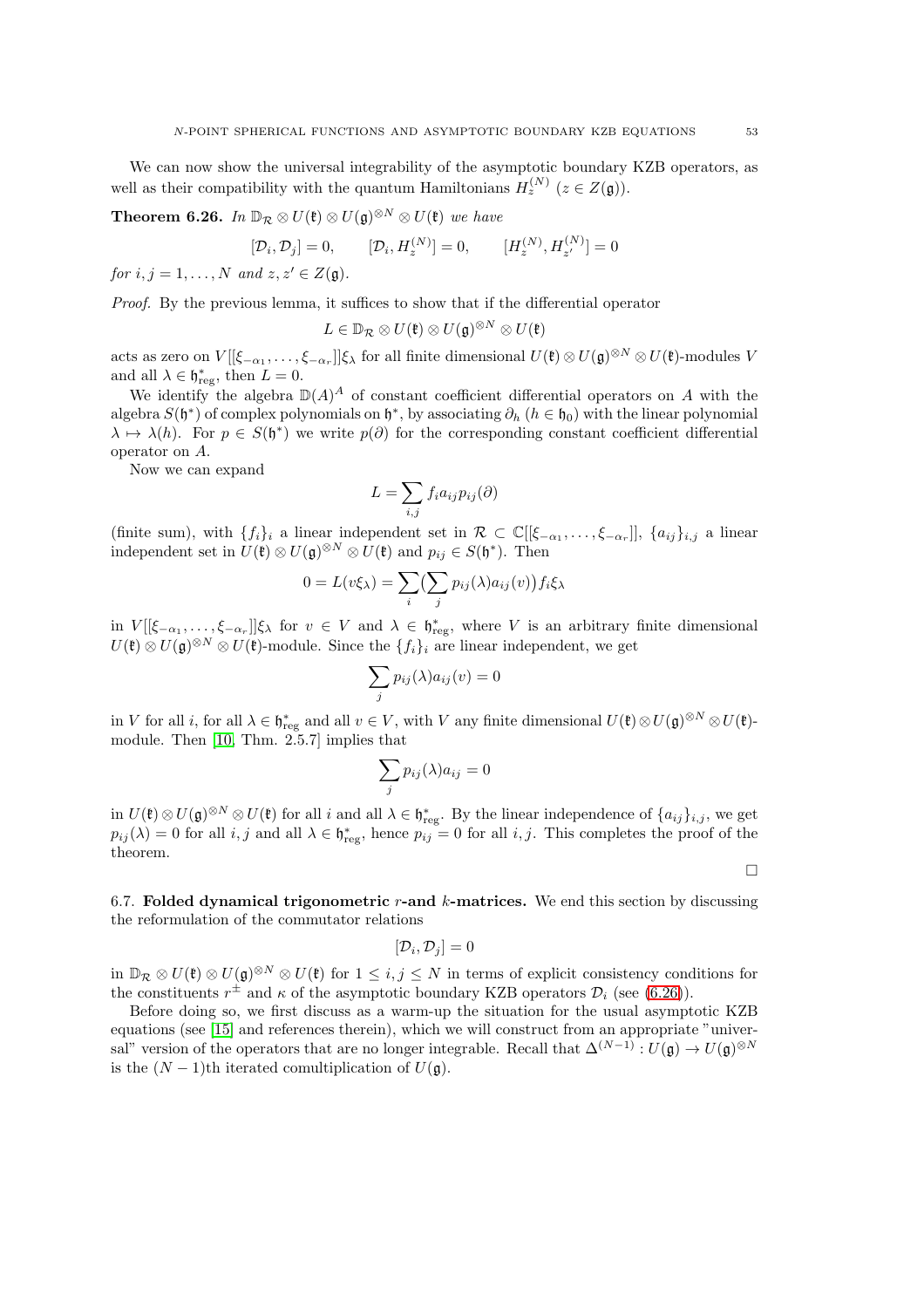**Proposition 6.27.** Fix  $\hat{r} \in \mathcal{R} \otimes U(\mathfrak{g})^{\otimes 2}$  satisfying the invariance property

(6.42) 
$$
[\Delta(h), \hat{r}] = 0 \quad \forall h \in \mathfrak{h}.
$$

For  $N \geq 2$  and  $1 \leq i \leq N$  write,

<span id="page-53-2"></span><span id="page-53-1"></span>
$$
\widehat{\mathcal{D}}_i^{(N)} := E_i - \sum_{s=1}^{i-1} \widehat{r}_{si} + \sum_{s=i+1}^N \widehat{r}_{is} \in \mathbb{D}_{\mathcal{R}} \otimes U(\mathfrak{g})^{\otimes N}
$$

with  $E = \sum_{k=1}^{r} \partial_{x_k} \otimes x_k$ , see [\(6.25\)](#page-45-1). The following two statements are equivalent. **a.** For  $N \geq 2$  and  $1 \leq i \neq j \leq N$ ,

(6.43) 
$$
[\hat{\mathcal{D}}_i^{(N)}, \hat{\mathcal{D}}_j^{(N)}] = -\sum_{k=1}^r \partial_{x_k}(\hat{r}_{ij}) \Delta^{(N-1)}(x_k)
$$

 $in \mathbb{D}_{\mathcal{R}} \otimes U(\mathfrak{g})^{\otimes N}.$ 

**b.**  $\hat{r}$  is a solution of the classical dynamical Yang-Baxter equation,

<span id="page-53-0"></span>(6.44) 
$$
\sum_{k=1}^{r} ((x_k)_{3} \partial_{x_k}(\widehat{r}_{12}) - (x_k)_{2} \partial_{x_k}(\widehat{r}_{13}) + (x_k)_{1} \partial_{x_k}(\widehat{r}_{23})) + [\widehat{r}_{12}, \widehat{r}_{13}] + [\widehat{r}_{12}, \widehat{r}_{23}] + [\widehat{r}_{13}, \widehat{r}_{23}] = 0
$$

in  $\mathcal{R} \otimes U(\mathfrak{g})^{\otimes 3}$ .

Proof. By direct computations,

$$
[\widehat{\mathcal{D}}_1^{(2)}, \widehat{\mathcal{D}}_2^{(2)}] = -\sum_{k=1}^r \partial_{x_k}(\widehat{r}) \Delta(x_k)
$$

in  $\mathbb{D}_{\mathcal{R}} \otimes U(\mathfrak{g})^{\otimes 2}$  and

$$
[\widehat{\mathcal{D}}_1^{(3)}, \widehat{\mathcal{D}}_2^{(3)}] = -\sum_{k=1}^r \partial_{x_k}(\widehat{r}_{12}) \Delta^{(2)}(x_k) + [\widehat{r}_{12}, \widehat{r}_{13}] + [\widehat{r}_{12}, \widehat{r}_{23}] + \sum_{k=1}^r ((x_k)_3 \partial_{x_k}(\widehat{r}_{12}) - (x_k)_2 \partial_{x_k}(\widehat{r}_{13}) + (x_k)_1 \partial_{x_k}(\widehat{r}_{23}))
$$

in  $\mathbb{D}_{\mathcal{R}} \otimes U(\mathfrak{g})^{\otimes 3}$ . Hence **a** implies **b**.

It is a straightforward but tedious computation to show that classical dynamical Yang-Baxter equation [\(6.44\)](#page-53-0) implies [\(6.43\)](#page-53-1) for all  $N \ge 2$  and all  $1 \le i \ne j \le N$ .

For instance,  $\hat{r}(h) := r(h/2)$   $(h \in \mathfrak{h})$  with r Felder's r-matrix [\(6.6\)](#page-38-5) satisfies the classical dynamical Yang-Baxter equation  $(6.44)$  as well as the invariance condition  $(6.42)$ . The same holds true for  $\hat{r} = 2r$ .

Corollary 6.28 (KZB operators). Let  $N \geq 2$ . Let  $U_1, \ldots, U_N$  be finite dimensional g-modules and write  $\mathbf{U} := U_1 \otimes \cdots \otimes U_N$  as before. Let  $\hat{r} \in \mathcal{R} \otimes U(\mathfrak{g})^{\otimes 2}$  be a solution of the classical dynam-<br>i.e.,  $V_{\text{max}}$  Burkus anothing (6.44), atticking the inventions amounts (6.49). Define differential ical Yang-Baxter equation [\(6.44\)](#page-53-0) satisfying the invariance property [\(6.42\)](#page-53-2). Define differential operators  $\widehat{\mathcal{D}}_i^{\mathbf{U}} \in \mathbb{D}_{\mathcal{R}} \otimes \mathrm{End}(\mathbf{U}[0])$  for  $i = 1, ..., N$  by

$$
\widehat{\mathcal{D}}^{\mathbf{U}}_i := \widehat{\mathcal{D}}^{(N)}_i|_{\mathbf{U}[0]}.
$$

Then  $[\widehat{\mathcal{D}}_i^{\mathbf{U}}, \widehat{\mathcal{D}}_j^{\mathbf{U}}] = 0$  in  $\mathbb{D}_{\mathcal{R}} \otimes \text{End}(\mathbf{U}[0])$  for  $i, j = 1, ..., N$ .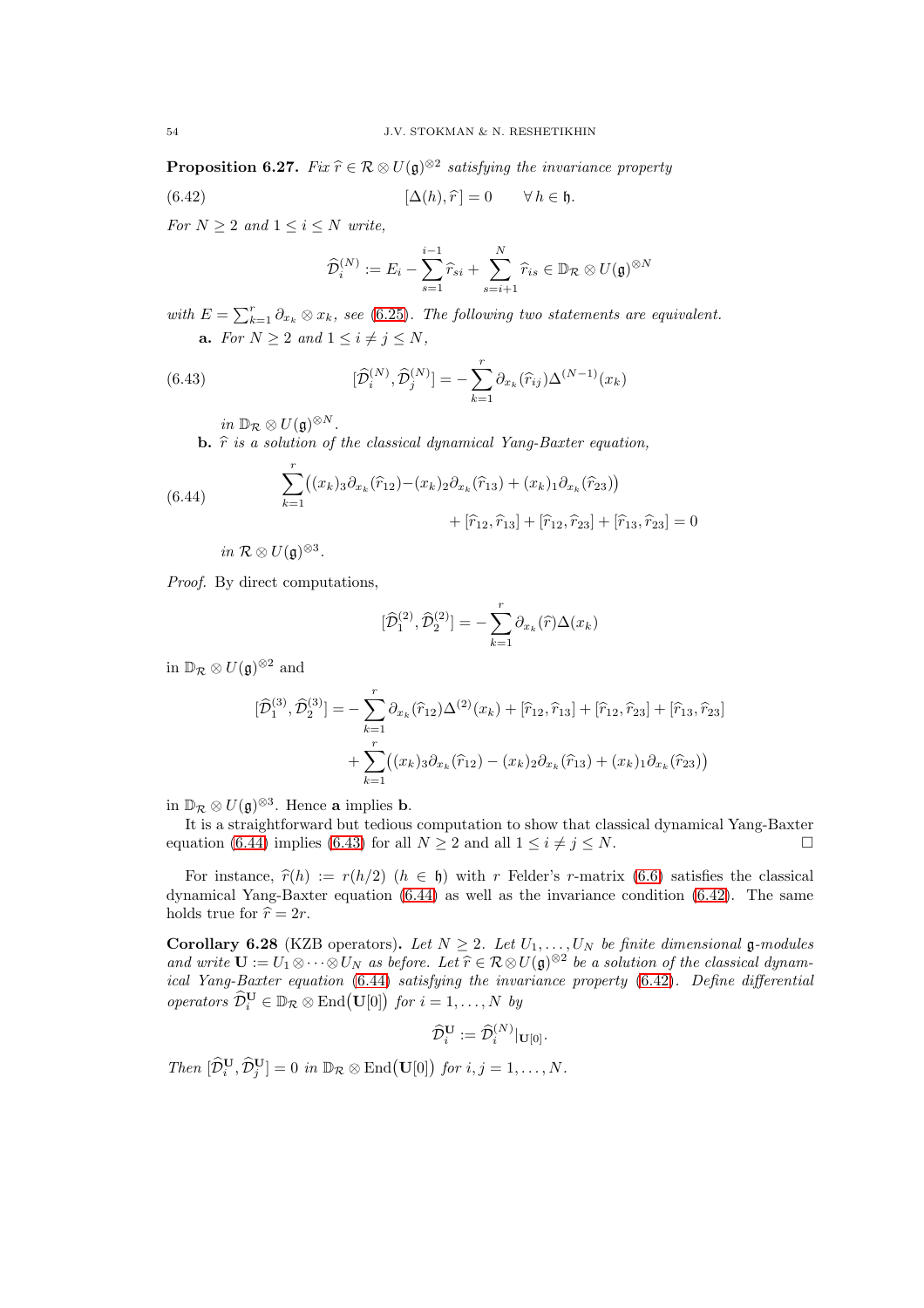<span id="page-54-0"></span>**Remark 6.29.** Let  $\lambda \in \mathfrak{h}^*_{\text{reg}}$ . Let  $\mathbf{u} = u_1 \otimes \cdots \otimes u_N \in \mathbf{U}[0]$  with  $u_i \in U_i[\mu_i]$  and  $\sum_{j=1}^N \mu_j = 0$ , and write  $\lambda_i := \lambda - \mu_{i+1} \cdots - \mu_N$   $(i = 1, \ldots, N-1)$  and  $\lambda_N := \lambda$ . By [\[15,](#page-55-4) [12\]](#page-55-9), the weighted trace of the product  $\Psi_{\lambda}^{\mathbf{J}(\lambda)\mathbf{u}}$  $J_{\lambda}^{(1)}(X)$  of the N vertex operators  $\Psi_{\lambda_i}^{u_i} \in \text{Hom}_{\mathfrak{g}}(M_{\lambda_i}, M_{\lambda_{i-1}} \otimes U_i)$  are common eigenfunctions of the asymptotic KZB operators  $\widehat{\mathcal{D}}_i^{\mathbf{U}}$   $(1 \leq i \leq N)$  with  $\widehat{r}(h) = r(h/2)$  and r Felder's r-matrix [\(6.6\)](#page-38-5).

Now we prove the analogous result for asymptotic boundary KZB type operators. This time the universal versions of the asymptotic boundary KZB operators themselves will already be integrable. This is because we are considering asymptotic boundary KZB operators associated to *split* Riemannian symmetric pairs  $G/K$  (note that the representation theoretic context from Remark [6.29](#page-54-0) relates the asymptotic KZB operators to the group  $G$  viewed as the symmetric space  $G \times G / diag(G)$ , with diag(G) the group G diagonally embedding into  $G \times G$ ).

**Proposition 6.30** (general asymptotic boundary KZB operators). Let  $A_{\ell}$  and  $A_r$  be two complex unital associative algebras. Let  $\widetilde{r}^{\pm} \in \mathcal{R} \otimes U(\mathfrak{g})^{\otimes 2}$  and  $\widetilde{\kappa} \in \mathcal{R} \otimes A_{\ell} \otimes U(\mathfrak{g}) \otimes A_r$  and suppose that

 $h$ .

(6.45) 
$$
[h \otimes 1, \widetilde{r}^+] = [1 \otimes h, \widetilde{r}^-] \qquad \forall h \in
$$

Write for  $N > 2$  and  $1 \leq i \leq N$ ,

$$
\widetilde{\mathcal{D}}_i^{(N)} := E_i - \sum_{s=1}^{i-1} \widetilde{r}_{si}^+ - \widetilde{\kappa}_i - \sum_{s=i+1}^N \widetilde{r}_{is}^- \in \mathbb{D}_{\mathcal{R}} \otimes A_\ell \otimes U(\mathfrak{g})^{\otimes N} \otimes A_r
$$

with E given by [\(6.25\)](#page-45-1) and with the indices indicating in which tensor components of  $U(\mathfrak{g})^{\otimes N}$ the  $U(\mathfrak{g})$ -components of  $\widetilde{r}^{\pm}$  and  $\widetilde{\kappa}$  are placed. The following statements are equivalent.

**a.** For all  $N \ge 2$  and all  $1 \le i, j \le N$ ,

$$
[\widetilde{\mathcal{D}}_i^{(N)}, \widetilde{\mathcal{D}}_j^{(N)}] = 0
$$

 $in \mathbb{D}_{\mathcal{R}} \otimes A_{\ell} \otimes U(\mathfrak{g})^{\otimes N} \otimes A_{r}.$ 

**b.**  $\tilde{r}^+$  and  $\tilde{r}^-$  are solutions of the following three mixed classical dynamical Yang-Baxter equations,

<span id="page-54-2"></span>
$$
\sum_{k=1}^{r} ((x_k)_1 \partial_{x_k} (\tilde{r}_{23}^-) - (x_k)_2 \partial_{x_k} (\tilde{r}_{13}^-)) = [\tilde{r}_{13}, \tilde{r}_{12}^+] + [\tilde{r}_{12}, \tilde{r}_{23}^-] + [\tilde{r}_{13}, \tilde{r}_{23}^{\top}],
$$
\n(6.46)  
\n
$$
\sum_{k=1}^{r} ((x_k)_1 \partial_{x_k} (\tilde{r}_{23}^+) - (x_k)_3 \partial_{x_k} (\tilde{r}_{12}^-)) = [\tilde{r}_{12}, \tilde{r}_{13}^+] + [\tilde{r}_{12}, \tilde{r}_{23}^+] + [\tilde{r}_{13}, \tilde{r}_{23}^{\top}],
$$
\n
$$
\sum_{k=1}^{r} ((x_k)_2 \partial_{x_k} (\tilde{r}_{13}^+) - (x_k)_3 \partial_{x_k} (\tilde{r}_{12}^+) ) = [\tilde{r}_{12}, \tilde{r}_{13}^+] + [\tilde{r}_{12}^+, \tilde{r}_{23}^+] + [\tilde{r}_{23}, \tilde{r}_{13}^+]
$$

<span id="page-54-1"></span>in  $\mathcal{R} \otimes U(\mathfrak{g})^{\otimes 3}$ , and  $\widetilde{\kappa}$  is a solution of the mixed classical dynamical reflection equation

(6.47) 
$$
\sum_{k=1}^{r} ((x_k)_1 \partial_{x_k} (\tilde{\kappa}_2 + \tilde{r}^+) - (x_k)_2 \partial_{x_k} (\tilde{\kappa}_1 + \tilde{r}^-)) = [\tilde{\kappa}_1 + \tilde{r}^-, \tilde{\kappa}_2 + \tilde{r}^+]
$$
  
in  $\mathcal{R} \otimes A_\ell \otimes U(\mathfrak{g})^{\otimes 2} \otimes A_r.$ 

*Proof.* By direct computations,  $[\widetilde{\mathcal{D}}_1^{(2)}, \widetilde{\mathcal{D}}_2^{(2)}] = 0$  is equivalent to the mixed dynamical reflection equation [\(6.47\)](#page-54-1) and  $[\tilde{\mathcal{D}}_i^{(3)}, \tilde{\mathcal{D}}_j^{(3)}] = 0$  for  $(i, j) = (1, 2), (1, 3), (2, 3)$  is equivalent to the three mixed classical dynamical Yang-Baxter equations. Hence a implies **b**. Conversely, a direct but tedious computation shows that the three mixed classical dynamical Yang-Baxter equations and the mixed classical dynamical reflection equation imply  $[\tilde{\mathcal{D}}_i^{(N)}, \tilde{\mathcal{D}}_j^{(N)}] = 0$  for  $N \geq 2$  and  $1 \leq i, j \leq N$ .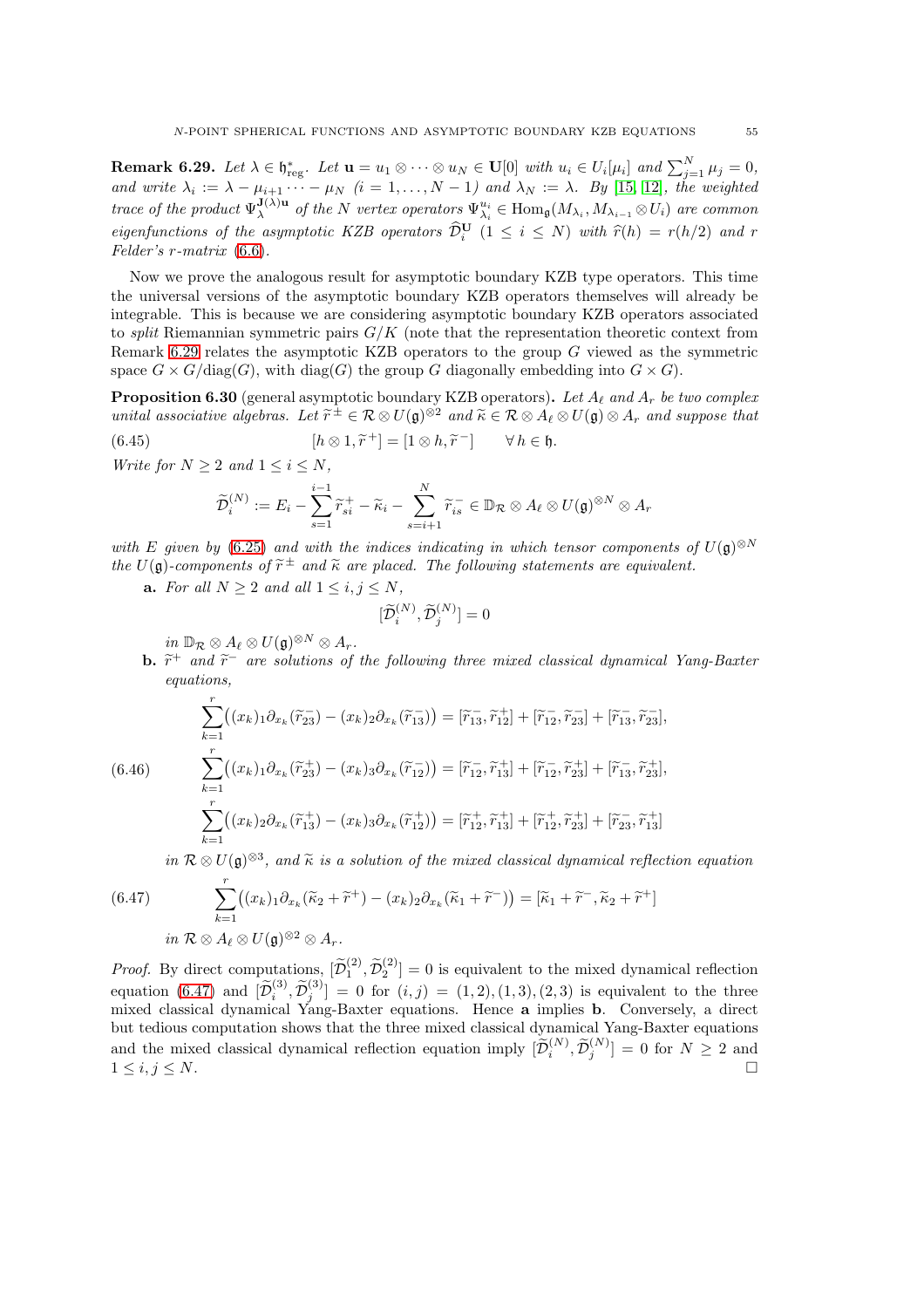Applied to the asymptotic boundary KZB operators  $\mathcal{D}_i$  ( $1 \leq i \leq N$ ) given by [\(6.26\)](#page-45-0), we obtain from Theorem [6.26](#page-52-1) with  $A_\ell = U(\mathfrak{k}) = A_r$  the following main result of this subsection.

**Theorem 6.31.** The folded dynamical r-matrices  $r^{\pm} \in \mathcal{R} \otimes \mathfrak{g}^{\otimes 2}$  (see [\(6.7\)](#page-38-2)) and the dynamical k-matrix  $\kappa \in \mathcal{R} \otimes \mathfrak{k} \otimes U(\mathfrak{g}) \otimes \mathfrak{k}$  (see [\(6.24\)](#page-45-2)) satisfy the mixed classical dynamical Yang-Baxter equations [\(6.46\)](#page-54-2) in  $\mathcal{R} \otimes U(\mathfrak{g})^{\otimes 3}$  and the mixed classical dynamical reflection equation [\(6.47\)](#page-54-1) in  $\mathcal{R}\otimes U(\mathfrak{k})\otimes U(\mathfrak{g})^{\otimes 2}\otimes U(\mathfrak{k}).$ 

#### <span id="page-55-0"></span>**REFERENCES**

- <span id="page-55-11"></span>[1] M. Balagović, S. Kolb, Universal K-matrices for quantum symmetric pairs, J. Reine Angew. Math. 747 (2019), 299–353.
- <span id="page-55-17"></span>[2] E.P. van den Ban, H. Schlichtkrull, Expansions for Eisenstein integrals on semisimple spaces, Ark. Math. 35 (1997), 59–86.
- [3] P. Baseilhac, S. Belliard, Generalized q-Onsager algebras and boundary affine Toda field theories, Lett. Math. Phys. 93 (2010), 213–228.
- <span id="page-55-19"></span>[4] D. Basu, K.B. Wolf, The unitary representations of  $SL(2,\mathbb{R})$  in all subgroup reductions, J. Math. Phys. 23 (1982), 189–205.
- <span id="page-55-2"></span>[5] W. Casselman, D. Miličić, Asymptotic behavior of matrix coefficients of admissible representations, Duke Math. J. 94 (1982), 869–930.
- [6] I. Cherednik, A unification of Knizhnik-Zamolodchikov and Dunkl operators via affine Hecke algebras, Invent. Math. 106 (1991), 411–431.
- <span id="page-55-22"></span>[7] D.H. Collingwood, B. Shelton, A duality theorem for extensions of induced highest weight modules, Pacific J. Math. 146 (1990), 227–237.
- <span id="page-55-12"></span>[8] G.W. Delius, N.J. MacKay, Quantum group symmetry in sine-Gordon and affine Today field theories on the half-line, Comm. Math. Phys. 233 (2003), 173–190.
- <span id="page-55-15"></span>[9] P. Di Francesco, R. Kedem, B. Turmunkh, A path model for Whittaker vectors, J. Phys. A 50 (2017), 255201, 35 pp.
- <span id="page-55-20"></span><span id="page-55-18"></span>[10] J. Dixmier, Enveloping algebras, Graduate Studies in Math. 11, Amer. Math. Soc.
- [11] A. Erd´elyi, W. Magnus, F. Oberhettinger, F.G. Tricomi, Higher transcendental functions. Vol. I, McGraw-Hill Book Company, Inc., New York-Toronto-London, 1953.
- <span id="page-55-9"></span>[12] P. Etingof, F. Latour, The dynamical Yang-Baxter equation, representation theory, and quantum integrable systems, Oxford Lecture Series in Math. and its Appl. 29, Oxford University Press 2005.
- [13] P.I. Etingof, I.B. Frenkel, A.A. Kirillov Jr, Lectures on representation theory and Knizhnik-Zamolodchikov equations, Math. Surveys and monographs, no. 58, Amer. Math. Soc., 1998.
- <span id="page-55-3"></span>[14] P.I. Etingof, A.A. Kirillov Jr., On the affine analogue of Jack and Macdonald polynomials. Duke Math. J. 74 (1994), 585–614.
- <span id="page-55-4"></span>[15] P. Etingof, O. Schiffmann, Twisted traces of intertwiners for Kac-Moody algebras and classical dynamical  $r$ -matrices corresponding to Belavin-Drinfeld triples, Math. Res. Lett. 6 (1999), 593–612.
- <span id="page-55-10"></span><span id="page-55-5"></span>[16] P. Etingof, A. Varchenko, Exchange dynamical quantum groups, Comm. Math. Phys. 205 (1999), 19–52.
- [17] L. Fehér, B.G. Pusztai, Derivations of the trigonometric  $BC_n$  Sutherland model by quantum Hamiltonian reduction, Rev. Math. Phys. 22 (2010), 699–732.
- <span id="page-55-6"></span>[18] L. Fehér, B.G. Pusztai, Spin Calogero models associated with Riemannian symmetric spaces of negative curvature, Nucl. Phys. B 751 (2006), 436–458.
- <span id="page-55-7"></span>[19] L. Fehér, B.G. Pusztai, A class of Calogero type reductions of free motion on a simple Lie group, Lett. Math. Phys. 79 (2007), 263–277.
- <span id="page-55-8"></span>[20] G. Felder, Conformal field theory and integrable systems associated to elliptic curves, Proceedings of the International Congress of Mathematicians, Vol. 1,2 (Zürich, 1994), pp. 1247–1255, Birkhauser, Basel, 1995.
- [21] G. Felder, C. Weiczerkowski, Conformal blocks on elliptic curves and the Knizhnik-Zamolodchikov-Bernard equations, Comm. Math. Phys. 176 (1996), 133–161.
- <span id="page-55-21"></span>[22] I.B. Frenkel, N. Yu. Reshetikhin, Quantum affine algebras and holonomic difference equations, Comm. Math. Phys. 146 (1992), 1–60.
- <span id="page-55-16"></span>[23] R. Gangolli, On the Plancherel formula and the Paley-Wiener theorem for spherical functions on semisimple Lie groups, Ann. of Math. **93** (1971), 150-165.
- <span id="page-55-13"></span>[24] S. Ghoshal, A. Zamolodchikov, Boundary S matrix and boundary state in two-dimensional integrable quantum field theory, Internat. J. Modern Phys. A 9 (1994), no. 24, 4353.
- <span id="page-55-14"></span>[25] F.A. Grünbaum, I. Pacharoni, J. Tirao, Matrix valued spherical functions associated to the complex projective plane, J. Funct. Anal. **188** (2002), 350-441.
- <span id="page-55-1"></span>[26] Harish-Chandra, Spherical functions on a semisimple Lie group I, Amer. J. Math. 80 (1958), 241–310.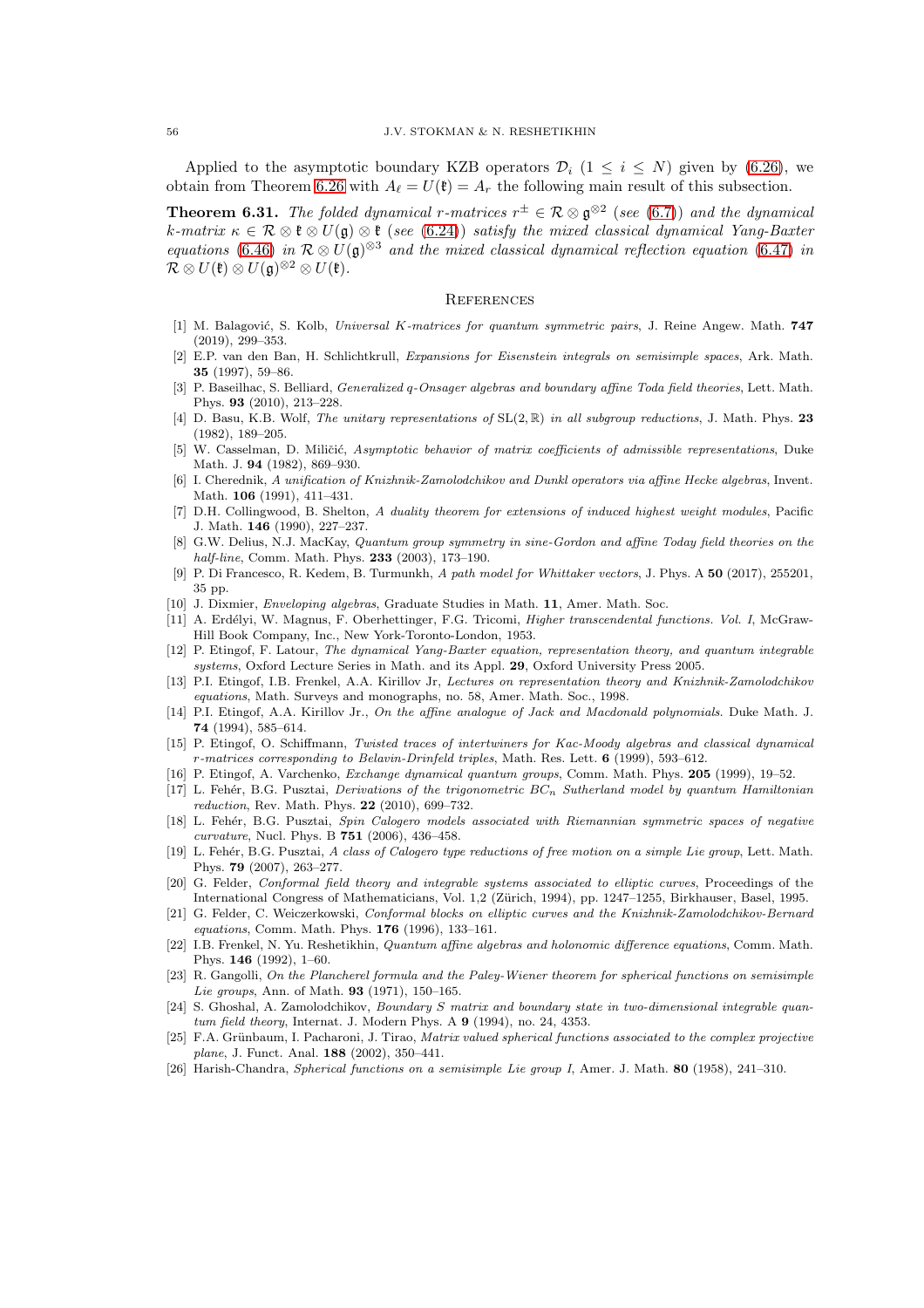- <span id="page-56-0"></span>[27] Harish-Chandra, On the theory of the Eisenstein integral, in: Conference on Harmonic Analysis (Univ. Maryland, College Park, Md., 1971), 123–149. Lecture Notes in Math., Vol. 266, Springer, Berlin, 1972.
- <span id="page-56-1"></span>Harish-Chandra, Harmonic analysis on real reductive groups. I. The theory of the constant term, J. Funct. Anal. 19 (1975), 104–204.
- <span id="page-56-2"></span>[29] Harish-Chandra, Harmonic analysis on real reductive groups. III. The Maass-Selberg relations and the Plancherel formula, Ann. of Math. (2) 104 (1976), 117–201.
- <span id="page-56-17"></span><span id="page-56-14"></span>[30] G.J. Heckman, E.M. Opdam, Root systems and hypergeometric functions. I, Compositio Math. 64 (1987), 329–352.
- [31] G.J. Heckman, M. van Pruijssen, Matrix valued orthogonal polynomials for Gelfand pairs of rank one, Tohoku Math. J. (2) 68 (2016), 407–437.
- <span id="page-56-7"></span>[32] G.J. Heckman, H. Schlichtkrull, *Harmonic analysis and special functions on symmetric spaces*, Perspectives in Mathematics, Vol. 16 (1994).
- [33] S. Helgason, *Eigenspaces of the Laplacian: integral representations and irreducibility*, J. Funct. Anal. 17 (1974), 328–353.
- [34] S. Helgason, Differential geometry, Lie groups, and symmetric spaces, Graduate Texts in Math. 34, Amer. Math. Soc., 1978.
- <span id="page-56-24"></span><span id="page-56-16"></span>[35] S. Helgason, Groups and Geometric Analysis, Math. Surveys and Monographs, no. 83, Amer. Math. Soc., 2000.
- [36] J.E. Humphreys, Introduction to Lie Algebras and Representation Theory, Graduate Texts in Math. 9, Springer Verlag, New York, 1972.
- <span id="page-56-4"></span>[37] M. Isachenkov, P. Liendo, Y. Linke, V. Schomerus, Calogero-Sutherland approach to defect blocks, J. High Energy Phys. 2018, no. 10, 204, 43 pp.
- <span id="page-56-3"></span>[38] M. Isachenkov, V. Schomerus, Integrability of conformal blocks. Part I. Calogero-Sutherland scattering theory, J. High Energy Phys. 2018, no. 7, 180, 65 pp.
- <span id="page-56-13"></span>[39] M. Jimbo, R. Kedem, H. Konno, T. Miwa, R. Weston, Difference equations in spin chains with a boundary, Nucl. Phys. B 448 (1995), 429–456.
- <span id="page-56-23"></span>[40] M. Jimbo, T. Miwa, Algebraic analysis of solvable lattice models. CBMS Reginal Conference Series in Mathematics, 85. American Mathematical Society, Providence, RI, 1995.
- <span id="page-56-18"></span>[41] A.W. Knapp, Representation Theory of Semisimple Groups. An overview based on examples, Princeton University Press, Princeton, New Jersey, 1986.
- <span id="page-56-15"></span><span id="page-56-5"></span>[42] A.W. Knapp, Lie groups beyond an introduction, Progress in Math. Vol. 140 Birkhäuser 1996.
- [43] S. Kolb, Radial part calculations for  $\hat{\mathfrak{sl}}_2$  and the Heun KZB heat equation, Int. Math. Res. Not. IMRN 2015, no. 23, 12941–12990.
- <span id="page-56-12"></span><span id="page-56-11"></span>[44] S. Kolb, Quantum symmetric Kac-Moody pairs, Adv. Math. 267 (2014), 395–469.
- <span id="page-56-20"></span>[45] S. Kolb, Symmetric pairs for Nichols algebras of diagonal type via star products, [arXiv:1901.00490.](http://arxiv.org/abs/1901.00490)
- [46] R. Koekoek, P.A. Lesky, R.F. Swarttouw, Hypergeometric orthogonal polynomials and their q-analogues, Springer Monographs in Mathematics, Springer-Verlag, Berlin, 2010.
- <span id="page-56-22"></span>[47] H.T. Koelink, J. Van der Jeugt, Bilinear generating functions for orthogonal polynomials, Constr. Approx. 15 (1999), 481–497.
- <span id="page-56-19"></span>[48] T.H. Koornwinder, Jacobi functions and analysis on noncompact semisimple Lie groups, in "Special functions: group theoretical aspects and applications", 1–85, Math. Appl., Reidel, Dordrecht, 1984.
- <span id="page-56-21"></span>[49] T.H. Koornwinder, Group theoretic interpretations of Askey's scheme of hypergeometric orthogonal polynomials, in "Orthogonal polynomials and their applications" (Segovia, 1986), 46–72, Lecture Notes in Math., 1329, Springer, Berlin, 1988.
- <span id="page-56-25"></span>[50] A. Korányi, H.M. Reimann, Equivariant first order differential operators on boundaries of symmetric spaces, Invent. Math. 139 (2000), 371–390.
- <span id="page-56-10"></span>[51] G. Letzter, Coideal subalgebras and quantum symmetric pairs, in: New directions in Hopf algebras (Cambridge), MSRI publications, vol. 43, Cambridge Univ. Press (2002), 117–166.
- <span id="page-56-8"></span>[52] A. Oblomkov, Heckman-Opdam Jacobi polynomials for  $BC_n$  root system and generalized spherical functions, Adv. Math. 186 (2004), 153–180.
- [53] A. Oblomkov, J.V. Stokman, Vector valued spherical functions and Macdonald-Koornwinder polynomials, Compos. Math. 141 (2005), 1310–1350.
- <span id="page-56-6"></span>[54] M.A. Olshanetsky, A.M. Perelomov, Quantum systems related to root systems, and radial parts of Laplace operators, Funct. Anal. Appl. 12 (1978), 123–128.
- [55] E.M. Opdam, Root systems and hypergeometric functions IV, Compositio Math. **67** (1988), 191–209.
- [56] M. Rahman, A generalization of Gasper's kernel for Hahn polynomials: application to Pollaczek polynomials, Can. J. Math. 30 (1978), 133–146.
- <span id="page-56-9"></span>[57] N. Reshetikhin, Spin Calogero-Moser models on symmetric spaces, [arXiv:1903.03695.](http://arxiv.org/abs/1903.03695)